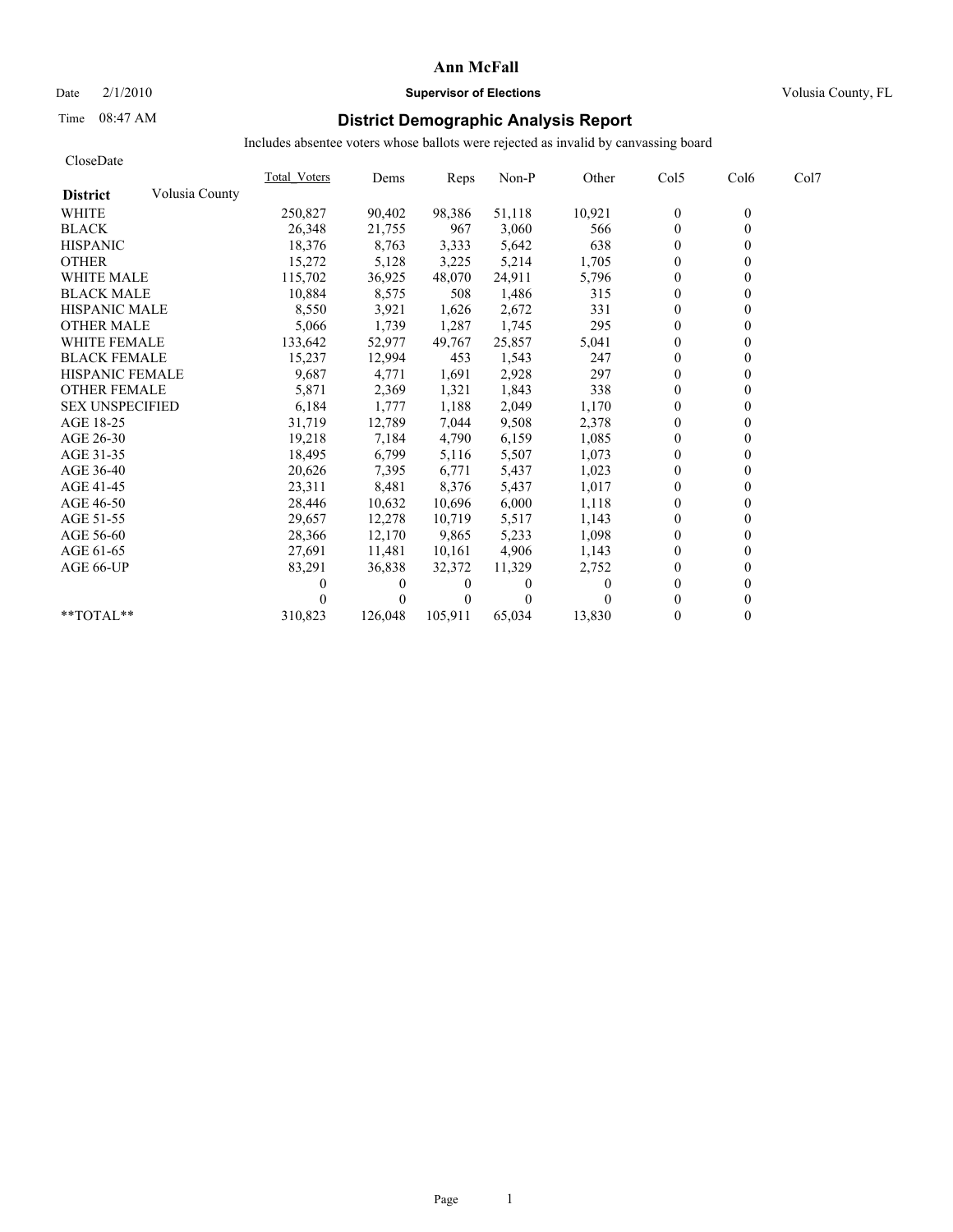## Date  $2/1/2010$  **Supervisor of Elections** Volusia County, FL

## Time 08:47 AM **District Demographic Analysis Report**

| CloseDate                                    |              |              |                |                |          |              |                  |      |
|----------------------------------------------|--------------|--------------|----------------|----------------|----------|--------------|------------------|------|
|                                              | Total Voters | Dems         | Reps           | Non-P          | Other    | Col5         | Col <sub>6</sub> | Col7 |
| County Council District 1<br><b>District</b> |              |              |                |                |          |              |                  |      |
| <b>WHITE</b>                                 | 48,427       | 17,432       | 19,767         | 8,932          | 2,296    | $\bf{0}$     | $\theta$         |      |
| <b>BLACK</b>                                 | 4,218        | 3,488        | 153            | 478            | 99       | $\mathbf{0}$ | $\theta$         |      |
| <b>HISPANIC</b>                              | 2,888        | 1,255        | 528            | 972            | 133      | $\mathbf{0}$ |                  |      |
| <b>OTHER</b>                                 | 2,697        | 875          | 651            | 884            | 287      | $\theta$     |                  |      |
| <b>WHITE MALE</b>                            | 22,132       | 7,061        | 9,569          | 4,289          | 1,213    | $\theta$     |                  |      |
| <b>BLACK MALE</b>                            | 1,720        | 1,368        | 72             | 220            | 60       | $\mathbf{0}$ |                  |      |
| <b>HISPANIC MALE</b>                         | 1,326        | 579          | 257            | 424            | 66       | $\Omega$     |                  |      |
| <b>OTHER MALE</b>                            | 864          | 296          | 252            | 259            | 57       | $\theta$     |                  |      |
| <b>WHITE FEMALE</b>                          | 26,056       | 10,287       | 10,113         | 4,586          | 1,070    | $\theta$     |                  |      |
| <b>BLACK FEMALE</b>                          | 2,461        | 2,092        | 80             | 251            | 38       | $\theta$     |                  |      |
| <b>HISPANIC FEMALE</b>                       | 1,542        | 669          | 268            | 540            | 65       | $\theta$     |                  |      |
| <b>OTHER FEMALE</b>                          | 1,031        | 402          | 249            | 320            | 60       | $\mathbf{0}$ |                  |      |
| <b>SEX UNSPECIFIED</b>                       | 1,098        | 296          | 239            | 377            | 186      | $\mathbf{0}$ |                  |      |
| AGE 18-25                                    | 5,967        | 1,976        | 1,606          | 1,892          | 493      | $\mathbf{0}$ |                  |      |
| AGE 26-30                                    | 3,775        | 1,336        | 1,041          | 1,161          | 237      | $\theta$     |                  |      |
| AGE 31-35                                    | 3,602        | 1,222        | 1,114          | 1,004          | 262      | $\mathbf{0}$ |                  |      |
| AGE 36-40                                    | 4,046        | 1,377        | 1,451          | 1,008          | 210      | $\theta$     |                  |      |
| AGE 41-45                                    | 4,584        | 1,561        | 1,853          | 976            | 194      | $\mathbf{0}$ |                  |      |
| AGE 46-50                                    | 5,505        | 1,995        | 2,201          | 1,062          | 247      | $\mathbf{0}$ |                  |      |
| AGE 51-55                                    | 5,561        | 2,288        | 2,112          | 929            | 232      | $\theta$     |                  |      |
| AGE 56-60                                    | 5,307        | 2,334        | 1,934          | 811            | 228      | $\theta$     |                  |      |
| AGE 61-65                                    | 4,959        | 2,169        | 1,871          | 712            | 207      | $\theta$     |                  |      |
| AGE 66-UP                                    | 14,923       | 6,791        | 5,916          | 1,711          | 505      | $\mathbf{0}$ |                  |      |
|                                              |              | $\mathbf{0}$ | $\theta$       | $\overline{0}$ | $\theta$ | $\mathbf{0}$ |                  |      |
|                                              |              | $\theta$     | $\overline{0}$ | $\Omega$       |          | $\theta$     |                  |      |
| **TOTAL**                                    | 58,230       | 23.050       | 21,099         | 11,266         | 2,815    | $\theta$     | 0                |      |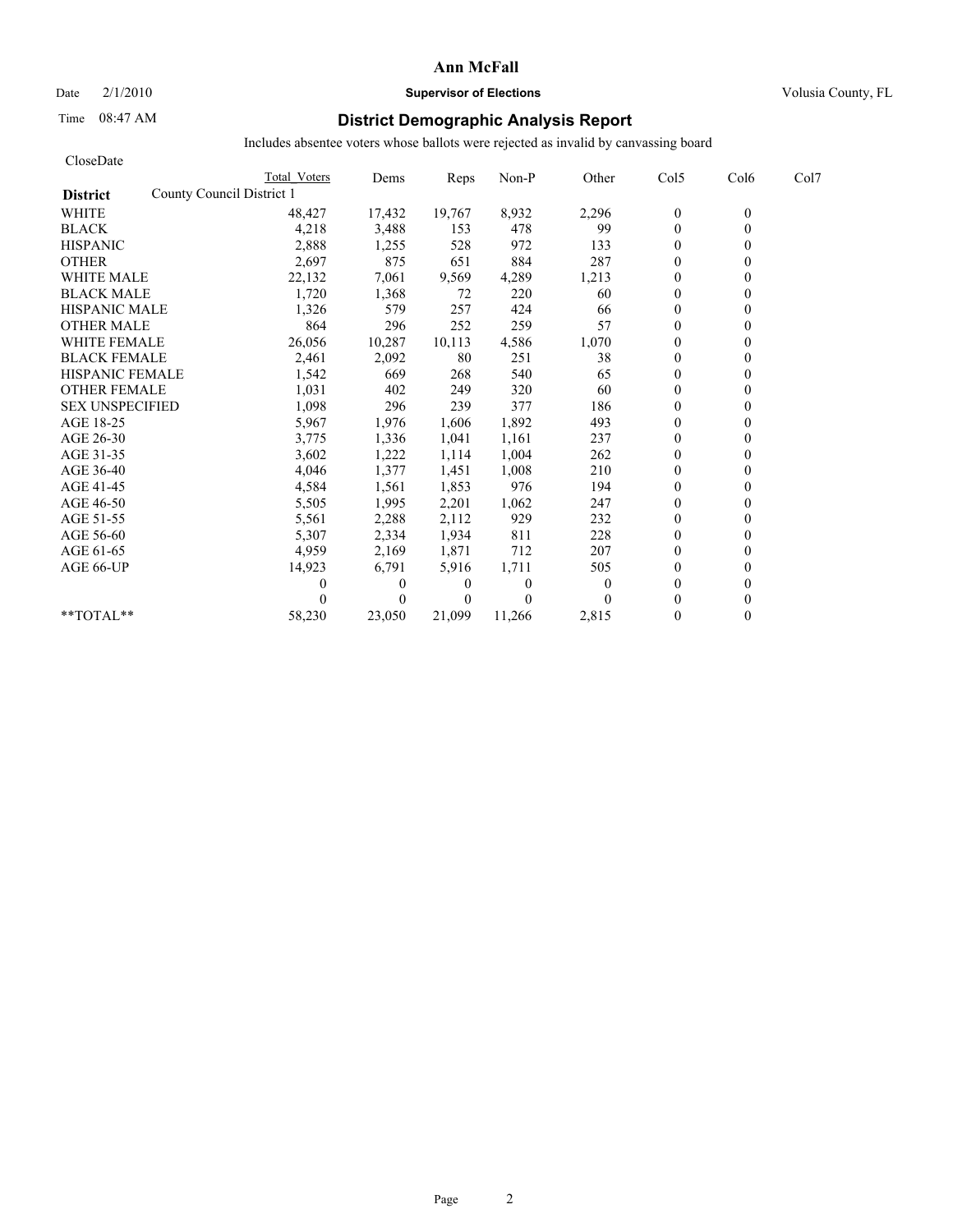## Date  $2/1/2010$  **Supervisor of Elections Supervisor of Elections** Volusia County, FL

### Time 08:47 AM **District Demographic Analysis Report**

| CloseDate                                    |              |          |          |          |                |                |          |      |
|----------------------------------------------|--------------|----------|----------|----------|----------------|----------------|----------|------|
|                                              | Total Voters | Dems     | Reps     | Non-P    | Other          | Col5           | Col6     | Col7 |
| County Council District 2<br><b>District</b> |              |          |          |          |                |                |          |      |
| <b>WHITE</b>                                 | 39,974       | 15,387   | 14,431   | 8,464    | 1,692          | $\mathbf{0}$   | $\theta$ |      |
| <b>BLACK</b>                                 | 10,152       | 8,613    | 284      | 1,074    | 181            | $\mathbf{0}$   | $\theta$ |      |
| <b>HISPANIC</b>                              | 1,121        | 486      | 226      | 368      | 41             | $\overline{0}$ |          |      |
| <b>OTHER</b>                                 | 2,959        | 1,182    | 509      | 974      | 294            | $\theta$       |          |      |
| <b>WHITE MALE</b>                            | 18,643       | 6,357    | 7,146    | 4,198    | 942            | $\mathbf{0}$   |          |      |
| <b>BLACK MALE</b>                            | 4,047        | 3,322    | 144      | 499      | 82             | $\mathbf{0}$   |          |      |
| <b>HISPANIC MALE</b>                         | 536          | 228      | 106      | 180      | 22             | $\Omega$       |          |      |
| <b>OTHER MALE</b>                            | 1,002        | 400      | 216      | 335      | 51             | $\theta$       |          |      |
| <b>WHITE FEMALE</b>                          | 21,068       | 8,935    | 7,193    | 4,209    | 731            | $\theta$       |          |      |
| <b>BLACK FEMALE</b>                          | 6,011        | 5,216    | 137      | 560      | 98             | $\theta$       |          |      |
| <b>HISPANIC FEMALE</b>                       | 577          | 254      | 119      | 186      | 18             | $\mathbf{0}$   |          |      |
| <b>OTHER FEMALE</b>                          | 1,110        | 517      | 198      | 343      | 52             | $\mathbf{0}$   |          |      |
| <b>SEX UNSPECIFIED</b>                       | 1,212        | 439      | 191      | 370      | 212            | $\mathbf{0}$   |          |      |
| AGE 18-25                                    | 6,959        | 3,978    | 1,037    | 1,571    | 373            | $\mathbf{0}$   |          |      |
| AGE 26-30                                    | 3,622        | 1,607    | 710      | 1,133    | 172            | $\theta$       |          |      |
| AGE 31-35                                    | 2,826        | 1,234    | 619      | 842      | 131            | $\mathbf{0}$   |          |      |
| AGE 36-40                                    | 3,028        | 1,342    | 822      | 754      | 110            | $\theta$       |          |      |
| AGE 41-45                                    | 3,556        | 1,550    | 1,031    | 812      | 163            | $\mathbf{0}$   |          |      |
| AGE 46-50                                    | 4,355        | 1,957    | 1,329    | 907      | 162            | $\mathbf{0}$   |          |      |
| AGE 51-55                                    | 4,770        | 2,281    | 1,452    | 857      | 180            | $\mathbf{0}$   |          |      |
| AGE 56-60                                    | 4,726        | 2,173    | 1,445    | 929      | 179            | $\theta$       |          |      |
| AGE 61-65                                    | 4,810        | 2,138    | 1,551    | 912      | 209            | $\theta$       |          |      |
| AGE 66-UP                                    | 15,553       | 7,408    | 5,453    | 2,163    | 529            | $\mathbf{0}$   |          |      |
|                                              |              | $\theta$ | $\theta$ | 0        | $\overline{0}$ | $\mathbf{0}$   |          |      |
|                                              |              | $\Omega$ | $\theta$ | $\Omega$ |                | $\theta$       |          |      |
| **TOTAL**                                    | 54,206       | 25,668   | 15,450   | 10,880   | 2,208          | $\theta$       | 0        |      |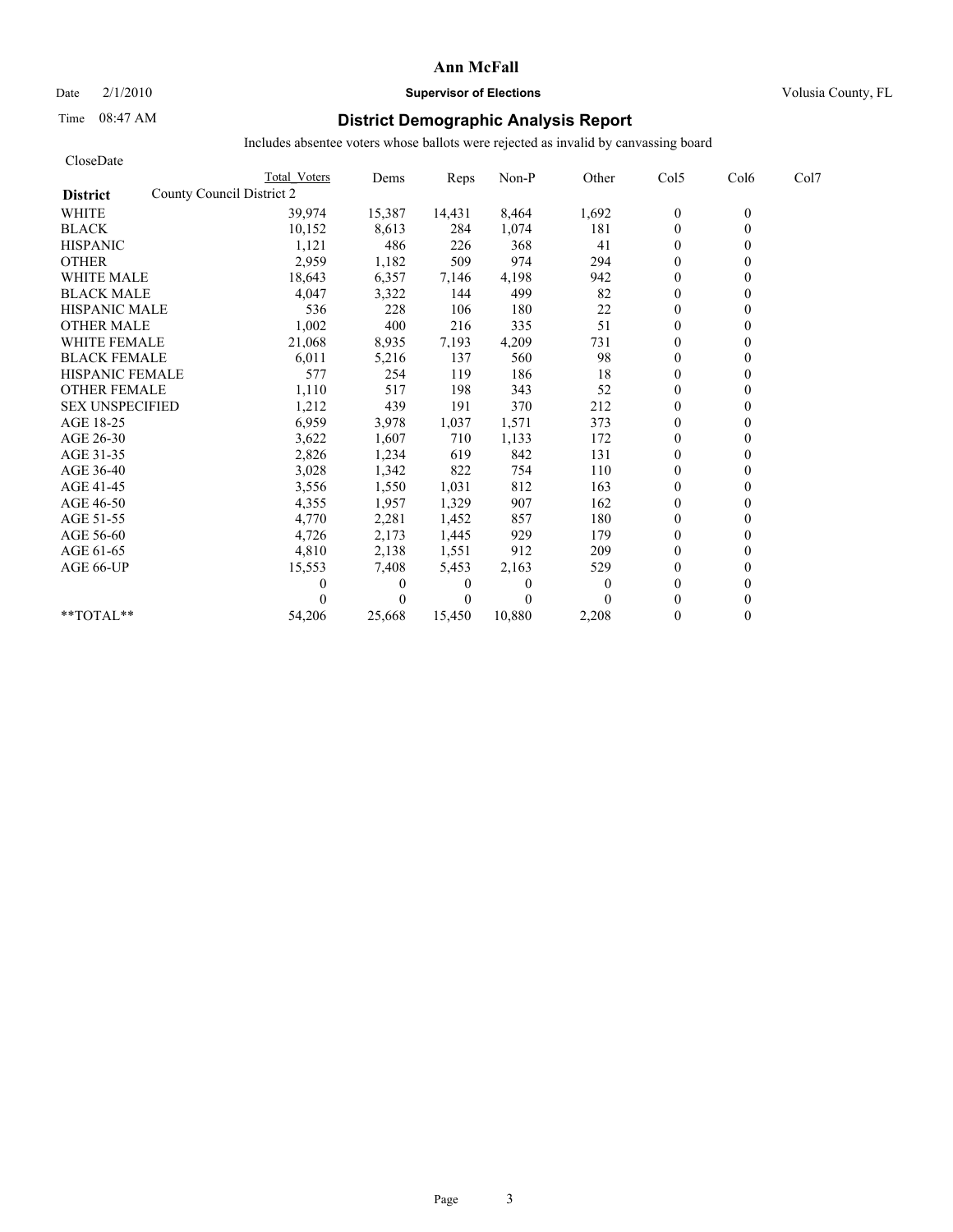### Date  $2/1/2010$  **Supervisor of Elections Supervisor of Elections** Volusia County, FL

## Time 08:47 AM **District Demographic Analysis Report**

| CloseDate                                    |              |          |          |              |              |                  |          |      |
|----------------------------------------------|--------------|----------|----------|--------------|--------------|------------------|----------|------|
|                                              | Total Voters | Dems     | Reps     | Non-P        | Other        | Col5             | Col6     | Col7 |
| County Council District 3<br><b>District</b> |              |          |          |              |              |                  |          |      |
| <b>WHITE</b>                                 | 62,698       | 22,725   | 23,993   | 13,507       | 2,473        | $\boldsymbol{0}$ | $\theta$ |      |
| <b>BLACK</b>                                 | 1,884        | 1,565    | 78       | 209          | 32           | $\mathbf{0}$     | 0        |      |
| <b>HISPANIC</b>                              | 907          | 377      | 215      | 273          | 42           | $\theta$         |          |      |
| <b>OTHER</b>                                 | 2,600        | 740      | 562      | 943          | 355          | $\theta$         |          |      |
| <b>WHITE MALE</b>                            | 28,914       | 9,300    | 11,737   | 6,572        | 1,305        | $\theta$         |          |      |
| <b>BLACK MALE</b>                            | 852          | 665      | 42       | 125          | 20           | $\mathbf{0}$     |          |      |
| <b>HISPANIC MALE</b>                         | 408          | 157      | 89       | 138          | 24           | $\theta$         |          |      |
| <b>OTHER MALE</b>                            | 846          | 249      | 223      | 320          | 54           | $\theta$         |          |      |
| <b>WHITE FEMALE</b>                          | 33,383       | 13,286   | 12,110   | 6,835        | 1,152        | $\theta$         |          |      |
| <b>BLACK FEMALE</b>                          | 1,015        | 887      | 34       | 83           | 11           | $\overline{0}$   |          |      |
| <b>HISPANIC FEMALE</b>                       | 489          | 216      | 124      | 131          | 18           | $\theta$         |          |      |
| <b>OTHER FEMALE</b>                          | 977          | 356      | 239      | 313          | 69           | $\theta$         |          |      |
| <b>SEX UNSPECIFIED</b>                       | 1,205        | 291      | 250      | 415          | 249          | $\theta$         |          |      |
| AGE 18-25                                    | 5,388        | 1,772    | 1,333    | 1,824        | 459          | $\mathbf{0}$     |          |      |
| AGE 26-30                                    | 3,486        | 1,162    | 969      | 1,162        | 193          | $\mathbf{0}$     |          |      |
| AGE 31-35                                    | 3,489        | 1,124    | 1,046    | 1,135        | 184          | $\mathbf{0}$     |          |      |
| AGE 36-40                                    | 4,125        | 1,363    | 1,366    | 1,191        | 205          | $\mathbf{0}$     |          |      |
| AGE 41-45                                    | 4,604        | 1,482    | 1,742    | 1,186        | 194          | $\mathbf{0}$     |          |      |
| AGE 46-50                                    | 6,075        | 2,089    | 2,426    | 1,342        | 218          | $\theta$         |          |      |
| AGE 51-55                                    | 6,685        | 2,578    | 2,536    | 1,342        | 229          | $\mathbf{0}$     |          |      |
| AGE 56-60                                    | 6,721        | 2,747    | 2,417    | 1,295        | 262          | $\mathbf{0}$     |          |      |
| AGE 61-65                                    | 6,787        | 2,620    | 2,594    | 1,287        | 286          | $\theta$         |          |      |
| AGE 66-UP                                    | 20,729       | 8,470    | 8,419    | 3,168        | 672          | $\theta$         |          |      |
|                                              | 0            | $\theta$ | 0        | $\mathbf{0}$ | $\mathbf{0}$ | $\theta$         |          |      |
|                                              |              | $\theta$ | $\Omega$ | $\theta$     | 0            | $\theta$         |          |      |
| **TOTAL**                                    | 68,089       | 25,407   | 24.848   | 14,932       | 2,902        | $\theta$         | 0        |      |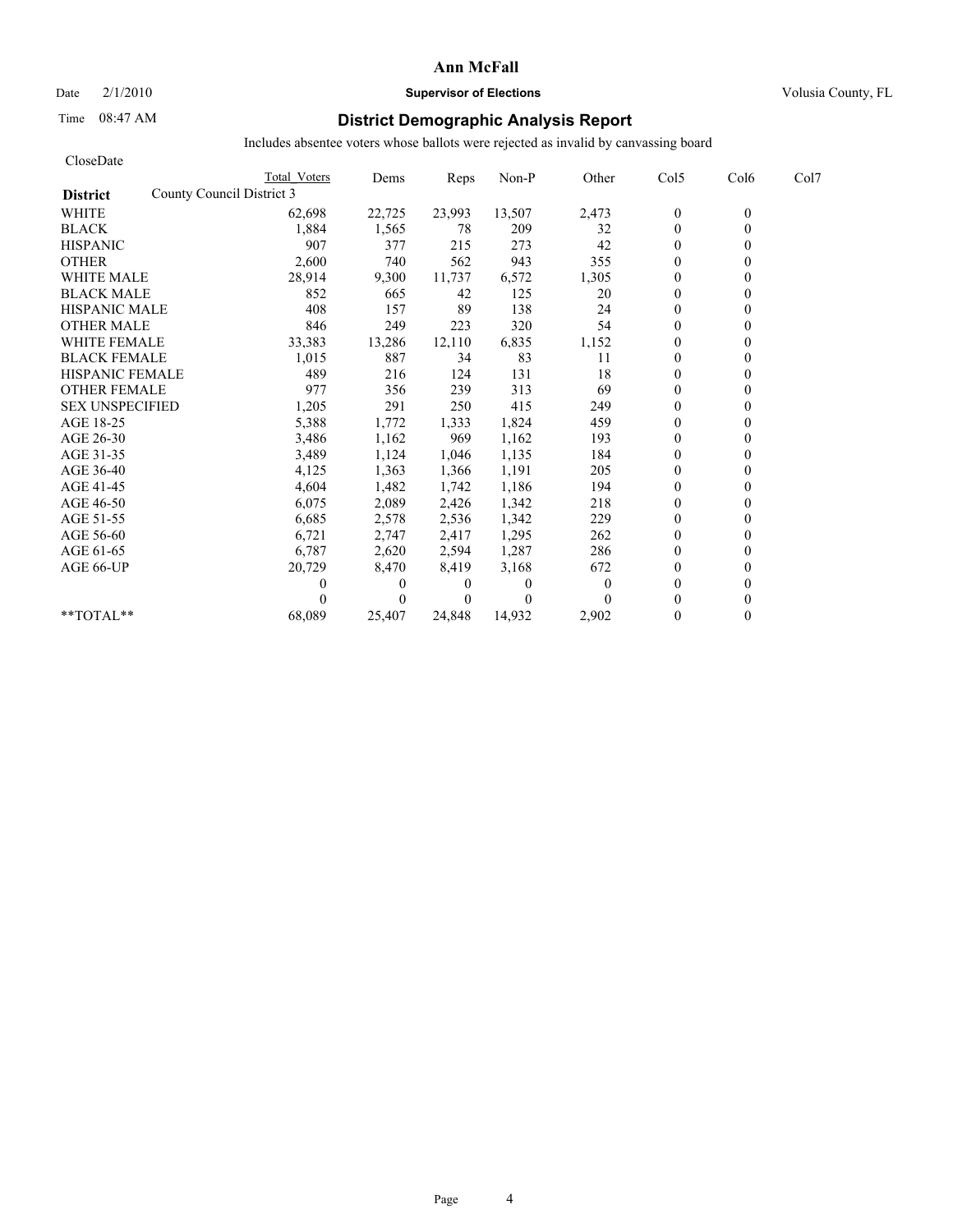## Date  $2/1/2010$  **Supervisor of Elections Supervisor of Elections** Volusia County, FL

## Time 08:47 AM **District Demographic Analysis Report**

| CloseDate                                    |              |          |                |              |              |                  |                  |      |
|----------------------------------------------|--------------|----------|----------------|--------------|--------------|------------------|------------------|------|
|                                              | Total Voters | Dems     | Reps           | Non-P        | Other        | Col5             | Col <sub>6</sub> | Col7 |
| County Council District 4<br><b>District</b> |              |          |                |              |              |                  |                  |      |
| <b>WHITE</b>                                 | 52,484       | 19,333   | 20,849         | 10,286       | 2,016        | $\boldsymbol{0}$ | $\theta$         |      |
| <b>BLACK</b>                                 | 5,111        | 4,213    | 185            | 620          | 93           | $\mathbf{0}$     | 0                |      |
| <b>HISPANIC</b>                              | 1,153        | 521      | 292            | 306          | 34           | $\mathbf{0}$     |                  |      |
| <b>OTHER</b>                                 | 3,248        | 1,116    | 761            | 1,059        | 312          | $\theta$         |                  |      |
| <b>WHITE MALE</b>                            | 23,958       | 7,762    | 10,101         | 5,039        | 1,056        | $\theta$         |                  |      |
| <b>BLACK MALE</b>                            | 2,031        | 1,580    | 100            | 294          | 57           | $\mathbf{0}$     |                  |      |
| <b>HISPANIC MALE</b>                         | 507          | 206      | 137            | 143          | 21           | $\theta$         |                  |      |
| <b>OTHER MALE</b>                            | 1,108        | 358      | 309            | 385          | 56           | $\mathbf{0}$     |                  |      |
| <b>WHITE FEMALE</b>                          | 28,224       | 11,476   | 10,636         | 5,173        | 939          | $\theta$         |                  |      |
| <b>BLACK FEMALE</b>                          | 3,044        | 2,603    | 85             | 321          | 35           | $\overline{0}$   |                  |      |
| <b>HISPANIC FEMALE</b>                       | 639          | 312      | 151            | 163          | 13           | $\mathbf{0}$     |                  |      |
| <b>OTHER FEMALE</b>                          | 1,302        | 528      | 339            | 376          | 59           | $\theta$         |                  |      |
| <b>SEX UNSPECIFIED</b>                       | 1,183        | 358      | 229            | 377          | 219          | $\theta$         |                  |      |
| AGE 18-25                                    | 5,820        | 2,392    | 1,395          | 1,645        | 388          | $\mathbf{0}$     |                  |      |
| AGE 26-30                                    | 3,373        | 1,359    | 854            | 1,010        | 150          | $\mathbf{0}$     |                  |      |
| AGE 31-35                                    | 3,169        | 1,234    | 864            | 900          | 171          | $\mathbf{0}$     |                  |      |
| AGE 36-40                                    | 3,589        | 1,267    | 1,231          | 911          | 180          | $\mathbf{0}$     |                  |      |
| AGE 41-45                                    | 4,353        | 1,605    | 1,617          | 962          | 169          | $\mathbf{0}$     |                  |      |
| AGE 46-50                                    | 5,432        | 2,037    | 2,109          | 1,093        | 193          | $\theta$         |                  |      |
| AGE 51-55                                    | 5,850        | 2,446    | 2,133          | 1,079        | 192          | $\mathbf{0}$     |                  |      |
| AGE 56-60                                    | 5,828        | 2,478    | 2,039          | 1,108        | 203          | $\mathbf{0}$     |                  |      |
| AGE 61-65                                    | 5,979        | 2,438    | 2,248          | 1,062        | 231          | $\theta$         |                  |      |
| AGE 66-UP                                    | 18,603       | 7,927    | 7,597          | 2,501        | 578          | $\mathbf{0}$     |                  |      |
|                                              | 0            | $\theta$ | $\overline{0}$ | $\mathbf{0}$ | $\mathbf{0}$ | $\mathbf{0}$     |                  |      |
|                                              |              | $\theta$ | $\overline{0}$ | $\theta$     |              | $\theta$         |                  |      |
| **TOTAL**                                    | 61,996       | 25,183   | 22,087         | 12,271       | 2.455        | $\theta$         | 0                |      |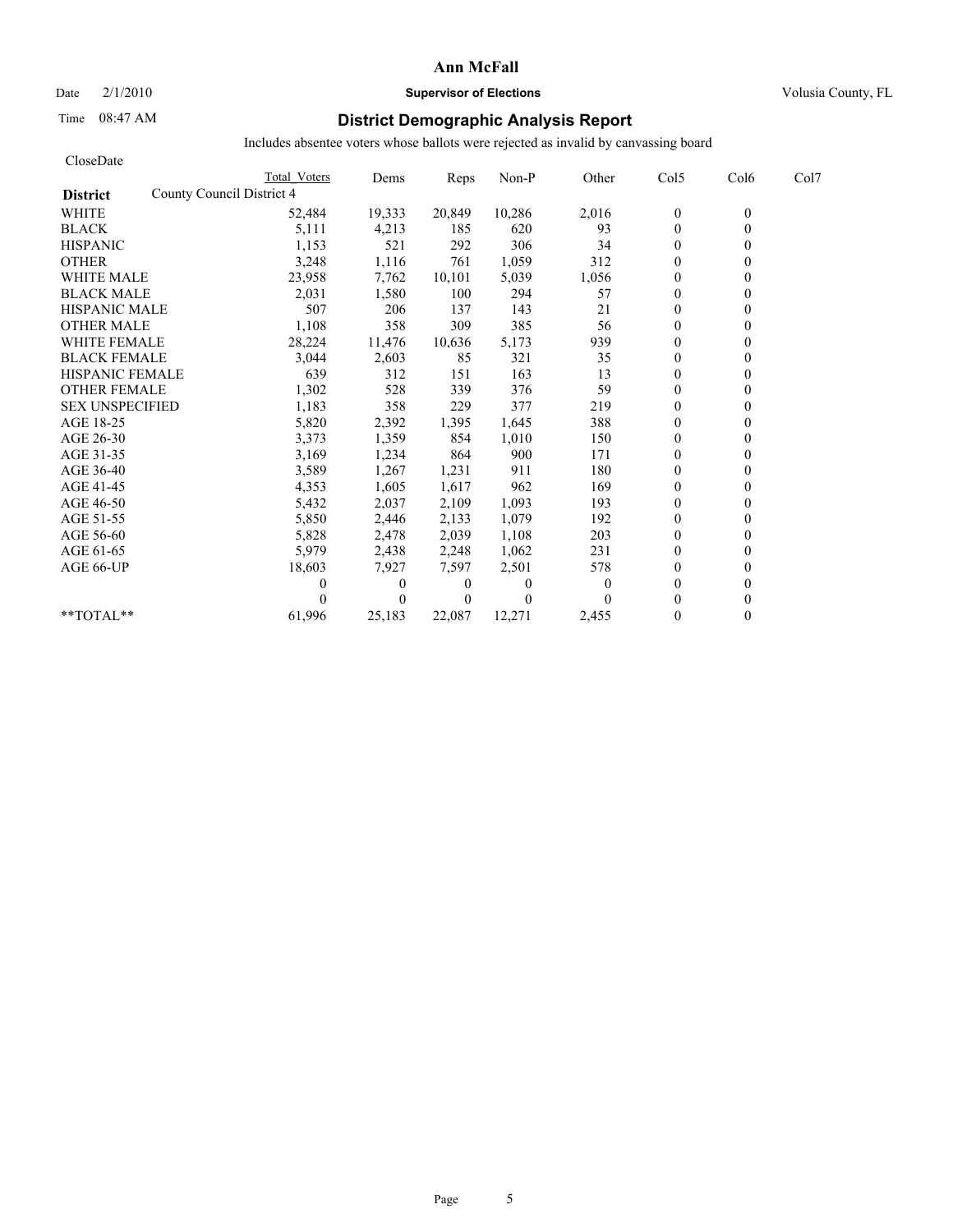### Date  $2/1/2010$  **Supervisor of Elections Supervisor of Elections** Volusia County, FL

## Time 08:47 AM **District Demographic Analysis Report**

| CloseDate              |                           |                |          |              |              |                |                  |      |
|------------------------|---------------------------|----------------|----------|--------------|--------------|----------------|------------------|------|
|                        | Total Voters              | Dems           | Reps     | Non-P        | Other        | Col5           | Col <sub>6</sub> | Col7 |
| <b>District</b>        | County Council District 5 |                |          |              |              |                |                  |      |
| <b>WHITE</b>           | 47,244                    | 15,525         | 19,346   | 9,929        | 2,444        | $\mathbf{0}$   | $\theta$         |      |
| <b>BLACK</b>           |                           | 4,983<br>3,876 | 267      | 679          | 161          | $\mathbf{0}$   | 0                |      |
| <b>HISPANIC</b>        | 12,307                    | 6,124          | 2,072    | 3,723        | 388          | $\mathbf{0}$   |                  |      |
| <b>OTHER</b>           |                           | 3,768<br>1,215 | 742      | 1,354        | 457          | $\theta$       |                  |      |
| <b>WHITE MALE</b>      | 22,055                    | 6,445          | 9,517    | 4,813        | 1,280        | $\theta$       |                  |      |
| <b>BLACK MALE</b>      |                           | 2,234<br>1,640 | 150      | 348          | 96           | $\mathbf{0}$   |                  |      |
| <b>HISPANIC MALE</b>   |                           | 5,773<br>2,751 | 1,037    | 1,787        | 198          | $\theta$       |                  |      |
| <b>OTHER MALE</b>      |                           | 1,246<br>436   | 287      | 446          | 77           | $\mathbf{0}$   |                  |      |
| <b>WHITE FEMALE</b>    | 24,911                    | 8,993          | 9,715    | 5,054        | 1,149        | $\theta$       |                  |      |
| <b>BLACK FEMALE</b>    |                           | 2,706<br>2,196 | 117      | 328          | 65           | $\overline{0}$ |                  |      |
| <b>HISPANIC FEMALE</b> |                           | 6,440<br>3,320 | 1,029    | 1,908        | 183          | $\mathbf{0}$   |                  |      |
| <b>OTHER FEMALE</b>    |                           | 1,451<br>566   | 296      | 491          | 98           | $\theta$       |                  |      |
| <b>SEX UNSPECIFIED</b> |                           | 393<br>1,486   | 279      | 510          | 304          | $\theta$       |                  |      |
| AGE 18-25              |                           | 7,585<br>2,671 | 1,673    | 2,576        | 665          | $\mathbf{0}$   |                  |      |
| AGE 26-30              |                           | 4,962<br>1,720 | 1,216    | 1,693        | 333          | $\mathbf{0}$   |                  |      |
| AGE 31-35              |                           | 5,409<br>1,985 | 1,473    | 1,626        | 325          | $\mathbf{0}$   |                  |      |
| AGE 36-40              |                           | 5,838<br>2,046 | 1,901    | 1,573        | 318          | $\mathbf{0}$   |                  |      |
| AGE 41-45              |                           | 6,214<br>2,283 | 2,133    | 1,501        | 297          | $\mathbf{0}$   |                  |      |
| AGE 46-50              |                           | 7,079<br>2,554 | 2,631    | 1,596        | 298          | $\theta$       |                  |      |
| AGE 51-55              |                           | 6,791<br>2,685 | 2,486    | 1,310        | 310          | $\mathbf{0}$   |                  |      |
| AGE 56-60              |                           | 5,784<br>2,438 | 2,030    | 1,090        | 226          | $\mathbf{0}$   |                  |      |
| AGE 61-65              |                           | 5,156<br>2,116 | 1,897    | 933          | 210          | $\theta$       |                  |      |
| AGE 66-UP              | 13,483                    | 6,242          | 4,987    | 1,786        | 468          | $\theta$       |                  |      |
|                        |                           | $\theta$<br>0  | 0        | $\mathbf{0}$ | $\mathbf{0}$ | $\mathbf{0}$   |                  |      |
|                        |                           | $\theta$       | $\Omega$ | $\theta$     | $\Omega$     | $\theta$       |                  |      |
| **TOTAL**              | 68,302                    | 26.740         | 22.427   | 15,685       | 3,450        | $\theta$       | 0                |      |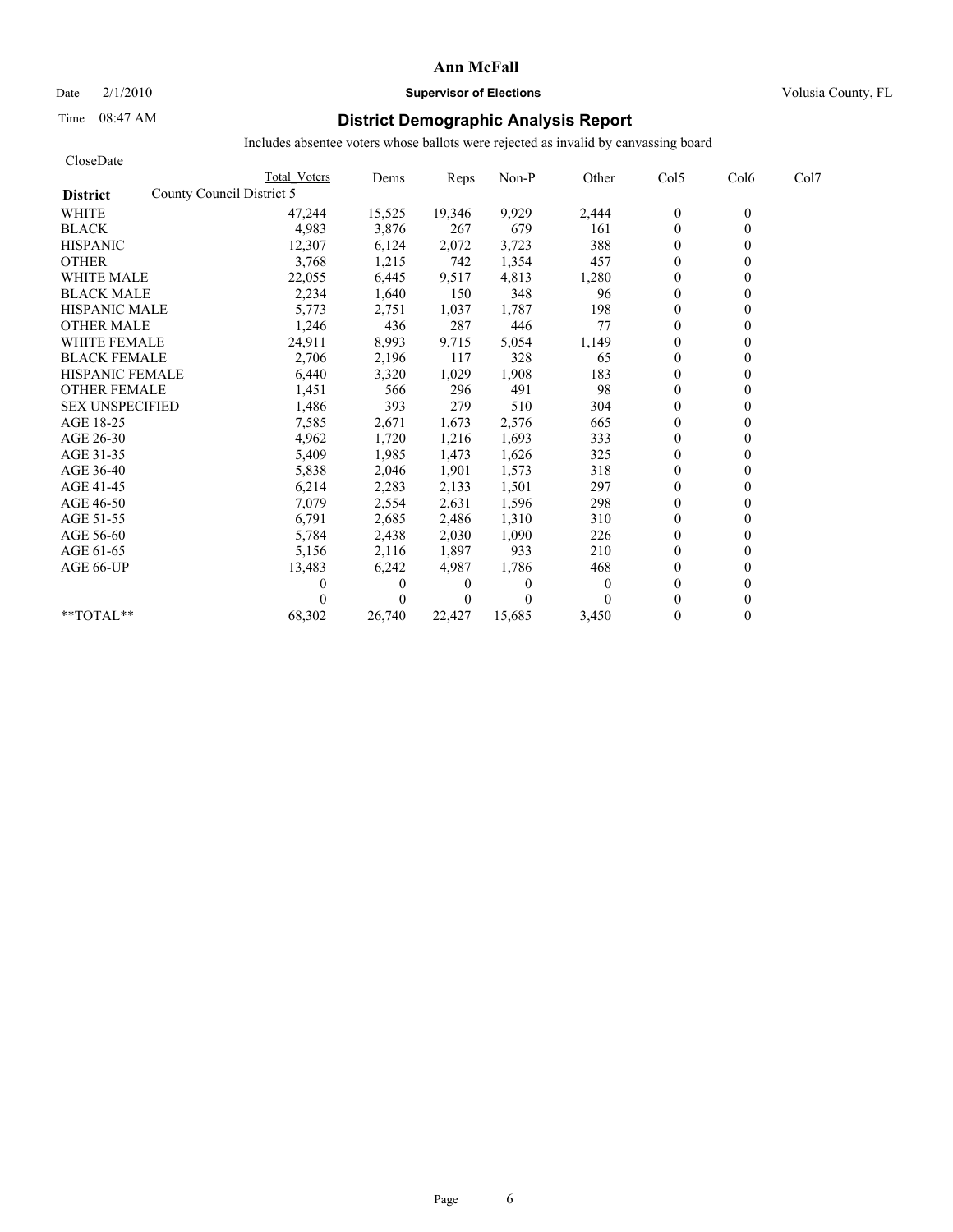#### Date  $2/1/2010$  **Supervisor of Elections Supervisor of Elections** Volusia County, FL

### Time 08:47 AM **District Demographic Analysis Report**

| CloseDate                                       |                     |                |          |              |                |                |          |      |
|-------------------------------------------------|---------------------|----------------|----------|--------------|----------------|----------------|----------|------|
|                                                 | <b>Total Voters</b> | Dems           | Reps     | Non-P        | Other          | Col5           | Col6     | Col7 |
| Indigo Community Development<br><b>District</b> |                     |                |          |              |                |                |          |      |
| <b>WHITE</b>                                    | 687                 | 184            | 342      | 129          | 32             | $\mathbf{0}$   | $\theta$ |      |
| <b>BLACK</b>                                    | 73                  | 57             | 6        | 10           | $\mathbf{0}$   | $\theta$       |          |      |
| <b>HISPANIC</b>                                 | 30                  | 14             | 6        | 10           | 0              | $\overline{0}$ |          |      |
| <b>OTHER</b>                                    | 72                  | 26             | 21       | 21           | 4              | $\theta$       |          |      |
| <b>WHITE MALE</b>                               | 341                 | 74             | 175      | 74           | 18             | $\theta$       |          |      |
| <b>BLACK MALE</b>                               | 35                  | 24             | 5        | 6            | $\theta$       | $\theta$       |          |      |
| <b>HISPANIC MALE</b>                            | 11                  | 4              |          | 6            | $\Omega$       | $\theta$       |          |      |
| <b>OTHER MALE</b>                               | 31                  | 10             | 8        | 11           | 2              | $\overline{0}$ |          |      |
| <b>WHITE FEMALE</b>                             | 342                 | 109            | 165      | 55           | 13             | $\theta$       |          |      |
| <b>BLACK FEMALE</b>                             | 38                  | 33             |          | 4            | $\theta$       | $\Omega$       |          |      |
| HISPANIC FEMALE                                 | 19                  | 10             | 5        | 4            | $\Omega$       | $\Omega$       |          |      |
| <b>OTHER FEMALE</b>                             | 27                  | $\overline{7}$ | 10       | 10           | $\overline{0}$ | $\Omega$       |          |      |
| <b>SEX UNSPECIFIED</b>                          | 18                  | 10             | 5        | $\mathbf{0}$ |                | 0              |          |      |
| AGE 18-25                                       | 88                  | 23             | 32       | 26           |                | $\theta$       |          |      |
| AGE 26-30                                       | 88                  | 33             | 27       | 26           | 2              | 0              |          |      |
| AGE 31-35                                       | 62                  | 18             | 22       | 20           | $\overline{c}$ | $\Omega$       |          |      |
| AGE 36-40                                       | 70                  | 15             | 36       | 17           | $\overline{c}$ | $\Omega$       |          |      |
| AGE 41-45                                       | 56                  | 25             | 21       | 9            |                | $\theta$       |          |      |
| AGE 46-50                                       | 60                  | 19             | 33       |              |                | $\theta$       |          |      |
| AGE 51-55                                       | 77                  | 29             | 37       | 9            | 2              | $\Omega$       |          |      |
| AGE 56-60                                       | 96                  | 27             | 45       | 19           | 5              | $\overline{0}$ |          |      |
| AGE 61-65                                       | 115                 | 42             | 47       | 17           | 9              | $\theta$       |          |      |
| AGE 66-UP                                       | 150                 | 50             | 75       | 20           | 5              | $\Omega$       |          |      |
|                                                 | 0                   | $\Omega$       | $\theta$ | $\mathbf{0}$ | $\Omega$       | 0              |          |      |
|                                                 | 0                   | $\theta$       | $\Omega$ | $\mathbf{0}$ | $\theta$       | 0              |          |      |
| **TOTAL**                                       | 862                 | 281            | 375      | 170          | 36             | $\Omega$       |          |      |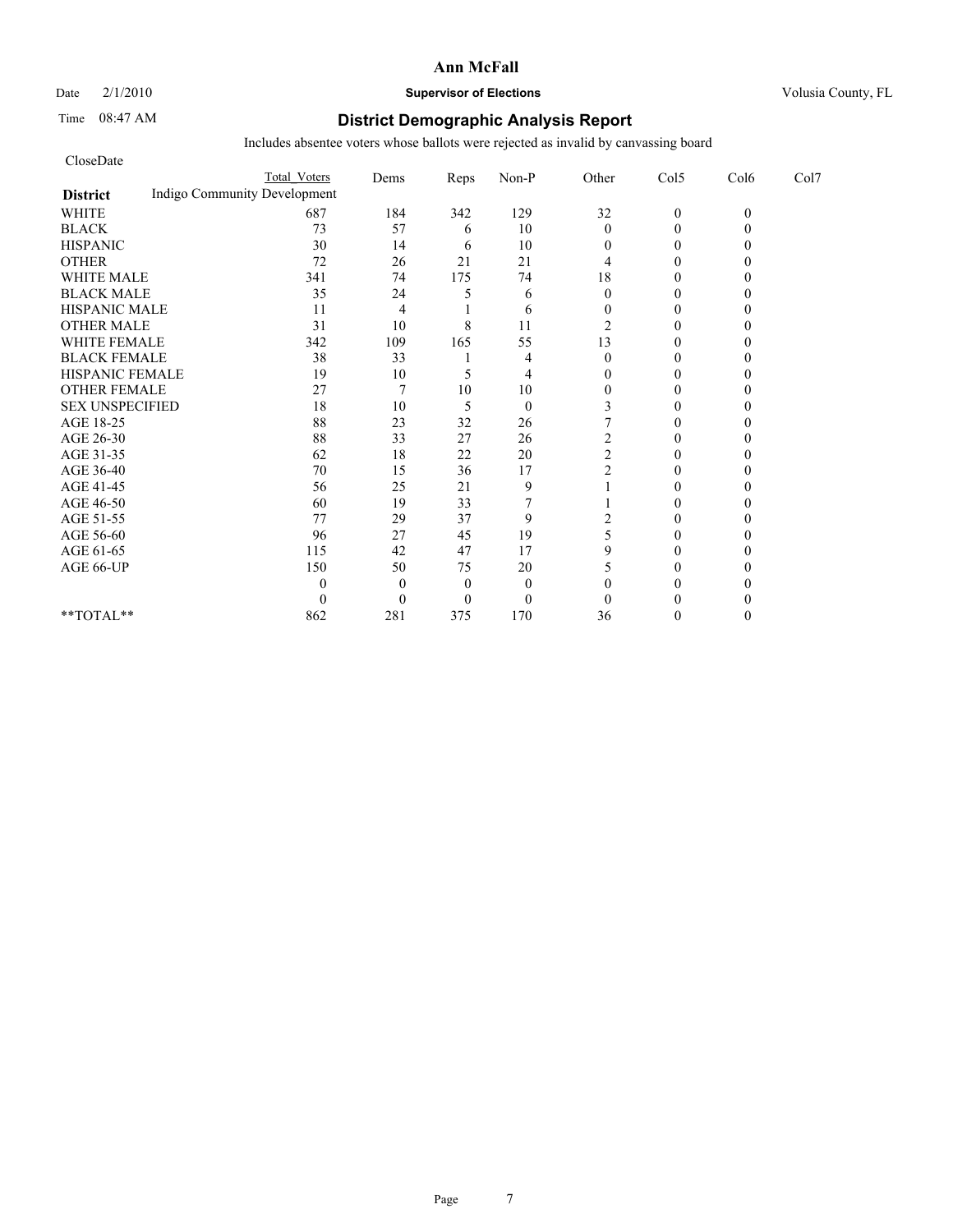#### Date  $2/1/2010$  **Supervisor of Elections** Volusia County, FL

### Time 08:47 AM **District Demographic Analysis Report**

| CloseDate              |                              |                |                |                |                |              |          |      |
|------------------------|------------------------------|----------------|----------------|----------------|----------------|--------------|----------|------|
|                        | <b>Total Voters</b>          | Dems           | Reps           | Non-P          | Other          | Col5         | Col6     | Col7 |
| <b>District</b>        | DeBary Community Development |                |                |                |                |              |          |      |
| <b>WHITE</b>           | 638                          | 190            | 297            | 131            | $20\,$         | $\mathbf{0}$ | $\theta$ |      |
| <b>BLACK</b>           | 10                           | 6              | $\overline{2}$ | $\overline{2}$ | $\theta$       | $\Omega$     |          |      |
| <b>HISPANIC</b>        | 11                           | 3              |                | $\overline{2}$ |                | $\theta$     |          |      |
| <b>OTHER</b>           | 27                           | $\overline{4}$ | 5              | 14             | 4              | $\Omega$     |          |      |
| <b>WHITE MALE</b>      | 325                          | 87             | 157            | 71             | 10             | $\Omega$     |          |      |
| <b>BLACK MALE</b>      | 6                            |                |                | $\overline{2}$ | $\theta$       | 0            |          |      |
| <b>HISPANIC MALE</b>   |                              |                |                |                |                | $\Omega$     |          |      |
| <b>OTHER MALE</b>      |                              | $\Omega$       |                | 7              | 0              | 0            |          |      |
| <b>WHITE FEMALE</b>    | 305                          | 101            | 137            | 58             | 9              | 0            |          |      |
| <b>BLACK FEMALE</b>    |                              | 3              |                | $\theta$       | 0              | 0            |          |      |
| HISPANIC FEMALE        | 6                            | 2              | 3              |                | $\theta$       | $\Omega$     |          |      |
| <b>OTHER FEMALE</b>    | 12                           | 4              |                | 3              | $\overline{2}$ | 0            |          |      |
| <b>SEX UNSPECIFIED</b> | 15                           | $\overline{c}$ | 4              | 6              |                | 0            |          |      |
| AGE 18-25              | 88                           | 26             | 29             | 28             |                | 0            |          |      |
| AGE 26-30              | 31                           | 6              | 10             | 11             |                | 0            |          |      |
| AGE 31-35              | 27                           | 8              | 11             | 8              | 0              | 0            |          |      |
| AGE 36-40              | 54                           | 14             | 22             | 15             |                | 0            |          |      |
| AGE 41-45              | 74                           | 13             | 42             | 17             |                | $\Omega$     |          |      |
| AGE 46-50              | 100                          | 26             | 51             | 22             |                | $\theta$     |          |      |
| AGE 51-55              | 98                           | 32             | 49             | 14             |                | 0            |          |      |
| AGE 56-60              | 84                           | 23             | 46             | 14             |                | 0            |          |      |
| AGE 61-65              | 59                           | 26             | 20             | 10             |                | 0            |          |      |
| AGE 66-UP              | 71                           | 29             | 29             | 10             |                | 0            |          |      |
|                        | 0                            | $\Omega$       | $\Omega$       | $\mathbf{0}$   |                |              |          |      |
|                        | 0                            | $\Omega$       | $\Omega$       | $\mathbf{0}$   | 0              | 0            |          |      |
| **TOTAL**              | 686                          | 203            | 309            | 149            | 25             | 0            |          |      |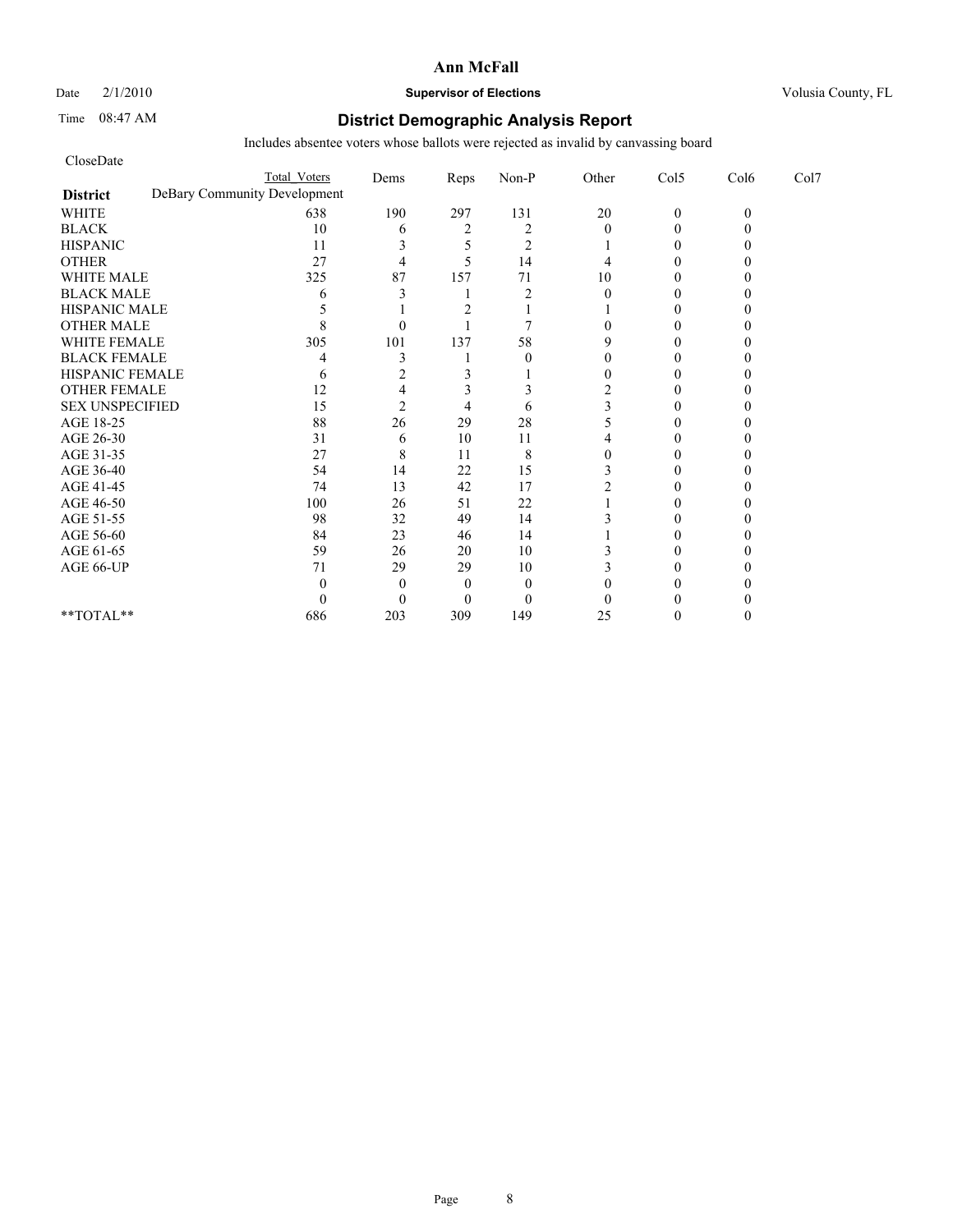## Date  $2/1/2010$  **Supervisor of Elections Supervisor of Elections** Volusia County, FL

### Time 08:47 AM **District Demographic Analysis Report**

| CloseDate                                   |                     |                  |                  |          |              |                  |          |      |
|---------------------------------------------|---------------------|------------------|------------------|----------|--------------|------------------|----------|------|
|                                             | <b>Total Voters</b> | Dems             | Reps             | Non-P    | Other        | Col5             | Col6     | Col7 |
| Congressional District 3<br><b>District</b> |                     |                  |                  |          |              |                  |          |      |
| <b>WHITE</b>                                | 5,142               | 1,813            | 2,223            | 866      | 240          | $\boldsymbol{0}$ | $\theta$ |      |
| <b>BLACK</b>                                | 2,245               | 1,915            | 60               | 232      | 38           | $\overline{0}$   | $\theta$ |      |
| <b>HISPANIC</b>                             | 372                 | 155              | 59               | 138      | 20           | $\mathbf{0}$     |          |      |
| <b>OTHER</b>                                | 393                 | 147              | 77               | 126      | 43           | $\theta$         |          |      |
| <b>WHITE MALE</b>                           | 2,395               | 758              | 1,083            | 425      | 129          | $\mathbf{0}$     |          |      |
| <b>BLACK MALE</b>                           | 905                 | 763              | 19               | 97       | 26           | $\mathbf{0}$     |          |      |
| <b>HISPANIC MALE</b>                        | 169                 | 74               | 27               | 56       | 12           | $\Omega$         |          |      |
| <b>OTHER MALE</b>                           | 119                 | 54               | 30               | 29       | 6            | $\mathbf{0}$     |          |      |
| <b>WHITE FEMALE</b>                         | 2,715               | 1,046            | 1,123            | 436      | 110          | $\theta$         |          |      |
| <b>BLACK FEMALE</b>                         | 1,311               | 1,129            | 40               | 130      | 12           | $\theta$         |          |      |
| HISPANIC FEMALE                             | 199                 | 81               | 32               | 79       |              | $\theta$         |          |      |
| <b>OTHER FEMALE</b>                         | 140                 | 60               | 30               | 44       | 6            | $\mathbf{0}$     |          |      |
| <b>SEX UNSPECIFIED</b>                      | 199                 | 65               | 35               | 66       | 33           | $\mathbf{0}$     |          |      |
| AGE 18-25                                   | 850                 | 376              | 132              | 271      | 71           | $\mathbf{0}$     |          |      |
| AGE 26-30                                   | 536                 | 271              | 90               | 147      | 28           | $\theta$         |          |      |
| AGE 31-35                                   | 537                 | 263              | 118              | 125      | 31           | $\mathbf{0}$     |          |      |
| AGE 36-40                                   | 604                 | 296              | 159              | 130      | 19           | $\mathbf{0}$     |          |      |
| AGE 41-45                                   | 622                 | 282              | 198              | 121      | 21           | $\mathbf{0}$     |          |      |
| AGE 46-50                                   | 792                 | 413              | 238              | 114      | 27           | $\overline{0}$   |          |      |
| AGE 51-55                                   | 781                 | 389              | 265              | 105      | 22           | $\overline{0}$   |          |      |
| AGE 56-60                                   | 733                 | 388              | 228              | 89       | 28           | $\theta$         |          |      |
| AGE 61-65                                   | 722                 | 351              | 255              | 84       | 32           | $\theta$         |          |      |
| AGE 66-UP                                   | 1,975               | 1,001            | 736              | 176      | 62           | $\mathbf{0}$     |          |      |
|                                             | 0                   | $\boldsymbol{0}$ | $\boldsymbol{0}$ | $\theta$ | $\mathbf{0}$ | $\mathbf{0}$     |          |      |
|                                             |                     | $\theta$         | $\overline{0}$   | $\Omega$ | $\Omega$     | $\theta$         |          |      |
| $**TOTAL**$                                 | 8,152               | 4,030            | 2,419            | 1,362    | 341          | $\theta$         | 0        |      |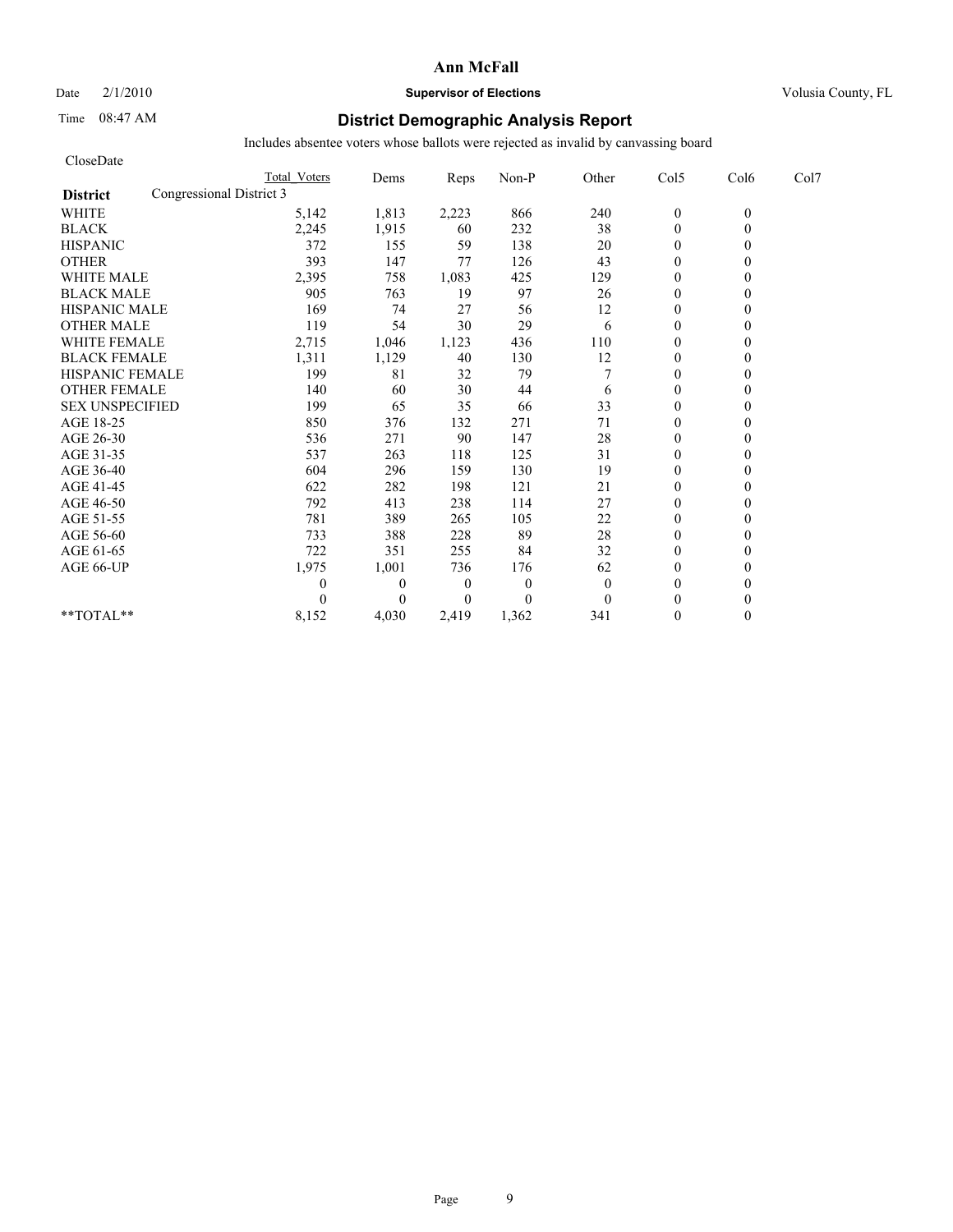Date  $2/1/2010$  **Supervisor of Elections Supervisor of Elections** Volusia County, FL

### Time 08:47 AM **District Demographic Analysis Report**

| CloseDate                                   |              |          |                |          |          |              |                  |      |
|---------------------------------------------|--------------|----------|----------------|----------|----------|--------------|------------------|------|
|                                             | Total Voters | Dems     | Reps           | Non-P    | Other    | Col5         | Col <sub>6</sub> | Col7 |
| Congressional District 7<br><b>District</b> |              |          |                |          |          |              |                  |      |
| <b>WHITE</b>                                | 137,688      | 50,098   | 54,172         | 27,215   | 6,203    | $\mathbf{0}$ | $\theta$         |      |
| <b>BLACK</b>                                | 19,261       | 15,942   | 687            | 2,217    | 415      | $\mathbf{0}$ | $\theta$         |      |
| <b>HISPANIC</b>                             | 12,545       | 6,047    | 2,249          | 3,829    | 420      | $\mathbf{0}$ |                  |      |
| <b>OTHER</b>                                | 9,513        | 3,336    | 1,963          | 3,196    | 1,018    | $\theta$     |                  |      |
| <b>WHITE MALE</b>                           | 63,315       | 20,380   | 26,416         | 13,233   | 3,286    | $\theta$     |                  |      |
| <b>BLACK MALE</b>                           | 7,822        | 6,167    | 374            | 1,056    | 225      | $\mathbf{0}$ |                  |      |
| <b>HISPANIC MALE</b>                        | 5,843        | 2,706    | 1,121          | 1,804    | 212      | $\theta$     |                  |      |
| <b>OTHER MALE</b>                           | 3,123        | 1,119    | 784            | 1,037    | 183      | $\theta$     |                  |      |
| <b>WHITE FEMALE</b>                         | 73,612       | 29,467   | 27,474         | 13,801   | 2,870    | $\theta$     |                  |      |
| <b>BLACK FEMALE</b>                         | 11,282       | 9,646    | 311            | 1,138    | 187      | $\theta$     |                  |      |
| <b>HISPANIC FEMALE</b>                      | 6,606        | 3,289    | 1,117          | 2,000    | 200      | $\theta$     |                  |      |
| <b>OTHER FEMALE</b>                         | 3,669        | 1,525    | 806            | 1,135    | 203      | $\mathbf{0}$ |                  |      |
| <b>SEX UNSPECIFIED</b>                      | 3,735        | 1,124    | 668            | 1,253    | 690      | $\mathbf{0}$ |                  |      |
| AGE 18-25                                   | 19,977       | 8,656    | 4,153          | 5,739    | 1,429    | $\mathbf{0}$ |                  |      |
| AGE 26-30                                   | 11.455       | 4,463    | 2,785          | 3,561    | 646      | $\theta$     |                  |      |
| AGE 31-35                                   | 11,012       | 4,168    | 2,992          | 3,184    | 668      | $\theta$     |                  |      |
| AGE 36-40                                   | 12,021       | 4,370    | 3,946          | 3,094    | 611      | $\theta$     |                  |      |
| AGE 41-45                                   | 13,833       | 5,165    | 4,904          | 3,156    | 608      | $\mathbf{0}$ |                  |      |
| AGE 46-50                                   | 16,589       | 6,380    | 6,073          | 3,437    | 699      | $\mathbf{0}$ |                  |      |
| AGE 51-55                                   | 17,098       | 7,349    | 5,992          | 3,059    | 698      | $\theta$     |                  |      |
| AGE 56-60                                   | 16,056       | 7,120    | 5,470          | 2,856    | 610      | $\theta$     |                  |      |
| AGE 61-65                                   | 15,208       | 6,552    | 5,504          | 2,558    | 594      | $\theta$     |                  |      |
| AGE 66-UP                                   | 45,756       | 21,199   | 17,252         | 5,812    | 1,493    | $\theta$     |                  |      |
|                                             |              | $\bf{0}$ | $\bf{0}$       | 0        | $\theta$ | $\mathbf{0}$ |                  |      |
|                                             |              | $\Omega$ | $\overline{0}$ | $\Omega$ | 0        | $\theta$     |                  |      |
| **TOTAL**                                   | 179,007      | 75,423   | 59.071         | 36.457   | 8.056    | $\theta$     | 0                |      |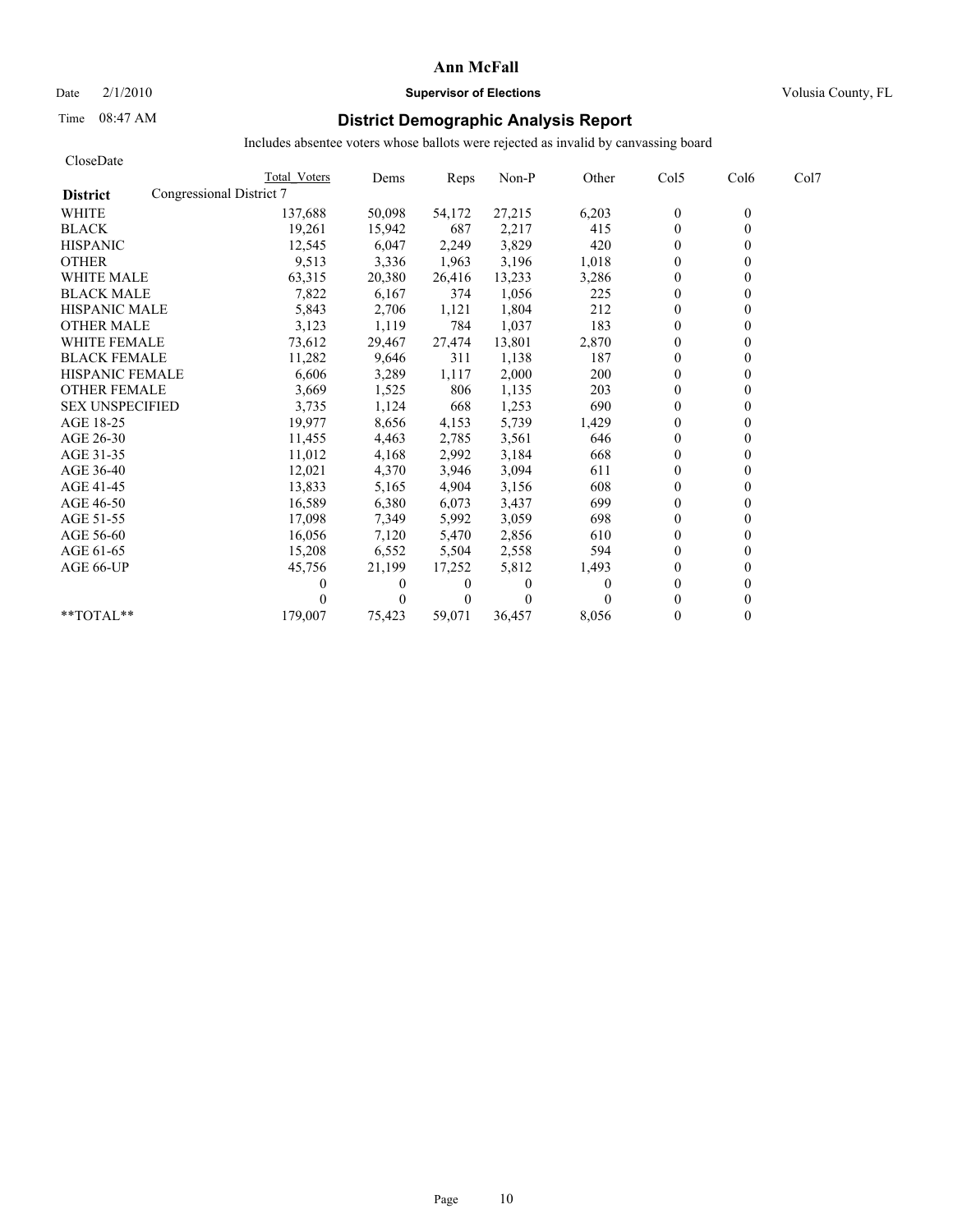Date  $2/1/2010$  **Supervisor of Elections Supervisor of Elections** Volusia County, FL

### Time 08:47 AM **District Demographic Analysis Report**

| CloseDate                                    |              |          |                |          |          |                |                  |      |
|----------------------------------------------|--------------|----------|----------------|----------|----------|----------------|------------------|------|
|                                              | Total Voters | Dems     | Reps           | Non-P    | Other    | Col5           | Col <sub>6</sub> | Col7 |
| Congressional District 24<br><b>District</b> |              |          |                |          |          |                |                  |      |
| <b>WHITE</b>                                 | 107,997      | 38,491   | 41,991         | 23,037   | 4,478    | $\mathbf{0}$   | $\theta$         |      |
| <b>BLACK</b>                                 | 4,842        | 3,898    | 220            | 611      | 113      | $\mathbf{0}$   | $\theta$         |      |
| <b>HISPANIC</b>                              | 5,459        | 2,561    | 1,025          | 1,675    | 198      | $\mathbf{0}$   |                  |      |
| <b>OTHER</b>                                 | 5,366        | 1,645    | 1,185          | 1,892    | 644      | $\theta$       |                  |      |
| <b>WHITE MALE</b>                            | 49,992       | 15,787   | 20,571         | 11,253   | 2,381    | $\theta$       |                  |      |
| <b>BLACK MALE</b>                            | 2,157        | 1,645    | 115            | 333      | 64       | $\mathbf{0}$   |                  |      |
| <b>HISPANIC MALE</b>                         | 2,538        | 1,141    | 478            | 812      | 107      | $\theta$       |                  |      |
| <b>OTHER MALE</b>                            | 1,824        | 566      | 473            | 679      | 106      | $\theta$       |                  |      |
| <b>WHITE FEMALE</b>                          | 57,315       | 22,464   | 21,170         | 11,620   | 2,061    | $\theta$       |                  |      |
| <b>BLACK FEMALE</b>                          | 2,644        | 2,219    | 102            | 275      | 48       | $\theta$       |                  |      |
| <b>HISPANIC FEMALE</b>                       | 2,882        | 1,401    | 542            | 849      | 90       | $\theta$       |                  |      |
| <b>OTHER FEMALE</b>                          | 2,062        | 784      | 485            | 664      | 129      | $\mathbf{0}$   |                  |      |
| <b>SEX UNSPECIFIED</b>                       | 2,250        | 588      | 485            | 730      | 447      | $\mathbf{0}$   |                  |      |
| AGE 18-25                                    | 10,892       | 3,757    | 2,759          | 3,498    | 878      | $\mathbf{0}$   |                  |      |
| AGE 26-30                                    | 7,227        | 2,450    | 1.915          | 2,451    | 411      | $\theta$       |                  |      |
| AGE 31-35                                    | 6,946        | 2,368    | 2,006          | 2,198    | 374      | $\theta$       |                  |      |
| AGE 36-40                                    | 8,001        | 2,729    | 2,666          | 2,213    | 393      | $\theta$       |                  |      |
| AGE 41-45                                    | 8,856        | 3,034    | 3,274          | 2,160    | 388      | $\overline{0}$ |                  |      |
| AGE 46-50                                    | 11,065       | 3,839    | 4,385          | 2,449    | 392      | $\mathbf{0}$   |                  |      |
| AGE 51-55                                    | 11,778       | 4,540    | 4,462          | 2,353    | 423      | $\theta$       |                  |      |
| AGE 56-60                                    | 11,577       | 4,662    | 4,167          | 2,288    | 460      | $\theta$       |                  |      |
| AGE 61-65                                    | 11,761       | 4,578    | 4,402          | 2,264    | 517      | $\theta$       |                  |      |
| AGE 66-UP                                    | 35,560       | 14,638   | 14,384         | 5,341    | 1,197    | $\mathbf{0}$   |                  |      |
|                                              |              | $\bf{0}$ | $\bf{0}$       | 0        | $\theta$ | $\mathbf{0}$   |                  |      |
|                                              |              | 0        | $\overline{0}$ | $\Omega$ | 0        | $\theta$       |                  |      |
| **TOTAL**                                    | 123,664      | 46,595   | 44.421         | 27,215   | 5,433    | $\theta$       | 0                |      |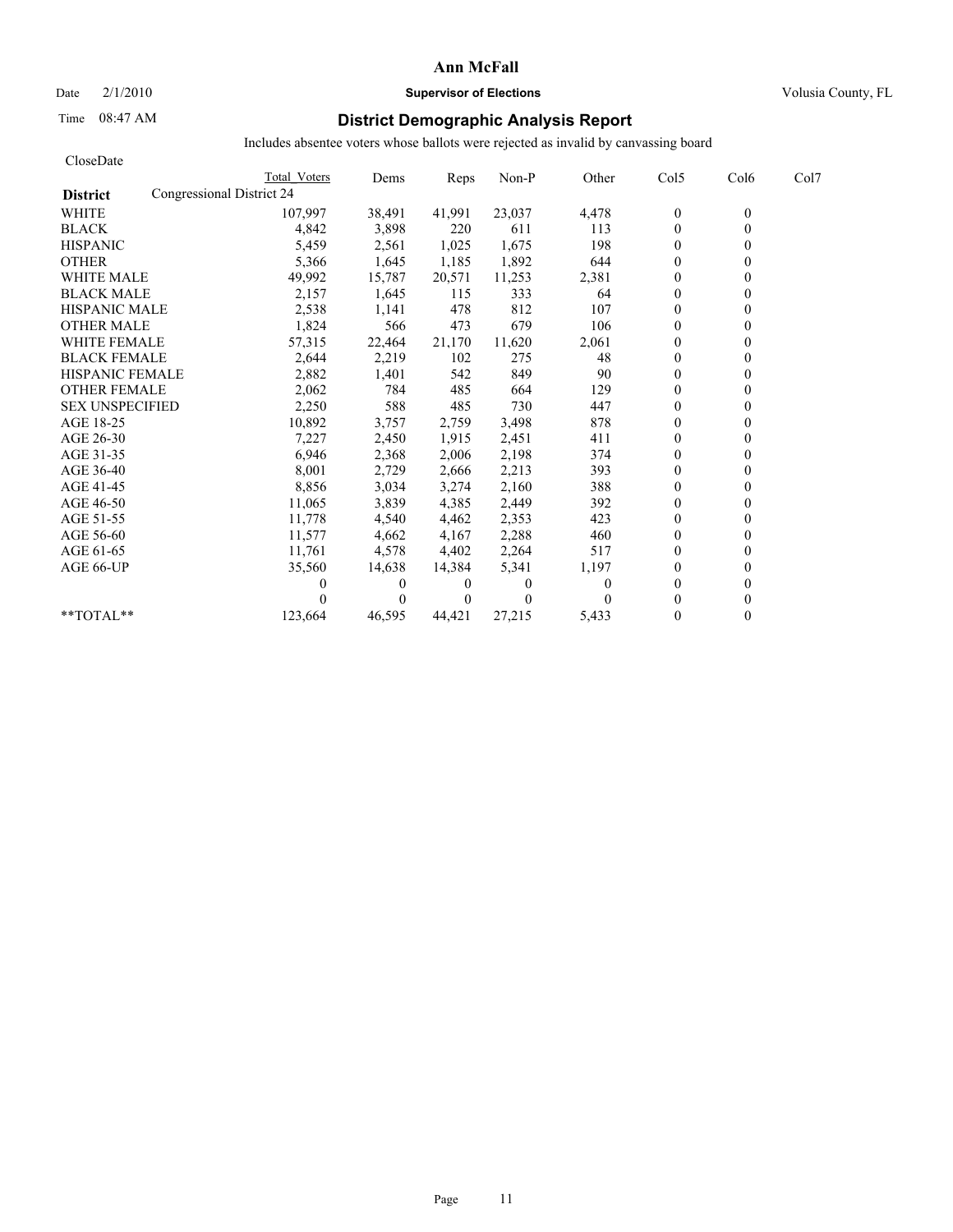### Date  $2/1/2010$  **Supervisor of Elections** Volusia County, FL

## Time 08:47 AM **District Demographic Analysis Report**

| CloseDate              |               |              |              |                |                |          |                |          |      |
|------------------------|---------------|--------------|--------------|----------------|----------------|----------|----------------|----------|------|
|                        |               | Total Voters | Dems         | Reps           | Non-P          | Other    | Col5           | Col6     | Col7 |
| <b>District</b>        | Daytona Beach |              |              |                |                |          |                |          |      |
| <b>WHITE</b>           |               | 20,084       | 7,957        | 7,070          | 4,166          | 891      | $\mathbf{0}$   | $\theta$ |      |
| <b>BLACK</b>           |               | 12,202       | 10,377       | 321            | 1,290          | 214      | $\mathbf{0}$   | $\theta$ |      |
| <b>HISPANIC</b>        |               | 805          | 375          | 152            | 252            | 26       | $\overline{0}$ |          |      |
| <b>OTHER</b>           |               | 2,286        | 966          | 339            | 733            | 248      | $\theta$       |          |      |
| <b>WHITE MALE</b>      |               | 9,612        | 3,351        | 3,615          | 2,121          | 525      | $\theta$       |          |      |
| <b>BLACK MALE</b>      |               | 4,818        | 3,947        | 168            | 597            | 106      | $\mathbf{0}$   |          |      |
| <b>HISPANIC MALE</b>   |               | 383          | 171          | 71             | 126            | 15       | $\Omega$       |          |      |
| <b>OTHER MALE</b>      |               | 734          | 306          | 146            | 238            | 44       | $\theta$       |          |      |
| <b>WHITE FEMALE</b>    |               | 10,359       | 4,560        | 3,421          | 2,020          | 358      | $\theta$       |          |      |
| <b>BLACK FEMALE</b>    |               | 7,275        | 6,341        | 151            | 676            | 107      | $\theta$       |          |      |
| <b>HISPANIC FEMALE</b> |               | 418          | 201          | 81             | 126            | 10       | $\mathbf{0}$   |          |      |
| <b>OTHER FEMALE</b>    |               | 834          | 407          | 133            | 256            | 38       | $\mathbf{0}$   |          |      |
| <b>SEX UNSPECIFIED</b> |               | 944          | 391          | 96             | 281            | 176      | $\mathbf{0}$   |          |      |
| AGE 18-25              |               | 6,165        | 3,885        | 673            | 1,293          | 314      | $\mathbf{0}$   |          |      |
| AGE 26-30              |               | 2,741        | 1,426        | 432            | 758            | 125      | $\theta$       |          |      |
| AGE 31-35              |               | 2,048        | 1,075        | 346            | 535            | 92       | $\mathbf{0}$   |          |      |
| AGE 36-40              |               | 2,020        | 1,031        | 453            | 467            | 69       | $\theta$       |          |      |
| AGE 41-45              |               | 2,304        | 1,268        | 482            | 464            | 90       | $\mathbf{0}$   |          |      |
| AGE 46-50              |               | 2,739        | 1,466        | 667            | 498            | 108      | $\mathbf{0}$   |          |      |
| AGE 51-55              |               | 3,060        | 1,749        | 723            | 477            | 111      | $\mathbf{0}$   |          |      |
| AGE 56-60              |               | 2,929        | 1,580        | 731            | 519            | 99       | $\theta$       |          |      |
| AGE 61-65              |               | 2,739        | 1,439        | 748            | 449            | 103      | $\theta$       |          |      |
| AGE 66-UP              |               | 8,632        | 4,756        | 2,627          | 981            | 268      | $\mathbf{0}$   |          |      |
|                        |               |              | $\mathbf{0}$ | $\theta$       | $\overline{0}$ | $\Omega$ | $\mathbf{0}$   |          |      |
|                        |               |              | $\Omega$     | $\overline{0}$ | $\Omega$       | $\Omega$ | $\theta$       |          |      |
| **TOTAL**              |               | 35,377       | 19,675       | 7,882          | 6.441          | 1,379    | $\mathbf{0}$   | 0        |      |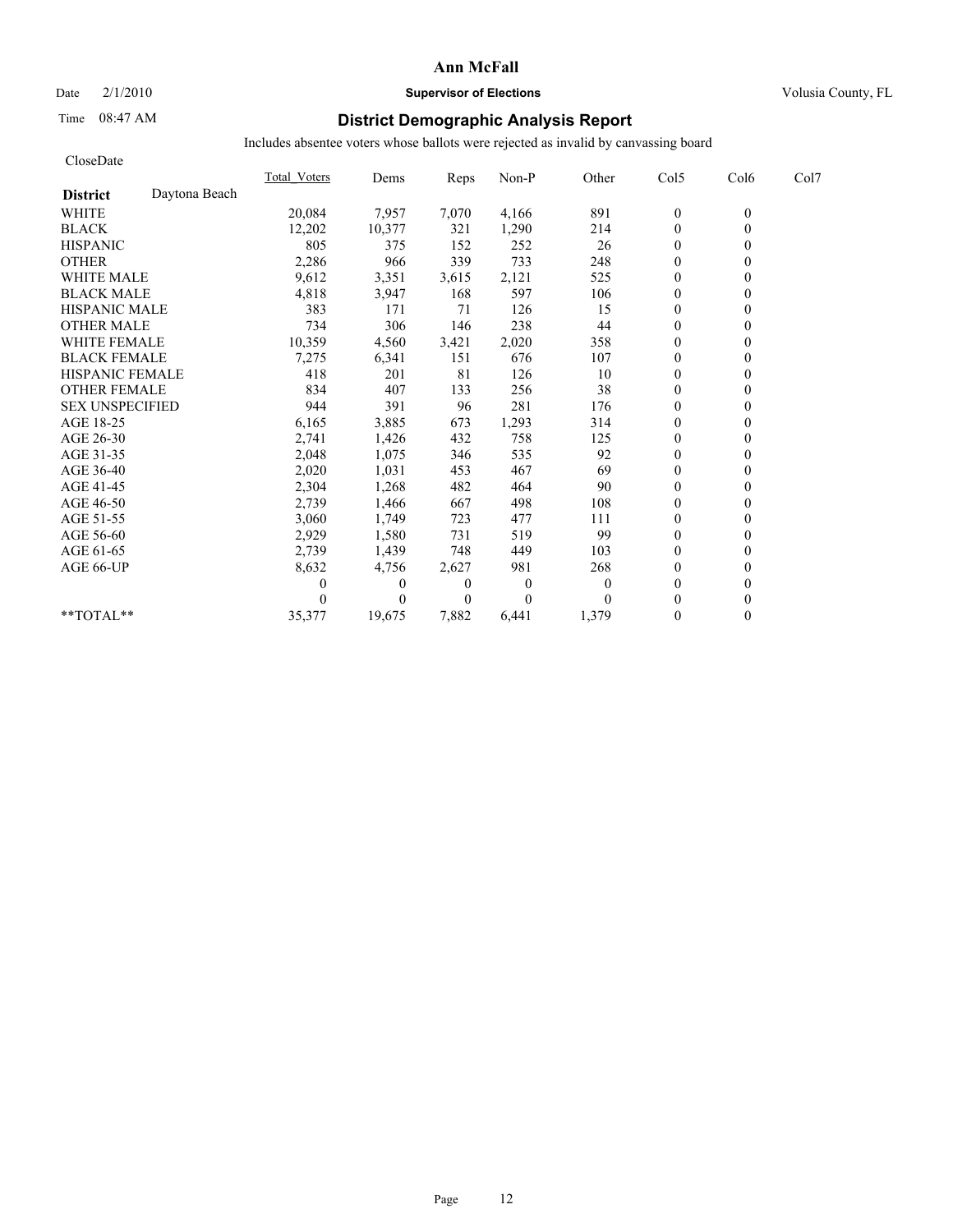### Date  $2/1/2010$  **Supervisor of Elections** Volusia County, FL

### Time 08:47 AM **District Demographic Analysis Report**

| CloseDate              |                      |                     |              |                |                |              |                |          |      |
|------------------------|----------------------|---------------------|--------------|----------------|----------------|--------------|----------------|----------|------|
|                        |                      | <b>Total Voters</b> | Dems         | Reps           | Non-P          | Other        | Col5           | Col6     | Col7 |
| <b>District</b>        | Daytona Beach Shores |                     |              |                |                |              |                |          |      |
| <b>WHITE</b>           |                      | 3,020               | 911          | 1,375          | 610            | 124          | $\mathbf{0}$   | $\theta$ |      |
| <b>BLACK</b>           |                      | 26                  | 18           | $\overline{c}$ | 5              |              | $\mathbf{0}$   |          |      |
| <b>HISPANIC</b>        |                      | 49                  | 17           | 20             | 9              | 3            | $\theta$       |          |      |
| <b>OTHER</b>           |                      | 152                 | 46           | 51             | 41             | 14           | $\theta$       |          |      |
| <b>WHITE MALE</b>      |                      | 1,420               | 394          | 649            | 314            | 63           | $\theta$       |          |      |
| <b>BLACK MALE</b>      |                      | 14                  | 9            |                | 3              |              | $\theta$       |          |      |
| <b>HISPANIC MALE</b>   |                      | 25                  | 8            | 11             | 3              |              | $\theta$       |          |      |
| <b>OTHER MALE</b>      |                      | 56                  | 20           | 19             | 16             |              | $\theta$       |          |      |
| <b>WHITE FEMALE</b>    |                      | 1,572               | 507          | 715            | 292            | 58           | $\theta$       |          |      |
| <b>BLACK FEMALE</b>    |                      | 12                  | 9            |                | $\overline{2}$ | $\theta$     | $\overline{0}$ |          |      |
| HISPANIC FEMALE        |                      | 23                  | 9            | 8              | 6              | $\mathbf{0}$ | $\theta$       |          |      |
| <b>OTHER FEMALE</b>    |                      | 68                  | 20           | 26             | 17             | 5            | $\theta$       |          |      |
| <b>SEX UNSPECIFIED</b> |                      | 57                  | 16           | 18             | 12             | 11           | $\theta$       |          |      |
| AGE 18-25              |                      | 112                 | 35           | 31             | 36             | 10           | $\theta$       |          |      |
| AGE 26-30              |                      | 82                  | 27           | 26             | 26             | 3            | $\Omega$       |          |      |
| AGE 31-35              |                      | 63                  | 27           | 16             | 15             | 5            | $\theta$       |          |      |
| AGE 36-40              |                      | 66                  | 20           | 20             | 23             | 3            | $\overline{0}$ |          |      |
| AGE 41-45              |                      | 105                 | 19           | 43             | 38             | 5            | $\mathbf{0}$   |          |      |
| AGE 46-50              |                      | 151                 | 48           | 60             | 37             | 6            | $\theta$       |          |      |
| AGE 51-55              |                      | 208                 | 54           | 93             | 49             | 12           | $\Omega$       |          |      |
| AGE 56-60              |                      | 284                 | 68           | 132            | 64             | 20           | $\overline{0}$ |          |      |
| AGE 61-65              |                      | 396                 | 122          | 178            | 76             | 20           | $\theta$       |          |      |
| AGE 66-UP              |                      | 1,780               | 572          | 849            | 301            | 58           | $\theta$       |          |      |
|                        |                      | 0                   | $\mathbf{0}$ | $\overline{0}$ | $\theta$       | $\theta$     | $\Omega$       |          |      |
|                        |                      | 0                   | $\Omega$     | $\Omega$       | $\mathbf{0}$   | $\Omega$     | $\Omega$       |          |      |
| **TOTAL**              |                      | 3,247               | 992          | 1,448          | 665            | 142          | $\Omega$       |          |      |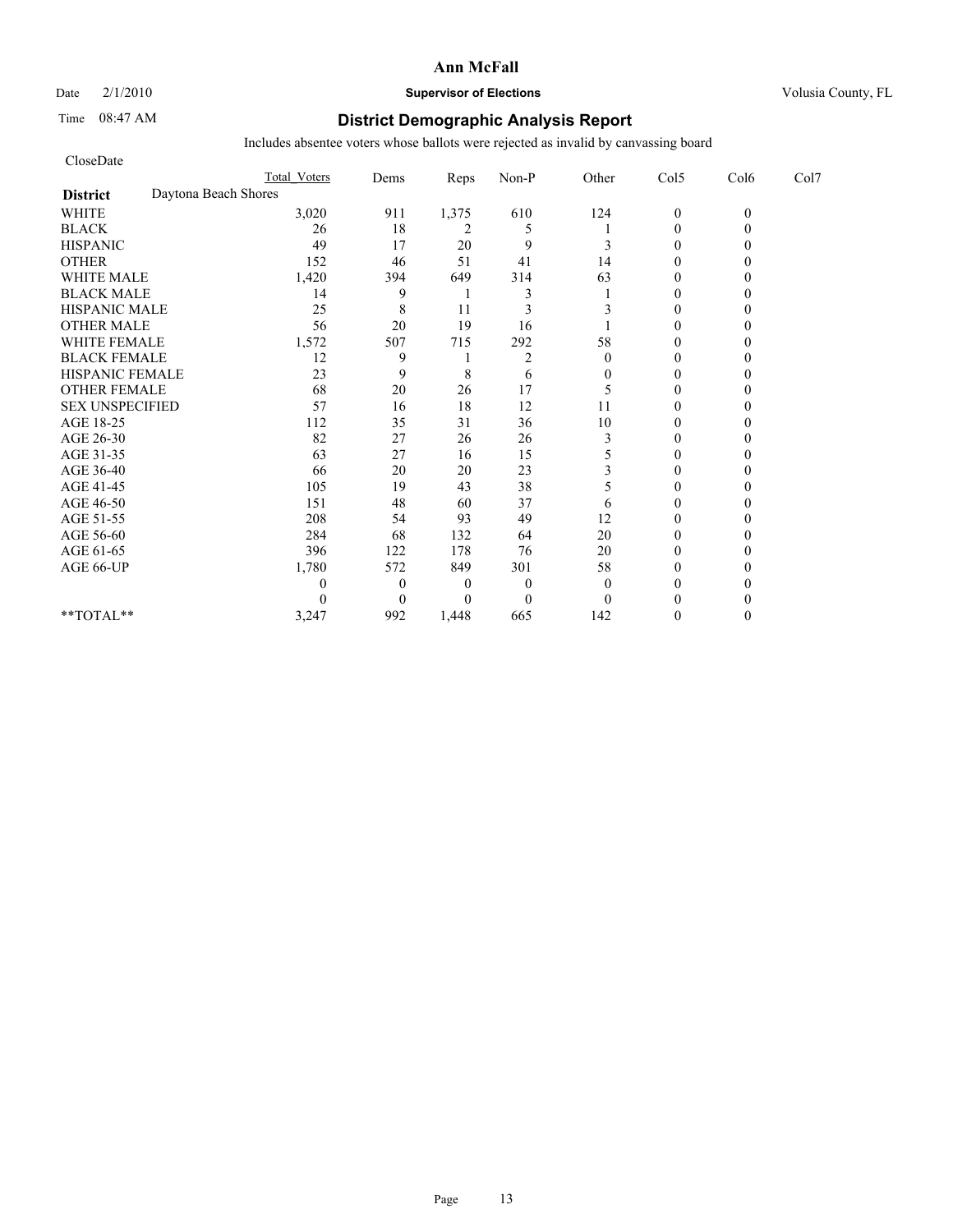#### Date  $2/1/2010$  **Supervisor of Elections** Volusia County, FL

## Time 08:47 AM **District Demographic Analysis Report**

| CloseDate              |        |                     |              |                |                |              |                  |          |      |
|------------------------|--------|---------------------|--------------|----------------|----------------|--------------|------------------|----------|------|
|                        |        | <b>Total Voters</b> | Dems         | Reps           | Non-P          | Other        | Col5             | Col6     | Col7 |
| <b>District</b>        | DeBary |                     |              |                |                |              |                  |          |      |
| <b>WHITE</b>           |        | 11,437              | 3,370        | 5,307          | 2,221          | 539          | $\boldsymbol{0}$ | $\theta$ |      |
| <b>BLACK</b>           |        | 400                 | 302          | 31             | 54             | 13           | $\overline{0}$   | $\theta$ |      |
| <b>HISPANIC</b>        |        | 731                 | 310          | 186            | 207            | 28           | $\mathbf{0}$     |          |      |
| <b>OTHER</b>           |        | 646                 | 178          | 175            | 217            | 76           | $\theta$         |          |      |
| <b>WHITE MALE</b>      |        | 5,349               | 1,353        | 2,624          | 1,089          | 283          | $\mathbf{0}$     |          |      |
| <b>BLACK MALE</b>      |        | 184                 | 131          | 11             | 36             | 6            | $\mathbf{0}$     |          |      |
| <b>HISPANIC MALE</b>   |        | 347                 | 131          | 94             | 105            | 17           | $\theta$         |          |      |
| <b>OTHER MALE</b>      |        | 212                 | 60           | 58             | 81             | 13           | $\mathbf{0}$     |          |      |
| <b>WHITE FEMALE</b>    |        | 6,018               | 2,002        | 2,648          | 1,119          | 249          | $\theta$         |          |      |
| <b>BLACK FEMALE</b>    |        | 211                 | 166          | 20             | 18             |              | $\theta$         |          |      |
| HISPANIC FEMALE        |        | 377                 | 175          | 92             | 99             | 11           | $\theta$         |          |      |
| <b>OTHER FEMALE</b>    |        | 265                 | 84           | 78             | 82             | 21           | $\mathbf{0}$     |          |      |
| <b>SEX UNSPECIFIED</b> |        | 251                 | 58           | 74             | 70             | 49           | $\mathbf{0}$     |          |      |
| AGE 18-25              |        | 1,060               | 283          | 326            | 353            | 98           | $\mathbf{0}$     |          |      |
| AGE 26-30              |        | 686                 | 177          | 230            | 233            | 46           | $\theta$         |          |      |
| AGE 31-35              |        | 746                 | 216          | 276            | 219            | 35           | $\theta$         |          |      |
| AGE 36-40              |        | 930                 | 230          | 385            | 259            | 56           | $\theta$         |          |      |
| AGE 41-45              |        | 1,108               | 306          | 493            | 257            | 52           | $\overline{0}$   |          |      |
| AGE 46-50              |        | 1,249               | 348          | 578            | 256            | 67           | $\mathbf{0}$     |          |      |
| AGE 51-55              |        | 1,322               | 442          | 614            | 219            | 47           | $\overline{0}$   |          |      |
| AGE 56-60              |        | 1,307               | 468          | 583            | 214            | 42           | $\theta$         |          |      |
| AGE 61-65              |        | 1,241               | 393          | 591            | 203            | 54           | $\theta$         |          |      |
| AGE 66-UP              |        | 3,565               | 1,297        | 1,623          | 486            | 159          | $\theta$         |          |      |
|                        |        |                     | $\mathbf{0}$ | $\theta$       | $\overline{0}$ | $\mathbf{0}$ | $\mathbf{0}$     |          |      |
|                        |        |                     | $\theta$     | $\overline{0}$ | $\Omega$       | $\theta$     | $\theta$         |          |      |
| $**TOTAL**$            |        | 13,214              | 4,160        | 5,699          | 2,699          | 656          | $\mathbf{0}$     | 0        |      |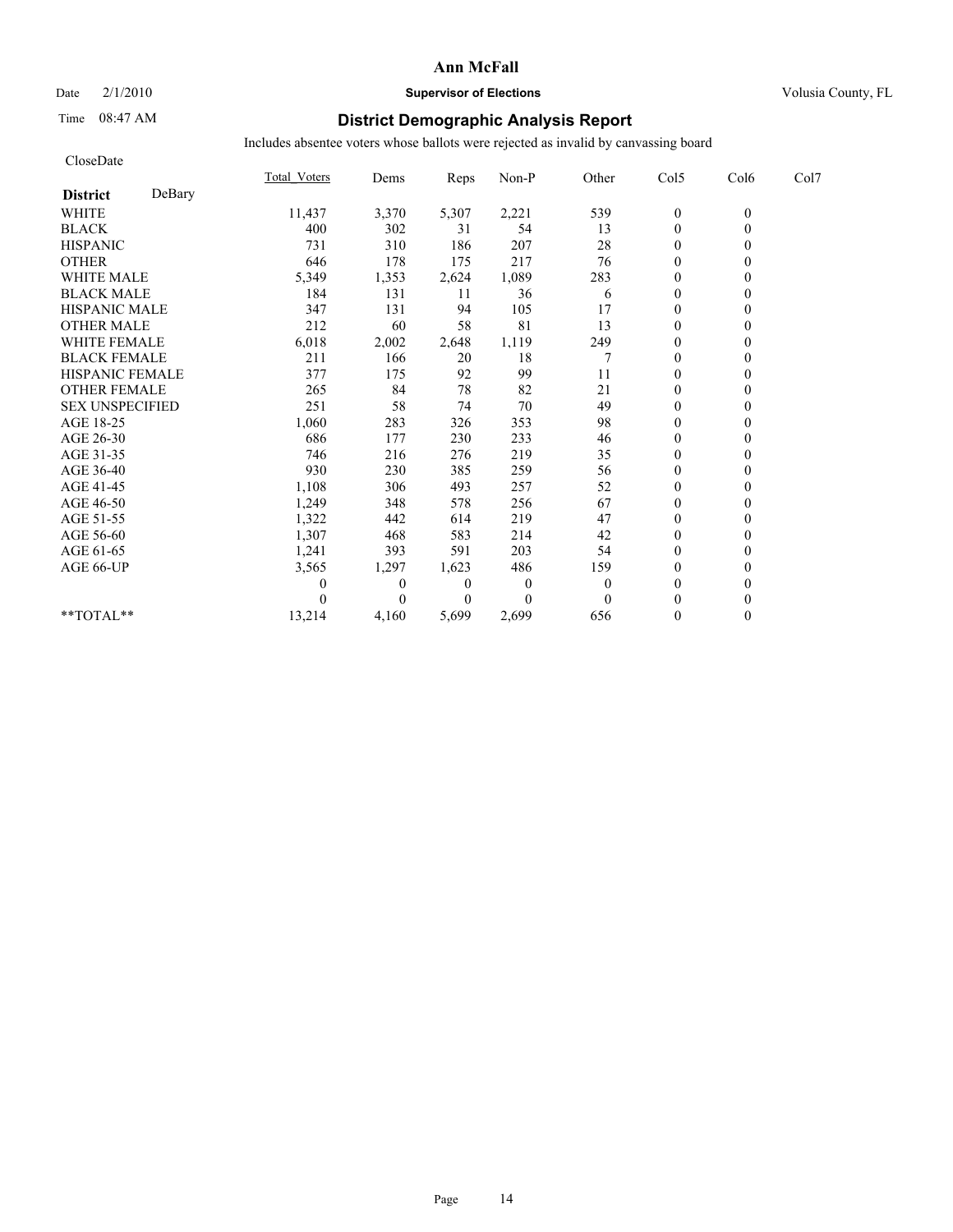CloseDate

#### **Ann McFall**

### Date  $2/1/2010$  **Supervisor of Elections** Volusia County, FL

## Time 08:47 AM **District Demographic Analysis Report**

|                           | <b>Total Voters</b> | Dems           | <b>Reps</b>    | Non-P        | Other        | Col5             | Col6     | Col7 |
|---------------------------|---------------------|----------------|----------------|--------------|--------------|------------------|----------|------|
| DeLand<br><b>District</b> |                     |                |                |              |              |                  |          |      |
| <b>WHITE</b>              | 11,068              | 4,063          | 4,483          | 1,953        | 569          | $\overline{0}$   | $\theta$ |      |
| <b>BLACK</b>              | 2,257               | 1,892          | 73             | 240          | 52           | $\mathbf{0}$     |          |      |
| <b>HISPANIC</b>           | 781                 | 355            | 137            | 239          | 50           | $\overline{0}$   |          |      |
| <b>OTHER</b>              | 772                 | 278            | 157            | 228          | 109          | $\theta$         |          |      |
| <b>WHITE MALE</b>         | 4,757               | 1,533          | 2,025          | 910          | 289          | $\theta$         |          |      |
| <b>BLACK MALE</b>         | 875                 | 700            | 34             | 109          | 32           | $\Omega$         |          |      |
| <b>HISPANIC MALE</b>      | 334                 | 153            | 61             | 95           | 25           | $\theta$         |          |      |
| <b>OTHER MALE</b>         | 223                 | 89             | 62             | 49           | 23           | $\theta$         |          |      |
| WHITE FEMALE              | 6,264               | 2,513          | 2,444          | 1,033        | 274          | $\theta$         |          |      |
| <b>BLACK FEMALE</b>       | 1,361               | 1,175          | 39             | 128          | 19           | $\theta$         |          |      |
| HISPANIC FEMALE           | 443                 | 202            | 75             | 142          | 24           | $\overline{0}$   |          |      |
| <b>OTHER FEMALE</b>       | 297                 | 125            | 54             | 90           | 28           | 0                |          |      |
| <b>SEX UNSPECIFIED</b>    | 324                 | 98             | 56             | 104          | 66           | $\theta$         |          |      |
| AGE 18-25                 | 1,809               | 759            | 401            | 492          | 157          | $\theta$         |          |      |
| AGE 26-30                 | 989                 | 438            | 223            | 275          | 53           | $\theta$         |          |      |
| AGE 31-35                 | 1,054               | 432            | 294            | 242          | 86           | $\theta$         |          |      |
| AGE 36-40                 | 1,107               | 454            | 354            | 253          | 46           | $\theta$         |          |      |
| AGE 41-45                 | 1,104               | 458            | 393            | 200          | 53           | $\theta$         |          |      |
| AGE 46-50                 | 1,170               | 496            | 418            | 201          | 55           | $\theta$         |          |      |
| AGE 51-55                 | 1,191               | 574            | 369            | 195          | 53           | $\boldsymbol{0}$ |          |      |
| AGE 56-60                 | 1,117               | 555            | 355            | 157          | 50           | $\mathbf{0}$     |          |      |
| AGE 61-65                 | 1,162               | 533            | 420            | 156          | 53           | $\theta$         |          |      |
| AGE 66-UP                 | 4,175               | 1,889          | 1,623          | 489          | 174          | $\overline{0}$   |          |      |
|                           | 0                   | $\overline{0}$ | $\overline{0}$ | $\mathbf{0}$ | $\mathbf{0}$ | $\theta$         |          |      |
|                           |                     | $\Omega$       | $\theta$       | $\theta$     | $\Omega$     | $\Omega$         |          |      |
| $*$ TOTAL $*$             | 14,878              | 6,588          | 4,850          | 2,660        | 780          | $\mathbf{0}$     |          |      |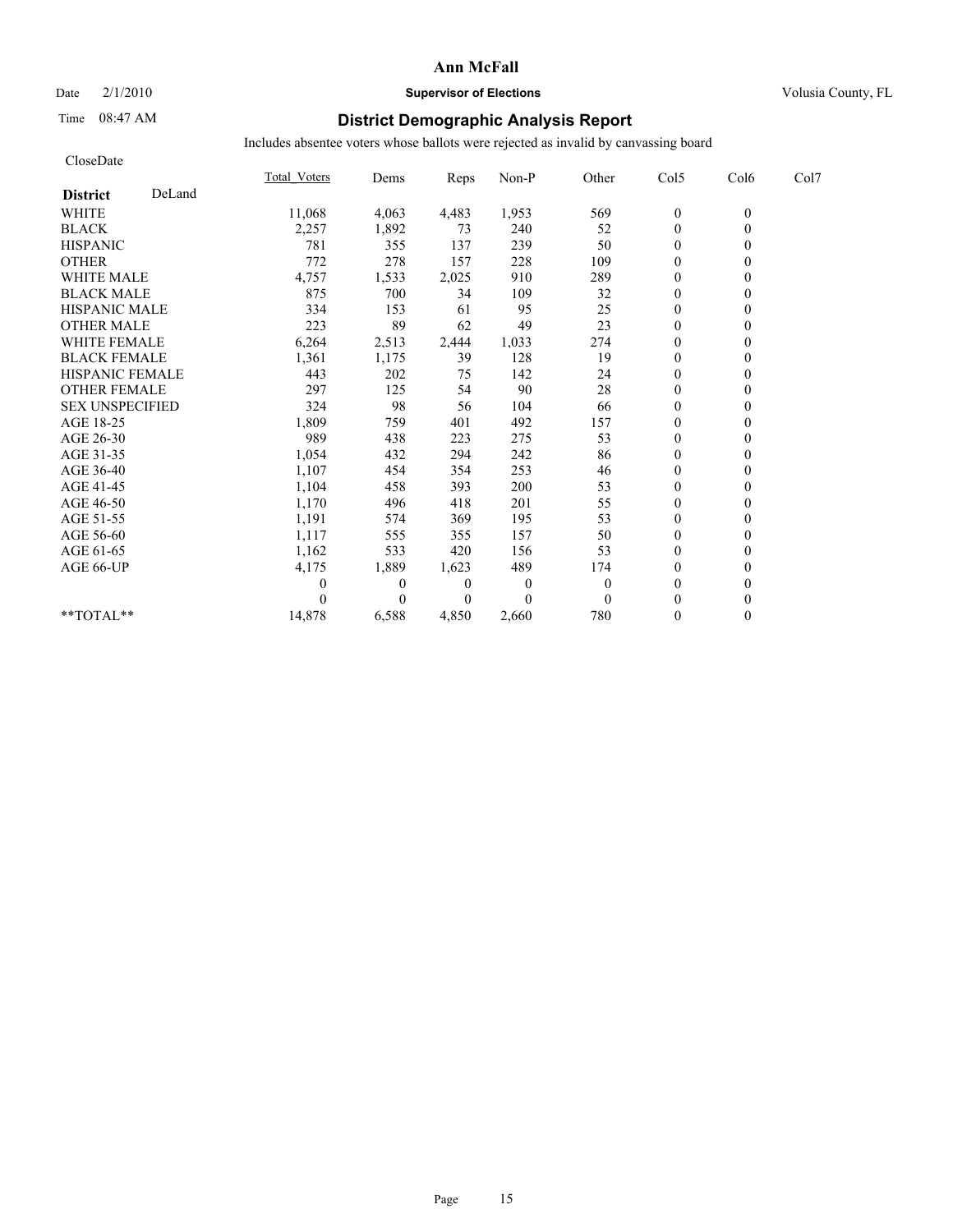#### Date  $2/1/2010$  **Supervisor of Elections Supervisor of Elections** Volusia County, FL

## Time 08:47 AM **District Demographic Analysis Report**

| CloseDate              |         |              |          |        |          |          |                  |                  |      |
|------------------------|---------|--------------|----------|--------|----------|----------|------------------|------------------|------|
|                        |         | Total Voters | Dems     | Reps   | Non-P    | Other    | Col5             | Col <sub>6</sub> | Col7 |
| <b>District</b>        | Deltona |              |          |        |          |          |                  |                  |      |
| <b>WHITE</b>           |         | 32,735       | 11,261   | 12,587 | 7,122    | 1,765    | $\boldsymbol{0}$ | $\theta$         |      |
| <b>BLACK</b>           |         | 4,422        | 3,443    | 226    | 607      | 146      | $\mathbf{0}$     | $\theta$         |      |
| <b>HISPANIC</b>        |         | 11,330       | 5,720    | 1,824  | 3,435    | 351      | $\mathbf{0}$     | 0                |      |
| <b>OTHER</b>           |         | 2,961        | 990      | 517    | 1,088    | 366      | $\theta$         |                  |      |
| <b>WHITE MALE</b>      |         | 15,206       | 4,712    | 6,144  | 3,437    | 913      | $\theta$         |                  |      |
| <b>BLACK MALE</b>      |         | 1,979        | 1,457    | 133    | 300      | 89       | $\theta$         |                  |      |
| <b>HISPANIC MALE</b>   |         | 5,302        | 2,572    | 907    | 1,645    | 178      | $\theta$         | 0                |      |
| <b>OTHER MALE</b>      |         | 976          | 359      | 208    | 348      | 61       | $\theta$         |                  |      |
| <b>WHITE FEMALE</b>    |         | 17,350       | 6,486    | 6,375  | 3,644    | 845      | $\theta$         | 0                |      |
| <b>BLACK FEMALE</b>    |         | 2,405        | 1,951    | 93     | 304      | 57       | $\theta$         | 0                |      |
| HISPANIC FEMALE        |         | 5,942        | 3,100    | 911    | 1,765    | 166      | $\mathbf{0}$     | 0                |      |
| <b>OTHER FEMALE</b>    |         | 1,123        | 462      | 198    | 388      | 75       | $\mathbf{0}$     | 0                |      |
| <b>SEX UNSPECIFIED</b> |         | 1,165        | 315      | 185    | 421      | 244      | $\theta$         |                  |      |
| AGE 18-25              |         | 6,189        | 2,299    | 1,231  | 2,121    | 538      | $\mathbf{0}$     | 0                |      |
| AGE 26-30              |         | 4,087        | 1,496    | 917    | 1,401    | 273      | $\theta$         |                  |      |
| AGE 31-35              |         | 4,472        | 1,708    | 1,131  | 1,354    | 279      | $\mathbf{0}$     |                  |      |
| AGE 36-40              |         | 4,603        | 1,727    | 1,391  | 1,235    | 250      | $\theta$         |                  |      |
| AGE 41-45              |         | 4,789        | 1,899    | 1,494  | 1,170    | 226      | $\theta$         | 0                |      |
| AGE 46-50              |         | 5,387        | 2,091    | 1,839  | 1,249    | 208      | $\mathbf{0}$     |                  |      |
| AGE 51-55              |         | 5,063        | 2,113    | 1,681  | 1,020    | 249      | $\theta$         |                  |      |
| AGE 56-60              |         | 4,097        | 1,847    | 1,279  | 800      | 171      | $\theta$         |                  |      |
| AGE 61-65              |         | 3,569        | 1,591    | 1,153  | 676      | 149      | $\theta$         |                  |      |
| AGE 66-UP              |         | 9,191        | 4,643    | 3,038  | 1,225    | 285      | $\theta$         |                  |      |
|                        |         | 0            | 0        | 0      | 0        | $\theta$ | $\theta$         |                  |      |
|                        |         |              | $\theta$ | 0      | $\theta$ |          | $\theta$         |                  |      |
| **TOTAL**              |         | 51,448       | 21.414   | 15.154 | 12,252   | 2,628    | $\mathbf{0}$     | $\overline{0}$   |      |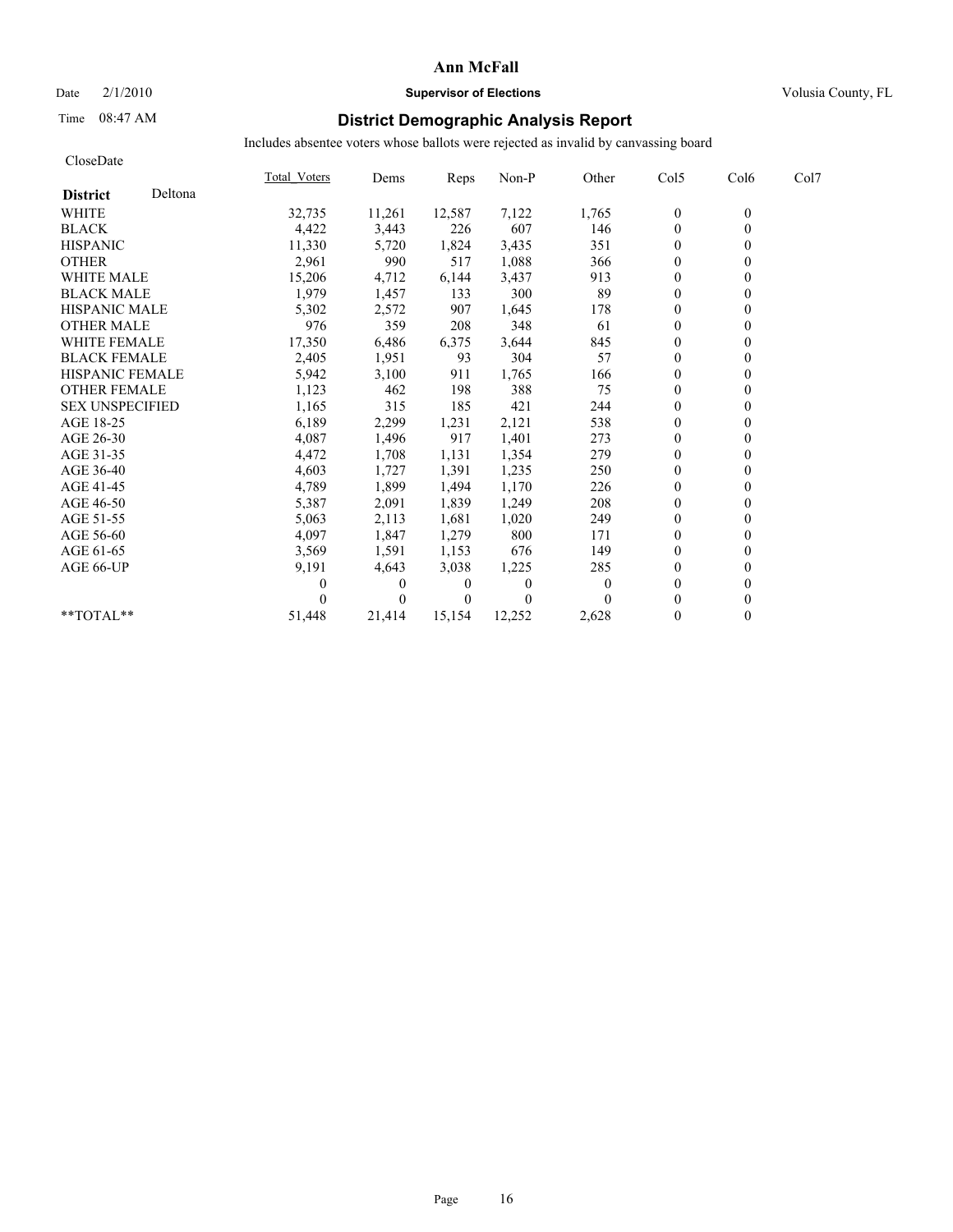### Date  $2/1/2010$  **Supervisor of Elections Supervisor of Elections** Volusia County, FL

## Time 08:47 AM **District Demographic Analysis Report**

| CloseDate              |           |              |          |       |                |          |                  |          |      |
|------------------------|-----------|--------------|----------|-------|----------------|----------|------------------|----------|------|
|                        |           | Total Voters | Dems     | Reps  | Non-P          | Other    | Col5             | Col6     | Col7 |
| <b>District</b>        | Edgewater |              |          |       |                |          |                  |          |      |
| <b>WHITE</b>           |           | 12,739       | 4,932    | 4,270 | 3,035          | 502      | $\boldsymbol{0}$ | $\theta$ |      |
| <b>BLACK</b>           |           | 260          | 200      | 11    | 41             | 8        | $\mathbf{0}$     | $\theta$ |      |
| <b>HISPANIC</b>        |           | 161          | 74       | 32    | 46             | 9        | $\mathbf{0}$     |          |      |
| <b>OTHER</b>           |           | 457          | 136      | 87    | 173            | 61       | $\theta$         |          |      |
| WHITE MALE             |           | 5,764        | 1,995    | 2,092 | 1,420          | 257      | $\theta$         |          |      |
| <b>BLACK MALE</b>      |           | 126          | 94       | 6     | 22             | 4        | $\theta$         |          |      |
| <b>HISPANIC MALE</b>   |           | 70           | 30       | 13    | 21             | 6        | $\theta$         |          |      |
| <b>OTHER MALE</b>      |           | 146          | 51       | 38    | 49             | 8        | $\theta$         |          |      |
| <b>WHITE FEMALE</b>    |           | 6,904        | 2,911    | 2,150 | 1,600          | 243      | $\theta$         |          |      |
| <b>BLACK FEMALE</b>    |           | 129          | 103      | 5     | 18             | 3        | $\theta$         |          |      |
| HISPANIC FEMALE        |           | 88           | 43       | 19    | 23             | 3        | $\mathbf{0}$     | 0        |      |
| <b>OTHER FEMALE</b>    |           | 165          | 61       | 36    | 59             | 9        | $\mathbf{0}$     |          |      |
| <b>SEX UNSPECIFIED</b> |           | 225          | 54       | 41    | 83             | 47       | $\theta$         |          |      |
| AGE 18-25              |           | 1,201        | 379      | 266   | 463            | 93       | $\mathbf{0}$     |          |      |
| AGE 26-30              |           | 816          | 270      | 210   | 289            | 47       | $\theta$         |          |      |
| AGE 31-35              |           | 883          | 290      | 246   | 303            | 44       | $\theta$         |          |      |
| AGE 36-40              |           | 956          | 314      | 281   | 318            | 43       | $\theta$         |          |      |
| AGE 41-45              |           | 952          | 338      | 329   | 250            | 35       | $\theta$         |          |      |
| AGE 46-50              |           | 1,269        | 488      | 425   | 304            | 52       | $\mathbf{0}$     |          |      |
| AGE 51-55              |           | 1,325        | 509      | 472   | 305            | 39       | $\theta$         |          |      |
| AGE 56-60              |           | 1,251        | 534      | 404   | 267            | 46       | $\theta$         |          |      |
| AGE 61-65              |           | 1,234        | 513      | 417   | 246            | 58       | $\theta$         |          |      |
| AGE 66-UP              |           | 3,730        | 1,707    | 1,350 | 550            | 123      | $\theta$         |          |      |
|                        |           | 0            | $\theta$ | 0     | $\overline{0}$ | $\theta$ | $\theta$         |          |      |
|                        |           |              | 0        | 0     | $\Omega$       | $\Omega$ | $\theta$         |          |      |
| **TOTAL**              |           | 13,617       | 5,342    | 4,400 | 3,295          | 580      | $\theta$         | 0        |      |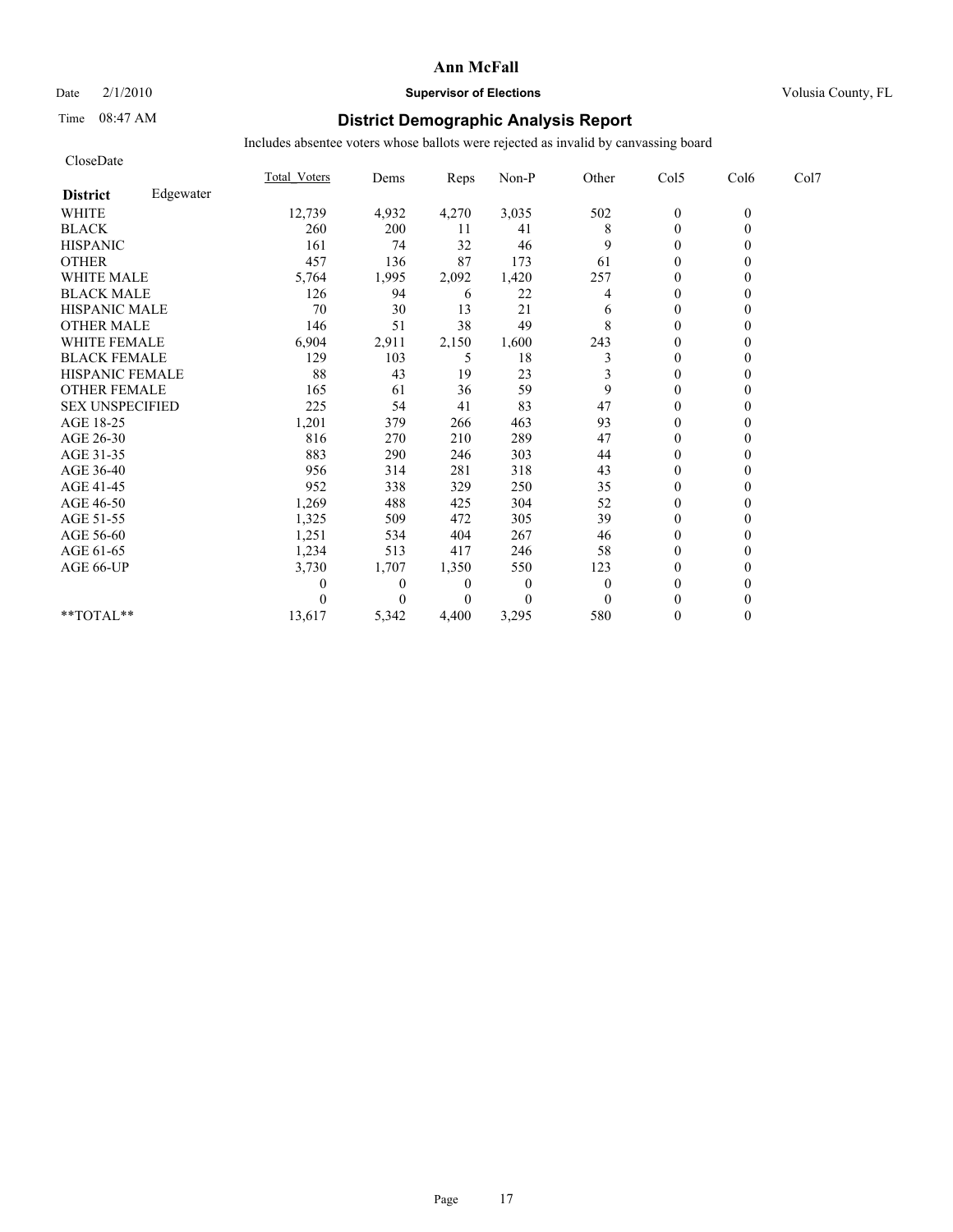CloseDate

#### **Ann McFall**

### Date  $2/1/2010$  **Supervisor of Elections Supervisor of Elections** Volusia County, FL

## Time 08:47 AM **District Demographic Analysis Report**

|                        |            | <b>Total Voters</b> | Dems           | Reps           | Non-P        | Other | Col5             | Col6             | Col7 |  |
|------------------------|------------|---------------------|----------------|----------------|--------------|-------|------------------|------------------|------|--|
| <b>District</b>        | Holly Hill |                     |                |                |              |       |                  |                  |      |  |
| <b>WHITE</b>           |            | 5,520               | 2,359          | 1,667          | 1,230        | 264   | $\boldsymbol{0}$ | $\boldsymbol{0}$ |      |  |
| <b>BLACK</b>           |            | 712                 | 588            | 24             | 92           | 8     | $\theta$         | 0                |      |  |
| <b>HISPANIC</b>        |            | 134                 | 70             | 21             | 37           | 6     | $\boldsymbol{0}$ |                  |      |  |
| <b>OTHER</b>           |            | 330                 | 122            | 58             | 115          | 35    | $\Omega$         |                  |      |  |
| <b>WHITE MALE</b>      |            | 2,477               | 928            | 817            | 610          | 122   | $\theta$         |                  |      |  |
| <b>BLACK MALE</b>      |            | 258                 | 202            | 9              | 42           | 5     | $\theta$         |                  |      |  |
| <b>HISPANIC MALE</b>   |            | 61                  | 25             | 13             | 20           |       | $\Omega$         |                  |      |  |
| <b>OTHER MALE</b>      |            | 97                  | 33             | 22             | 34           | 8     | $\theta$         |                  |      |  |
| WHITE FEMALE           |            | 3,010               | 1,418          | 844            | 613          | 135   | $\theta$         |                  |      |  |
| <b>BLACK FEMALE</b>    |            | 451                 | 384            | 15             | 49           | 3     | $\Omega$         |                  |      |  |
| HISPANIC FEMALE        |            | 73                  | 45             | 8              | 17           |       | $\boldsymbol{0}$ |                  |      |  |
| <b>OTHER FEMALE</b>    |            | 133                 | 59             | 28             | 42           |       | $\theta$         |                  |      |  |
| <b>SEX UNSPECIFIED</b> |            | 136                 | 45             | 14             | 47           | 30    | $\theta$         |                  |      |  |
| AGE 18-25              |            | 694                 | 304            | 131            | 207          | 52    | $\boldsymbol{0}$ |                  |      |  |
| AGE 26-30              |            | 478                 | 201            | 95             | 161          | 21    | $\Omega$         |                  |      |  |
| AGE 31-35              |            | 423                 | 183            | 82             | 134          | 24    | $\Omega$         |                  |      |  |
| AGE 36-40              |            | 460                 | 194            | 107            | 135          | 24    | $\boldsymbol{0}$ |                  |      |  |
| AGE 41-45              |            | 548                 | 225            | 154            | 146          | 23    | $\Omega$         |                  |      |  |
| AGE 46-50              |            | 664                 | 284            | 185            | 148          | 47    | $\theta$         |                  |      |  |
| AGE 51-55              |            | 618                 | 303            | 151            | 137          | 27    | $\theta$         |                  |      |  |
| AGE 56-60              |            | 615                 | 307            | 162            | 126          | 20    | $\theta$         |                  |      |  |
| AGE 61-65              |            | 502                 | 248            | 131            | 99           | 24    | $\theta$         |                  |      |  |
| AGE 66-UP              |            | 1,694               | 890            | 572            | 181          | 51    | $\theta$         |                  |      |  |
|                        |            | 0                   | $\overline{0}$ | $\theta$       | $\mathbf{0}$ | 0     | $\Omega$         |                  |      |  |
|                        |            |                     | 0              | $\overline{0}$ | $\theta$     |       | $\Omega$         |                  |      |  |
| **TOTAL**              |            | 6,696               | 3,139          | 1,770          | 1,474        | 313   | $\Omega$         | 0                |      |  |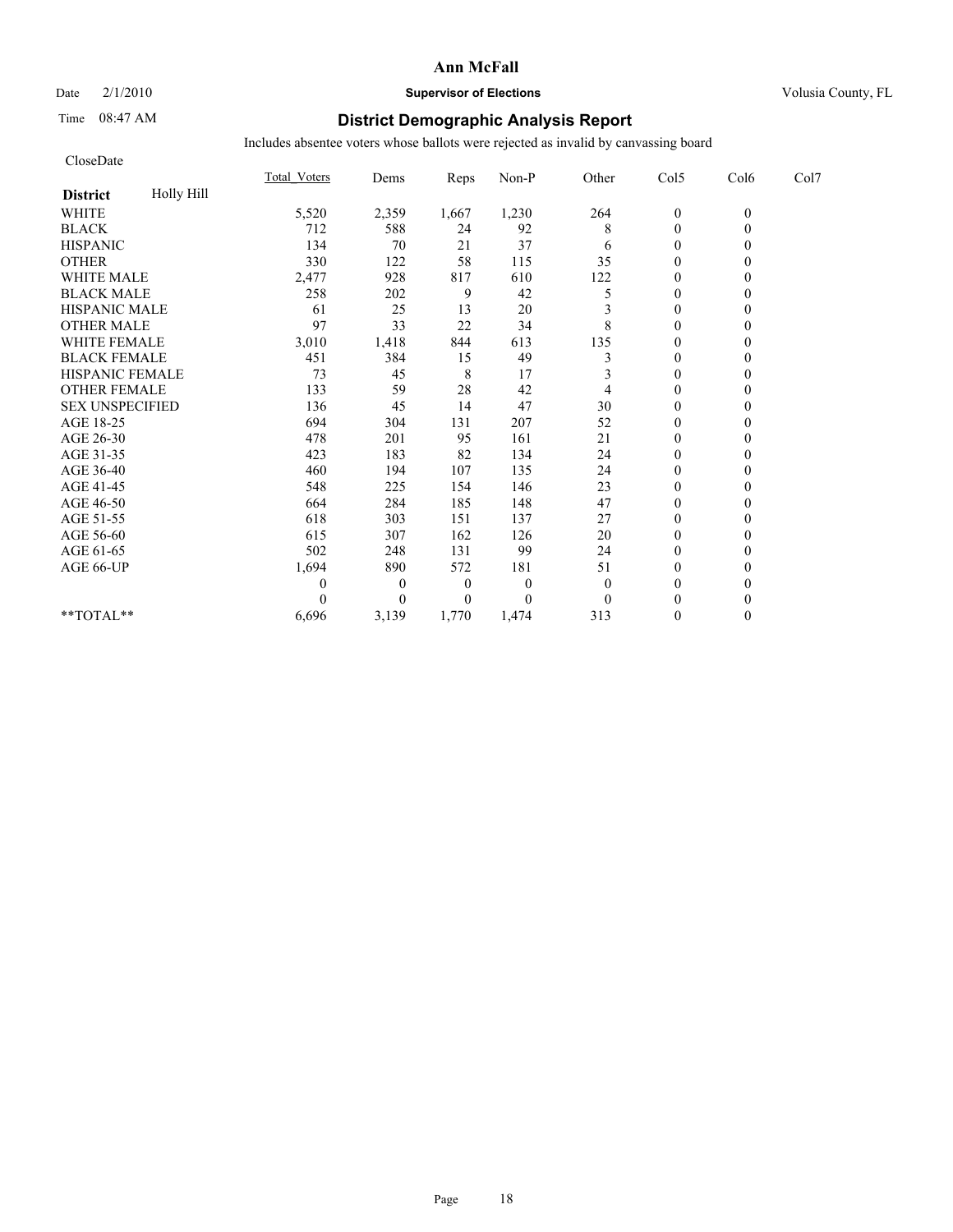### Date  $2/1/2010$  **Supervisor of Elections Supervisor of Elections** Volusia County, FL

### Time 08:47 AM **District Demographic Analysis Report**

| CloseDate              |            |              |                |                |                |                         |              |          |      |
|------------------------|------------|--------------|----------------|----------------|----------------|-------------------------|--------------|----------|------|
|                        |            | Total Voters | Dems           | Reps           | Non-P          | Other                   | Col5         | Col6     | Col7 |
| <b>District</b>        | Lake Helen |              |                |                |                |                         |              |          |      |
| <b>WHITE</b>           |            | 1,549        | 624            | 551            | 297            | 77                      | $\mathbf{0}$ | $\theta$ |      |
| <b>BLACK</b>           |            | 182          | 158            |                | 13             | 4                       | $\theta$     |          |      |
| <b>HISPANIC</b>        |            | 28           | 11             | 9              | 3              |                         | $\theta$     |          |      |
| <b>OTHER</b>           |            | 58           | 20             | 14             | 18             | 6                       | $\theta$     |          |      |
| <b>WHITE MALE</b>      |            | 694          | 252            | 272            | 133            | 37                      | $\theta$     |          |      |
| <b>BLACK MALE</b>      |            | 81           | $70\,$         | 3              | 6              | $\overline{c}$          | $\theta$     |          |      |
| <b>HISPANIC MALE</b>   |            | 9            | $\overline{2}$ |                | $\theta$       | 2                       | $\theta$     |          |      |
| <b>OTHER MALE</b>      |            | 18           | 8              | $\overline{c}$ | 6              | 2                       | $\theta$     |          |      |
| <b>WHITE FEMALE</b>    |            | 844          | 369            | 274            | 161            | 40                      | $\theta$     |          |      |
| <b>BLACK FEMALE</b>    |            | 101          | 88             | 4              |                | $\overline{\mathbf{c}}$ | $\mathbf{0}$ |          |      |
| HISPANIC FEMALE        |            | 19           | 9              | 4              | 3              | 3                       | $\theta$     |          |      |
| <b>OTHER FEMALE</b>    |            | 22           | 11             | 4              | 6              |                         | $\theta$     |          |      |
| <b>SEX UNSPECIFIED</b> |            | 29           | $\overline{4}$ | 13             | 9              | 3                       | $\theta$     |          |      |
| AGE 18-25              |            | 175          | 62             | 46             | 52             | 15                      | $\theta$     |          |      |
| AGE 26-30              |            | 98           | 36             | 23             | 31             | 8                       | $\theta$     |          |      |
| AGE 31-35              |            | 94           | 31             | 30             | 24             | 9                       | $\Omega$     |          |      |
| AGE 36-40              |            | 119          | 43             | 31             | 33             | 12                      | $\theta$     |          |      |
| AGE 41-45              |            | 127          | 55             | 45             | 19             | 8                       | $\theta$     |          |      |
| AGE 46-50              |            | 202          | 78             | 75             | 39             | 10                      | $\theta$     |          |      |
| AGE 51-55              |            | 212          | 98             | 70             | 34             | 10                      | $\theta$     |          |      |
| AGE 56-60              |            | 181          | 93             | 54             | 28             | 6                       | $\theta$     |          |      |
| AGE 61-65              |            | 166          | 89             | 55             | 20             | 2                       | $\Omega$     |          |      |
| AGE 66-UP              |            | 443          | 228            | 152            | 51             | 12                      | $\Omega$     |          |      |
|                        |            | 0            | $\theta$       | $\theta$       | $\overline{0}$ | $\theta$                | 0            |          |      |
|                        |            | 0            | $\overline{0}$ | $\theta$       | $\theta$       | $\Omega$                | $\Omega$     |          |      |
| $**TOTAL**$            |            | 1,817        | 813            | 581            | 331            | 92                      | $\Omega$     | 0        |      |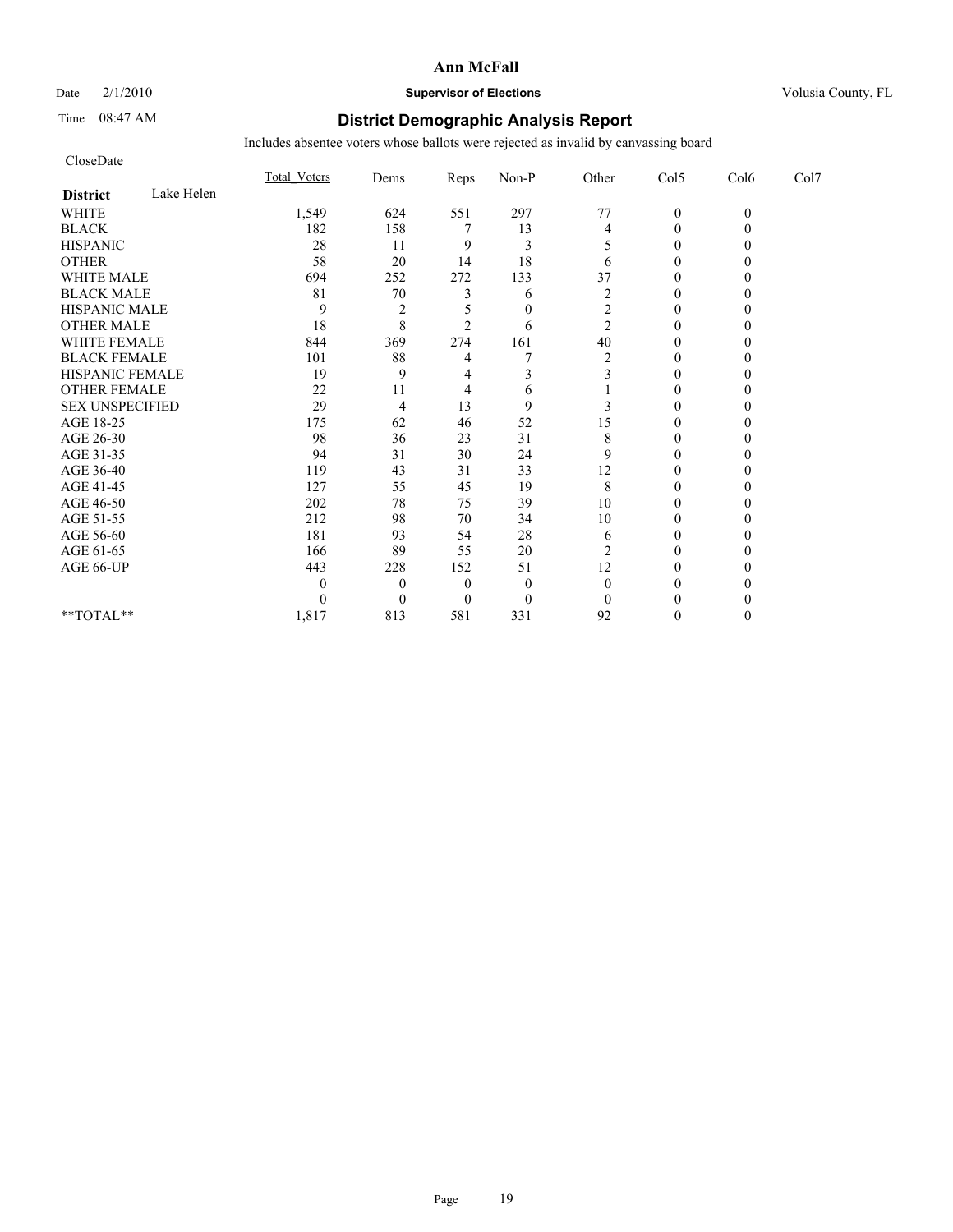# Date  $2/1/2010$  **Supervisor of Elections Supervisor of Elections** Volusia County, FL

## Time 08:47 AM **District Demographic Analysis Report**

| CloseDate              |                     |                |                |              |              |                |          |      |
|------------------------|---------------------|----------------|----------------|--------------|--------------|----------------|----------|------|
|                        | <b>Total Voters</b> | Dems           | Reps           | Non-P        | Other        | Col5           | Col6     | Col7 |
| <b>District</b>        | New Smyrna Beach    |                |                |              |              |                |          |      |
| <b>WHITE</b>           | 14,797              | 5,202          | 5,926          | 3,066        | 603          | $\mathbf{0}$   | $\theta$ |      |
| <b>BLACK</b>           | 742                 | 626            | 24             | 79           | 13           | $\mathbf{0}$   | 0        |      |
| <b>HISPANIC</b>        | 176                 | 61             | 45             | 61           | 9            | $\mathbf{0}$   |          |      |
| <b>OTHER</b>           | 569                 | 140            | 115            | 199          | 115          | $\theta$       |          |      |
| <b>WHITE MALE</b>      | 6,760               | 2,079          | 2,802          | 1,558        | 321          | $\theta$       |          |      |
| <b>BLACK MALE</b>      | 318                 | 248            | 10             | 51           | 9            | $\mathbf{0}$   |          |      |
| <b>HISPANIC MALE</b>   | 86                  | 24             | 19             | 37           | 6            | $\theta$       |          |      |
| <b>OTHER MALE</b>      | 161                 | 43             | 45             | 64           | 9            | $\theta$       |          |      |
| <b>WHITE FEMALE</b>    | 7,936               | 3,084          | 3,088          | 1,483        | 281          | $\theta$       |          |      |
| <b>BLACK FEMALE</b>    | 419                 | 373            | 14             | 28           | 4            | $\overline{0}$ |          |      |
| HISPANIC FEMALE        | 90                  | 37             | 26             | 24           | 3            | $\theta$       |          |      |
| <b>OTHER FEMALE</b>    | 202                 | 68             | 53             | 64           | 17           | $\theta$       |          |      |
| <b>SEX UNSPECIFIED</b> | 312                 | 73             | 53             | 96           | 90           | $\theta$       |          |      |
| AGE 18-25              | 1,080               | 366            | 231            | 383          | 100          | $\theta$       |          |      |
| AGE 26-30              | 786                 | 270            | 221            | 248          | 47           | $\mathbf{0}$   |          |      |
| AGE 31-35              | 787                 | 257            | 238            | 245          | 47           | $\mathbf{0}$   |          |      |
| AGE 36-40              | 858                 | 308            | 258            | 237          | 55           | $\mathbf{0}$   |          |      |
| AGE 41-45              | 888                 | 295            | 326            | 227          | $40\,$       | $\mathbf{0}$   |          |      |
| AGE 46-50              | 1,237               | 430            | 484            | 268          | 55           | $\theta$       |          |      |
| AGE 51-55              | 1,479               | 608            | 510            | 301          | 60           | $\mathbf{0}$   |          |      |
| AGE 56-60              | 1,629               | 646            | 588            | 322          | 73           | $\overline{0}$ |          |      |
| AGE 61-65              | 1,661               | 628            | 651            | 327          | 55           | $\theta$       |          |      |
| AGE 66-UP              | 5,879               | 2,221          | 2,603          | 847          | 208          | $\theta$       |          |      |
|                        | 0                   | $\overline{0}$ | $\overline{0}$ | $\mathbf{0}$ | $\mathbf{0}$ | $\mathbf{0}$   |          |      |
|                        | $\Omega$            | $\Omega$       | $\Omega$       | $\theta$     | $\mathbf{0}$ | $\theta$       |          |      |
| **TOTAL**              | 16,284              | 6,029          | 6,110          | 3,405        | 740          | $\theta$       | 0        |      |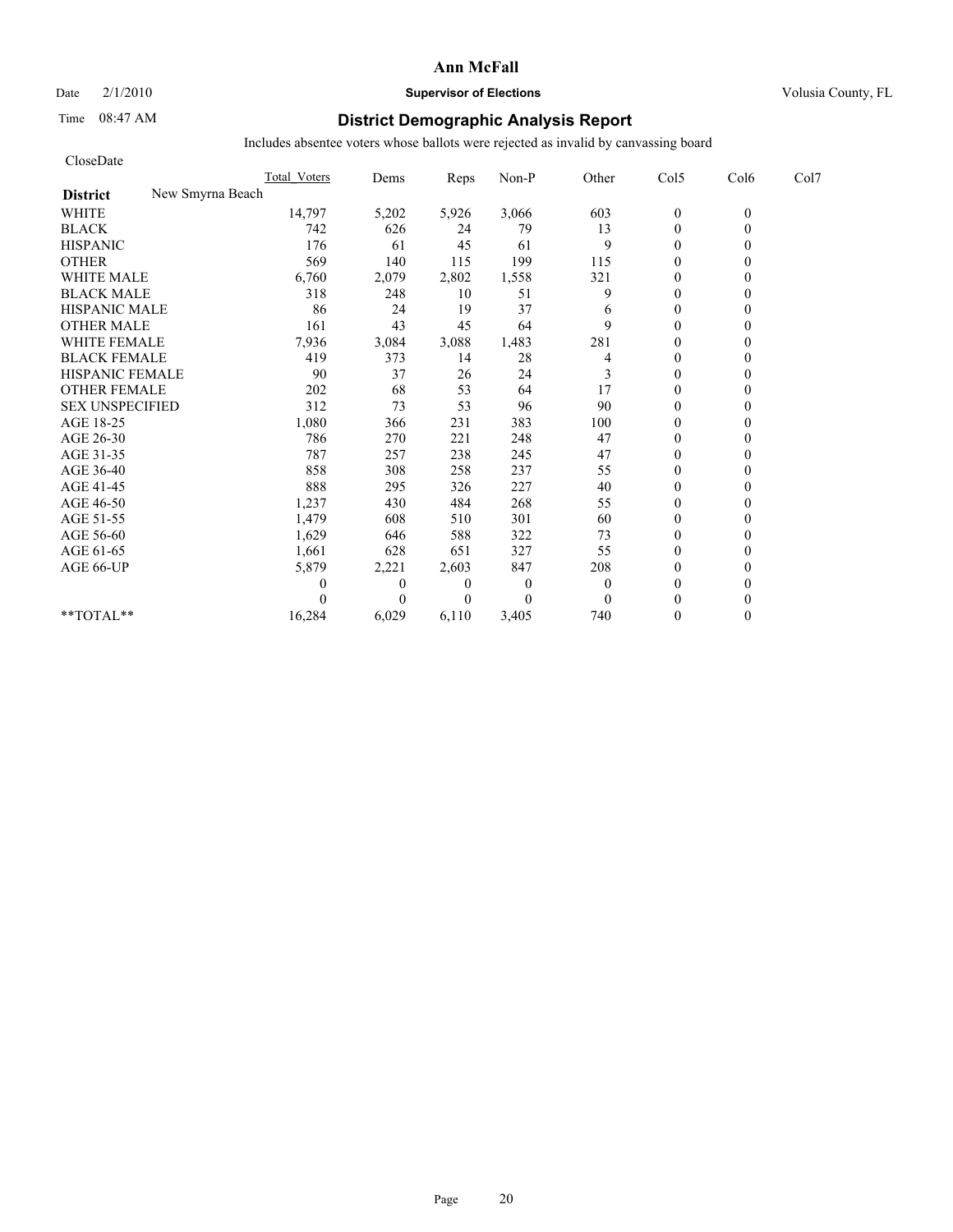CloseDate

#### **Ann McFall**

## Date  $2/1/2010$  **Supervisor of Elections** Volusia County, FL

## Time 08:47 AM **District Demographic Analysis Report**

|                             | <b>Total Voters</b> | Dems     | Reps | Non-P          | Other | Col5             | Col6     | Col7 |  |
|-----------------------------|---------------------|----------|------|----------------|-------|------------------|----------|------|--|
| Oak Hill<br><b>District</b> |                     |          |      |                |       |                  |          |      |  |
| WHITE                       | 1,049               | 402      | 383  | 228            | 36    | $\mathbf{0}$     | $\theta$ |      |  |
| <b>BLACK</b>                | 169                 | 148      |      | 15             |       | $\boldsymbol{0}$ |          |      |  |
| <b>HISPANIC</b>             |                     | 2        |      | $\overline{0}$ |       |                  |          |      |  |
| <b>OTHER</b>                | 38                  | 9        | 6    | 14             | 9     | $\theta$         |          |      |  |
| <b>WHITE MALE</b>           | 512                 | 174      | 201  | 114            | 23    |                  |          |      |  |
| <b>BLACK MALE</b>           | 75                  | 64       |      |                |       |                  |          |      |  |
| HISPANIC MALE               |                     | $\theta$ |      | $\theta$       |       | $\Omega$         |          |      |  |
| <b>OTHER MALE</b>           | 18                  |          |      | 9              |       | $\theta$         |          |      |  |
| WHITE FEMALE                | 529                 | 227      | 177  | 112            | 13    |                  |          |      |  |
| <b>BLACK FEMALE</b>         | 93                  | 84       |      | 8              |       | 0                |          |      |  |
| HISPANIC FEMALE             | $\overline{c}$      |          |      | $\Omega$       |       | $\theta$         |          |      |  |
| <b>OTHER FEMALE</b>         | 14                  |          |      |                |       |                  |          |      |  |
| <b>SEX UNSPECIFIED</b>      | 15                  |          | 6    | 3              |       | $\Omega$         |          |      |  |
| AGE 18-25                   | 91                  | 43       | 17   | 23             |       |                  |          |      |  |
| AGE 26-30                   | 63                  | 34       | 15   | 14             |       |                  |          |      |  |
| AGE 31-35                   | 49                  | 14       | 17   | 17             |       | 0                |          |      |  |
| AGE 36-40                   | 63                  | 31       | 18   | 11             |       |                  |          |      |  |
| AGE 41-45                   | 92                  | 41       | 30   | 18             |       |                  |          |      |  |
| AGE 46-50                   | 108                 | 50       | 34   | 20             |       | 0                |          |      |  |
| AGE 51-55                   | 141                 | 65       | 40   | 30             | 6     |                  |          |      |  |
| AGE 56-60                   | 116                 | 51       | 38   | 21             | 6     |                  |          |      |  |
| AGE 61-65                   | 154                 | 64       | 42   | 38             | 10    | 0                |          |      |  |
| AGE 66-UP                   | 382                 | 168      | 144  | 65             |       |                  |          |      |  |
|                             | 0                   | $\theta$ | 0    | $\theta$       |       |                  |          |      |  |
|                             |                     |          |      | $\theta$       |       |                  |          |      |  |
| $**TOTAL**$                 | 1,259               | 561      | 395  | 257            | 46    | $\theta$         |          |      |  |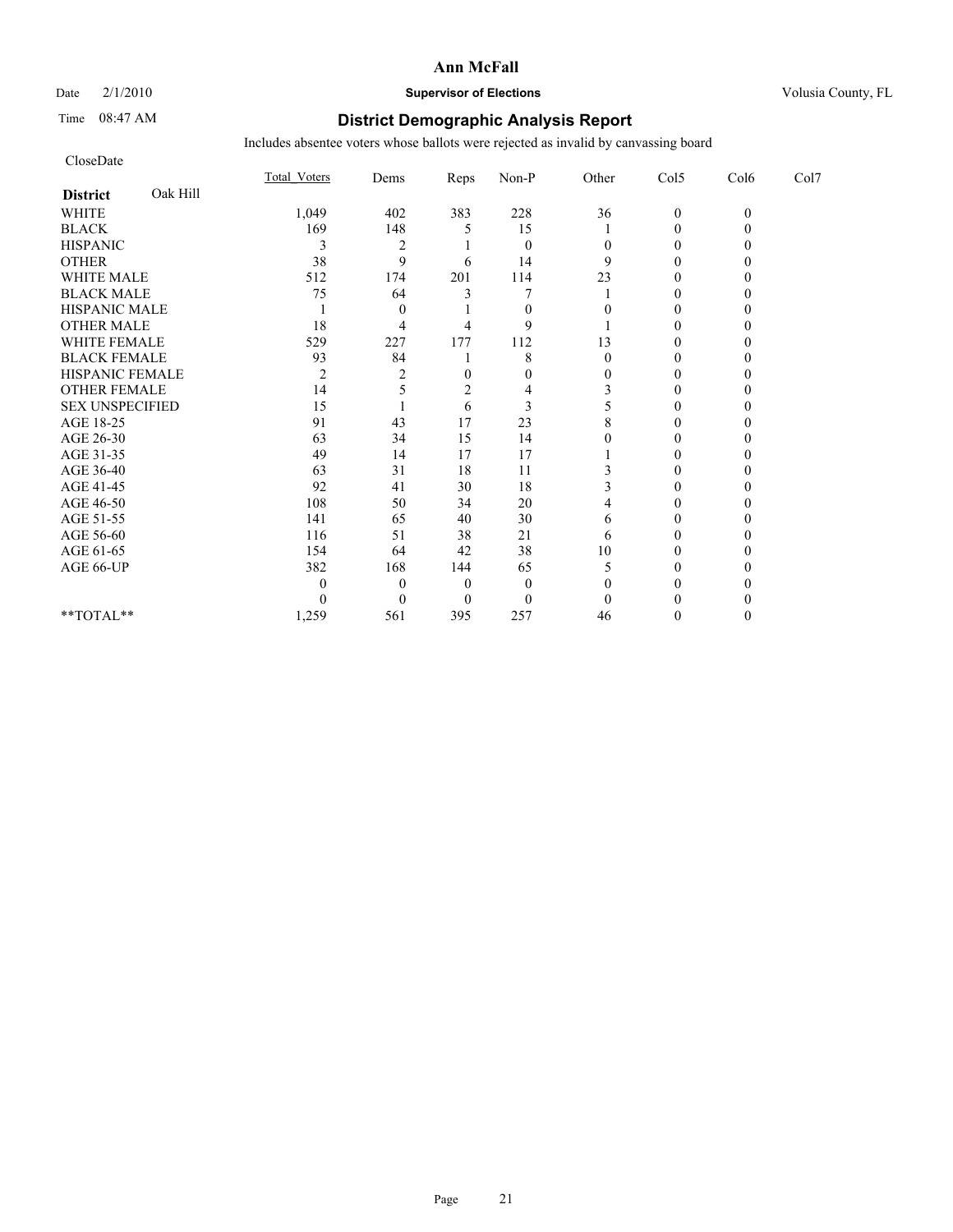### Date  $2/1/2010$  **Supervisor of Elections** Volusia County, FL

## Time 08:47 AM **District Demographic Analysis Report**

| CloseDate              |             |                     |                  |          |              |          |                  |          |      |
|------------------------|-------------|---------------------|------------------|----------|--------------|----------|------------------|----------|------|
|                        |             | <b>Total Voters</b> | Dems             | Reps     | Non-P        | Other    | Col5             | Col6     | Col7 |
| <b>District</b>        | Orange City |                     |                  |          |              |          |                  |          |      |
| <b>WHITE</b>           |             | 4,767               | 1,699            | 1,963    | 871          | 234      | $\boldsymbol{0}$ | $\theta$ |      |
| <b>BLACK</b>           |             | 292                 | 233              | 10       | 39           | 10       | $\mathbf{0}$     | $\theta$ |      |
| <b>HISPANIC</b>        |             | 553                 | 268              | 91       | 176          | 18       | $\theta$         |          |      |
| <b>OTHER</b>           |             | 266                 | 99               | 61       | 83           | 23       | $\theta$         |          |      |
| WHITE MALE             |             | 2,039               | 651              | 872      | 391          | 125      | $\theta$         |          |      |
| <b>BLACK MALE</b>      |             | 109                 | 76               | 6        | 21           | 6        | $\theta$         |          |      |
| <b>HISPANIC MALE</b>   |             | 241                 | 115              | 44       | 75           |          | $\theta$         |          |      |
| <b>OTHER MALE</b>      |             | 88                  | 34               | 24       | 27           | 3        | $\mathbf{0}$     |          |      |
| <b>WHITE FEMALE</b>    |             | 2,703               | 1,039            | 1,083    | 473          | 108      | $\theta$         |          |      |
| <b>BLACK FEMALE</b>    |             | 181                 | 155              | 4        | 18           | 4        | $\mathbf{0}$     |          |      |
| HISPANIC FEMALE        |             | 311                 | 153              | 46       | 101          | 11       | $\mathbf{0}$     | $\theta$ |      |
| <b>OTHER FEMALE</b>    |             | 104                 | 45               | 23       | 28           | 8        | $\mathbf{0}$     |          |      |
| <b>SEX UNSPECIFIED</b> |             | 102                 | 31               | 23       | 35           | 13       | $\theta$         |          |      |
| AGE 18-25              |             | 480                 | 167              | 123      | 151          | 39       | $\theta$         |          |      |
| AGE 26-30              |             | 401                 | 131              | 130      | 112          | 28       | $\Omega$         |          |      |
| AGE 31-35              |             | 361                 | 126              | 101      | 110          | 24       | $\theta$         |          |      |
| AGE 36-40              |             | 341                 | 132              | 109      | 85           | 15       | $\mathbf{0}$     |          |      |
| AGE 41-45              |             | 373                 | 139              | 119      | 103          | 12       | $\mathbf{0}$     | 0        |      |
| AGE 46-50              |             | 422                 | 155              | 145      | 98           | 24       | $\theta$         |          |      |
| AGE 51-55              |             | 425                 | 176              | 155      | 78           | 16       | $\mathbf{0}$     |          |      |
| AGE 56-60              |             | 431                 | 185              | 130      | 94           | 22       | $\theta$         |          |      |
| AGE 61-65              |             | 451                 | 196              | 164      | 69           | 22       | $\Omega$         |          |      |
| AGE 66-UP              |             | 2,193               | 892              | 949      | 269          | 83       | $\theta$         |          |      |
|                        |             | 0                   | $\boldsymbol{0}$ | $\theta$ | $\mathbf{0}$ | $\theta$ | $\theta$         |          |      |
|                        |             | 0                   | $\overline{0}$   | $\theta$ | $\Omega$     | $\Omega$ | $\theta$         |          |      |
| $**TOTAL**$            |             | 5,878               | 2,299            | 2,125    | 1,169        | 285      | $\theta$         | $\theta$ |      |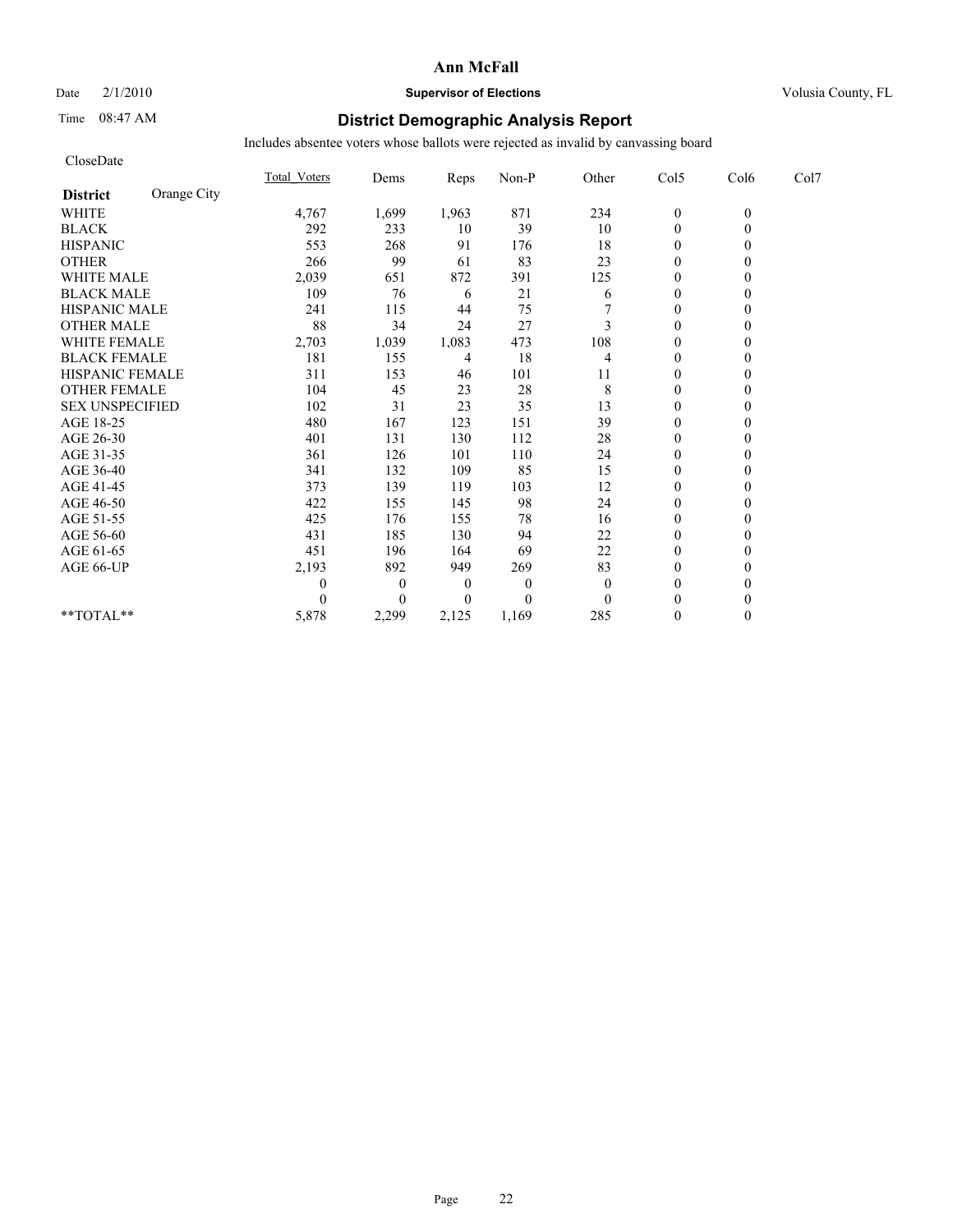#### Date  $2/1/2010$  **Supervisor of Elections** Volusia County, FL

## Time 08:47 AM **District Demographic Analysis Report**

| CloseDate              |              |                     |                |          |              |          |                  |          |      |
|------------------------|--------------|---------------------|----------------|----------|--------------|----------|------------------|----------|------|
|                        |              | <b>Total Voters</b> | Dems           | Reps     | Non-P        | Other    | Col5             | Col6     | Col7 |
| <b>District</b>        | Ormond Beach |                     |                |          |              |          |                  |          |      |
| <b>WHITE</b>           |              | 24,737              | 8,984          | 10,402   | 4,490        | 861      | $\boldsymbol{0}$ | $\theta$ |      |
| <b>BLACK</b>           |              | 747                 | 573            | 52       | 100          | 22       | $\mathbf{0}$     | $\theta$ |      |
| <b>HISPANIC</b>        |              | 431                 | 182            | 119      | 118          | 12       | $\theta$         |          |      |
| <b>OTHER</b>           |              | 1,371               | 473            | 358      | 420          | 120      | $\Omega$         |          |      |
| <b>WHITE MALE</b>      |              | 11,143              | 3,630          | 4,914    | 2,153        | 446      | $\theta$         |          |      |
| <b>BLACK MALE</b>      |              | 338                 | 252            | 26       | 48           | 12       | $\theta$         |          |      |
| <b>HISPANIC MALE</b>   |              | 182                 | 62             | 58       | 54           | 8        | $\theta$         |          |      |
| <b>OTHER MALE</b>      |              | 493                 | 157            | 145      | 172          | 19       | $\mathbf{0}$     |          |      |
| <b>WHITE FEMALE</b>    |              | 13,461              | 5,315          | 5,444    | 2,295        | 407      | $\theta$         |          |      |
| <b>BLACK FEMALE</b>    |              | 403                 | 316            | 26       | 52           | 9        | $\mathbf{0}$     |          |      |
| <b>HISPANIC FEMALE</b> |              | 243                 | 118            | 57       | 64           | 4        | $\theta$         | 0        |      |
| <b>OTHER FEMALE</b>    |              | 561                 | 229            | 163      | 149          | 20       | $\theta$         |          |      |
| <b>SEX UNSPECIFIED</b> |              | 462                 | 133            | 98       | 141          | 90       | $\theta$         |          |      |
| AGE 18-25              |              | 2,196               | 789            | 677      | 588          | 142      | $\theta$         |          |      |
| AGE 26-30              |              | 1,187               | 405            | 370      | 360          | 52       | $\mathbf{0}$     |          |      |
| AGE 31-35              |              | 1,253               | 397            | 413      | 367          | 76       | $\theta$         |          |      |
| AGE 36-40              |              | 1,581               | 497            | 636      | 373          | 75       | $\Omega$         |          |      |
| AGE 41-45              |              | 2,038               | 616            | 909      | 438          | 75       | $\mathbf{0}$     |          |      |
| AGE 46-50              |              | 2,429               | 827            | 1,063    | 473          | 66       | $\overline{0}$   |          |      |
| AGE 51-55              |              | 2,677               | 999            | 1,134    | 468          | 76       | $\Omega$         |          |      |
| AGE 56-60              |              | 2,617               | 1,063          | 996      | 478          | 80       | $\boldsymbol{0}$ |          |      |
| AGE 61-65              |              | 2,614               | 1,040          | 1,060    | 422          | 92       | $\theta$         |          |      |
| AGE 66-UP              |              | 8,694               | 3,579          | 3,673    | 1,161        | 281      | $\theta$         |          |      |
|                        |              | 0                   | $\theta$       | 0        | $\mathbf{0}$ | $\theta$ | $\boldsymbol{0}$ |          |      |
|                        |              |                     | $\overline{0}$ | $\theta$ | $\Omega$     |          | $\theta$         |          |      |
| $**TOTAL**$            |              | 27,286              | 10,212         | 10,931   | 5,128        | 1,015    | $\mathbf{0}$     | $\theta$ |      |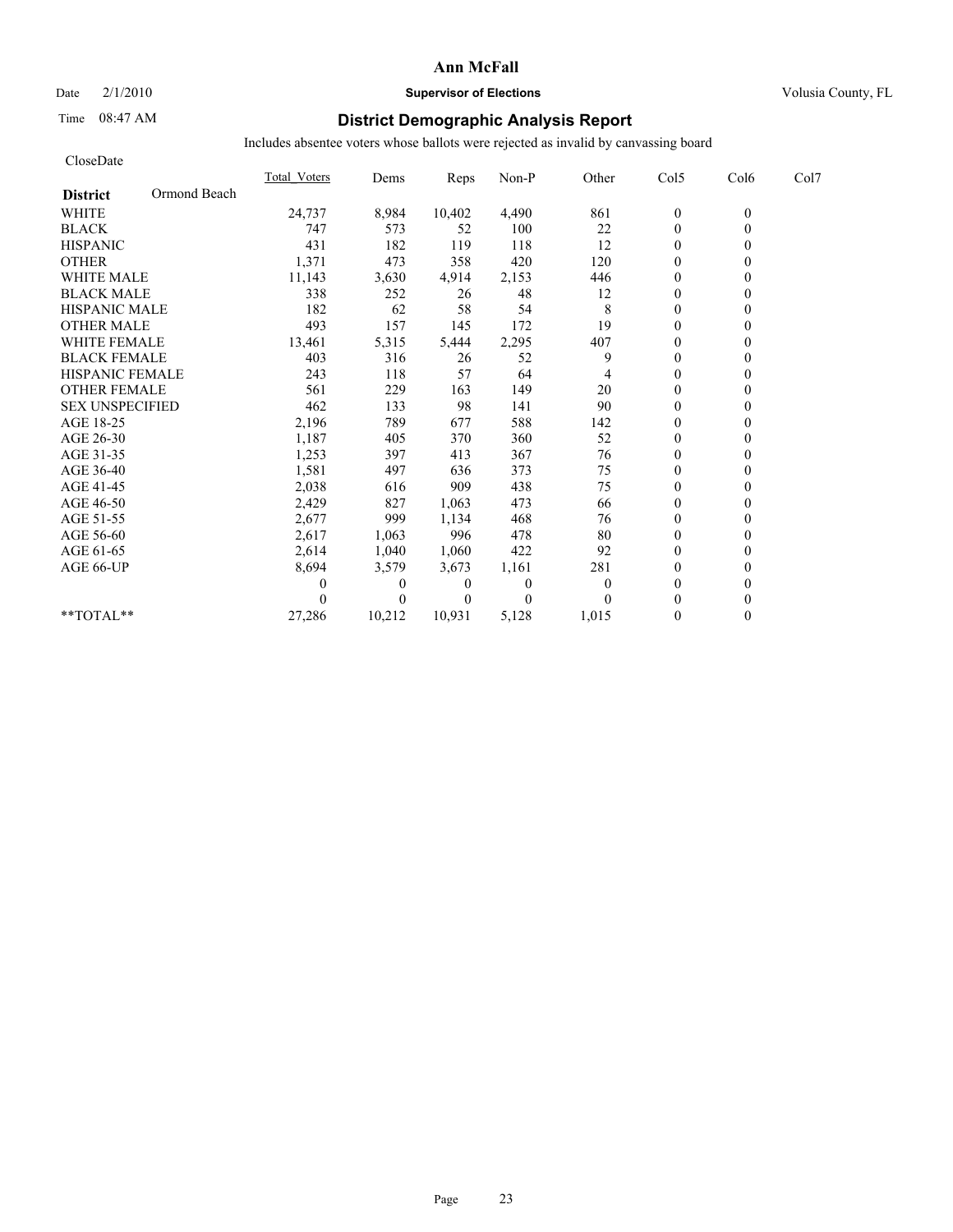# Date  $2/1/2010$  **Supervisor of Elections** Volusia County, FL

## Time 08:47 AM **District Demographic Analysis Report**

| CloseDate              |         |                     |          |                |                |                |                |          |      |
|------------------------|---------|---------------------|----------|----------------|----------------|----------------|----------------|----------|------|
|                        |         | <b>Total Voters</b> | Dems     | Reps           | Non-P          | Other          | Col5           | Col6     | Col7 |
| <b>District</b>        | Pierson |                     |          |                |                |                |                |          |      |
| <b>WHITE</b>           |         | 530                 | 225      | 211            | 76             | 18             | $\mathbf{0}$   | $\theta$ |      |
| <b>BLACK</b>           |         | 58                  | 49       | 4              | $\overline{4}$ |                | $\theta$       |          |      |
| <b>HISPANIC</b>        |         | 86                  | 34       | 6              | 43             |                | $\theta$       |          |      |
| <b>OTHER</b>           |         | 22                  | 4        | $\overline{2}$ | 15             |                | $\theta$       |          |      |
| <b>WHITE MALE</b>      |         | 254                 | 102      | 108            | 31             | 13             | $\mathbf{0}$   |          |      |
| <b>BLACK MALE</b>      |         | 27                  | 23       | $\overline{2}$ | $\overline{2}$ | $\theta$       | $\theta$       |          |      |
| <b>HISPANIC MALE</b>   |         | 41                  | 21       | $\overline{c}$ | 17             |                | $\theta$       |          |      |
| <b>OTHER MALE</b>      |         | 9                   |          | $\overline{2}$ | 6              | $\theta$       | $\theta$       |          |      |
| WHITE FEMALE           |         | 274                 | 123      | 102            | 44             |                | $\theta$       |          |      |
| <b>BLACK FEMALE</b>    |         | 31                  | 26       | $\overline{c}$ | $\overline{2}$ |                | $\theta$       |          |      |
| HISPANIC FEMALE        |         | 43                  | 13       | 4              | 24             |                | $\theta$       |          |      |
| <b>OTHER FEMALE</b>    |         | 5                   | 3        | $\mathbf{0}$   | $\overline{2}$ |                | $\theta$       |          |      |
| <b>SEX UNSPECIFIED</b> |         | 12                  | $\theta$ |                | 10             |                | $\theta$       |          |      |
| AGE 18-25              |         | 86                  | 23       | 20             | 39             |                | $\mathbf{0}$   |          |      |
| AGE 26-30              |         | 58                  | 24       | 14             | 20             | $\theta$       | $\theta$       |          |      |
| AGE 31-35              |         | 49                  | 15       | 14             | 16             | 4              | $\theta$       |          |      |
| AGE 36-40              |         | 45                  | 18       | 17             | 8              | $\overline{c}$ | $\theta$       |          |      |
| AGE 41-45              |         | 41                  | 18       | 10             | 11             | 2              | $\overline{0}$ |          |      |
| AGE 46-50              |         | 67                  | 33       | 22             | 9              | 3              | $\mathbf{0}$   |          |      |
| AGE 51-55              |         | 79                  | 34       | 31             | 11             |                | $\theta$       |          |      |
| AGE 56-60              |         | 72                  | 36       | 29             |                |                | $\theta$       |          |      |
| AGE 61-65              |         | 50                  | 30       | 14             | 5              |                | $\Omega$       |          |      |
| AGE 66-UP              |         | 149                 | 81       | 52             | 12             |                | $\Omega$       |          |      |
|                        |         |                     | $\theta$ | $\theta$       | $\overline{0}$ |                | 0              |          |      |
|                        |         |                     | $\theta$ | $\theta$       | $\theta$       | $\Omega$       | $\theta$       |          |      |
| $**TOTAL**$            |         | 696                 | 312      | 223            | 138            | 23             | $\theta$       |          |      |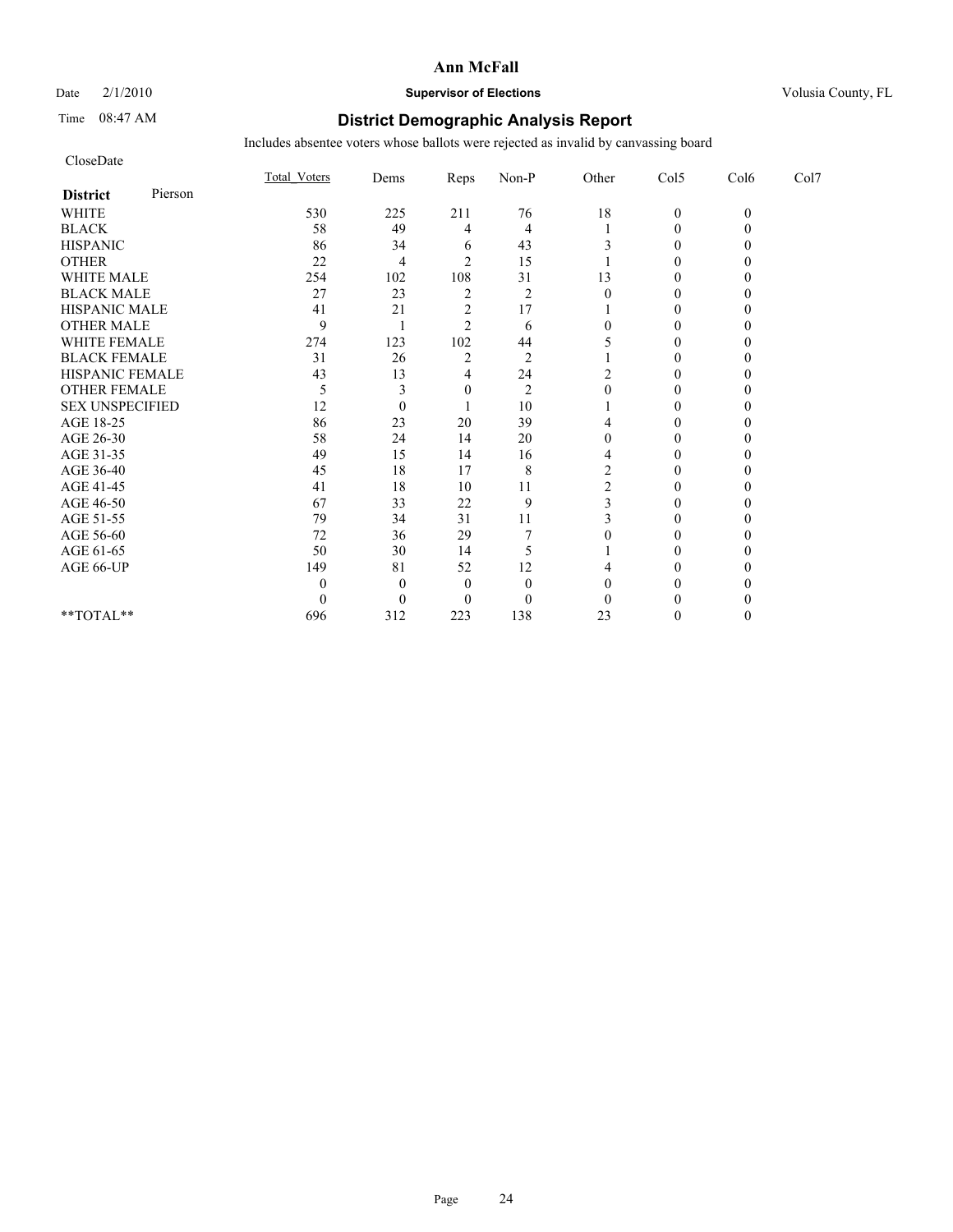## Date  $2/1/2010$  **Supervisor of Elections** Volusia County, FL

## Time 08:47 AM **District Demographic Analysis Report**

| CloseDate              |             |              |                |                  |                |                  |                  |          |      |
|------------------------|-------------|--------------|----------------|------------------|----------------|------------------|------------------|----------|------|
|                        |             | Total Voters | Dems           | Reps             | Non-P          | Other            | Col5             | Col6     | Col7 |
| <b>District</b>        | Ponce Inlet |              |                |                  |                |                  |                  |          |      |
| <b>WHITE</b>           |             | 2,508        | 682            | 1,241            | 493            | 92               | $\mathbf{0}$     | $\theta$ |      |
| <b>BLACK</b>           |             |              | 4              |                  | $\overline{2}$ | $\overline{0}$   | $\theta$         |          |      |
| <b>HISPANIC</b>        |             | 28           | 5              | 12               | 9              | 2                | $\boldsymbol{0}$ |          |      |
| <b>OTHER</b>           |             | 106          | 29             | 35               | 33             | 9                | $\theta$         |          |      |
| <b>WHITE MALE</b>      |             | 1,201        | 290            | 617              | 247            | 47               | $\theta$         |          |      |
| <b>BLACK MALE</b>      |             | 3            | 2              | $\boldsymbol{0}$ |                | $\theta$         | $\Omega$         |          |      |
| <b>HISPANIC MALE</b>   |             | 13           | 3              | 4                | 4              | 2                | $\theta$         |          |      |
| <b>OTHER MALE</b>      |             | 44           | 10             | 16               | 14             |                  | $\boldsymbol{0}$ |          |      |
| <b>WHITE FEMALE</b>    |             | 1,291        | 388            | 618              | 241            | 44               | $\Omega$         |          |      |
| <b>BLACK FEMALE</b>    |             | 4            | $\overline{c}$ |                  |                | $\boldsymbol{0}$ | $\boldsymbol{0}$ |          |      |
| HISPANIC FEMALE        |             | 15           | $\overline{c}$ | 8                | 5              | 0                | $\theta$         |          |      |
| <b>OTHER FEMALE</b>    |             | 37           | 13             | 13               | 9              | 2                | $\theta$         |          |      |
| <b>SEX UNSPECIFIED</b> |             | 41           | 10             | 12               | 15             |                  | $\theta$         |          |      |
| AGE 18-25              |             | 128          | 39             | 52               | 28             | 9                | $\theta$         |          |      |
| AGE 26-30              |             | 88           | 22             | 26               | 37             | 3                | $\Omega$         |          |      |
| AGE 31-35              |             | 59           | 11             | 16               | 26             | 6                | $\Omega$         |          |      |
| AGE 36-40              |             | 92           | 22             | 41               | 24             |                  | $\theta$         |          |      |
| AGE 41-45              |             | 106          | 28             | 54               | 18             | 6                | $\theta$         |          |      |
| AGE 46-50              |             | 182          | 46             | 97               | 37             | 2                | $\boldsymbol{0}$ |          |      |
| AGE 51-55              |             | 249          | 76             | 116              | 49             | 8                | $\Omega$         |          |      |
| AGE 56-60              |             | 339          | 93             | 153              | 76             | 17               | $\theta$         |          |      |
| AGE 61-65              |             | 400          | 106            | 195              | 80             | 19               | $\Omega$         |          |      |
| AGE 66-UP              |             | 1,006        | 277            | 539              | 162            | 28               | 0                |          |      |
|                        |             | 0            | $\theta$       | $\boldsymbol{0}$ | $\overline{0}$ | $\theta$         | 0                |          |      |
|                        |             | 0            | $\Omega$       | $\theta$         | $\Omega$       | $\Omega$         | $\Omega$         |          |      |
| $**TOTAL**$            |             | 2,649        | 720            | 1,289            | 537            | 103              | $\theta$         |          |      |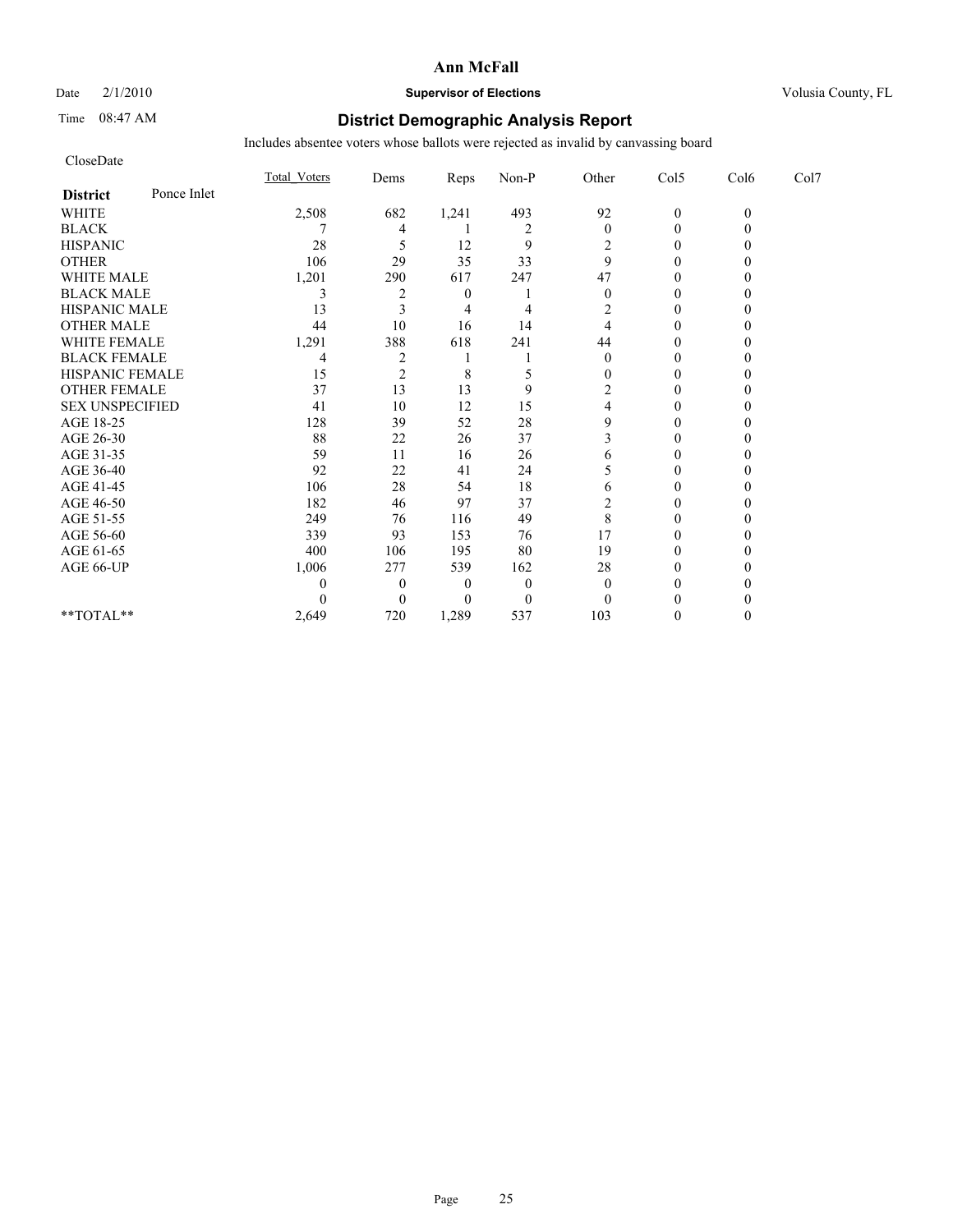#### Date  $2/1/2010$  **Supervisor of Elections** Volusia County, FL

### Time 08:47 AM **District Demographic Analysis Report**

| CloseDate              |             |                     |              |          |                |                |                |          |      |
|------------------------|-------------|---------------------|--------------|----------|----------------|----------------|----------------|----------|------|
|                        |             | <b>Total Voters</b> | Dems         | Reps     | Non-P          | Other          | Col5           | Col6     | Col7 |
| <b>District</b>        | Port Orange |                     |              |          |                |                |                |          |      |
| <b>WHITE</b>           |             | 32,754              | 11,917       | 12,497   | 7,020          | 1,320          | $\mathbf{0}$   | $\theta$ |      |
| <b>BLACK</b>           |             | 860                 | 705          | 45       | 92             | 18             | $\mathbf{0}$   | $\theta$ |      |
| <b>HISPANIC</b>        |             | 776                 | 324          | 165      | 258            | 29             | $\mathbf{0}$   |          |      |
| <b>OTHER</b>           |             | 1,688               | 561          | 364      | 596            | 167            | $\theta$       |          |      |
| <b>WHITE MALE</b>      |             | 14,924              | 4,802        | 6,066    | 3,376          | 680            | $\theta$       |          |      |
| <b>BLACK MALE</b>      |             | 392                 | 302          | 29       | 52             | 9              | $\mathbf{0}$   |          |      |
| <b>HISPANIC MALE</b>   |             | 334                 | 138          | 69       | 115            | 12             | $\theta$       |          |      |
| <b>OTHER MALE</b>      |             | 588                 | 194          | 133      | 227            | 34             | $\theta$       |          |      |
| <b>WHITE FEMALE</b>    |             | 17,607              | 7,049        | 6,347    | 3,591          | 620            | $\theta$       |          |      |
| <b>BLACK FEMALE</b>    |             | 464                 | 400          | 15       | 40             | 9              | $\theta$       |          |      |
| <b>HISPANIC FEMALE</b> |             | 437                 | 186          | 94       | 140            | 17             | $\theta$       |          |      |
| <b>OTHER FEMALE</b>    |             | 670                 | 265          | 148      | 218            | 39             | $\mathbf{0}$   |          |      |
| <b>SEX UNSPECIFIED</b> |             | 662                 | 171          | 170      | 207            | 114            | $\theta$       |          |      |
| AGE 18-25              |             | 3,365               | 1,212        | 922      | 985            | 246            | $\mathbf{0}$   |          |      |
| AGE 26-30              |             | 2,283               | 763          | 658      | 746            | 116            | $\theta$       |          |      |
| AGE 31-35              |             | 2,016               | 678          | 602      | 640            | 96             | $\mathbf{0}$   |          |      |
| AGE 36-40              |             | 2,370               | 786          | 865      | 623            | 96             | $\theta$       |          |      |
| AGE 41-45              |             | 2,651               | 865          | 1,003    | 671            | 112            | $\overline{0}$ |          |      |
| AGE 46-50              |             | 3,270               | 1,095        | 1,342    | 725            | 108            | $\mathbf{0}$   |          |      |
| AGE 51-55              |             | 3,364               | 1,260        | 1,358    | 632            | 114            | $\theta$       |          |      |
| AGE 56-60              |             | 3,286               | 1,356        | 1,170    | 641            | 119            | $\theta$       |          |      |
| AGE 61-65              |             | 3,378               | 1,346        | 1,231    | 648            | 153            | $\theta$       |          |      |
| AGE 66-UP              |             | 10,094              | 4,146        | 3,919    | 1,655          | 374            | $\mathbf{0}$   |          |      |
|                        |             |                     | $\mathbf{0}$ | $\theta$ | $\overline{0}$ | $\overline{0}$ | $\mathbf{0}$   |          |      |
|                        |             |                     | $\theta$     | $\theta$ | $\Omega$       | 0              | $\theta$       |          |      |
| **TOTAL**              |             | 36,078              | 13,507       | 13.071   | 7,966          | 1,534          | $\theta$       | 0        |      |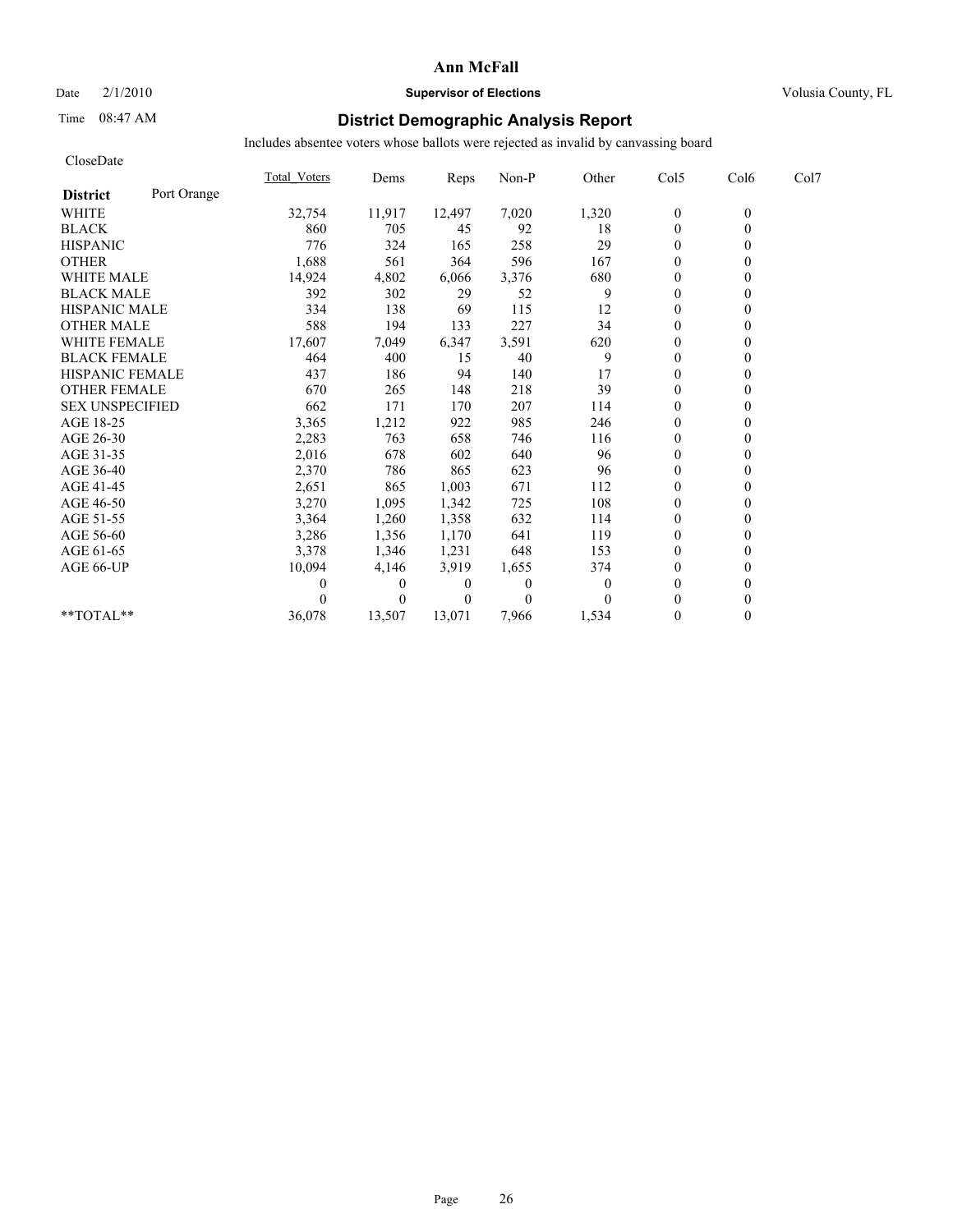#### Date  $2/1/2010$  **Supervisor of Elections** Volusia County, FL

### Time 08:47 AM **District Demographic Analysis Report**

| CloseDate              |               |                     |                  |                  |                |              |                  |          |      |
|------------------------|---------------|---------------------|------------------|------------------|----------------|--------------|------------------|----------|------|
|                        |               | <b>Total Voters</b> | Dems             | Reps             | Non-P          | Other        | Col5             | Col6     | Col7 |
| <b>District</b>        | South Daytona |                     |                  |                  |                |              |                  |          |      |
| <b>WHITE</b>           |               | 6,361               | 2,684            | 2,123            | 1,319          | 235          | $\boldsymbol{0}$ | $\theta$ |      |
| <b>BLACK</b>           |               | 538                 | 444              | 17               | 71             | 6            | $\mathbf{0}$     | $\theta$ |      |
| <b>HISPANIC</b>        |               | 141                 | 76               | 24               | 37             |              | $\theta$         |          |      |
| <b>OTHER</b>           |               | 353                 | 138              | 63               | 127            | 25           | $\theta$         |          |      |
| WHITE MALE             |               | 2,909               | 1,080            | 1,053            | 640            | 136          | $\boldsymbol{0}$ |          |      |
| <b>BLACK MALE</b>      |               | 207                 | 160              | 8                | 37             | 2            | $\theta$         |          |      |
| <b>HISPANIC MALE</b>   |               | 67                  | 36               | 11               | 18             | 2            | $\theta$         |          |      |
| <b>OTHER MALE</b>      |               | 108                 | 41               | 26               | 36             | 5            | $\mathbf{0}$     |          |      |
| <b>WHITE FEMALE</b>    |               | 3,416               | 1,584            | 1,059            | 674            | 99           | $\theta$         |          |      |
| <b>BLACK FEMALE</b>    |               | 326                 | 280              | 8                | 34             | 4            | $\mathbf{0}$     |          |      |
| HISPANIC FEMALE        |               | 72                  | 38               | 13               | 19             | 2            | $\mathbf{0}$     | $\theta$ |      |
| <b>OTHER FEMALE</b>    |               | 153                 | 74               | 28               | 48             | 3            | $\mathbf{0}$     |          |      |
| <b>SEX UNSPECIFIED</b> |               | 135                 | 49               | 21               | 48             | 17           | $\theta$         |          |      |
| AGE 18-25              |               | 729                 | 321              | 153              | 216            | 39           | $\theta$         |          |      |
| AGE 26-30              |               | 525                 | 222              | 101              | 176            | 26           | $\mathbf{0}$     |          |      |
| AGE 31-35              |               | 450                 | 169              | 121              | 140            | 20           | $\theta$         |          |      |
| AGE 36-40              |               | 518                 | 219              | 153              | 124            | 22           | $\mathbf{0}$     |          |      |
| AGE 41-45              |               | 644                 | 234              | 223              | 153            | 34           | $\mathbf{0}$     | 0        |      |
| AGE 46-50              |               | 714                 | 305              | 226              | 156            | 27           | $\theta$         |          |      |
| AGE 51-55              |               | 704                 | 334              | 222              | 126            | 22           | $\mathbf{0}$     |          |      |
| AGE 56-60              |               | 648                 | 307              | 208              | 111            | 22           | $\boldsymbol{0}$ |          |      |
| AGE 61-65              |               | 636                 | 271              | 222              | 117            | 26           | $\Omega$         |          |      |
| AGE 66-UP              |               | 1,825               | 960              | 598              | 235            | 32           | $\theta$         |          |      |
|                        |               | 0                   | $\boldsymbol{0}$ | $\boldsymbol{0}$ | $\overline{0}$ | $\mathbf{0}$ | $\theta$         |          |      |
|                        |               | 0                   | $\overline{0}$   | $\theta$         | $\Omega$       | $\theta$     | $\theta$         |          |      |
| $**TOTAL**$            |               | 7,393               | 3,342            | 2,227            | 1,554          | 270          | $\theta$         | $\theta$ |      |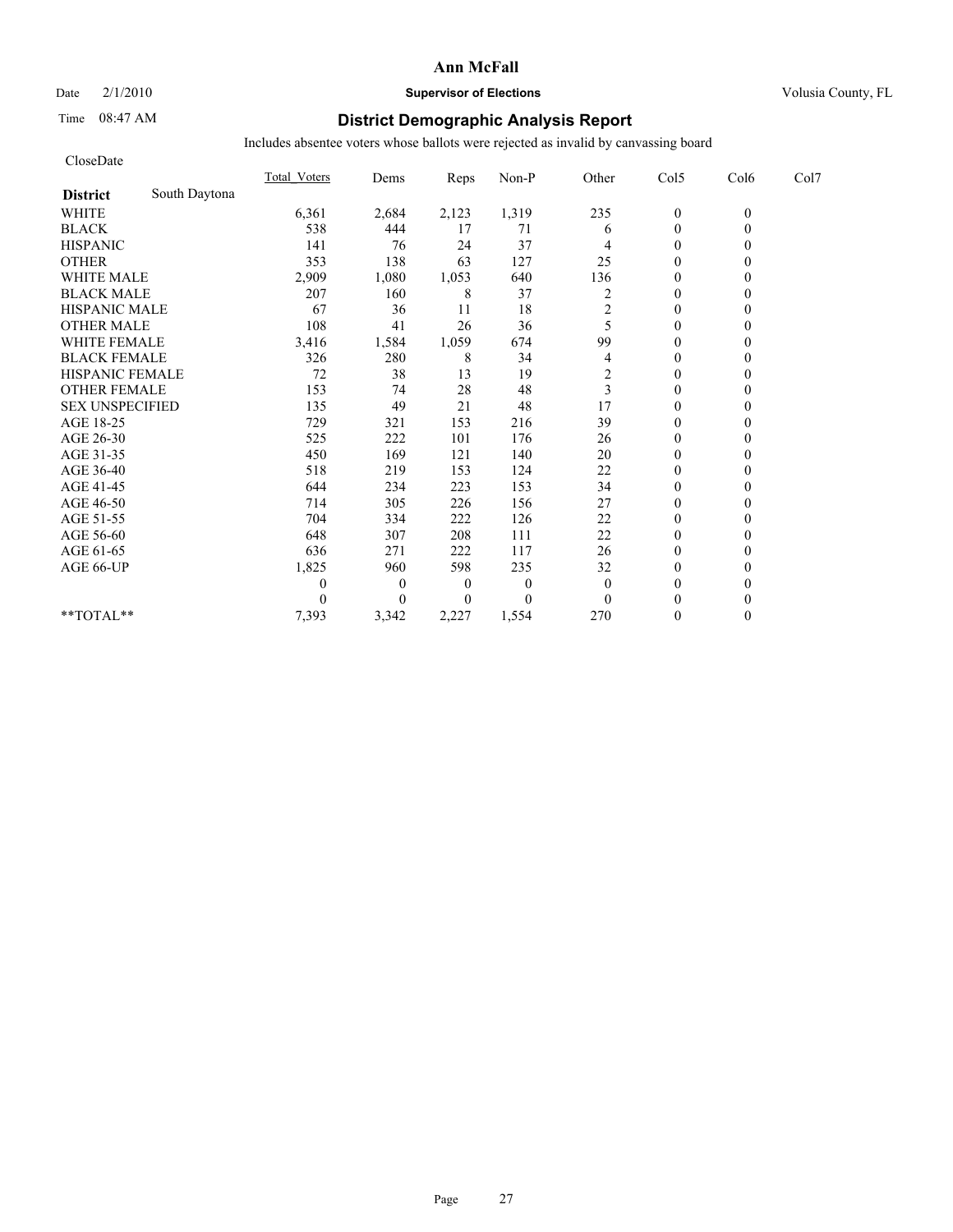# Date  $2/1/2010$  **Supervisor of Elections Supervisor of Elections** Volusia County, FL

### Time 08:47 AM **District Demographic Analysis Report**

| CloseDate              |               |                     |              |                  |          |       |                |          |      |
|------------------------|---------------|---------------------|--------------|------------------|----------|-------|----------------|----------|------|
|                        |               | <b>Total Voters</b> | Dems         | Reps             | $Non-P$  | Other | Col5           | Col6     | Col7 |
| <b>District</b>        | Flagler Beach |                     |              |                  |          |       |                |          |      |
| <b>WHITE</b>           |               | 55                  | 23           | 18               | 13       |       | $\overline{0}$ | $\theta$ |      |
| <b>BLACK</b>           |               | 0                   | $\theta$     | $\mathbf{0}$     | $\theta$ |       | $\theta$       |          |      |
| <b>HISPANIC</b>        |               |                     |              | $\boldsymbol{0}$ | $\theta$ |       | 0              |          |      |
| <b>OTHER</b>           |               | 3                   |              | $\overline{2}$   | $\theta$ |       | $\Omega$       |          |      |
| WHITE MALE             |               | 26                  | 11           | 10               | 5        |       |                |          |      |
| <b>BLACK MALE</b>      |               |                     | 0            | $\theta$         | $\theta$ |       | 0              |          |      |
| HISPANIC MALE          |               |                     |              | 0                | 0        |       | $\theta$       |          |      |
| OTHER MALE             |               |                     |              |                  | 0        |       |                |          |      |
| WHITE FEMALE           |               | 29                  | 12           | 8                | 8        |       | 0              |          |      |
| <b>BLACK FEMALE</b>    |               |                     | 0            | 0                | 0        |       |                |          |      |
| HISPANIC FEMALE        |               |                     | 0            | 0                | $\Omega$ |       | 0              |          |      |
| <b>OTHER FEMALE</b>    |               |                     |              |                  | 0        |       |                |          |      |
| <b>SEX UNSPECIFIED</b> |               |                     |              |                  | 0        |       |                |          |      |
| AGE 18-25              |               |                     |              |                  | 0        |       |                |          |      |
| AGE 26-30              |               |                     |              |                  | 0        |       |                |          |      |
| AGE 31-35              |               |                     |              |                  | 0        |       |                |          |      |
| AGE 36-40              |               |                     |              |                  |          |       |                |          |      |
| AGE 41-45              |               |                     | $\mathbf{0}$ |                  | 0        |       | 0              |          |      |
| AGE 46-50              |               |                     |              |                  |          |       | 0              |          |      |
| AGE 51-55              |               |                     |              |                  |          |       | 0              |          |      |
| AGE 56-60              |               |                     |              |                  |          |       |                |          |      |
| AGE 61-65              |               | 8                   |              |                  |          |       | 0              |          |      |
| AGE 66-UP              |               | 42                  | 18           | 17               | 6        |       |                |          |      |
|                        |               |                     |              | $\sqrt{ }$       | 0        |       |                |          |      |
|                        |               |                     | ſ            | $\theta$         | 0        |       |                |          |      |
| **TOTAL**              |               | 58                  | 24           | 20               | 13       |       |                |          |      |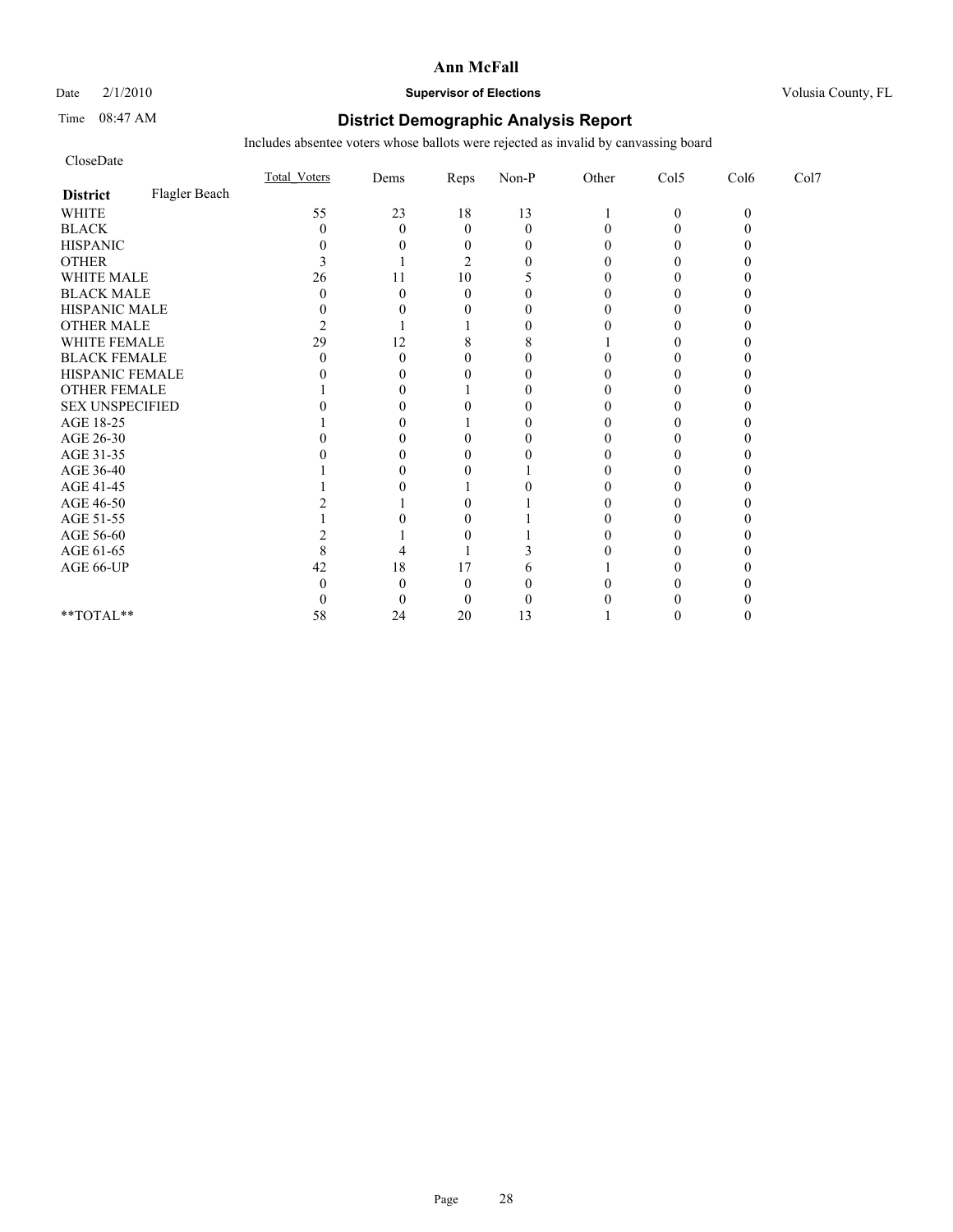# Date  $2/1/2010$  **Supervisor of Elections Supervisor of Elections** Volusia County, FL

## Time 08:47 AM **District Demographic Analysis Report**

| CloseDate              |                           |              |          |                |          |                |                |                  |      |
|------------------------|---------------------------|--------------|----------|----------------|----------|----------------|----------------|------------------|------|
|                        |                           | Total Voters | Dems     | Reps           | Non-P    | Other          | Col5           | Col <sub>6</sub> | Col7 |
| <b>District</b>        | <b>Hospital Authority</b> |              |          |                |          |                |                |                  |      |
| <b>WHITE</b>           |                           | 94,863       | 32,554   | 38,896         | 18,697   | 4,716          | $\bf{0}$       | $\theta$         |      |
| <b>BLACK</b>           |                           | 9,197        | 7,357    | 419            | 1,163    | 258            | $\mathbf{0}$   | $\theta$         |      |
| <b>HISPANIC</b>        |                           | 15,183       | 7,375    | 2,597          | 4,687    | 524            | $\mathbf{0}$   |                  |      |
| <b>OTHER</b>           |                           | 6,449        | 2,073    | 1,390          | 2,240    | 746            | $\theta$       |                  |      |
| <b>WHITE MALE</b>      |                           | 43,807       | 13,323   | 18,993         | 9,014    | 2,477          | $\mathbf{0}$   |                  |      |
| <b>BLACK MALE</b>      |                           | 3,952        | 3,005    | 222            | 571      | 154            | $\mathbf{0}$   |                  |      |
| <b>HISPANIC MALE</b>   |                           | 7,097        | 3,329    | 1,292          | 2,210    | 266            | $\theta$       |                  |      |
| <b>OTHER MALE</b>      |                           | 2,103        | 725      | 542            | 705      | 131            | $\theta$       |                  |      |
| <b>WHITE FEMALE</b>    |                           | 50,542       | 19,063   | 19,702         | 9,566    | 2,211          | $\theta$       |                  |      |
| <b>BLACK FEMALE</b>    |                           | 5,166        | 4,285    | 196            | 582      | 103            | $\theta$       |                  |      |
| <b>HISPANIC FEMALE</b> |                           | 7,971        | 3,985    | 1,296          | 2,441    | 249            | $\theta$       |                  |      |
| <b>OTHER FEMALE</b>    |                           | 2,477        | 960      | 546            | 811      | 160            | $\mathbf{0}$   |                  |      |
| <b>SEX UNSPECIFIED</b> |                           | 2,577        | 684      | 513            | 887      | 493            | $\mathbf{0}$   |                  |      |
| AGE 18-25              |                           | 13,467       | 4,615    | 3,261          | 4,438    | 1,153          | $\mathbf{0}$   |                  |      |
| AGE 26-30              |                           | 8,683        | 3,038    | 2,251          | 2,826    | 568            | $\theta$       |                  |      |
| AGE 31-35              |                           | 8,951        | 3,184    | 2,565          | 2,613    | 589            | $\theta$       |                  |      |
| AGE 36-40              |                           | 9,818        | 3,393    | 3,336          | 2,564    | 525            | $\theta$       |                  |      |
| AGE 41-45              |                           | 10,763       | 3,821    | 3,992          | 2,462    | 488            | $\overline{0}$ |                  |      |
| AGE 46-50              |                           | 12,511       | 4,513    | 4,809          | 2,643    | 546            | $\mathbf{0}$   |                  |      |
| AGE 51-55              |                           | 12,278       | 4,920    | 4,579          | 2,240    | 539            | $\mathbf{0}$   |                  |      |
| AGE 56-60              |                           | 10,949       | 4,707    | 3,895          | 1,896    | 451            | $\theta$       |                  |      |
| AGE 61-65              |                           | 10,038       | 4,229    | 3,758          | 1,634    | 417            | $\theta$       |                  |      |
| AGE 66-UP              |                           | 28,232       | 12,938   | 10,856         | 3,470    | 968            | $\mathbf{0}$   |                  |      |
|                        |                           |              | $\bf{0}$ | $\bf{0}$       | 0        | $\overline{0}$ | $\mathbf{0}$   |                  |      |
|                        |                           |              | $\theta$ | $\overline{0}$ | $\Omega$ | 0              | $\theta$       |                  |      |
| **TOTAL**              |                           | 125,692      | 49,359   | 43.302         | 26,787   | 6,244          | $\theta$       | 0                |      |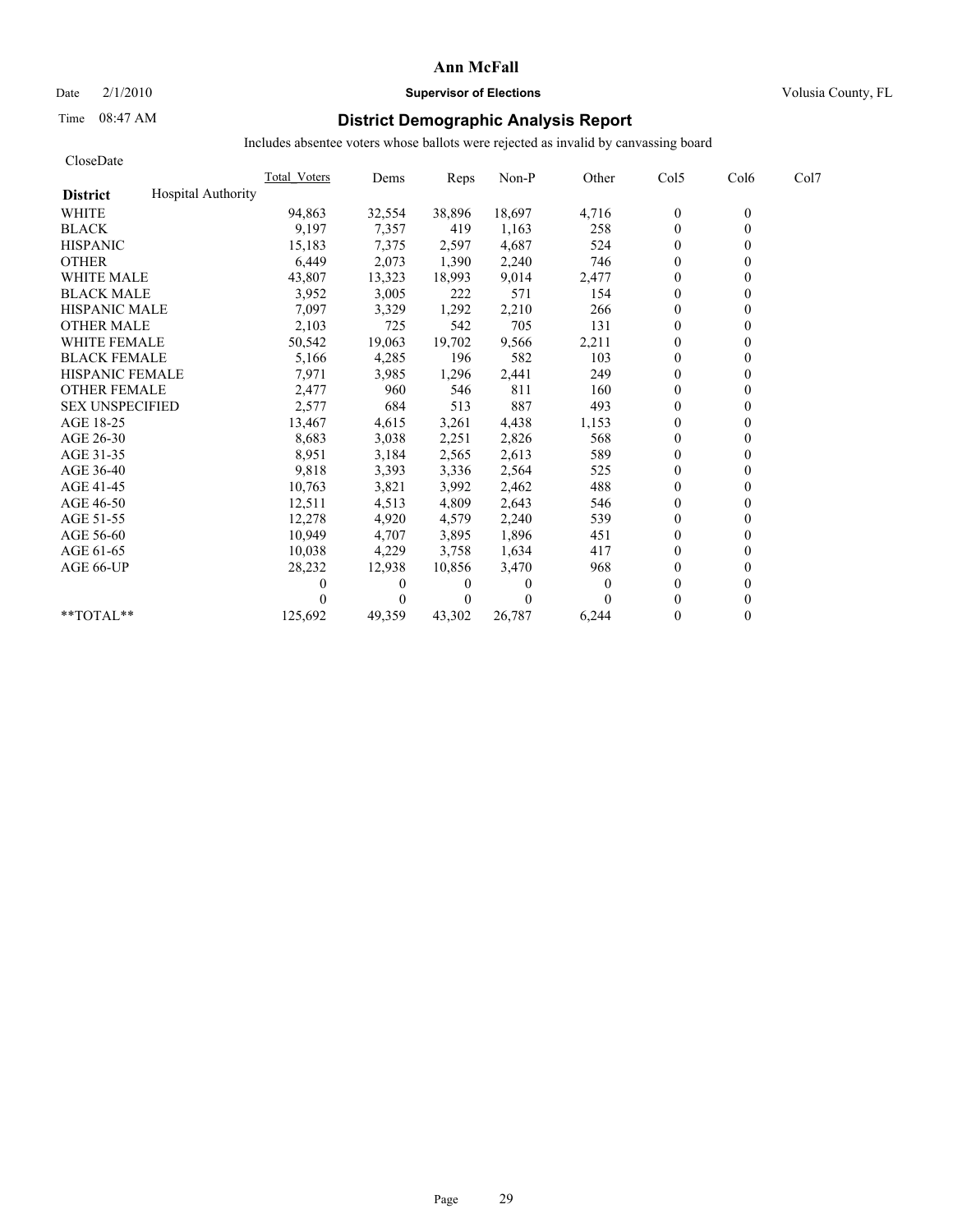# Date  $2/1/2010$  **Supervisor of Elections Supervisor of Elections** Volusia County, FL

## Time 08:47 AM **District Demographic Analysis Report**

| CloseDate                                |                     |              |                |              |              |                |          |                  |
|------------------------------------------|---------------------|--------------|----------------|--------------|--------------|----------------|----------|------------------|
|                                          | <b>Total Voters</b> | Dems         | Reps           | Non-P        | Other        | Col5           | Col6     | Col <sub>7</sub> |
| Florida House Seat 21<br><b>District</b> |                     |              |                |              |              |                |          |                  |
| <b>WHITE</b>                             | 2,156               | 820          | 902            | 354          | $80\,$       | $\mathbf{0}$   | $\theta$ |                  |
| <b>BLACK</b>                             | 172                 | 149          | 8              | 14           |              | $\mathbf{0}$   |          |                  |
| <b>HISPANIC</b>                          | 176                 | 68           | 28             | 75           | 5            | $\theta$       |          |                  |
| <b>OTHER</b>                             | 101                 | 30           | 26             | 41           | 4            | $\theta$       |          |                  |
| <b>WHITE MALE</b>                        | 1,043               | 356          | 464            | 179          | 44           | $\theta$       |          |                  |
| <b>BLACK MALE</b>                        | 77                  | 67           | 4              | 6            | $\theta$     | $\theta$       |          |                  |
| <b>HISPANIC MALE</b>                     | 93                  | 41           | 12             | 38           | 2            | $\theta$       |          |                  |
| <b>OTHER MALE</b>                        | 35                  | 12           | 11             | 12           | $\mathbf{0}$ | $\theta$       |          |                  |
| <b>WHITE FEMALE</b>                      | 1,103               | 459          | 434            | 174          | 36           | $\theta$       |          |                  |
| <b>BLACK FEMALE</b>                      | 95                  | 82           | 4              | 8            |              | $\overline{0}$ |          |                  |
| HISPANIC FEMALE                          | 79                  | 26           | 16             | 34           | 3            | $\theta$       |          |                  |
| <b>OTHER FEMALE</b>                      | 36                  | 14           | $\,$ 8 $\,$    | 14           | 0            | $\theta$       |          |                  |
| <b>SEX UNSPECIFIED</b>                   | 44                  | 10           | 11             | 19           | 4            | $\theta$       |          |                  |
| AGE 18-25                                | 253                 | 69           | 77             | 94           | 13           | $\theta$       |          |                  |
| AGE 26-30                                | 165                 | 56           | 48             | 56           | 5            | $\overline{0}$ |          |                  |
| AGE 31-35                                | 162                 | 40           | 67             | 47           | 8            | $\theta$       |          |                  |
| AGE 36-40                                | 139                 | 41           | 60             | 34           | 4            | $\theta$       |          |                  |
| AGE 41-45                                | 187                 | 58           | 82             | 37           | 10           | $\mathbf{0}$   |          |                  |
| AGE 46-50                                | 256                 | 110          | 89             | 47           | 10           | $\theta$       |          |                  |
| AGE 51-55                                | 268                 | 106          | 115            | 41           | 6            | $\Omega$       |          |                  |
| AGE 56-60                                | 266                 | 118          | 98             | 41           | 9            | $\overline{0}$ |          |                  |
| AGE 61-65                                | 251                 | 120          | 90             | 33           | 8            | $\theta$       |          |                  |
| AGE 66-UP                                | 658                 | 349          | 238            | 54           | 17           | $\theta$       |          |                  |
|                                          | 0                   | $\mathbf{0}$ | $\overline{0}$ | $\mathbf{0}$ | $\theta$     | $\Omega$       |          |                  |
|                                          | $\Omega$            | $\Omega$     | $\Omega$       | $\mathbf{0}$ | $\theta$     | $\Omega$       |          |                  |
| **TOTAL**                                | 2,605               | 1,067        | 964            | 484          | 90           | $\theta$       |          |                  |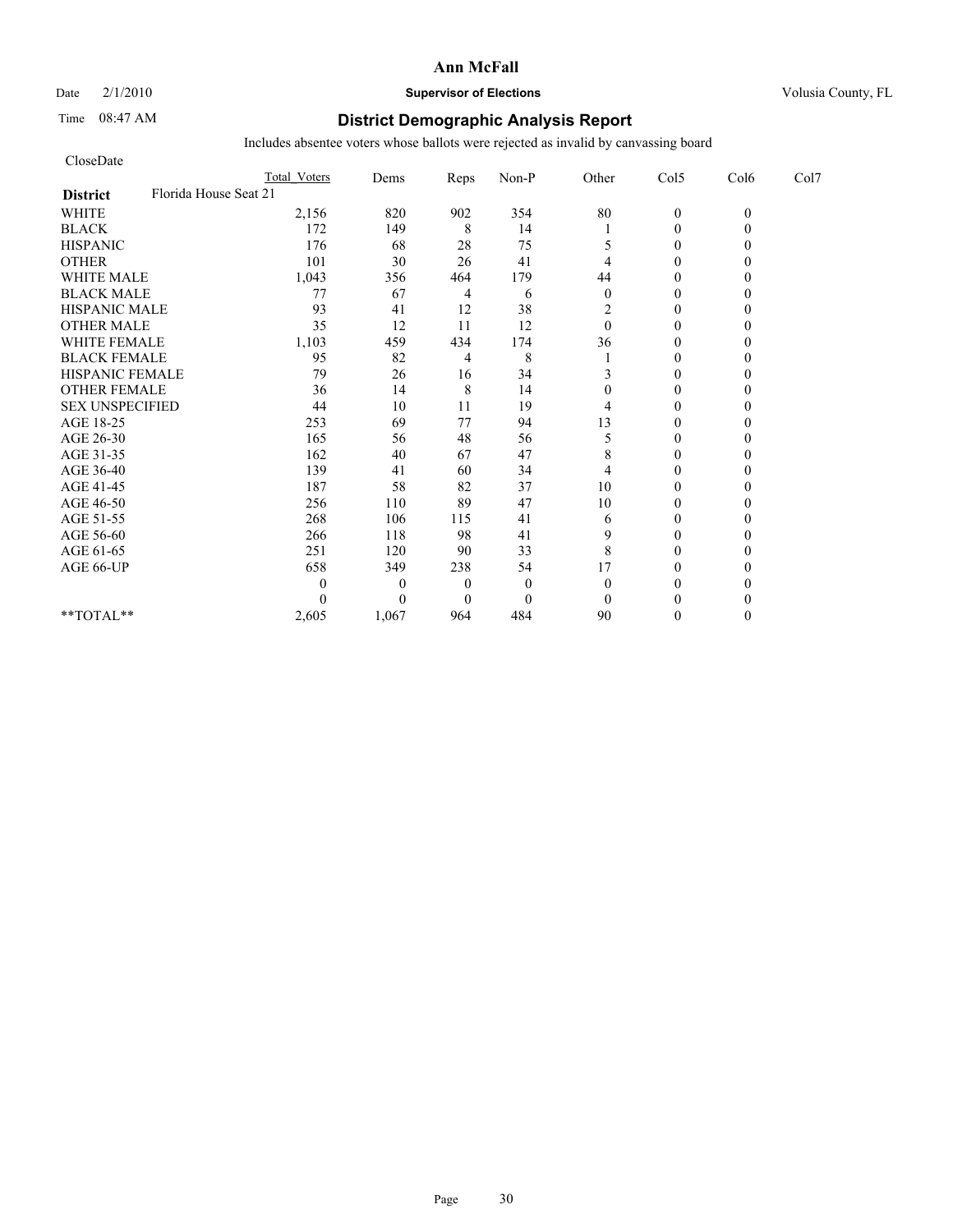Date  $2/1/2010$  **Supervisor of Elections Supervisor of Elections** Volusia County, FL

## Time 08:47 AM **District Demographic Analysis Report**

| CloseDate              |                       |              |                |                |          |                |          |      |
|------------------------|-----------------------|--------------|----------------|----------------|----------|----------------|----------|------|
|                        | Total Voters          | Dems         | Reps           | Non-P          | Other    | Col5           | Col6     | Col7 |
| <b>District</b>        | Florida House Seat 25 |              |                |                |          |                |          |      |
| <b>WHITE</b>           | 15,329                | 5,277        | 6,033          | 3,229          | 790      | $\bf{0}$       | $\theta$ |      |
| <b>BLACK</b>           | 1,238                 | 965          | 70             | 166            | 37       | $\mathbf{0}$   | $\theta$ |      |
| <b>HISPANIC</b>        | 3,904                 | 1,947        | 651            | 1,185          | 121      | $\mathbf{0}$   |          |      |
| <b>OTHER</b>           | 1,184                 | 377          | 239            | 420            | 148      | $\theta$       |          |      |
| <b>WHITE MALE</b>      | 7,072                 | 2,163        | 2,918          | 1,582          | 409      | $\mathbf{0}$   |          |      |
| <b>BLACK MALE</b>      | 549                   | 400          | 41             | 86             | 22       | $\mathbf{0}$   |          |      |
| <b>HISPANIC MALE</b>   | 1,810                 | 870          | 319            | 555            | 66       | $\theta$       |          |      |
| <b>OTHER MALE</b>      | 386                   | 137          | 86             | 141            | 22       | $\theta$       |          |      |
| <b>WHITE FEMALE</b>    | 8,162                 | 3,083        | 3,077          | 1,629          | 373      | $\theta$       |          |      |
| <b>BLACK FEMALE</b>    | 679                   | 555          | 29             | 80             | 15       | $\theta$       |          |      |
| <b>HISPANIC FEMALE</b> | 2,065                 | 1,058        | 330            | 623            | 54       | $\mathbf{0}$   |          |      |
| <b>OTHER FEMALE</b>    | 473                   | 171          | 104            | 163            | 35       | $\mathbf{0}$   |          |      |
| <b>SEX UNSPECIFIED</b> | 459                   | 129          | 89             | 141            | 100      | $\mathbf{0}$   |          |      |
| AGE 18-25              | 2,283                 | 792          | 476            | 806            | 209      | $\mathbf{0}$   |          |      |
| AGE 26-30              | 1,596                 | 560          | 386            | 526            | 124      | $\theta$       |          |      |
| AGE 31-35              | 1,763                 | 643          | 476            | 539            | 105      | $\theta$       |          |      |
| AGE 36-40              | 1,847                 | 618          | 626            | 497            | 106      | $\theta$       |          |      |
| AGE 41-45              | 1,935                 | 726          | 647            | 473            | 89       | $\overline{0}$ |          |      |
| AGE 46-50              | 2,121                 | 755          | 779            | 493            | 94       | $\mathbf{0}$   |          |      |
| AGE 51-55              | 2,064                 | 828          | 727            | 405            | 104      | $\theta$       |          |      |
| AGE 56-60              | 1,839                 | 796          | 638            | 352            | 53       | $\theta$       |          |      |
| AGE 61-65              | 1,688                 | 695          | 621            | 310            | 62       | $\theta$       |          |      |
| AGE 66-UP              | 4,519                 | 2,153        | 1,617          | 599            | 150      | $\mathbf{0}$   |          |      |
|                        |                       | $\mathbf{0}$ | $\theta$       | $\overline{0}$ | $\Omega$ | $\mathbf{0}$   |          |      |
|                        |                       | $\theta$     | $\overline{0}$ | $\Omega$       | $\Omega$ | $\theta$       |          |      |
| **TOTAL**              | 21.655                | 8,566        | 6,993          | 5,000          | 1,096    | $\theta$       | 0        |      |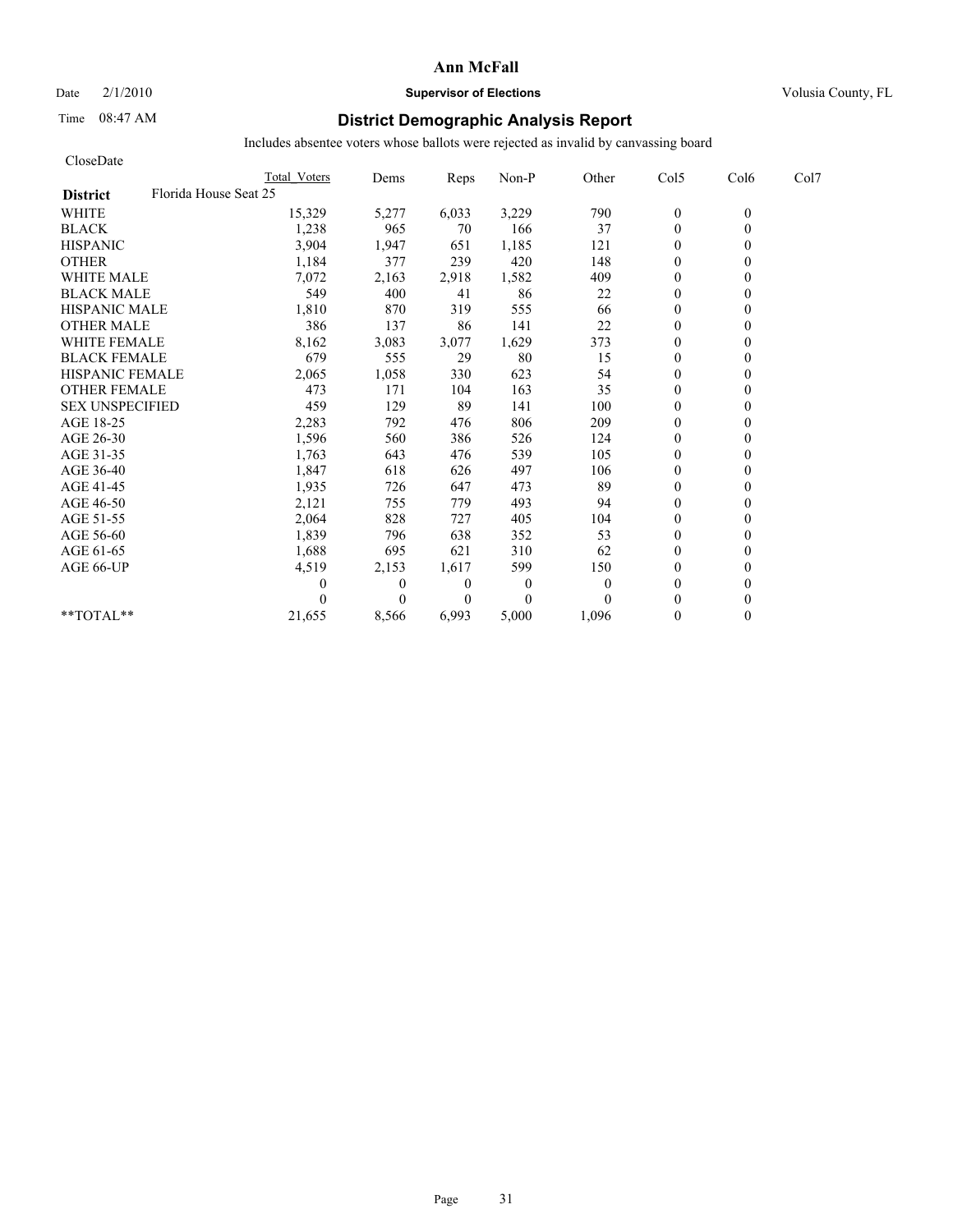### Date  $2/1/2010$  **Supervisor of Elections Supervisor of Elections** Volusia County, FL

## Time 08:47 AM **District Demographic Analysis Report**

| CloseDate              |                       |          |                |          |          |              |                  |      |
|------------------------|-----------------------|----------|----------------|----------|----------|--------------|------------------|------|
|                        | Total Voters          | Dems     | Reps           | Non-P    | Other    | Col5         | Col <sub>6</sub> | Col7 |
| <b>District</b>        | Florida House Seat 26 |          |                |          |          |              |                  |      |
| <b>WHITE</b>           | 86,853                | 30,211   | 36,581         | 16,251   | 3,810    | $\mathbf{0}$ | $\theta$         |      |
| <b>BLACK</b>           | 3,809                 | 2,943    | 216            | 519      | 131      | $\mathbf{0}$ | $\theta$         |      |
| <b>HISPANIC</b>        | 6,770                 | 3,164    | 1,303          | 2,088    | 215      | $\mathbf{0}$ |                  |      |
| <b>OTHER</b>           | 4,942                 | 1,542    | 1,229          | 1,637    | 534      | $\theta$     |                  |      |
| <b>WHITE MALE</b>      | 39,813                | 12,254   | 17,739         | 7,827    | 1,993    | $\theta$     |                  |      |
| <b>BLACK MALE</b>      | 1,643                 | 1,194    | 120            | 256      | 73       | $\mathbf{0}$ |                  |      |
| <b>HISPANIC MALE</b>   | 3,139                 | 1,402    | 657            | 979      | 101      | $\theta$     |                  |      |
| <b>OTHER MALE</b>      | 1,705                 | 538      | 503            | 568      | 96       | $\theta$     |                  |      |
| <b>WHITE FEMALE</b>    | 46,570                | 17,815   | 18,650         | 8,313    | 1,792    | $\theta$     |                  |      |
| <b>BLACK FEMALE</b>    | 2,138                 | 1,724    | 96             | 262      | 56       | $\theta$     |                  |      |
| <b>HISPANIC FEMALE</b> | 3,582                 | 1,738    | 637            | 1,098    | 109      | $\theta$     |                  |      |
| <b>OTHER FEMALE</b>    | 1,899                 | 730      | 483            | 568      | 118      | $\theta$     |                  |      |
| <b>SEX UNSPECIFIED</b> | 1,885                 | 465      | 444            | 624      | 352      | $\mathbf{0}$ |                  |      |
| AGE 18-25              | 9,388                 | 3,100    | 2,610          | 2,924    | 754      | $\mathbf{0}$ |                  |      |
| AGE 26-30              | 5,672                 | 1,857    | 1.695          | 1,773    | 347      | $\theta$     |                  |      |
| AGE 31-35              | 5,757                 | 1,871    | 1,860          | 1,649    | 377      | $\theta$     |                  |      |
| AGE 36-40              | 6,685                 | 2,125    | 2,479          | 1,718    | 363      | $\theta$     |                  |      |
| AGE 41-45              | 7,964                 | 2,550    | 3,284          | 1,814    | 316      | $\mathbf{0}$ |                  |      |
| AGE 46-50              | 9,503                 | 3,147    | 3,995          | 1,969    | 392      | $\mathbf{0}$ |                  |      |
| AGE 51-55              | 9,924                 | 3,717    | 4,051          | 1,747    | 409      | $\theta$     |                  |      |
| AGE 56-60              | 9,682                 | 3,925    | 3,687          | 1,684    | 386      | $\theta$     |                  |      |
| AGE 61-65              | 9,518                 | 3,717    | 3,839          | 1,570    | 392      | $\theta$     |                  |      |
| AGE 66-UP              | 28,279                | 11,850   | 11,829         | 3,646    | 954      | $\theta$     |                  |      |
|                        |                       | $\bf{0}$ | $\bf{0}$       | 0        | $\Omega$ | $\theta$     |                  |      |
|                        |                       | $\theta$ | $\overline{0}$ | $\Omega$ |          | $\theta$     |                  |      |
| **TOTAL**              | 102,374               | 37.860   | 39,329         | 20.495   | 4.690    | $\theta$     | 0                |      |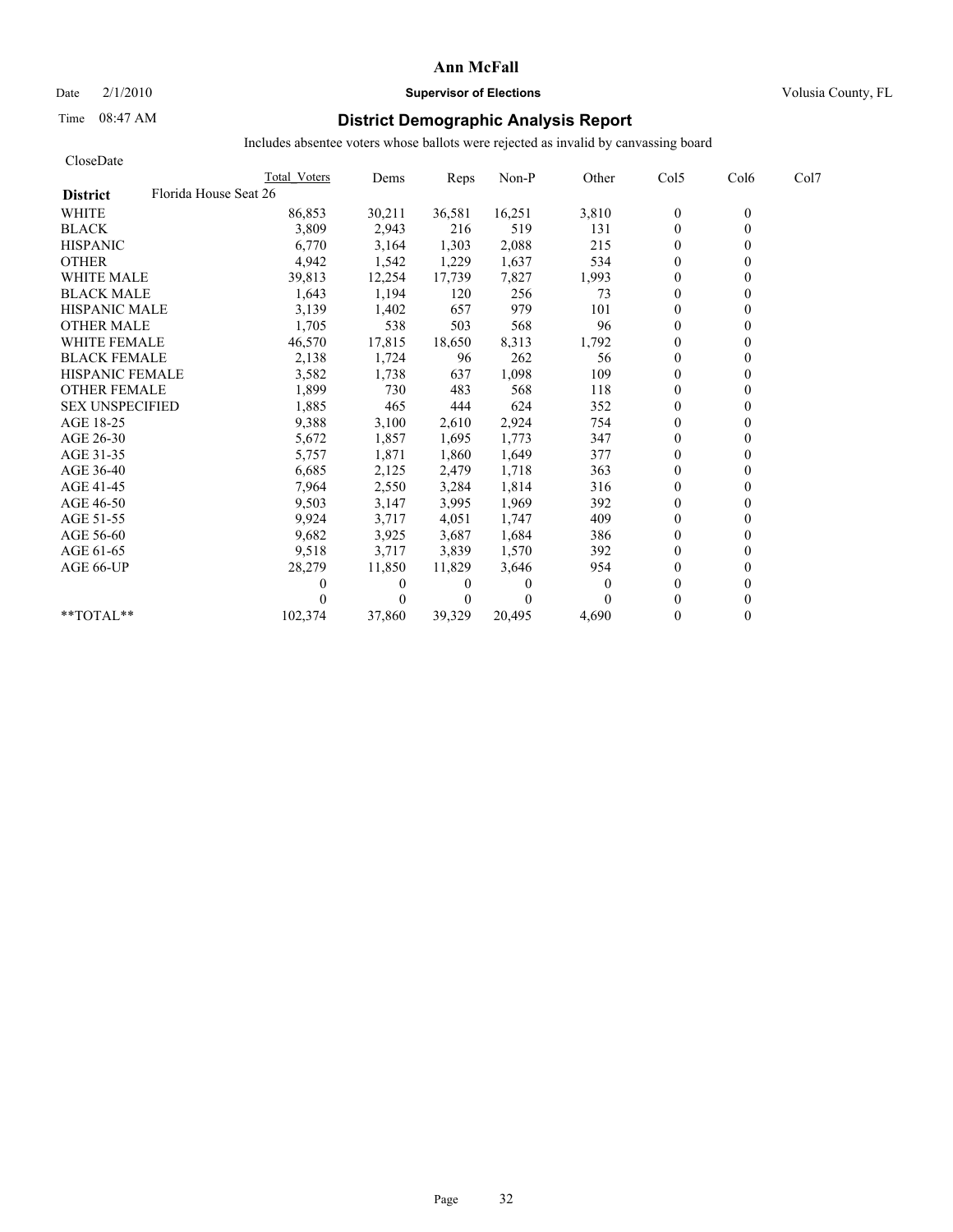Date  $2/1/2010$  **Supervisor of Elections Supervisor of Elections** Volusia County, FL

## Time 08:47 AM **District Demographic Analysis Report**

| CloseDate                                |              |                |                |          |              |                |                  |      |
|------------------------------------------|--------------|----------------|----------------|----------|--------------|----------------|------------------|------|
|                                          | Total Voters | Dems           | Reps           | Non-P    | Other        | Col5           | Col <sub>6</sub> | Col7 |
| Florida House Seat 27<br><b>District</b> |              |                |                |          |              |                |                  |      |
| <b>WHITE</b>                             | 50,943       | 20,832         | 16,905         | 10,963   | 2,243        | $\mathbf{0}$   | $\mathbf{0}$     |      |
| <b>BLACK</b>                             | 16,599       | 14,058         | 466            | 1,787    | 288          | $\mathbf{0}$   | $\theta$         |      |
| <b>HISPANIC</b>                          | 1,732        | 835            | 297            | 528      | 72           | $\overline{0}$ |                  |      |
| <b>OTHER</b>                             | 4,147        | 1,719          | 649            | 1,358    | 421          | $\theta$       |                  |      |
| <b>WHITE MALE</b>                        | 23,328       | 8,424          | 8,328          | 5,349    | 1,227        | $\theta$       |                  |      |
| <b>BLACK MALE</b>                        | 6,568        | 5,361          | 233            | 822      | 152          | $\theta$       |                  |      |
| <b>HISPANIC MALE</b>                     | 800          | 371            | 139            | 248      | 42           | $\mathbf{0}$   |                  |      |
| <b>OTHER MALE</b>                        | 1,280        | 542            | 256            | 408      | 74           | $\mathbf{0}$   |                  |      |
| <b>WHITE FEMALE</b>                      | 27,311       | 12,287         | 8,485          | 5,545    | 994          | $\theta$       |                  |      |
| <b>BLACK FEMALE</b>                      | 9,873        | 8,570          | 229            | 939      | 135          | $\theta$       |                  |      |
| <b>HISPANIC FEMALE</b>                   | 918          | 459            | 158            | 274      | 27           | $\theta$       |                  |      |
| <b>OTHER FEMALE</b>                      | 1,577        | 755            | 281            | 479      | 62           | $\overline{0}$ |                  |      |
| <b>SEX UNSPECIFIED</b>                   | 1,766        | 675            | 208            | 572      | 311          | $\theta$       |                  |      |
| AGE 18-25                                | 9,894        | 5,497          | 1,342          | 2,466    | 589          | $\theta$       |                  |      |
| AGE 26-30                                | 5,332        | 2,534          | 938            | 1,630    | 230          | $\Omega$       |                  |      |
| AGE 31-35                                | 4,451        | 2,068          | 875            | 1,277    | 231          | $\Omega$       |                  |      |
| AGE 36-40                                | 4,603        | 2,125          | 1,140          | 1,146    | 192          | $\theta$       |                  |      |
| AGE 41-45                                | 5,220        | 2,448          | 1,335          | 1,189    | 248          | $\mathbf{0}$   |                  |      |
| AGE 46-50                                | 6,396        | 3,116          | 1,753          | 1,260    | 267          | $\theta$       |                  |      |
| AGE 51-55                                | 6,676        | 3,515          | 1,742          | 1,170    | 249          | $\mathbf{0}$   |                  |      |
| AGE 56-60                                | 6,157        | 3,174          | 1,655          | 1,102    | 226          | $\overline{0}$ |                  |      |
| AGE 61-65                                | 5,878        | 2,957          | 1,684          | 1,018    | 219          | $\mathbf{0}$   |                  |      |
| AGE 66-UP                                | 18,814       | 10,010         | 5,853          | 2,378    | 573          | $\Omega$       |                  |      |
|                                          | 0            | $\overline{0}$ | $\overline{0}$ | $\Omega$ | $\mathbf{0}$ | $\Omega$       |                  |      |
|                                          |              | $\Omega$       | 0              | $\theta$ |              | $\theta$       |                  |      |
| $*$ TOTAL $*$                            | 73,421       | 37,444         | 18,317         | 14,636   | 3,024        | $\theta$       | 0                |      |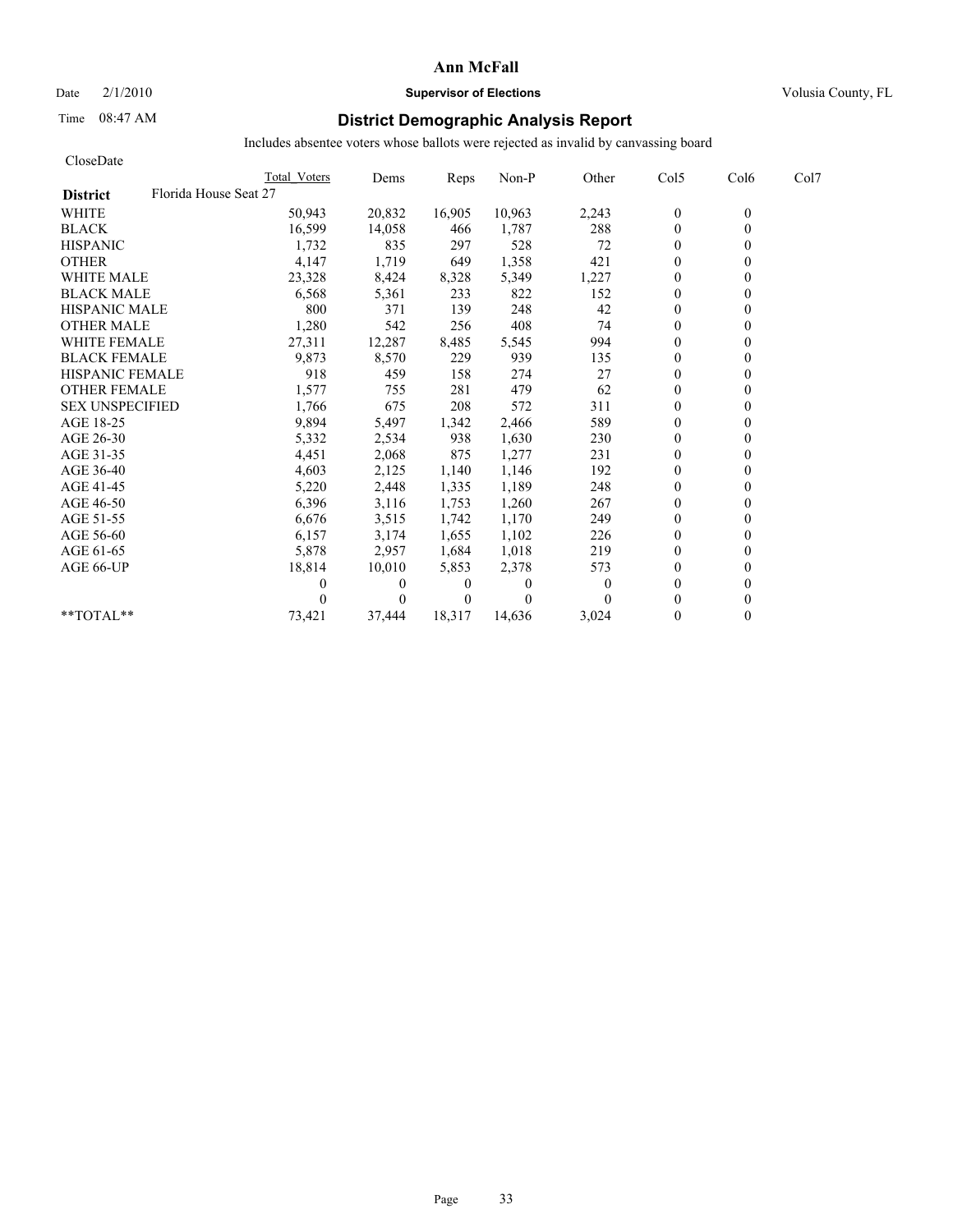### Date  $2/1/2010$  **Supervisor of Elections** Volusia County, FL

## Time 08:47 AM **District Demographic Analysis Report**

| CloseDate              |                       |              |          |                |          |          |              |                  |      |
|------------------------|-----------------------|--------------|----------|----------------|----------|----------|--------------|------------------|------|
|                        |                       | Total Voters | Dems     | Reps           | Non-P    | Other    | Col5         | Col <sub>6</sub> | Col7 |
| <b>District</b>        | Florida House Seat 28 |              |          |                |          |          |              |                  |      |
| <b>WHITE</b>           |                       | 90,534       | 31,702   | 35,771         | 19,311   | 3,750    | $\mathbf{0}$ | $\mathbf{0}$     |      |
| <b>BLACK</b>           |                       | 4,027        | 3,243    | 181            | 505      | 98       | $\mathbf{0}$ | $\theta$         |      |
| <b>HISPANIC</b>        |                       | 4,764        | 2,263    | 886            | 1,432    | 183      | $\theta$     |                  |      |
| <b>OTHER</b>           |                       | 4,527        | 1,339    | 1,003          | 1,636    | 549      | $\theta$     |                  |      |
| <b>WHITE MALE</b>      |                       | 42,063       | 13,088   | 17,513         | 9,461    | 2,001    | $\mathbf{0}$ |                  |      |
| <b>BLACK MALE</b>      |                       | 1,829        | 1,383    | 99             | 285      | 62       | $\theta$     |                  |      |
| <b>HISPANIC MALE</b>   |                       | 2,224        | 1,025    | 409            | 687      | 103      | $\mathbf{0}$ |                  |      |
| <b>OTHER MALE</b>      |                       | 1,530        | 461      | 403            | 570      | 96       | $\theta$     |                  |      |
| <b>WHITE FEMALE</b>    |                       | 47,905       | 18,424   | 18,052         | 9,707    | 1,722    | $\mathbf{0}$ |                  |      |
| <b>BLACK FEMALE</b>    |                       | 2,172        | 1,841    | 80             | 216      | 35       | $\mathbf{0}$ |                  |      |
| <b>HISPANIC FEMALE</b> |                       | 2,508        | 1,221    | 473            | 735      | 79       | $\theta$     |                  |      |
| <b>OTHER FEMALE</b>    |                       | 1,752        | 650      | 414            | 576      | 112      | $\theta$     |                  |      |
| <b>SEX UNSPECIFIED</b> |                       | 1,869        | 454      | 398            | 647      | 370      | $\theta$     |                  |      |
| AGE 18-25              |                       | 9,105        | 3,071    | 2,339          | 2,944    | 751      | $\mathbf{0}$ |                  |      |
| AGE 26-30              |                       | 5,989        | 2,014    | 1,611          | 2,024    | 340      | $\theta$     |                  |      |
| AGE 31-35              |                       | 5,844        | 1,997    | 1,680          | 1,850    | 317      | $\theta$     |                  |      |
| AGE 36-40              |                       | 6,762        | 2,279    | 2,263          | 1,893    | 327      | $\theta$     |                  |      |
| AGE 41-45              |                       | 7,411        | 2,484    | 2,805          | 1,801    | 321      | $\mathbf{0}$ |                  |      |
| AGE 46-50              |                       | 9,349        | 3,239    | 3,754          | 2,040    | 316      | $\mathbf{0}$ |                  |      |
| AGE 51-55              |                       | 9,971        | 3,834    | 3,776          | 2,020    | 341      | $\theta$     |                  |      |
| AGE 56-60              |                       | 9,797        | 3,910    | 3,544          | 1,937    | 406      | $\theta$     |                  |      |
| AGE 61-65              |                       | 9,802        | 3,755    | 3,724          | 1,882    | 441      | $\theta$     |                  |      |
| AGE 66-UP              |                       | 29,821       | 11,964   | 12,344         | 4,493    | 1,020    | $\theta$     |                  |      |
|                        |                       | 0            | $\theta$ | $\theta$       | $\Omega$ | $\theta$ | $\theta$     |                  |      |
|                        |                       |              | $\theta$ | $\overline{0}$ | $\theta$ |          | $\theta$     |                  |      |
| $*$ $TOTAI.**$         |                       | 103,852      | 38,547   | 37,841         | 22,884   | 4,580    | $\theta$     |                  |      |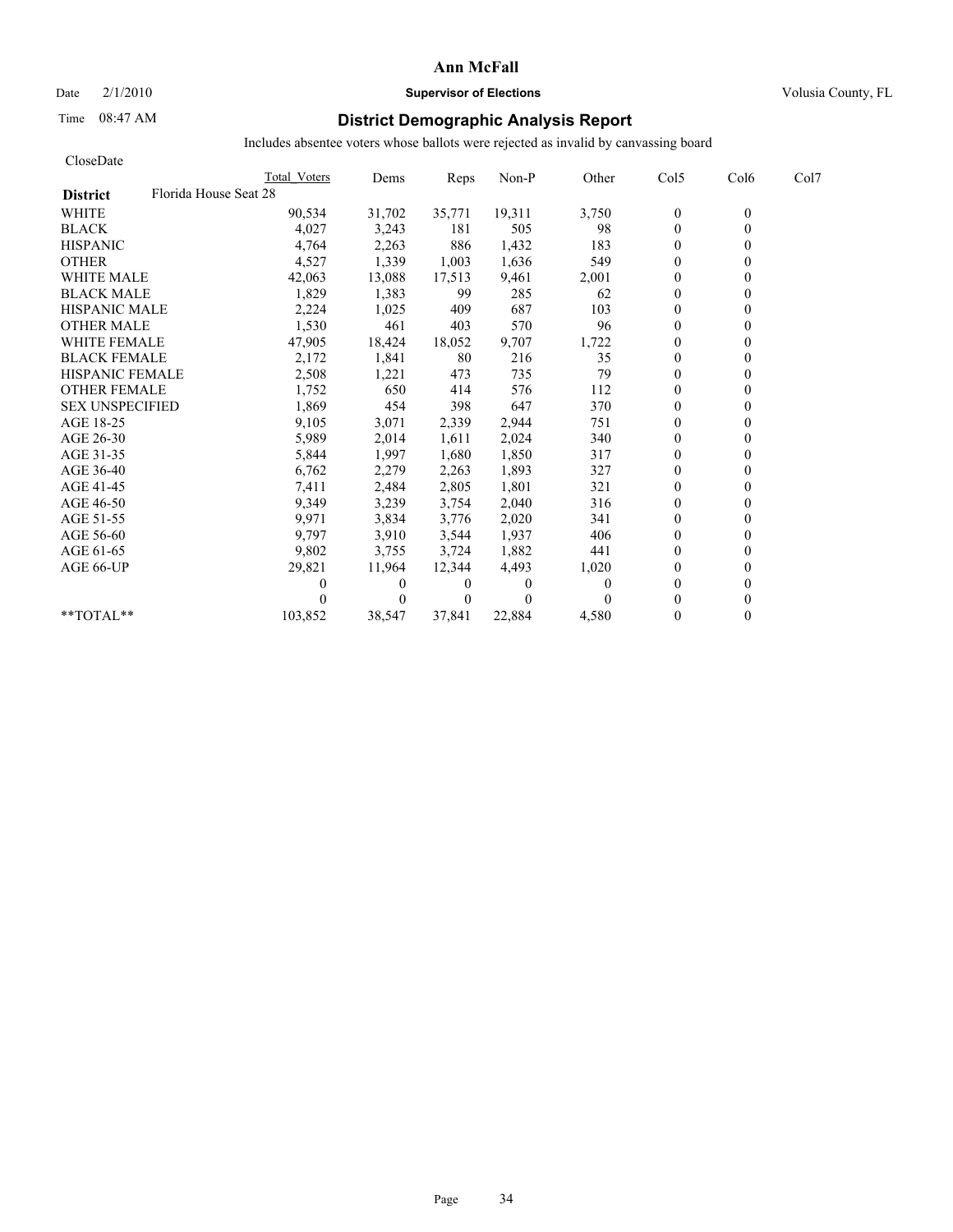### Date  $2/1/2010$  **Supervisor of Elections Supervisor of Elections** Volusia County, FL

## Time 08:47 AM **District Demographic Analysis Report**

| CloseDate              |                       |              |                  |              |              |                  |          |      |
|------------------------|-----------------------|--------------|------------------|--------------|--------------|------------------|----------|------|
|                        | <b>Total Voters</b>   | Dems         | Reps             | Non-P        | Other        | Col5             | Col6     | Col7 |
| <b>District</b>        | Florida House Seat 33 |              |                  |              |              |                  |          |      |
| <b>WHITE</b>           | 5,012                 | 1,560        | 2,194            | 1,010        | 248          | $\boldsymbol{0}$ | $\theta$ |      |
| <b>BLACK</b>           | 503                   | 397          | 26               | 69           | 11           | $\theta$         | $\theta$ |      |
| <b>HISPANIC</b>        | 1,030                 | 486          | 168              | 334          | 42           | $\theta$         |          |      |
| <b>OTHER</b>           | 371                   | 121          | 79               | 122          | 49           | $\theta$         |          |      |
| <b>WHITE MALE</b>      | 2,383                 | 640          | 1,108            | 513          | 122          | $\theta$         |          |      |
| <b>BLACK MALE</b>      | 218                   | 170          | 11               | 31           | 6            | $\mathbf{0}$     |          |      |
| <b>HISPANIC MALE</b>   | 484                   | 212          | 90               | 165          | 17           | $\mathbf{0}$     |          |      |
| <b>OTHER MALE</b>      | 130                   | 49           | 28               | 46           | $\tau$       | $\theta$         |          |      |
| <b>WHITE FEMALE</b>    | 2,591                 | 909          | 1,069            | 489          | 124          | $\theta$         |          |      |
| <b>BLACK FEMALE</b>    | 280                   | 222          | 15               | 38           | 5            | $\theta$         |          |      |
| <b>HISPANIC FEMALE</b> | 535                   | 269          | 77               | 164          | 25           | $\mathbf{0}$     |          |      |
| <b>OTHER FEMALE</b>    | 134                   | 49           | 31               | 43           | 11           | $\theta$         |          |      |
| <b>SEX UNSPECIFIED</b> | 161                   | 44           | 38               | 46           | 33           | $\theta$         |          |      |
| AGE 18-25              | 796                   | 260          | 200              | 274          | 62           | $\mathbf{0}$     |          |      |
| AGE 26-30              | 464                   | 163          | 112              | 150          | 39           | $\mathbf{0}$     |          |      |
| AGE 31-35              | 518                   | 180          | 158              | 145          | 35           | $\mathbf{0}$     |          |      |
| AGE 36-40              | 590                   | 207          | 203              | 149          | 31           | $\mathbf{0}$     |          |      |
| AGE 41-45              | 594                   | 215          | 223              | 123          | 33           | $\mathbf{0}$     |          |      |
| AGE 46-50              | 821                   | 265          | 326              | 191          | 39           | $\theta$         |          |      |
| AGE 51-55              | 754                   | 278          | 308              | 134          | 34           | $\mathbf{0}$     |          |      |
| AGE 56-60              | 625                   | 247          | 243              | 117          | 18           | $\mathbf{0}$     |          |      |
| AGE 61-65              | 554                   | 237          | 203              | 93           | 21           | $\theta$         |          |      |
| AGE 66-UP              | 1,200                 | 512          | 491              | 159          | 38           | $\mathbf{0}$     |          |      |
|                        | 0                     | $\mathbf{0}$ | $\boldsymbol{0}$ | $\mathbf{0}$ | $\mathbf{0}$ | $\theta$         |          |      |
|                        | 0                     | $\Omega$     | $\Omega$         | $\mathbf{0}$ | $\theta$     | $\theta$         |          |      |
| **TOTAL**              | 6,916                 | 2,564        | 2,467            | 1,535        | 350          | $\mathbf{0}$     | 0        |      |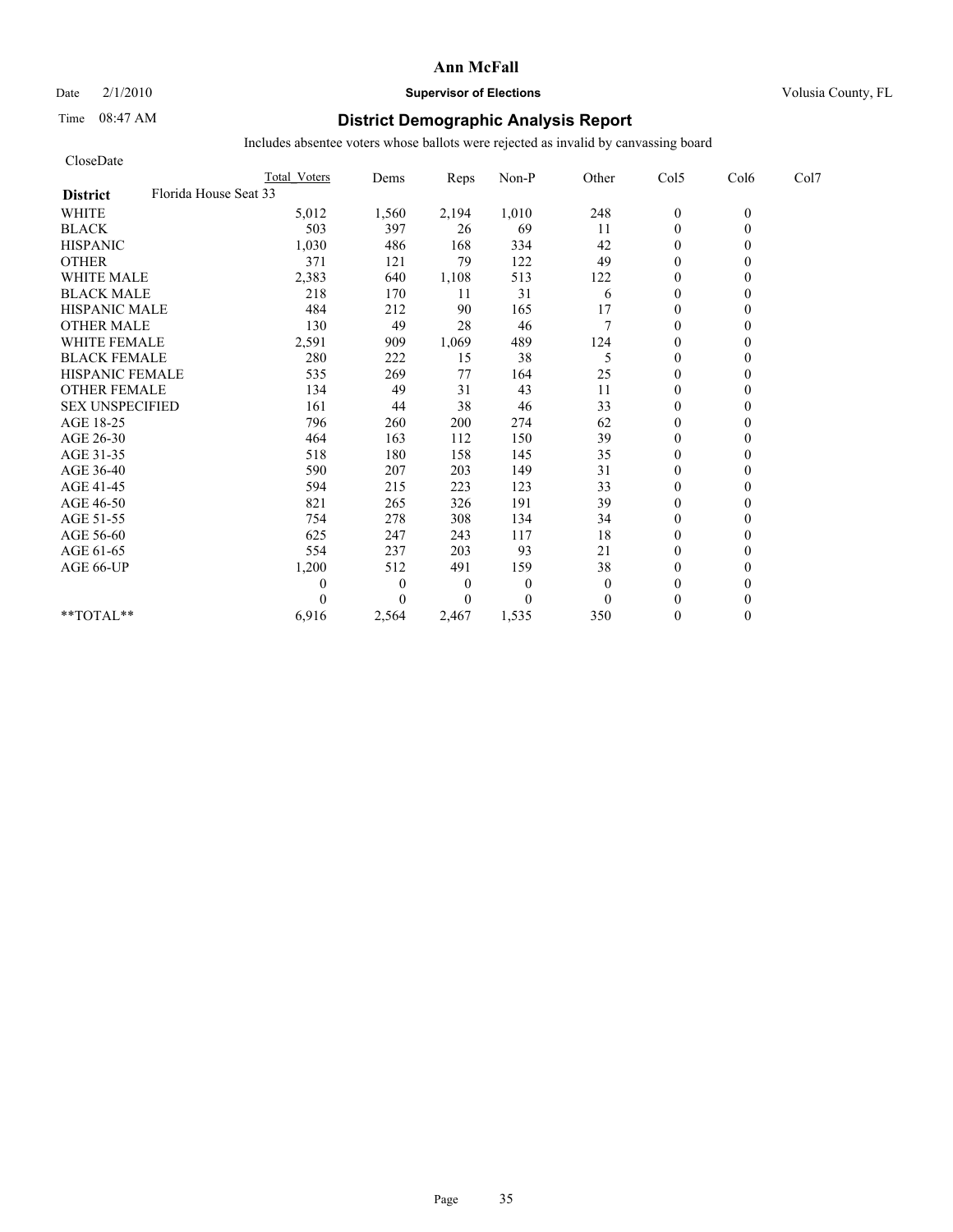## Date  $2/1/2010$  **Supervisor of Elections Supervisor of Elections** Volusia County, FL

## Time 08:47 AM **District Demographic Analysis Report**

| CloseDate                                  |              |              |          |              |          |                  |                  |      |
|--------------------------------------------|--------------|--------------|----------|--------------|----------|------------------|------------------|------|
|                                            | Total Voters | Dems         | Reps     | Non-P        | Other    | Col5             | Col <sub>6</sub> | Col7 |
| School Board District 1<br><b>District</b> |              |              |          |              |          |                  |                  |      |
| <b>WHITE</b>                               | 48,427       | 17,432       | 19,767   | 8,932        | 2,296    | $\boldsymbol{0}$ | $\mathbf{0}$     |      |
| <b>BLACK</b>                               | 4,218        | 3,488        | 153      | 478          | 99       | $\theta$         | 0                |      |
| <b>HISPANIC</b>                            | 2,888        | 1,255        | 528      | 972          | 133      | $\theta$         |                  |      |
| <b>OTHER</b>                               | 2,697        | 875          | 651      | 884          | 287      | $\theta$         |                  |      |
| <b>WHITE MALE</b>                          | 22,132       | 7,061        | 9,569    | 4,289        | 1,213    | $\theta$         |                  |      |
| <b>BLACK MALE</b>                          | 1,720        | 1,368        | 72       | 220          | 60       | $\mathbf{0}$     |                  |      |
| <b>HISPANIC MALE</b>                       | 1,326        | 579          | 257      | 424          | 66       | $\mathbf{0}$     |                  |      |
| <b>OTHER MALE</b>                          | 864          | 296          | 252      | 259          | 57       | $\overline{0}$   |                  |      |
| <b>WHITE FEMALE</b>                        | 26,056       | 10,287       | 10,113   | 4,586        | 1,070    | $\theta$         |                  |      |
| <b>BLACK FEMALE</b>                        | 2,461        | 2,092        | 80       | 251          | 38       | $\overline{0}$   |                  |      |
| <b>HISPANIC FEMALE</b>                     | 1,542        | 669          | 268      | 540          | 65       | $\theta$         |                  |      |
| <b>OTHER FEMALE</b>                        | 1,031        | 402          | 249      | 320          | 60       | $\theta$         |                  |      |
| <b>SEX UNSPECIFIED</b>                     | 1,098        | 296          | 239      | 377          | 186      | $\theta$         |                  |      |
| AGE 18-25                                  | 5,967        | 1,976        | 1,606    | 1,892        | 493      | $\theta$         |                  |      |
| AGE 26-30                                  | 3,775        | 1,336        | 1,041    | 1,161        | 237      | $\Omega$         |                  |      |
| AGE 31-35                                  | 3,602        | 1,222        | 1,114    | 1,004        | 262      | $\mathbf{0}$     |                  |      |
| AGE 36-40                                  | 4,046        | 1,377        | 1,451    | 1,008        | 210      | $\overline{0}$   |                  |      |
| AGE 41-45                                  | 4,584        | 1,561        | 1,853    | 976          | 194      | $\mathbf{0}$     |                  |      |
| AGE 46-50                                  | 5,505        | 1,995        | 2,201    | 1,062        | 247      | $\theta$         |                  |      |
| AGE 51-55                                  | 5,561        | 2,288        | 2,112    | 929          | 232      | $\mathbf{0}$     |                  |      |
| AGE 56-60                                  | 5,307        | 2,334        | 1,934    | 811          | 228      | $\overline{0}$   |                  |      |
| AGE 61-65                                  | 4,959        | 2,169        | 1,871    | 712          | 207      | $\theta$         |                  |      |
| AGE 66-UP                                  | 14,923       | 6,791        | 5,916    | 1,711        | 505      | $\theta$         |                  |      |
|                                            | 0            | $\mathbf{0}$ | 0        | $\mathbf{0}$ | $\theta$ | $\theta$         |                  |      |
|                                            |              | $\theta$     | $\Omega$ | $\theta$     |          | $\Omega$         |                  |      |
| $*$ TOTAL $*$                              | 58,230       | 23.050       | 21,099   | 11,266       | 2,815    | $\theta$         | 0                |      |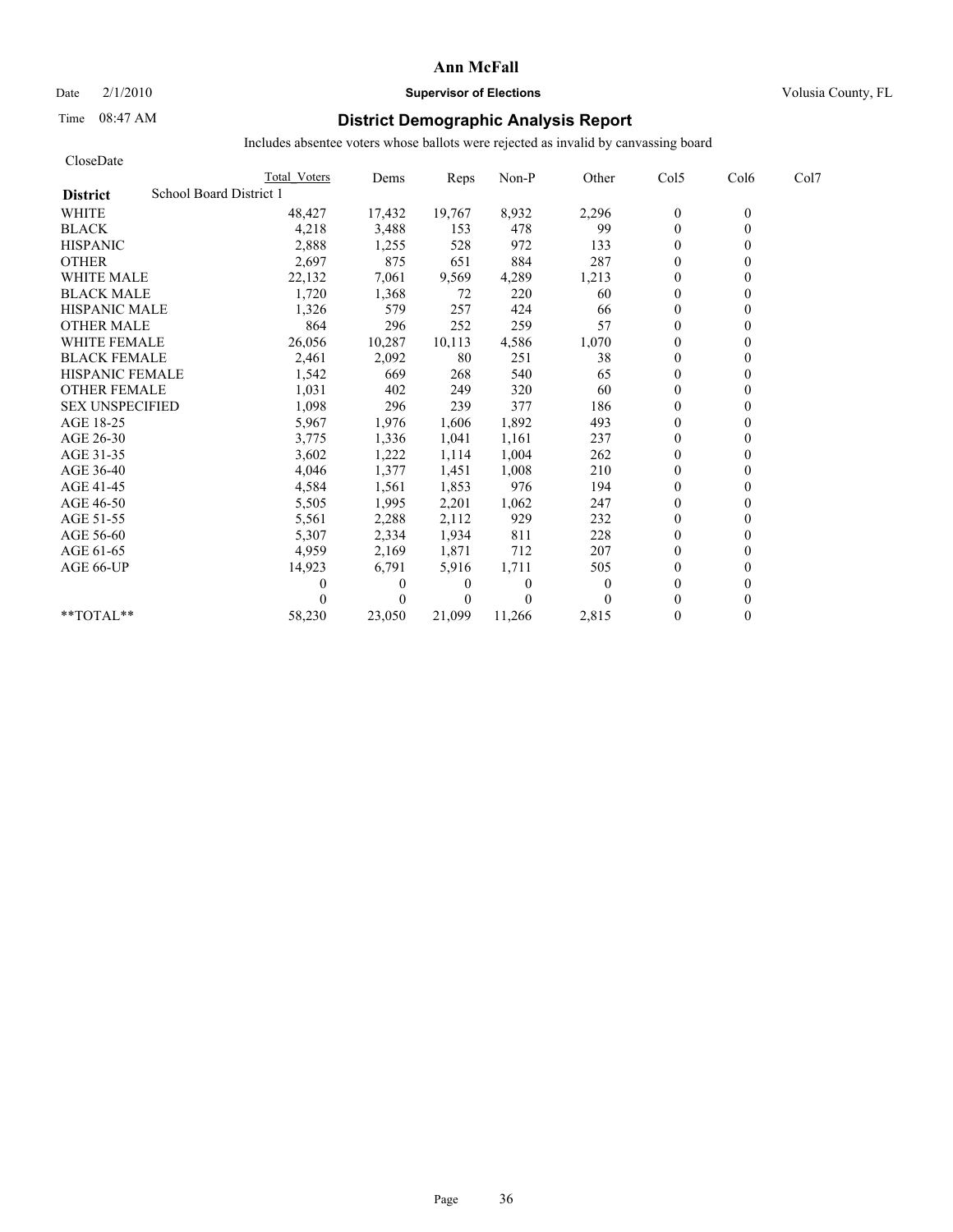# Date  $2/1/2010$  **Supervisor of Elections Supervisor of Elections** Volusia County, FL

# Time 08:47 AM **District Demographic Analysis Report**

| CloseDate                                  |              |              |          |          |              |                |                  |      |
|--------------------------------------------|--------------|--------------|----------|----------|--------------|----------------|------------------|------|
|                                            | Total Voters | Dems         | Reps     | Non-P    | Other        | Col5           | Col <sub>6</sub> | Col7 |
| School Board District 2<br><b>District</b> |              |              |          |          |              |                |                  |      |
| <b>WHITE</b>                               | 39,974       | 15,387       | 14,431   | 8,464    | 1,692        | $\mathbf{0}$   | $\mathbf{0}$     |      |
| <b>BLACK</b>                               | 10,152       | 8,613        | 284      | 1,074    | 181          | $\mathbf{0}$   | 0                |      |
| <b>HISPANIC</b>                            | 1,121        | 486          | 226      | 368      | 41           | $\theta$       |                  |      |
| <b>OTHER</b>                               | 2,959        | 1,182        | 509      | 974      | 294          | $\theta$       |                  |      |
| <b>WHITE MALE</b>                          | 18,643       | 6,357        | 7,146    | 4,198    | 942          | $\theta$       |                  |      |
| <b>BLACK MALE</b>                          | 4,047        | 3,322        | 144      | 499      | 82           | $\mathbf{0}$   |                  |      |
| <b>HISPANIC MALE</b>                       | 536          | 228          | 106      | 180      | 22           | $\theta$       |                  |      |
| <b>OTHER MALE</b>                          | 1,002        | 400          | 216      | 335      | 51           | $\overline{0}$ |                  |      |
| <b>WHITE FEMALE</b>                        | 21,068       | 8,935        | 7,193    | 4,209    | 731          | $\theta$       |                  |      |
| <b>BLACK FEMALE</b>                        | 6,011        | 5,216        | 137      | 560      | 98           | $\overline{0}$ |                  |      |
| <b>HISPANIC FEMALE</b>                     | 577          | 254          | 119      | 186      | 18           | $\mathbf{0}$   |                  |      |
| <b>OTHER FEMALE</b>                        | 1,110        | 517          | 198      | 343      | 52           | $\theta$       |                  |      |
| <b>SEX UNSPECIFIED</b>                     | 1,212        | 439          | 191      | 370      | 212          | $\theta$       |                  |      |
| AGE 18-25                                  | 6,959        | 3,978        | 1,037    | 1,571    | 373          | $\theta$       |                  |      |
| AGE 26-30                                  | 3,622        | 1,607        | 710      | 1,133    | 172          | $\overline{0}$ |                  |      |
| AGE 31-35                                  | 2,826        | 1,234        | 619      | 842      | 131          | $\mathbf{0}$   |                  |      |
| AGE 36-40                                  | 3,028        | 1,342        | 822      | 754      | 110          | $\overline{0}$ |                  |      |
| AGE 41-45                                  | 3,556        | 1,550        | 1,031    | 812      | 163          | $\mathbf{0}$   |                  |      |
| AGE 46-50                                  | 4,355        | 1,957        | 1,329    | 907      | 162          | $\theta$       |                  |      |
| AGE 51-55                                  | 4,770        | 2,281        | 1,452    | 857      | 180          | $\mathbf{0}$   |                  |      |
| AGE 56-60                                  | 4,726        | 2,173        | 1,445    | 929      | 179          | $\overline{0}$ |                  |      |
| AGE 61-65                                  | 4,810        | 2,138        | 1,551    | 912      | 209          | $\theta$       |                  |      |
| AGE 66-UP                                  | 15,553       | 7,408        | 5,453    | 2,163    | 529          | $\theta$       |                  |      |
|                                            | 0            | $\mathbf{0}$ | 0        | $\Omega$ | $\mathbf{0}$ | $\theta$       |                  |      |
|                                            |              | $\Omega$     | $\Omega$ | $\theta$ |              | $\theta$       |                  |      |
| $*$ $TOTAI.**$                             | 54,206       | 25.668       | 15.450   | 10,880   | 2,208        | $\theta$       | 0                |      |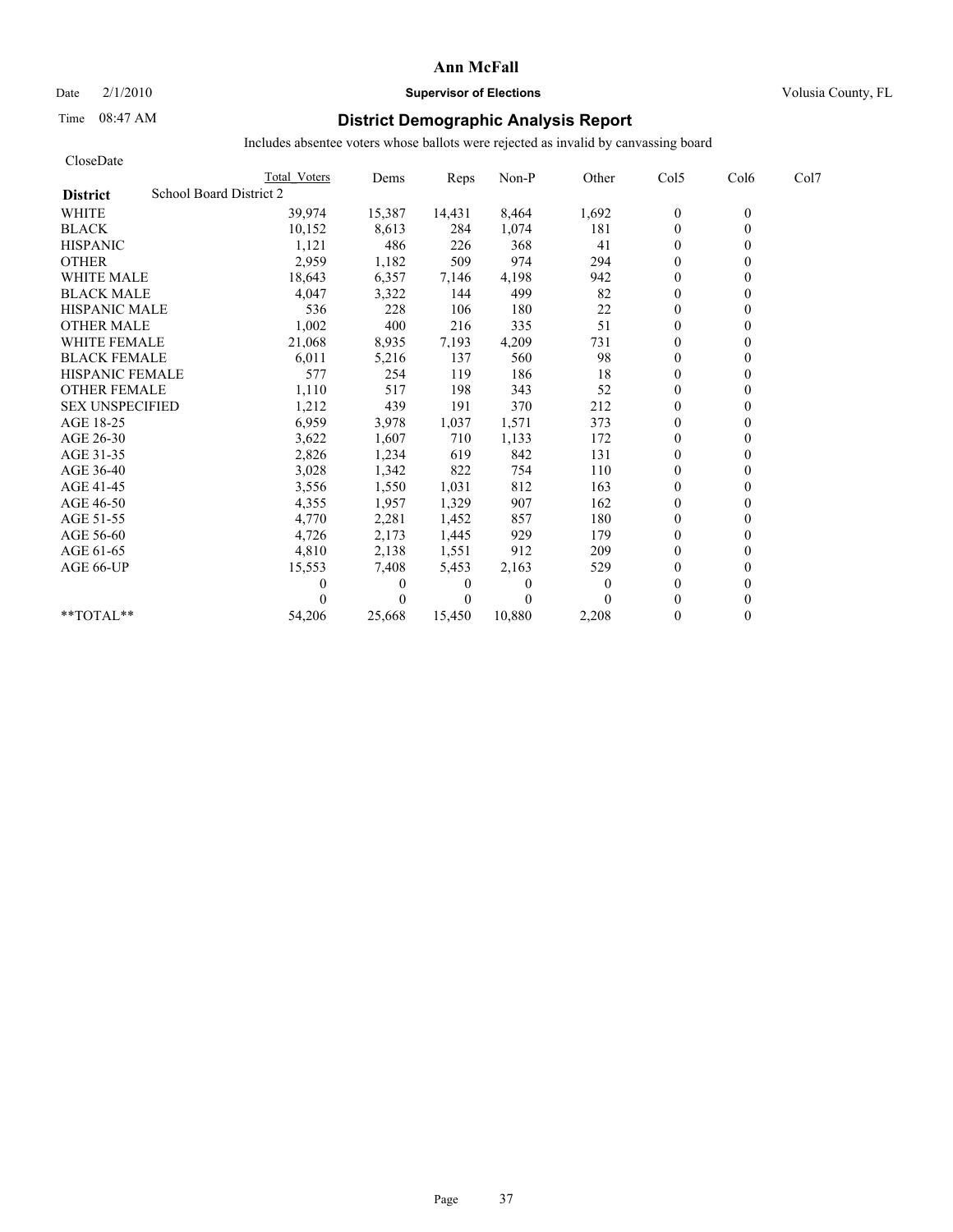# Date  $2/1/2010$  **Supervisor of Elections Supervisor of Elections** Volusia County, FL

# Time 08:47 AM **District Demographic Analysis Report**

| CloseDate                                  |              |              |          |              |          |                  |                  |      |
|--------------------------------------------|--------------|--------------|----------|--------------|----------|------------------|------------------|------|
|                                            | Total Voters | Dems         | Reps     | Non-P        | Other    | Col5             | Col <sub>6</sub> | Col7 |
| School Board District 3<br><b>District</b> |              |              |          |              |          |                  |                  |      |
| <b>WHITE</b>                               | 62,698       | 22,725       | 23,993   | 13,507       | 2,473    | $\boldsymbol{0}$ | $\mathbf{0}$     |      |
| <b>BLACK</b>                               | 1,884        | 1,565        | 78       | 209          | 32       | $\mathbf{0}$     | 0                |      |
| <b>HISPANIC</b>                            | 907          | 377          | 215      | 273          | 42       | $\overline{0}$   |                  |      |
| <b>OTHER</b>                               | 2,600        | 740          | 562      | 943          | 355      | $\theta$         |                  |      |
| <b>WHITE MALE</b>                          | 28,914       | 9,300        | 11,737   | 6,572        | 1,305    | $\theta$         |                  |      |
| <b>BLACK MALE</b>                          | 852          | 665          | 42       | 125          | 20       | $\mathbf{0}$     |                  |      |
| <b>HISPANIC MALE</b>                       | 408          | 157          | 89       | 138          | 24       | $\theta$         |                  |      |
| <b>OTHER MALE</b>                          | 846          | 249          | 223      | 320          | 54       | $\overline{0}$   |                  |      |
| <b>WHITE FEMALE</b>                        | 33,383       | 13,286       | 12,110   | 6,835        | 1,152    | $\theta$         |                  |      |
| <b>BLACK FEMALE</b>                        | 1,015        | 887          | 34       | 83           | 11       | $\overline{0}$   |                  |      |
| <b>HISPANIC FEMALE</b>                     | 489          | 216          | 124      | 131          | 18       | $\theta$         |                  |      |
| <b>OTHER FEMALE</b>                        | 977          | 356          | 239      | 313          | 69       | $\theta$         |                  |      |
| <b>SEX UNSPECIFIED</b>                     | 1,205        | 291          | 250      | 415          | 249      | $\theta$         |                  |      |
| AGE 18-25                                  | 5,388        | 1,772        | 1,333    | 1,824        | 459      | $\theta$         |                  |      |
| AGE 26-30                                  | 3,486        | 1,162        | 969      | 1,162        | 193      | $\Omega$         |                  |      |
| AGE 31-35                                  | 3,489        | 1,124        | 1,046    | 1,135        | 184      | $\mathbf{0}$     |                  |      |
| AGE 36-40                                  | 4,125        | 1,363        | 1,366    | 1,191        | 205      | $\overline{0}$   |                  |      |
| AGE 41-45                                  | 4,604        | 1,482        | 1,742    | 1,186        | 194      | $\mathbf{0}$     |                  |      |
| AGE 46-50                                  | 6,075        | 2,089        | 2,426    | 1,342        | 218      | $\theta$         |                  |      |
| AGE 51-55                                  | 6,685        | 2,578        | 2,536    | 1,342        | 229      | $\theta$         |                  |      |
| AGE 56-60                                  | 6,721        | 2,747        | 2,417    | 1,295        | 262      | $\overline{0}$   |                  |      |
| AGE 61-65                                  | 6,787        | 2,620        | 2,594    | 1,287        | 286      | $\Omega$         |                  |      |
| AGE 66-UP                                  | 20,729       | 8,470        | 8,419    | 3,168        | 672      | $\Omega$         |                  |      |
|                                            | 0            | $\mathbf{0}$ | 0        | $\mathbf{0}$ | $\Omega$ | $\overline{0}$   |                  |      |
|                                            |              | $\theta$     | $\Omega$ | $\Omega$     |          | $\Omega$         |                  |      |
| $*$ $TOTAI.**$                             | 68,089       | 25,407       | 24.848   | 14.932       | 2,902    | $\theta$         | 0                |      |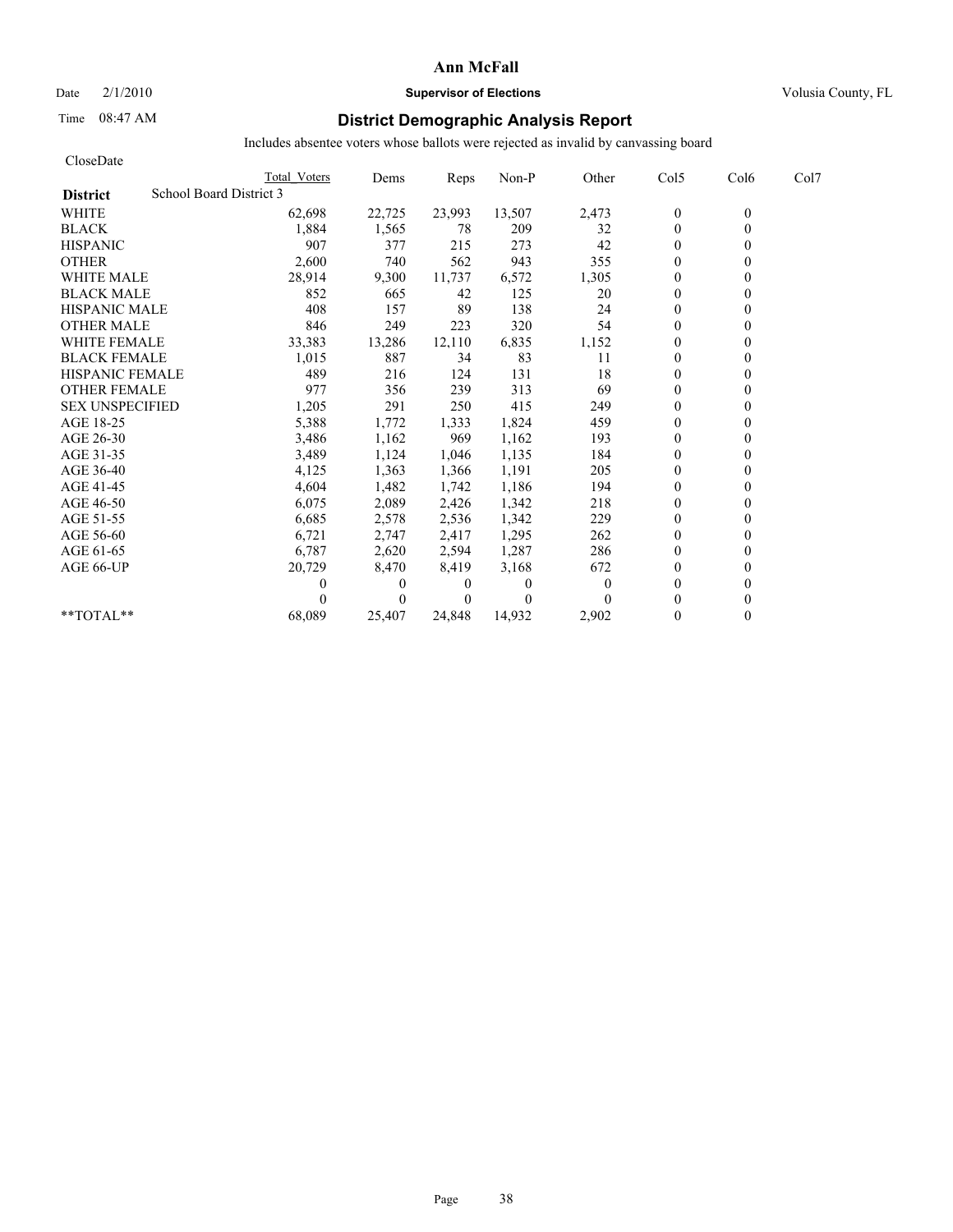Date  $2/1/2010$  **Supervisor of Elections Supervisor of Elections** Volusia County, FL

# Time 08:47 AM **District Demographic Analysis Report**

| CloseDate                                  |              |              |                |          |              |                |                  |      |
|--------------------------------------------|--------------|--------------|----------------|----------|--------------|----------------|------------------|------|
|                                            | Total Voters | Dems         | Reps           | Non-P    | Other        | Col5           | Col <sub>6</sub> | Col7 |
| School Board District 4<br><b>District</b> |              |              |                |          |              |                |                  |      |
| <b>WHITE</b>                               | 52,484       | 19,333       | 20,849         | 10,286   | 2,016        | $\mathbf{0}$   | $\mathbf{0}$     |      |
| <b>BLACK</b>                               | 5,111        | 4,213        | 185            | 620      | 93           | $\mathbf{0}$   | 0                |      |
| <b>HISPANIC</b>                            | 1,153        | 521          | 292            | 306      | 34           | $\overline{0}$ |                  |      |
| <b>OTHER</b>                               | 3,248        | 1,116        | 761            | 1,059    | 312          | $\theta$       |                  |      |
| <b>WHITE MALE</b>                          | 23,958       | 7,762        | 10,101         | 5,039    | 1,056        | $\theta$       |                  |      |
| <b>BLACK MALE</b>                          | 2,031        | 1,580        | 100            | 294      | 57           | $\theta$       |                  |      |
| <b>HISPANIC MALE</b>                       | 507          | 206          | 137            | 143      | 21           | $\mathbf{0}$   |                  |      |
| <b>OTHER MALE</b>                          | 1,108        | 358          | 309            | 385      | 56           | $\mathbf{0}$   |                  |      |
| <b>WHITE FEMALE</b>                        | 28,224       | 11,476       | 10,636         | 5,173    | 939          | $\theta$       |                  |      |
| <b>BLACK FEMALE</b>                        | 3,044        | 2,603        | 85             | 321      | 35           | $\overline{0}$ |                  |      |
| <b>HISPANIC FEMALE</b>                     | 639          | 312          | 151            | 163      | 13           | $\theta$       |                  |      |
| <b>OTHER FEMALE</b>                        | 1,302        | 528          | 339            | 376      | 59           | $\overline{0}$ |                  |      |
| <b>SEX UNSPECIFIED</b>                     | 1,183        | 358          | 229            | 377      | 219          | $\theta$       |                  |      |
| AGE 18-25                                  | 5,820        | 2,392        | 1,395          | 1,645    | 388          | $\theta$       |                  |      |
| AGE 26-30                                  | 3,373        | 1,359        | 854            | 1,010    | 150          | $\Omega$       |                  |      |
| AGE 31-35                                  | 3,169        | 1,234        | 864            | 900      | 171          | $\Omega$       |                  |      |
| AGE 36-40                                  | 3,589        | 1,267        | 1,231          | 911      | 180          | $\theta$       |                  |      |
| AGE 41-45                                  | 4,353        | 1,605        | 1,617          | 962      | 169          | $\mathbf{0}$   |                  |      |
| AGE 46-50                                  | 5,432        | 2,037        | 2,109          | 1,093    | 193          | $\theta$       |                  |      |
| AGE 51-55                                  | 5,850        | 2,446        | 2,133          | 1,079    | 192          | $\mathbf{0}$   |                  |      |
| AGE 56-60                                  | 5,828        | 2,478        | 2,039          | 1,108    | 203          | $\overline{0}$ |                  |      |
| AGE 61-65                                  | 5,979        | 2,438        | 2,248          | 1,062    | 231          | $\mathbf{0}$   |                  |      |
| AGE 66-UP                                  | 18,603       | 7,927        | 7,597          | 2,501    | 578          | $\Omega$       |                  |      |
|                                            | 0            | $\mathbf{0}$ | $\overline{0}$ | $\Omega$ | $\mathbf{0}$ | $\Omega$       |                  |      |
|                                            |              | $\theta$     | $\overline{0}$ | $\theta$ |              | $\theta$       |                  |      |
| $*$ $TOTAI.**$                             | 61,996       | 25,183       | 22,087         | 12,271   | 2,455        | $\theta$       |                  |      |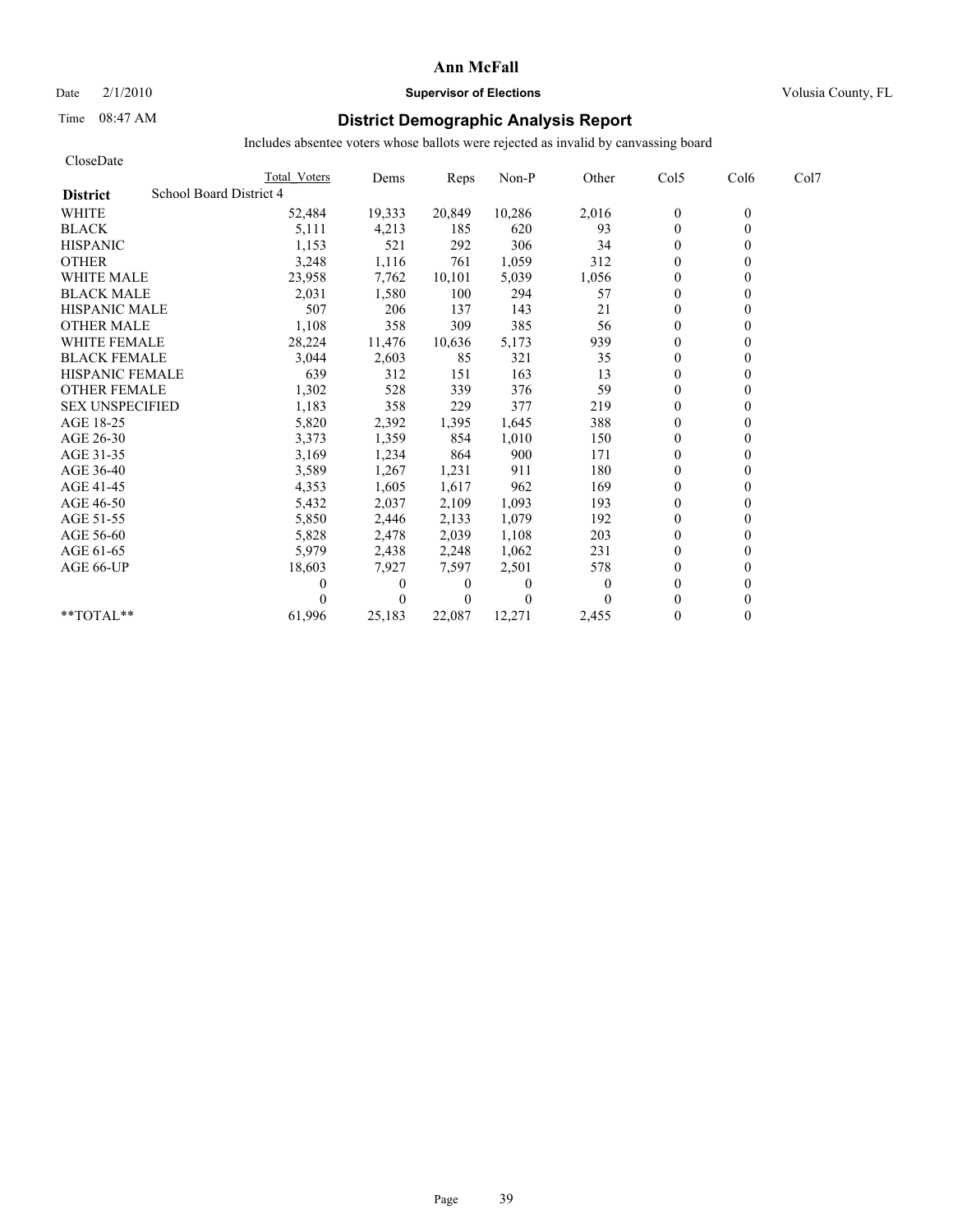## Date  $2/1/2010$  **Supervisor of Elections Supervisor of Elections** Volusia County, FL

# Time 08:47 AM **District Demographic Analysis Report**

| CloseDate                                  |              |              |          |              |          |                |                  |      |
|--------------------------------------------|--------------|--------------|----------|--------------|----------|----------------|------------------|------|
|                                            | Total Voters | Dems         | Reps     | Non-P        | Other    | Col5           | Col <sub>6</sub> | Col7 |
| School Board District 5<br><b>District</b> |              |              |          |              |          |                |                  |      |
| <b>WHITE</b>                               | 47,244       | 15,525       | 19,346   | 9,929        | 2,444    | $\mathbf{0}$   | $\mathbf{0}$     |      |
| <b>BLACK</b>                               | 4,983        | 3,876        | 267      | 679          | 161      | $\mathbf{0}$   | 0                |      |
| <b>HISPANIC</b>                            | 12,307       | 6,124        | 2,072    | 3,723        | 388      | $\theta$       |                  |      |
| <b>OTHER</b>                               | 3,768        | 1,215        | 742      | 1,354        | 457      | $\theta$       |                  |      |
| <b>WHITE MALE</b>                          | 22,055       | 6,445        | 9,517    | 4,813        | 1,280    | $\theta$       |                  |      |
| <b>BLACK MALE</b>                          | 2,234        | 1,640        | 150      | 348          | 96       | $\mathbf{0}$   |                  |      |
| <b>HISPANIC MALE</b>                       | 5,773        | 2,751        | 1,037    | 1,787        | 198      | $\theta$       |                  |      |
| <b>OTHER MALE</b>                          | 1,246        | 436          | 287      | 446          | 77       | $\overline{0}$ |                  |      |
| <b>WHITE FEMALE</b>                        | 24,911       | 8,993        | 9,715    | 5,054        | 1,149    | $\theta$       |                  |      |
| <b>BLACK FEMALE</b>                        | 2,706        | 2,196        | 117      | 328          | 65       | $\overline{0}$ |                  |      |
| HISPANIC FEMALE                            | 6,440        | 3,320        | 1,029    | 1,908        | 183      | $\mathbf{0}$   |                  |      |
| <b>OTHER FEMALE</b>                        | 1,451        | 566          | 296      | 491          | 98       | $\theta$       |                  |      |
| <b>SEX UNSPECIFIED</b>                     | 1,486        | 393          | 279      | 510          | 304      | $\theta$       |                  |      |
| AGE 18-25                                  | 7,585        | 2,671        | 1,673    | 2,576        | 665      | $\theta$       |                  |      |
| AGE 26-30                                  | 4,962        | 1,720        | 1,216    | 1,693        | 333      | $\overline{0}$ |                  |      |
| AGE 31-35                                  | 5,409        | 1,985        | 1,473    | 1,626        | 325      | $\mathbf{0}$   |                  |      |
| AGE 36-40                                  | 5,838        | 2,046        | 1,901    | 1,573        | 318      | $\overline{0}$ |                  |      |
| AGE 41-45                                  | 6,214        | 2,283        | 2,133    | 1,501        | 297      | $\mathbf{0}$   |                  |      |
| AGE 46-50                                  | 7,079        | 2,554        | 2,631    | 1,596        | 298      | $\theta$       |                  |      |
| AGE 51-55                                  | 6,791        | 2,685        | 2,486    | 1,310        | 310      | $\theta$       |                  |      |
| AGE 56-60                                  | 5,784        | 2,438        | 2,030    | 1,090        | 226      | $\overline{0}$ |                  |      |
| AGE 61-65                                  | 5,156        | 2,116        | 1,897    | 933          | 210      | $\theta$       |                  |      |
| AGE 66-UP                                  | 13,483       | 6,242        | 4,987    | 1,786        | 468      | $\Omega$       |                  |      |
|                                            | 0            | $\mathbf{0}$ | 0        | $\mathbf{0}$ | $\theta$ | $\Omega$       |                  |      |
|                                            |              | $\theta$     | $\Omega$ | $\theta$     | $\Omega$ | $\Omega$       |                  |      |
| $*$ $TOTAI.**$                             | 68,302       | 26.740       | 22.427   | 15,685       | 3.450    | $\theta$       | 0                |      |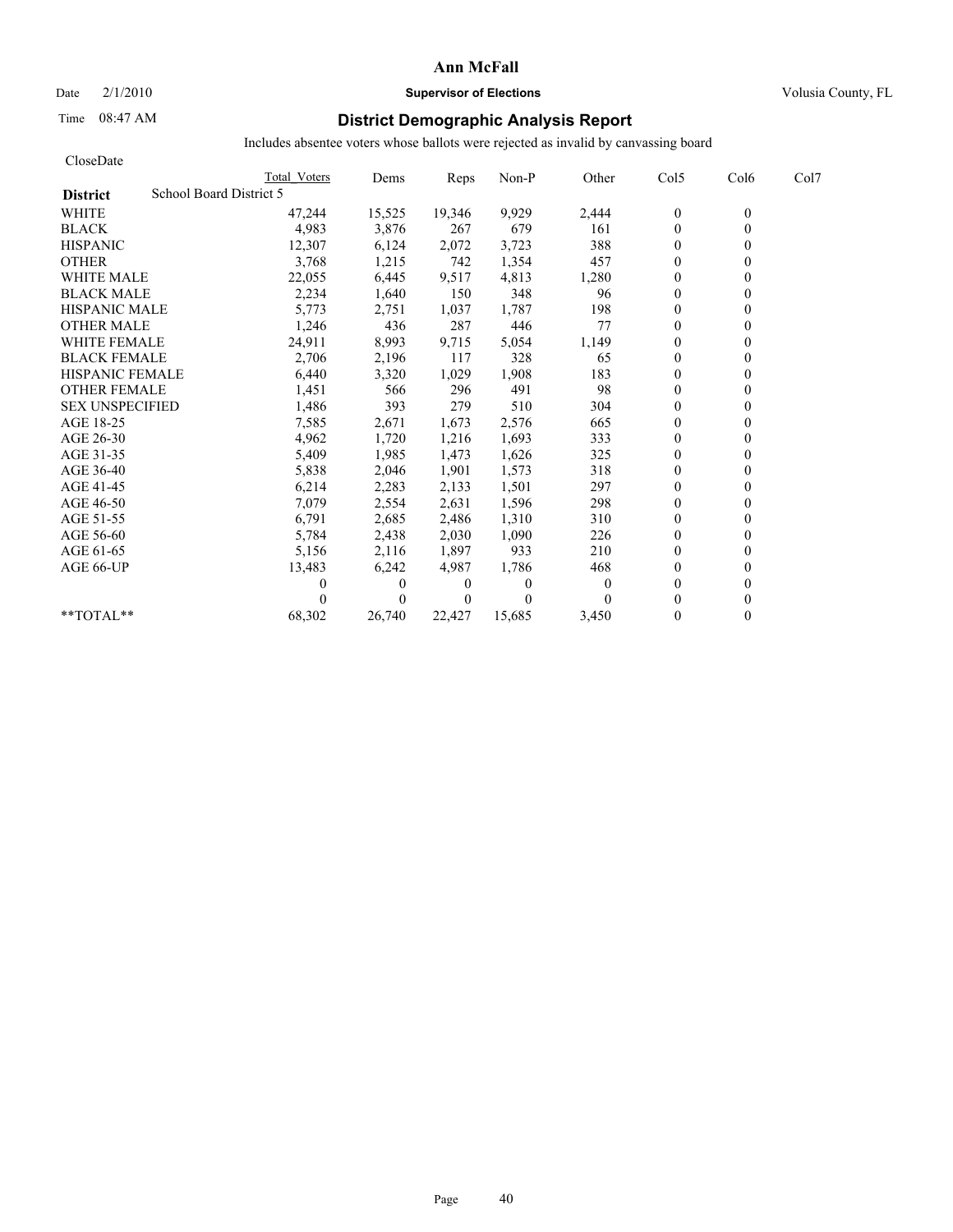# Date  $2/1/2010$  **Supervisor of Elections** Volusia County, FL

# Time 08:47 AM **District Demographic Analysis Report**

| CloseDate                                |                     |          |                |              |          |                  |          |      |
|------------------------------------------|---------------------|----------|----------------|--------------|----------|------------------|----------|------|
|                                          | <b>Total Voters</b> | Dems     | Reps           | Non-P        | Other    | Col5             | Col6     | Col7 |
| Florida Senate Seat 1<br><b>District</b> |                     |          |                |              |          |                  |          |      |
| <b>WHITE</b>                             | 5,894               | 2,243    | 2,045          | 1,330        | 276      | $\boldsymbol{0}$ | $\theta$ |      |
| <b>BLACK</b>                             | 10,739              | 9,171    | 288            | 1,100        | 180      | $\theta$         | $\theta$ |      |
| <b>HISPANIC</b>                          | 415                 | 197      | 70             | 136          | 12       | $\mathbf{0}$     |          |      |
| <b>OTHER</b>                             | 1,286               | 623      | 126            | 388          | 149      | $\theta$         |          |      |
| <b>WHITE MALE</b>                        | 2,760               | 872      | 1,066          | 668          | 154      | $\theta$         |          |      |
| <b>BLACK MALE</b>                        | 4,182               | 3,437    | 155            | 500          | $90\,$   | $\mathbf{0}$     |          |      |
| <b>HISPANIC MALE</b>                     | 199                 | 86       | 33             | 73           |          | $\theta$         |          |      |
| <b>OTHER MALE</b>                        | 374                 | 188      | 53             | 111          | 22       | $\theta$         |          |      |
| <b>WHITE FEMALE</b>                      | 3,108               | 1,360    | 971            | 658          | 119      | $\theta$         |          |      |
| <b>BLACK FEMALE</b>                      | 6,451               | 5,645    | 131            | 586          | 89       | $\overline{0}$   |          |      |
| <b>HISPANIC FEMALE</b>                   | 213                 | 109      | 37             | 63           | 4        | $\theta$         |          |      |
| <b>OTHER FEMALE</b>                      | 443                 | 246      | 55             | 126          | 16       | $\theta$         |          |      |
| <b>SEX UNSPECIFIED</b>                   | 604                 | 291      | 28             | 169          | 116      | $\theta$         |          |      |
| AGE 18-25                                | 4,377               | 3,048    | 301            | 810          | 218      | $\theta$         |          |      |
| AGE 26-30                                | 1,575               | 951      | 174            | 411          | 39       | $\mathbf{0}$     |          |      |
| AGE 31-35                                | 1,236               | 746      | 153            | 294          | 43       | $\mathbf{0}$     |          |      |
| AGE 36-40                                | 1,146               | 677      | 195            | 235          | 39       | $\mathbf{0}$     |          |      |
| AGE 41-45                                | 1,382               | 888      | 201            | 233          | 60       | $\mathbf{0}$     |          |      |
| AGE 46-50                                | 1,569               | 986      | 295            | 234          | 54       | $\theta$         |          |      |
| AGE 51-55                                | 1,587               | 1,072    | 277            | 193          | 45       | $\mathbf{0}$     |          |      |
| AGE 56-60                                | 1,340               | 890      | 222            | 192          | 36       | $\overline{0}$   |          |      |
| AGE 61-65                                | 1,143               | 770      | 217            | 127          | 29       | $\theta$         |          |      |
| AGE 66-UP                                | 2,979               | 2,206    | 494            | 225          | 54       | $\mathbf{0}$     |          |      |
|                                          | 0                   | $\theta$ | $\overline{0}$ | $\mathbf{0}$ | $\theta$ | $\theta$         |          |      |
|                                          | $\Omega$            | $\Omega$ | $\Omega$       | $\theta$     | $\theta$ | $\theta$         |          |      |
| **TOTAL**                                | 18,334              | 12,234   | 2,529          | 2,954        | 617      | $\mathbf{0}$     | 0        |      |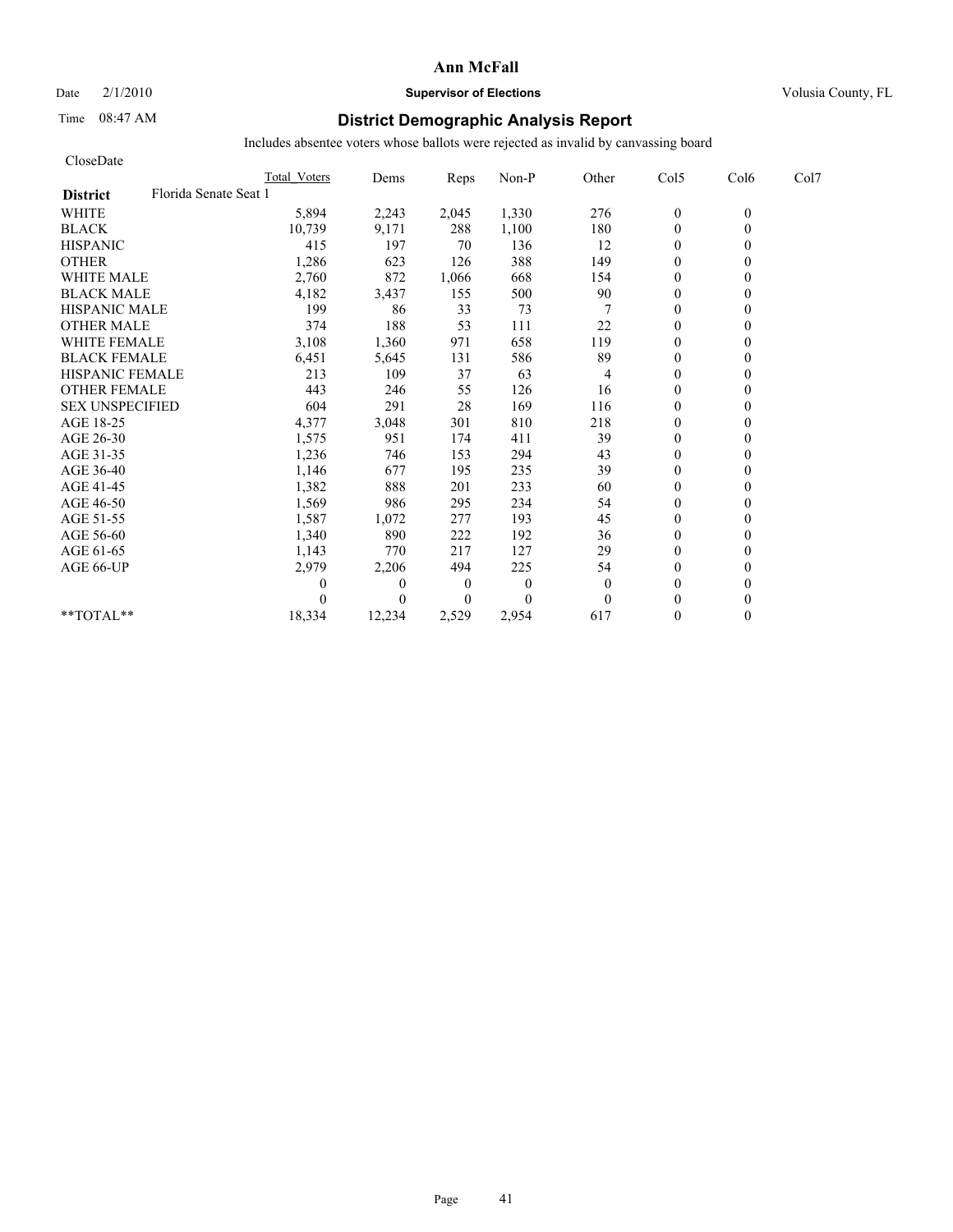# Date  $2/1/2010$  **Supervisor of Elections Supervisor of Elections** Volusia County, FL

# Time 08:47 AM **District Demographic Analysis Report**

| CloseDate                                |              |          |          |              |       |                  |                  |      |
|------------------------------------------|--------------|----------|----------|--------------|-------|------------------|------------------|------|
|                                          | Total Voters | Dems     | Reps     | Non-P        | Other | Col5             | Col <sub>6</sub> | Col7 |
| Florida Senate Seat 7<br><b>District</b> |              |          |          |              |       |                  |                  |      |
| <b>WHITE</b>                             | 151,289      | 55,728   | 58,030   | 31,344       | 6,187 | $\boldsymbol{0}$ | $\mathbf{0}$     |      |
| <b>BLACK</b>                             | 7,038        | 5,721    | 307      | 881          | 129   | $\mathbf{0}$     | 0                |      |
| <b>HISPANIC</b>                          | 5,449        | 2,492    | 1,066    | 1,673        | 218   | $\theta$         |                  |      |
| <b>OTHER</b>                             | 7,771        | 2,454    | 1,759    | 2,695        | 863   | $\theta$         |                  |      |
| <b>WHITE MALE</b>                        | 69,996       | 22,857   | 28,462   | 15,357       | 3,320 | $\theta$         |                  |      |
| <b>BLACK MALE</b>                        | 3,061        | 2,365    | 158      | 469          | 69    | $\mathbf{0}$     |                  |      |
| <b>HISPANIC MALE</b>                     | 2,533        | 1,115    | 506      | 794          | 118   | $\theta$         |                  |      |
| <b>OTHER MALE</b>                        | 2,653        | 826      | 715      | 960          | 152   | $\overline{0}$   |                  |      |
| <b>WHITE FEMALE</b>                      | 80,355       | 32,546   | 29,233   | 15,756       | 2,820 | $\theta$         |                  |      |
| <b>BLACK FEMALE</b>                      | 3,931        | 3,320    | 146      | 407          | 58    | $\overline{0}$   |                  |      |
| <b>HISPANIC FEMALE</b>                   | 2,871        | 1,357    | 552      | 862          | 100   | $\theta$         |                  |      |
| <b>OTHER FEMALE</b>                      | 2,990        | 1,169    | 722      | 936          | 163   | $\theta$         |                  |      |
| <b>SEX UNSPECIFIED</b>                   | 3,157        | 840      | 668      | 1,052        | 597   | $\theta$         |                  |      |
| AGE 18-25                                | 14,893       | 5,310    | 3,729    | 4,744        | 1,110 | $\theta$         |                  |      |
| AGE 26-30                                | 9.697        | 3,377    | 2,546    | 3,227        | 547   | $\overline{0}$   |                  |      |
| AGE 31-35                                | 9,089        | 3,102    | 2,641    | 2,843        | 503   | $\mathbf{0}$     |                  |      |
| AGE 36-40                                | 10,558       | 3,646    | 3,523    | 2,872        | 517   | $\overline{0}$   |                  |      |
| AGE 41-45                                | 12,144       | 4,123    | 4,550    | 2,935        | 536   | $\mathbf{0}$     |                  |      |
| AGE 46-50                                | 15,497       | 5,502    | 6,028    | 3,381        | 586   | $\theta$         |                  |      |
| AGE 51-55                                | 16,578       | 6,586    | 6,168    | 3,199        | 625   | $\theta$         |                  |      |
| AGE 56-60                                | 16,505       | 6,809    | 5,877    | 3,183        | 636   | $\overline{0}$   |                  |      |
| AGE 61-65                                | 16,273       | 6,490    | 6,025    | 3,049        | 709   | $\theta$         |                  |      |
| AGE 66-UP                                | 50,311       | 21,449   | 20,074   | 7,160        | 1,628 | $\Omega$         |                  |      |
|                                          | 0            | $\bf{0}$ | 0        | $\mathbf{0}$ | 0     | $\Omega$         |                  |      |
|                                          |              | 0        | $\theta$ | $\theta$     |       | $\Omega$         |                  |      |
| $*$ $TOTAI.**$                           | 171.547      | 66,395   | 61.162   | 36,593       | 7,397 | $\theta$         | 0                |      |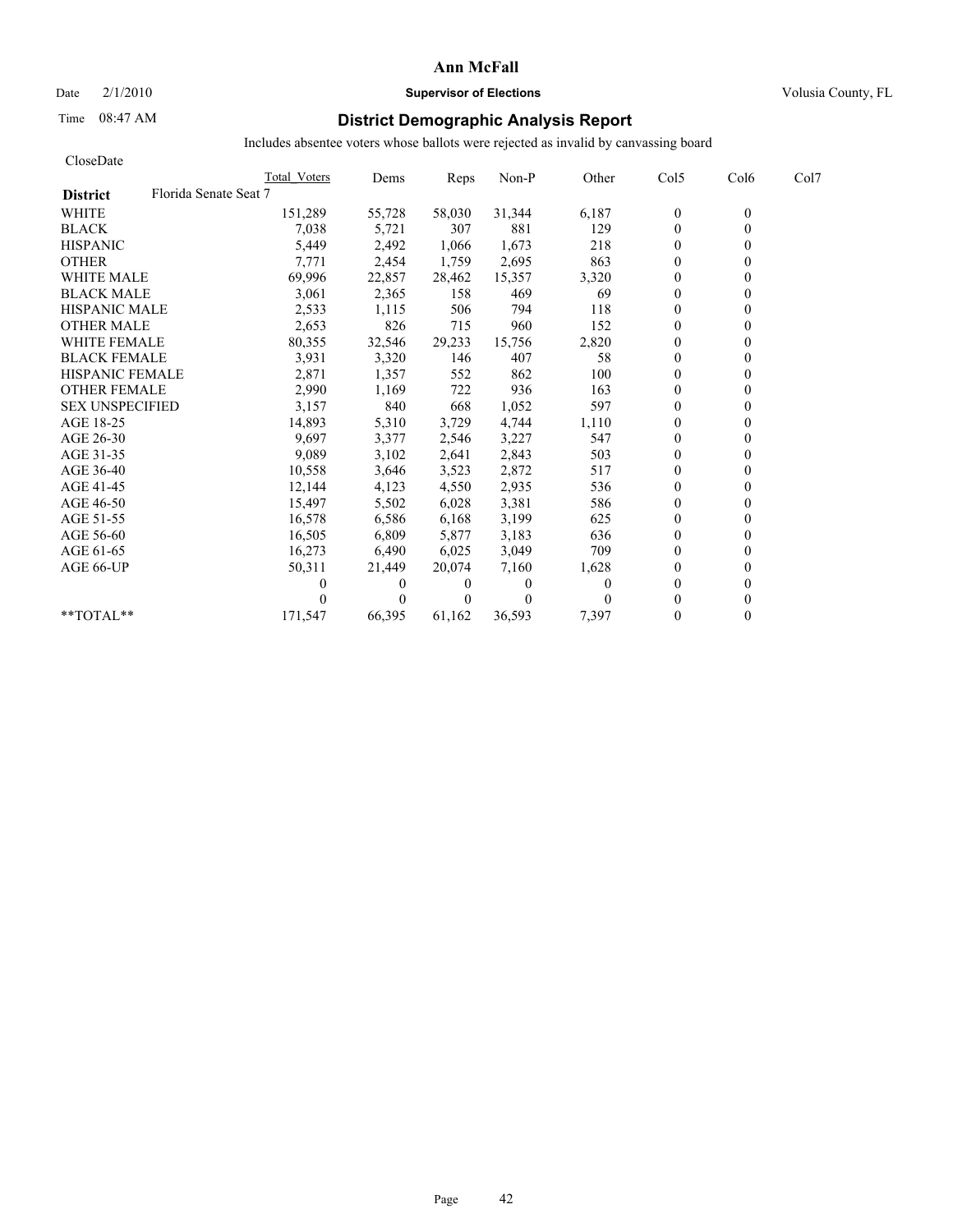## Date  $2/1/2010$  **Supervisor of Elections** Volusia County, FL

# Time 08:47 AM **District Demographic Analysis Report**

| CloseDate              |                       |                     |              |          |              |          |                  |          |      |
|------------------------|-----------------------|---------------------|--------------|----------|--------------|----------|------------------|----------|------|
|                        |                       | <b>Total Voters</b> | Dems         | Reps     | Non-P        | Other    | Col5             | Col6     | Col7 |
| <b>District</b>        | Florida Senate Seat 8 |                     |              |          |              |          |                  |          |      |
| <b>WHITE</b>           |                       | 22,906              | 7,910        | 9,670    | 4,469        | 857      | $\boldsymbol{0}$ | $\theta$ |      |
| <b>BLACK</b>           |                       | 991                 | 772          | 42       | 146          | 31       | $\mathbf{0}$     | 0        |      |
| <b>HISPANIC</b>        |                       | 471                 | 191          | 131      | 134          | 15       | $\mathbf{0}$     |          |      |
| <b>OTHER</b>           |                       | 1,287               | 434          | 318      | 426          | 109      | $\theta$         |          |      |
| <b>WHITE MALE</b>      |                       | 10,547              | 3,209        | 4,694    | 2,201        | 443      | $\theta$         |          |      |
| <b>BLACK MALE</b>      |                       | 409                 | 305          | 22       | 66           | 16       | $\mathbf{0}$     |          |      |
| <b>HISPANIC MALE</b>   |                       | 225                 | 82           | 66       | 67           | 10       | $\mathbf{0}$     |          |      |
| <b>OTHER MALE</b>      |                       | 455                 | 157          | 127      | 153          | 18       | $\mathbf{0}$     |          |      |
| <b>WHITE FEMALE</b>    |                       | 12,205              | 4,658        | 4,912    | 2,230        | 405      | $\theta$         |          |      |
| <b>BLACK FEMALE</b>    |                       | 575                 | 463          | 20       | 77           | 15       | $\overline{0}$   |          |      |
| <b>HISPANIC FEMALE</b> |                       | 245                 | 109          | 64       | 67           | 5        | $\mathbf{0}$     |          |      |
| <b>OTHER FEMALE</b>    |                       | 529                 | 206          | 140      | 157          | 26       | $\theta$         |          |      |
| <b>SEX UNSPECIFIED</b> |                       | 465                 | 118          | 116      | 157          | 74       | $\theta$         |          |      |
| AGE 18-25              |                       | 2,314               | 820          | 680      | 665          | 149      | $\theta$         |          |      |
| AGE 26-30              |                       | 1,221               | 433          | 357      | 374          | 57       | $\mathbf{0}$     |          |      |
| AGE 31-35              |                       | 1,208               | 411          | 384      | 339          | 74       | $\mathbf{0}$     |          |      |
| AGE 36-40              |                       | 1,404               | 406          | 569      | 361          | 68       | $\overline{0}$   |          |      |
| AGE 41-45              |                       | 1,709               | 535          | 738      | 371          | 65       | $\mathbf{0}$     |          |      |
| AGE 46-50              |                       | 2,149               | 702          | 946      | 438          | 63       | $\theta$         |          |      |
| AGE 51-55              |                       | 2,409               | 909          | 986      | 457          | 57       | $\mathbf{0}$     |          |      |
| AGE 56-60              |                       | 2,411               | 900          | 966      | 452          | 93       | $\mathbf{0}$     |          |      |
| AGE 61-65              |                       | 2,721               | 1,032        | 1,101    | 487          | 101      | $\theta$         |          |      |
| AGE 66-UP              |                       | 8,109               | 3,159        | 3,434    | 1,231        | 285      | $\mathbf{0}$     |          |      |
|                        |                       | 0                   | $\mathbf{0}$ | 0        | $\mathbf{0}$ | $\theta$ | $\mathbf{0}$     |          |      |
|                        |                       |                     | $\theta$     | $\Omega$ | $\theta$     | $\theta$ | $\theta$         |          |      |
| $*$ $TOTAI.**$         |                       | 25,655              | 9,307        | 10.161   | 5,175        | 1,012    | $\theta$         | 0        |      |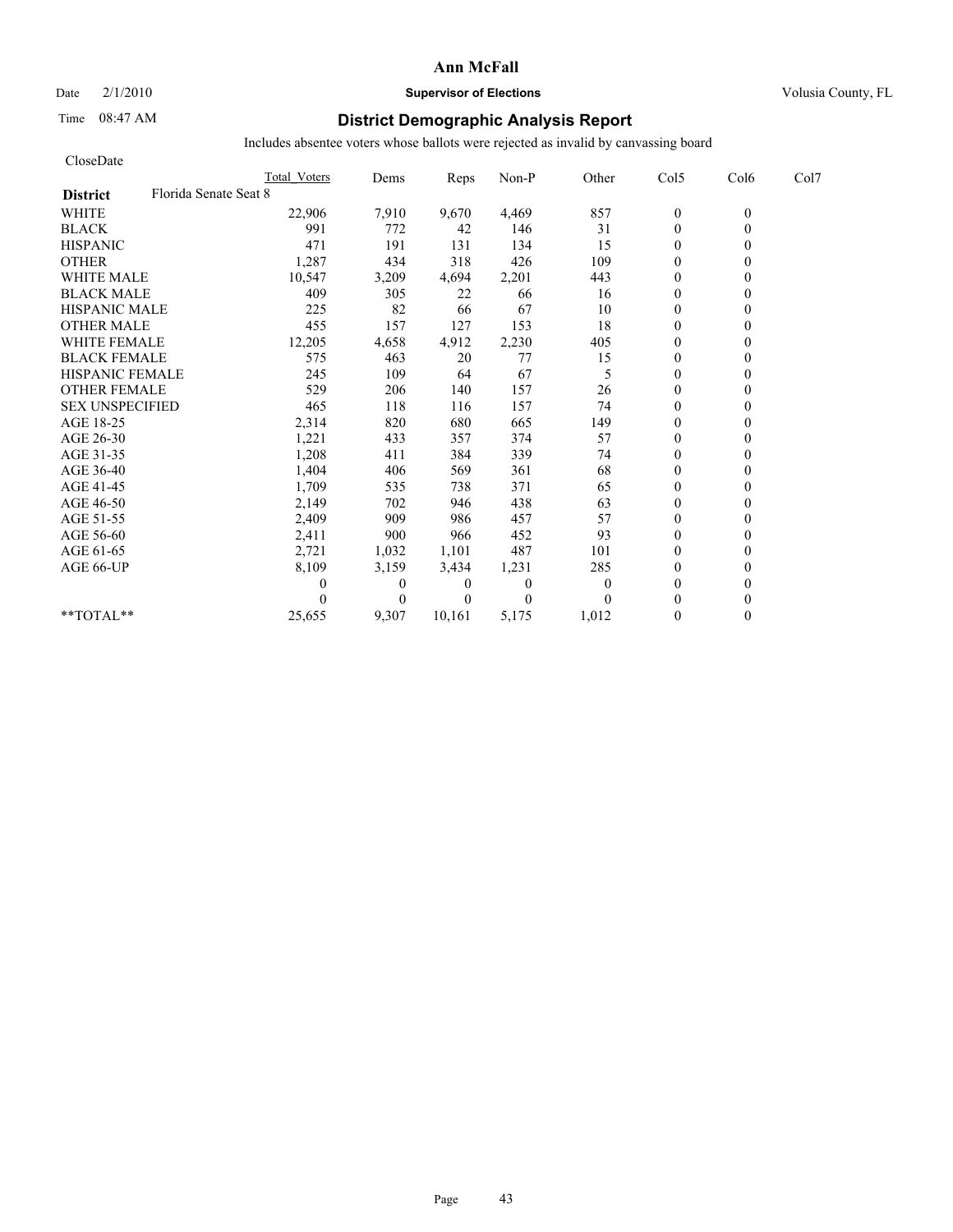# Date  $2/1/2010$  **Supervisor of Elections Supervisor of Elections** Volusia County, FL

# Time 08:47 AM **District Demographic Analysis Report**

| CloseDate                                 |              |                |                |              |              |                  |                  |      |
|-------------------------------------------|--------------|----------------|----------------|--------------|--------------|------------------|------------------|------|
|                                           | Total Voters | Dems           | Reps           | Non-P        | Other        | Col5             | Col <sub>6</sub> | Col7 |
| Florida Senate Seat 20<br><b>District</b> |              |                |                |              |              |                  |                  |      |
| <b>WHITE</b>                              | 70,738       | 24,521         | 28,641         | 13,975       | 3,601        | $\boldsymbol{0}$ | $\mathbf{0}$     |      |
| <b>BLACK</b>                              | 7,580        | 6,091          | 330            | 933          | 226          | $\mathbf{0}$     | $\theta$         |      |
| <b>HISPANIC</b>                           | 12,041       | 5,883          | 2,066          | 3,699        | 393          | $\mathbf{0}$     |                  |      |
| <b>OTHER</b>                              | 4,928        | 1,617          | 1,022          | 1,705        | 584          | $\theta$         |                  |      |
| <b>WHITE MALE</b>                         | 32,399       | 9,987          | 13,848         | 6,685        | 1,879        | $\theta$         |                  |      |
| <b>BLACK MALE</b>                         | 3,232        | 2,468          | 173            | 451          | 140          | $\mathbf{0}$     |                  |      |
| <b>HISPANIC MALE</b>                      | 5,593        | 2,638          | 1,021          | 1,738        | 196          | $\mathbf{0}$     |                  |      |
| <b>OTHER MALE</b>                         | 1,584        | 568            | 392            | 521          | 103          | $\overline{0}$   |                  |      |
| <b>WHITE FEMALE</b>                       | 37,974       | 14,413         | 14,651         | 7,213        | 1,697        | $\theta$         |                  |      |
| <b>BLACK FEMALE</b>                       | 4,280        | 3,566          | 156            | 473          | 85           | $\overline{0}$   |                  |      |
| <b>HISPANIC FEMALE</b>                    | 6,358        | 3,196          | 1,038          | 1,936        | 188          | $\theta$         |                  |      |
| <b>OTHER FEMALE</b>                       | 1,909        | 748            | 404            | 624          | 133          | $\theta$         |                  |      |
| <b>SEX UNSPECIFIED</b>                    | 1,958        | 528            | 376            | 671          | 383          | $\theta$         |                  |      |
| AGE 18-25                                 | 10,135       | 3,611          | 2,334          | 3,289        | 901          | $\theta$         |                  |      |
| AGE 26-30                                 | 6,725        | 2,423          | 1,713          | 2,147        | 442          | $\Omega$         |                  |      |
| AGE 31-35                                 | 6,962        | 2,540          | 1,938          | 2,031        | 453          | $\mathbf{0}$     |                  |      |
| AGE 36-40                                 | 7,518        | 2,666          | 2,484          | 1,969        | 399          | $\overline{0}$   |                  |      |
| AGE 41-45                                 | 8,076        | 2,935          | 2,887          | 1,898        | 356          | $\mathbf{0}$     |                  |      |
| AGE 46-50                                 | 9,231        | 3,442          | 3,427          | 1,947        | 415          | $\theta$         |                  |      |
| AGE 51-55                                 | 9,083        | 3,711          | 3,288          | 1,668        | 416          | $\mathbf{0}$     |                  |      |
| AGE 56-60                                 | 8,110        | 3,571          | 2,800          | 1,406        | 333          | $\overline{0}$   |                  |      |
| AGE 61-65                                 | 7,554        | 3,189          | 2,818          | 1,243        | 304          | $\theta$         |                  |      |
| AGE 66-UP                                 | 21,892       | 10,024         | 8,370          | 2,713        | 785          | $\theta$         |                  |      |
|                                           | 0            | $\overline{0}$ | 0              | $\mathbf{0}$ | $\mathbf{0}$ | $\theta$         |                  |      |
|                                           |              | $\theta$       | $\overline{0}$ | $\theta$     | 0            | $\Omega$         |                  |      |
| $*$ $TOTAI.**$                            | 95,287       | 38.112         | 32.059         | 20,312       | 4,804        | $\theta$         | 0                |      |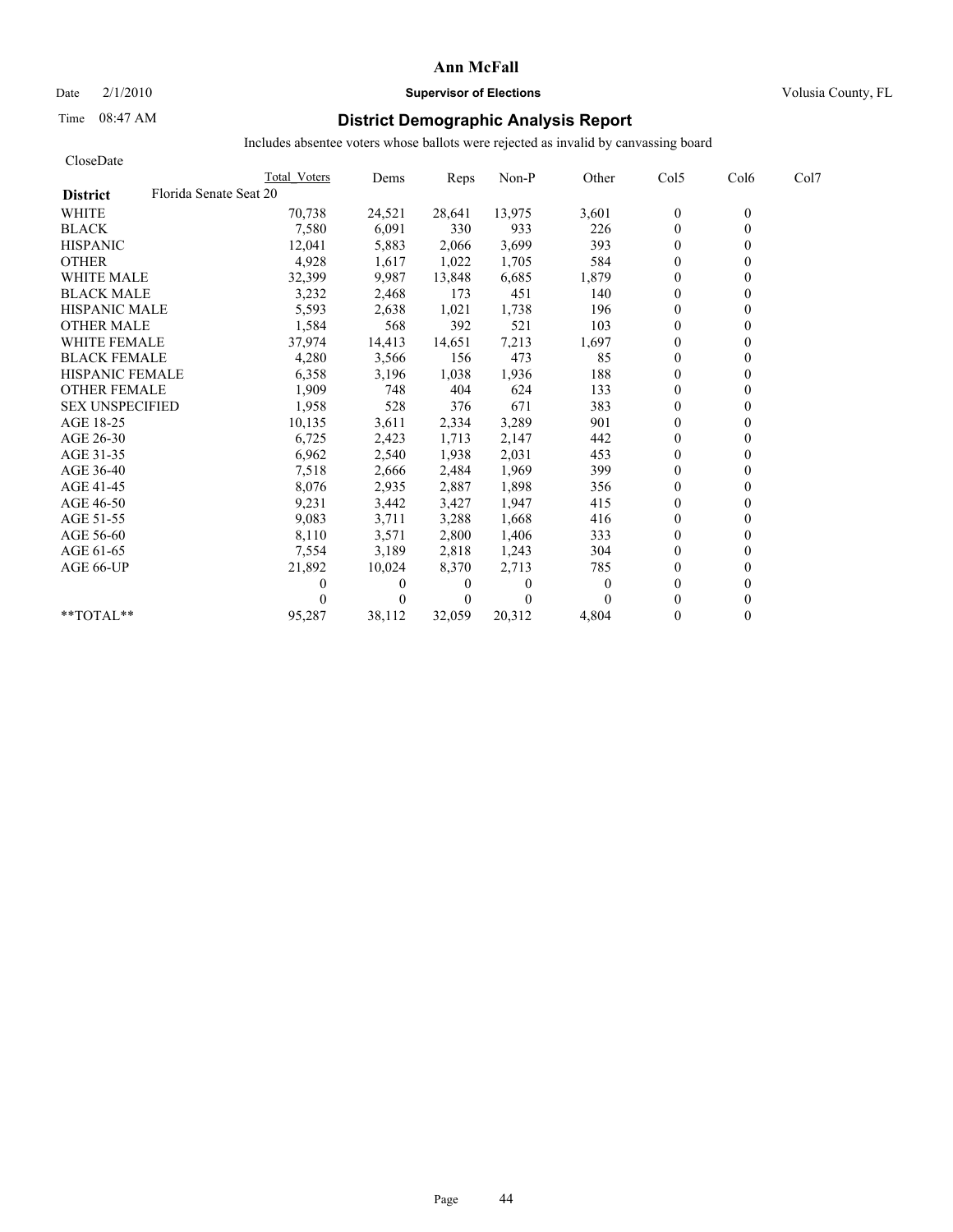## Date  $2/1/2010$  **Supervisor of Elections** Volusia County, FL

# Time 08:47 AM **District Demographic Analysis Report**

| CloseDate                             |                     |                |                  |              |              |                  |          |      |
|---------------------------------------|---------------------|----------------|------------------|--------------|--------------|------------------|----------|------|
|                                       | <b>Total Voters</b> | Dems           | Reps             | Non-P        | Other        | Col5             | Col6     | Col7 |
| Daytona Bch Zone 1<br><b>District</b> |                     |                |                  |              |              |                  |          |      |
| <b>WHITE</b>                          | 4,368               | 1,801          | 1,465            | 924          | 178          | $\boldsymbol{0}$ | $\theta$ |      |
| <b>BLACK</b>                          | 882                 | 725            | 25               | 113          | 19           | $\theta$         | 0        |      |
| <b>HISPANIC</b>                       | 120                 | 54             | 27               | 35           | 4            | $\theta$         |          |      |
| <b>OTHER</b>                          | 333                 | 124            | 74               | 98           | 37           | $\theta$         |          |      |
| <b>WHITE MALE</b>                     | 2,034               | 732            | 736              | 465          | 101          | $\theta$         |          |      |
| <b>BLACK MALE</b>                     | 386                 | 310            | 12               | 54           | 10           | $\mathbf{0}$     |          |      |
| <b>HISPANIC MALE</b>                  | 61                  | 21             | 16               | 21           | 3            | $\theta$         |          |      |
| <b>OTHER MALE</b>                     | 138                 | 52             | 34               | 45           | 7            | $\theta$         |          |      |
| <b>WHITE FEMALE</b>                   | 2,309               | 1,061          | 724              | 449          | 75           | $\theta$         |          |      |
| <b>BLACK FEMALE</b>                   | 492                 | 413            | 13               | 57           | 9            | $\theta$         |          |      |
| HISPANIC FEMALE                       | 59                  | 33             | 11               | 14           |              | $\theta$         |          |      |
| <b>OTHER FEMALE</b>                   | 124                 | 53             | 29               | 34           | 8            | $\theta$         |          |      |
| <b>SEX UNSPECIFIED</b>                | 100                 | 29             | 16               | 31           | 24           | $\theta$         |          |      |
| AGE 18-25                             | 655                 | 330            | 106              | 180          | 39           | $\mathbf{0}$     |          |      |
| AGE 26-30                             | 393                 | 188            | 71               | 111          | 23           | $\overline{0}$   |          |      |
| AGE 31-35                             | 310                 | 128            | 71               | 97           | 14           | $\mathbf{0}$     |          |      |
| AGE 36-40                             | 293                 | 110            | 76               | 93           | 14           | $\mathbf{0}$     |          |      |
| AGE 41-45                             | 363                 | 154            | 111              | 81           | 17           | $\mathbf{0}$     |          |      |
| AGE 46-50                             | 470                 | 217            | 145              | 87           | 21           | $\theta$         |          |      |
| AGE 51-55                             | 531                 | 253            | 156              | 97           | 25           | $\mathbf{0}$     |          |      |
| AGE 56-60                             | 519                 | 233            | 150              | 118          | 18           | $\overline{0}$   |          |      |
| AGE 61-65                             | 505                 | 240            | 146              | 99           | 20           | $\theta$         |          |      |
| AGE 66-UP                             | 1,664               | 851            | 559              | 207          | 47           | $\mathbf{0}$     |          |      |
|                                       | 0                   | $\overline{0}$ | $\boldsymbol{0}$ | $\mathbf{0}$ | $\mathbf{0}$ | $\mathbf{0}$     |          |      |
|                                       | 0                   | $\Omega$       | $\overline{0}$   | $\theta$     | $\theta$     | $\theta$         |          |      |
| **TOTAL**                             | 5,703               | 2,704          | 1,591            | 1,170        | 238          | $\theta$         | 0        |      |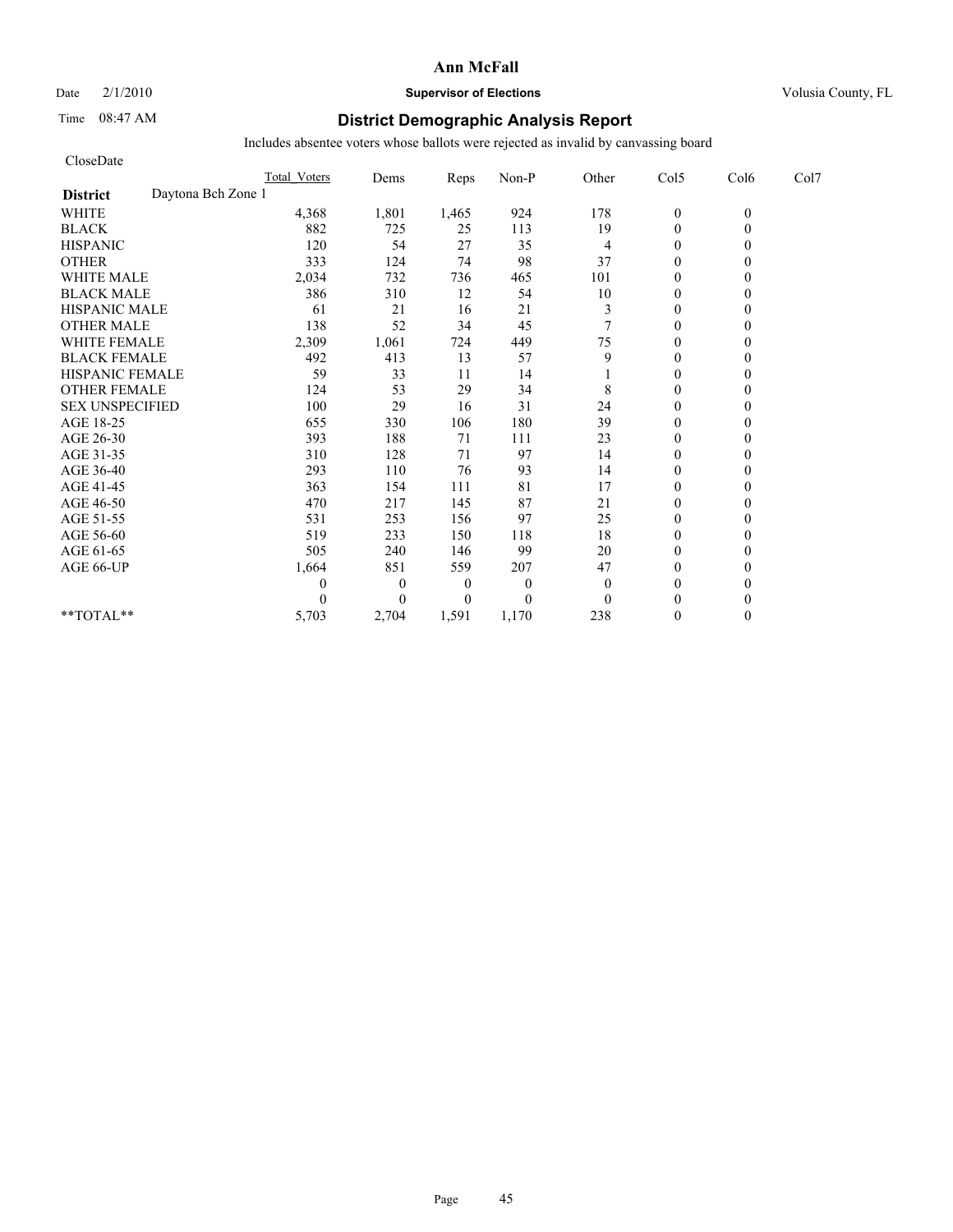# Date  $2/1/2010$  **Supervisor of Elections** Volusia County, FL

# Time 08:47 AM **District Demographic Analysis Report**

| CloseDate                             |                     |                |                  |          |          |                  |          |      |
|---------------------------------------|---------------------|----------------|------------------|----------|----------|------------------|----------|------|
|                                       | <b>Total Voters</b> | Dems           | Reps             | Non-P    | Other    | Col5             | Col6     | Col7 |
| Daytona Bch Zone 2<br><b>District</b> |                     |                |                  |          |          |                  |          |      |
| <b>WHITE</b>                          | 3,743               | 1,576          | 1,266            | 746      | 155      | $\boldsymbol{0}$ | $\theta$ |      |
| <b>BLACK</b>                          | 1,215               | 1,024          | 38               | 127      | 26       | $\mathbf{0}$     | 0        |      |
| <b>HISPANIC</b>                       | 121                 | 50             | 28               | 36       | 7        | $\theta$         |          |      |
| <b>OTHER</b>                          | 307                 | 122            | 50               | 111      | 24       | $\theta$         |          |      |
| <b>WHITE MALE</b>                     | 1,810               | 697            | 649              | 372      | 92       | $\theta$         |          |      |
| <b>BLACK MALE</b>                     | 494                 | 398            | 17               | 64       | 15       | $\mathbf{0}$     |          |      |
| <b>HISPANIC MALE</b>                  | 61                  | 27             | 12               | 17       | 5        | $\theta$         |          |      |
| <b>OTHER MALE</b>                     | 104                 | 43             | 21               | 34       | 6        | $\theta$         |          |      |
| <b>WHITE FEMALE</b>                   | 1,909               | 869            | 606              | 371      | 63       | $\theta$         |          |      |
| <b>BLACK FEMALE</b>                   | 714                 | 620            | 21               | 62       | 11       | $\overline{0}$   |          |      |
| HISPANIC FEMALE                       | 60                  | 23             | 16               | 19       | 2        | $\mathbf{0}$     |          |      |
| <b>OTHER FEMALE</b>                   | 124                 | 55             | 24               | 41       | 4        | $\theta$         |          |      |
| <b>SEX UNSPECIFIED</b>                | 110                 | 40             | 16               | 40       | 14       | $\theta$         |          |      |
| AGE 18-25                             | 494                 | 248            | 89               | 123      | 34       | $\mathbf{0}$     |          |      |
| AGE 26-30                             | 329                 | 175            | 48               | 89       | 17       | $\overline{0}$   |          |      |
| AGE 31-35                             | 288                 | 131            | 56               | 89       | 12       | $\mathbf{0}$     |          |      |
| AGE 36-40                             | 304                 | 148            | 73               | 74       | 9        | $\mathbf{0}$     |          |      |
| AGE 41-45                             | 379                 | 167            | 101              | 92       | 19       | $\mathbf{0}$     |          |      |
| AGE 46-50                             | 482                 | 230            | 131              | 103      | 18       | $\theta$         |          |      |
| AGE 51-55                             | 539                 | 283            | 141              | 98       | 17       | $\mathbf{0}$     |          |      |
| AGE 56-60                             | 520                 | 269            | 139              | 98       | 14       | $\overline{0}$   |          |      |
| AGE 61-65                             | 443                 | 216            | 128              | 80       | 19       | $\theta$         |          |      |
| AGE 66-UP                             | 1,608               | 905            | 476              | 174      | 53       | $\mathbf{0}$     |          |      |
|                                       | 0                   | $\overline{0}$ | $\boldsymbol{0}$ | $\theta$ | $\theta$ | $\mathbf{0}$     |          |      |
|                                       | 0                   | $\Omega$       | $\overline{0}$   | $\theta$ | $\Omega$ | $\theta$         |          |      |
| **TOTAL**                             | 5,386               | 2,772          | 1,382            | 1,020    | 212      | $\theta$         | 0        |      |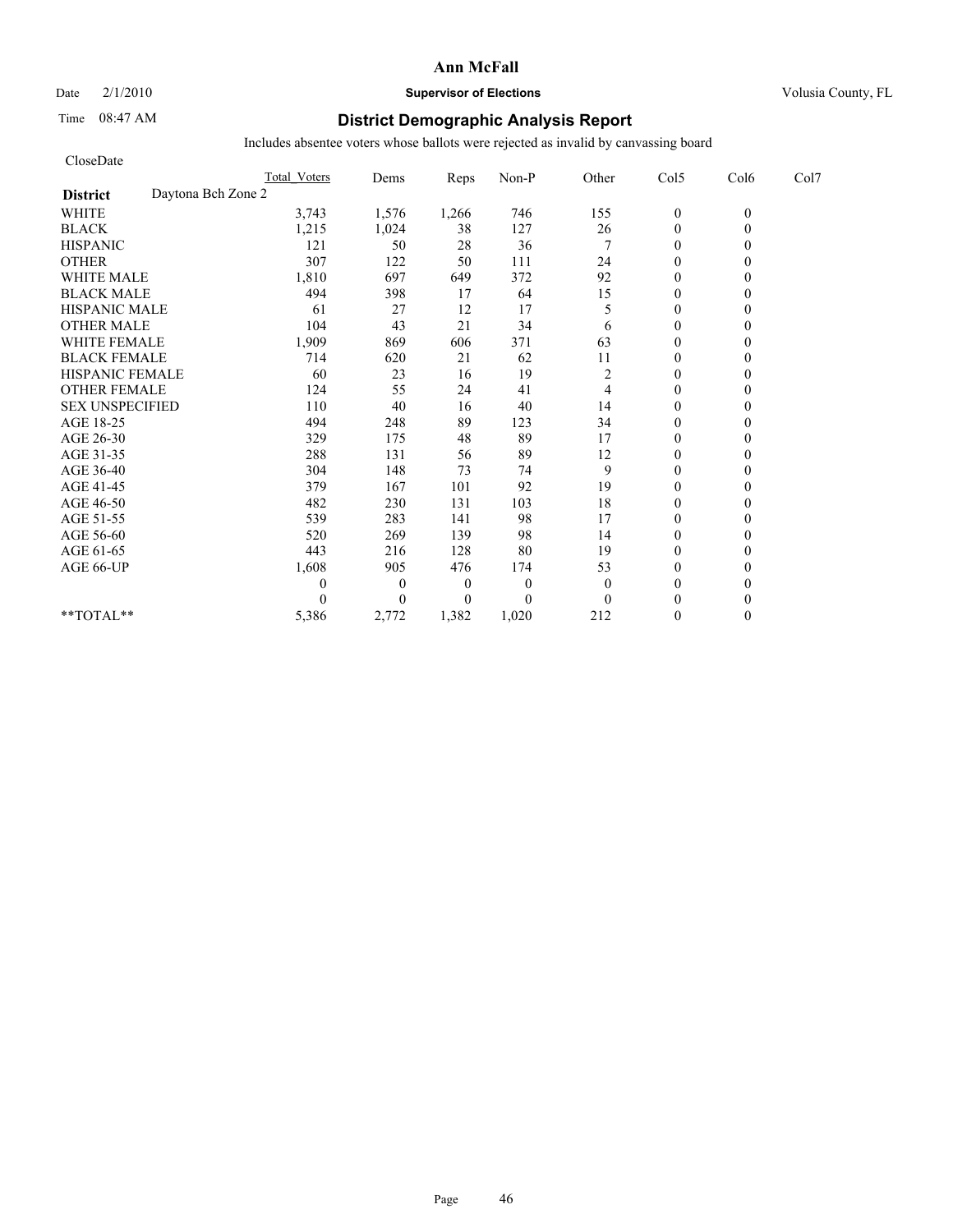## Date  $2/1/2010$  **Supervisor of Elections** Volusia County, FL

# Time 08:47 AM **District Demographic Analysis Report**

| CloseDate                             |                     |                |                  |          |                |                  |          |      |
|---------------------------------------|---------------------|----------------|------------------|----------|----------------|------------------|----------|------|
|                                       | <b>Total Voters</b> | Dems           | Reps             | Non-P    | Other          | Col5             | Col6     | Col7 |
| Daytona Bch Zone 3<br><b>District</b> |                     |                |                  |          |                |                  |          |      |
| <b>WHITE</b>                          | 3,167               | 1,387          | 907              | 703      | 170            | $\boldsymbol{0}$ | $\theta$ |      |
| <b>BLACK</b>                          | 2,057               | 1,784          | 45               | 192      | 36             | $\mathbf{0}$     | 0        |      |
| <b>HISPANIC</b>                       | 105                 | 50             | 14               | 37       | 4              | $\theta$         |          |      |
| <b>OTHER</b>                          | 423                 | 191            | 38               | 136      | 58             | $\theta$         |          |      |
| <b>WHITE MALE</b>                     | 1,605               | 617            | 502              | 374      | 112            | $\theta$         |          |      |
| <b>BLACK MALE</b>                     | 644                 | 553            | 20               | 56       | 15             | $\mathbf{0}$     |          |      |
| <b>HISPANIC MALE</b>                  | 48                  | 22             | 5                | 19       | $\overline{c}$ | $\theta$         |          |      |
| <b>OTHER MALE</b>                     | 100                 | 47             | 18               | 29       | 6              | $\theta$         |          |      |
| <b>WHITE FEMALE</b>                   | 1,540               | 762            | 399              | 323      | 56             | $\theta$         |          |      |
| <b>BLACK FEMALE</b>                   | 1,396               | 1,220          | 25               | 130      | 21             | $\overline{0}$   |          |      |
| HISPANIC FEMALE                       | 56                  | 27             | 9                | 18       | $\overline{c}$ | $\mathbf{0}$     |          |      |
| <b>OTHER FEMALE</b>                   | 146                 | 81             | $\overline{7}$   | 51       | 7              | $\theta$         |          |      |
| <b>SEX UNSPECIFIED</b>                | 217                 | 83             | 19               | 68       | 47             | $\theta$         |          |      |
| AGE 18-25                             | 1,864               | 1,463          | 77               | 247      | 77             | $\mathbf{0}$     |          |      |
| AGE 26-30                             | 390                 | 175            | 61               | 130      | 24             | $\overline{0}$   |          |      |
| AGE 31-35                             | 219                 | 113            | 27               | 61       | $18\,$         | $\mathbf{0}$     |          |      |
| AGE 36-40                             | 254                 | 127            | 54               | 70       | 3              | $\mathbf{0}$     |          |      |
| AGE 41-45                             | 265                 | 129            | 62               | 62       | 12             | $\mathbf{0}$     |          |      |
| AGE 46-50                             | 338                 | 159            | 67               | 91       | 21             | $\theta$         |          |      |
| AGE 51-55                             | 450                 | 247            | 99               | 79       | 25             | $\mathbf{0}$     |          |      |
| AGE 56-60                             | 446                 | 220            | 123              | 86       | 17             | $\overline{0}$   |          |      |
| AGE 61-65                             | 413                 | 194            | 116              | 83       | 20             | $\theta$         |          |      |
| AGE 66-UP                             | 1,113               | 585            | 318              | 159      | 51             | $\theta$         |          |      |
|                                       | 0                   | $\overline{0}$ | $\boldsymbol{0}$ | $\theta$ | $\mathbf{0}$   | $\theta$         |          |      |
|                                       | 0                   | $\Omega$       | $\overline{0}$   | $\theta$ | $\theta$       | $\theta$         |          |      |
| **TOTAL**                             | 5,752               | 3,412          | 1,004            | 1,068    | 268            | $\theta$         | 0        |      |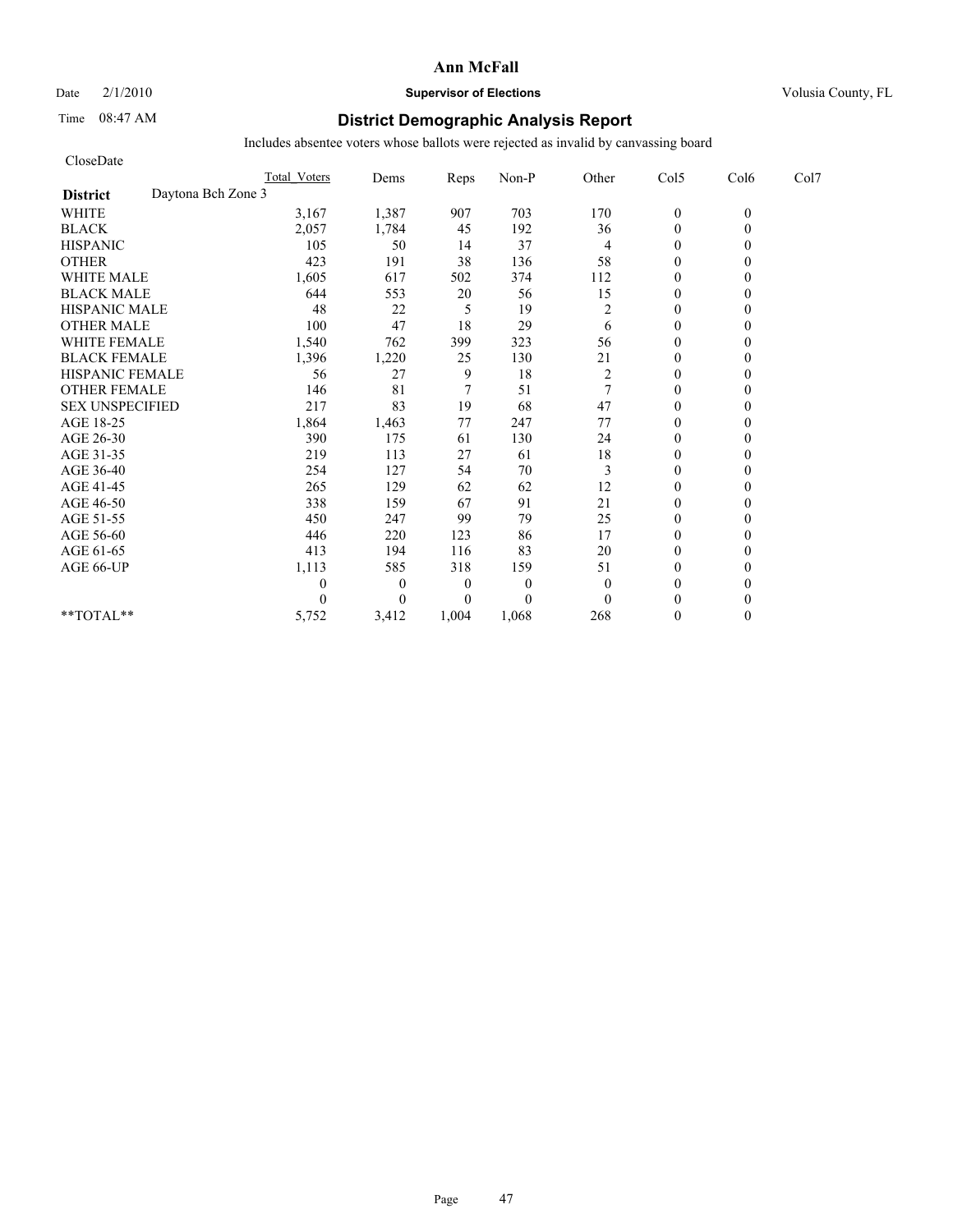# Date  $2/1/2010$  **Supervisor of Elections Supervisor of Elections** Volusia County, FL

# Time 08:47 AM **District Demographic Analysis Report**

| CloseDate              |                    |                     |          |                |                |                |                |          |      |
|------------------------|--------------------|---------------------|----------|----------------|----------------|----------------|----------------|----------|------|
|                        |                    | <b>Total Voters</b> | Dems     | Reps           | Non-P          | Other          | Col5           | Col6     | Col7 |
| <b>District</b>        | Daytona Bch Zone 4 |                     |          |                |                |                |                |          |      |
| <b>WHITE</b>           |                    | 5,686               | 1,866    | 2,509          | 1,064          | 247            | $\mathbf{0}$   | $\theta$ |      |
| <b>BLACK</b>           |                    | 730                 | 584      | 23             | 103            | 20             | $\overline{0}$ | 0        |      |
| <b>HISPANIC</b>        |                    | 187                 | 85       | 44             | 55             | 3              | $\overline{0}$ |          |      |
| <b>OTHER</b>           |                    | 445                 | 134      | 114            | 155            | 42             | $\theta$       |          |      |
| <b>WHITE MALE</b>      |                    | 2,710               | 777      | 1,237          | 557            | 139            | $\mathbf{0}$   |          |      |
| <b>BLACK MALE</b>      |                    | 295                 | 214      | 14             | 57             | 10             | $\mathbf{0}$   |          |      |
| <b>HISPANIC MALE</b>   |                    | 79                  | 36       | 17             | 25             |                | $\Omega$       |          |      |
| <b>OTHER MALE</b>      |                    | 166                 | 41       | 44             | 70             | 11             | $\mathbf{0}$   |          |      |
| <b>WHITE FEMALE</b>    |                    | 2,947               | 1,075    | 1,264          | 502            | 106            | $\theta$       |          |      |
| <b>BLACK FEMALE</b>    |                    | 432                 | 368      | 9              | 45             | 10             | $\theta$       |          |      |
| HISPANIC FEMALE        |                    | 108                 | 49       | 27             | 30             | $\overline{c}$ | $\theta$       |          |      |
| <b>OTHER FEMALE</b>    |                    | 172                 | 61       | 47             | 57             | 7              | $\mathbf{0}$   |          |      |
| <b>SEX UNSPECIFIED</b> |                    | 139                 | 48       | 31             | 34             | 26             | $\mathbf{0}$   |          |      |
| AGE 18-25              |                    | 993                 | 411      | 244            | 278            | 60             | $\mathbf{0}$   |          |      |
| AGE 26-30              |                    | 587                 | 234      | 166            | 154            | 33             | $\theta$       |          |      |
| AGE 31-35              |                    | 377                 | 148      | 119            | 92             | 18             | $\theta$       |          |      |
| AGE 36-40              |                    | 415                 | 134      | 161            | 96             | 24             | $\theta$       |          |      |
| AGE 41-45              |                    | 358                 | 149      | 126            | 76             |                | $\overline{0}$ |          |      |
| AGE 46-50              |                    | 432                 | 141      | 197            | 76             | 18             | $\mathbf{0}$   |          |      |
| AGE 51-55              |                    | 509                 | 205      | 197            | 89             | 18             | $\overline{0}$ |          |      |
| AGE 56-60              |                    | 555                 | 206      | 215            | 110            | 24             | $\theta$       |          |      |
| AGE 61-65              |                    | 629                 | 228      | 257            | 112            | 32             | $\theta$       |          |      |
| AGE 66-UP              |                    | 2,193               | 813      | 1,008          | 294            | 78             | $\mathbf{0}$   |          |      |
|                        |                    | 0                   | $\theta$ | $\theta$       | $\overline{0}$ | $\mathbf{0}$   | $\mathbf{0}$   |          |      |
|                        |                    |                     | $\theta$ | $\overline{0}$ | $\overline{0}$ | $\theta$       | $\theta$       |          |      |
| $**TOTAL**$            |                    | 7,048               | 2,669    | 2,690          | 1,377          | 312            | $\theta$       | 0        |      |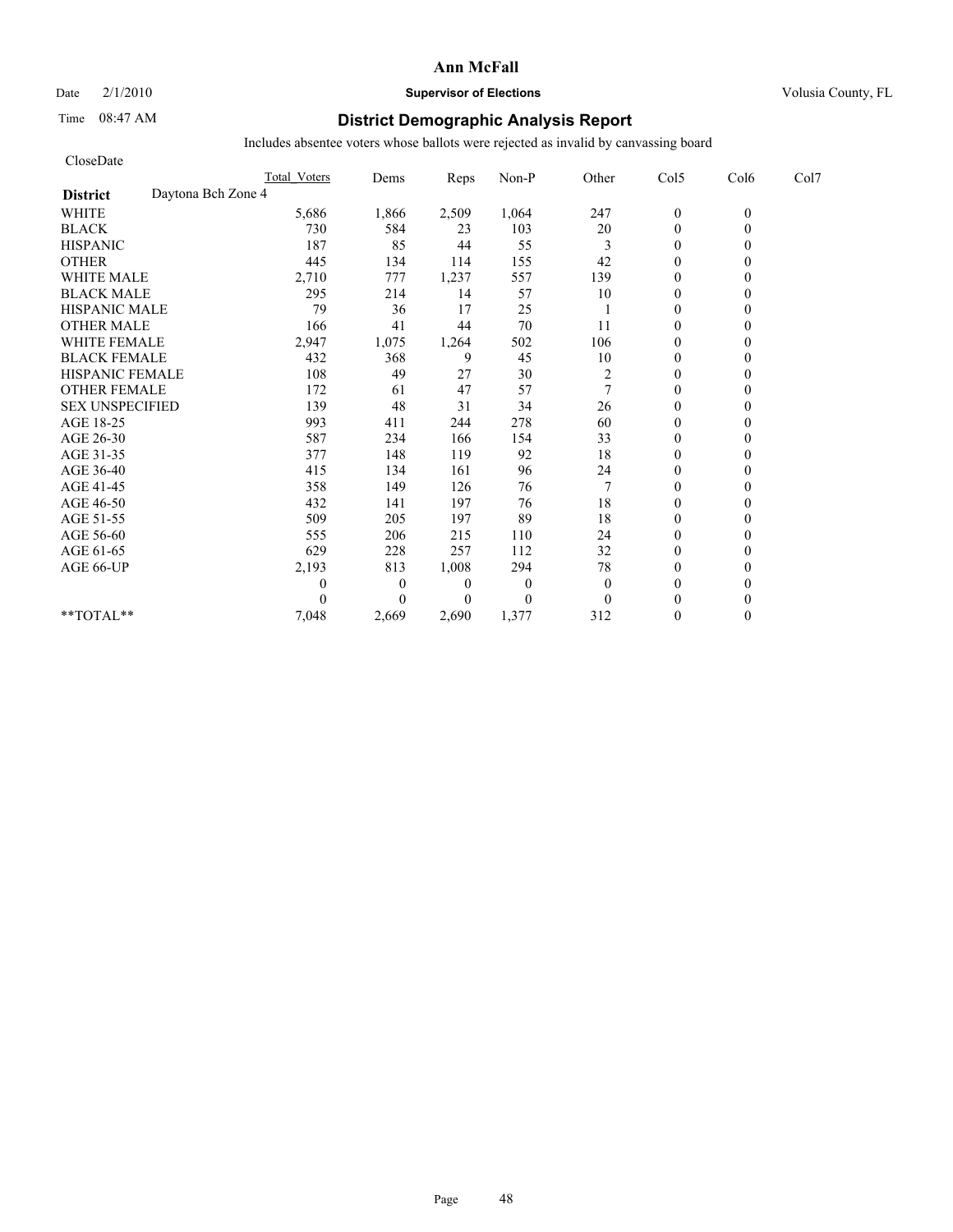## Date  $2/1/2010$  **Supervisor of Elections** Volusia County, FL

# Time 08:47 AM **District Demographic Analysis Report**

| CloseDate                             |                     |              |                |              |                  |                |          |      |
|---------------------------------------|---------------------|--------------|----------------|--------------|------------------|----------------|----------|------|
|                                       | <b>Total Voters</b> | Dems         | Reps           | Non-P        | Other            | Col5           | Col6     | Col7 |
| Daytona Bch Zone 5<br><b>District</b> |                     |              |                |              |                  |                |          |      |
| <b>WHITE</b>                          | 1,898               | 810          | 565            | 439          | 84               | $\mathbf{0}$   | $\theta$ |      |
| <b>BLACK</b>                          | 3,495               | 2,994        | 88             | 360          | 53               | $\mathbf{0}$   | 0        |      |
| <b>HISPANIC</b>                       | 144                 | 80           | 27             | 34           | 3                | $\theta$       |          |      |
| <b>OTHER</b>                          | 402                 | 199          | 41             | 115          | 47               | $\theta$       |          |      |
| <b>WHITE MALE</b>                     | 863                 | 314          | 301            | 204          | 44               | $\theta$       |          |      |
| <b>BLACK MALE</b>                     | 1,356               | 1,114        | 50             | 161          | 31               | $\mathbf{0}$   |          |      |
| <b>HISPANIC MALE</b>                  | 67                  | 37           | 15             | 13           | $\boldsymbol{2}$ | $\theta$       |          |      |
| <b>OTHER MALE</b>                     | 102                 | 54           | 16             | 25           | $\tau$           | $\theta$       |          |      |
| <b>WHITE FEMALE</b>                   | 1,026               | 494          | 260            | 234          | 38               | $\theta$       |          |      |
| <b>BLACK FEMALE</b>                   | 2,107               | 1,850        | 38             | 197          | 22               | $\overline{0}$ |          |      |
| HISPANIC FEMALE                       | 76                  | 42           | 12             | 21           |                  | $\mathbf{0}$   |          |      |
| <b>OTHER FEMALE</b>                   | 160                 | 86           | 20             | 46           | 8                | $\theta$       |          |      |
| <b>SEX UNSPECIFIED</b>                | 182                 | 92           | 9              | 47           | 34               | $\theta$       |          |      |
| AGE 18-25                             | 1,027               | 672          | 85             | 221          | 49               | $\mathbf{0}$   |          |      |
| AGE 26-30                             | 532                 | 335          | 54             | 130          | 13               | $\mathbf{0}$   |          |      |
| AGE 31-35                             | 470                 | 301          | 44             | 108          | 17               | $\mathbf{0}$   |          |      |
| AGE 36-40                             | 421                 | 277          | 54             | 82           | 8                | $\mathbf{0}$   |          |      |
| AGE 41-45                             | 488                 | 344          | 52             | 75           | 17               | $\mathbf{0}$   |          |      |
| AGE 46-50                             | 538                 | 375          | 70             | 78           | 15               | $\theta$       |          |      |
| AGE 51-55                             | 524                 | 387          | 70             | 53           | 14               | $\mathbf{0}$   |          |      |
| AGE 56-60                             | 477                 | 348          | 56             | 57           | 16               | $\overline{0}$ |          |      |
| AGE 61-65                             | 398                 | 284          | 61             | 46           | 7                | $\theta$       |          |      |
| AGE 66-UP                             | 1,064               | 760          | 175            | 98           | 31               | $\mathbf{0}$   |          |      |
|                                       | 0                   | $\mathbf{0}$ | $\theta$       | $\mathbf{0}$ | $\mathbf{0}$     | $\mathbf{0}$   |          |      |
|                                       | 0                   | $\Omega$     | $\overline{0}$ | $\mathbf{0}$ | $\theta$         | $\theta$       |          |      |
| **TOTAL**                             | 5,939               | 4,083        | 721            | 948          | 187              | $\theta$       | 0        |      |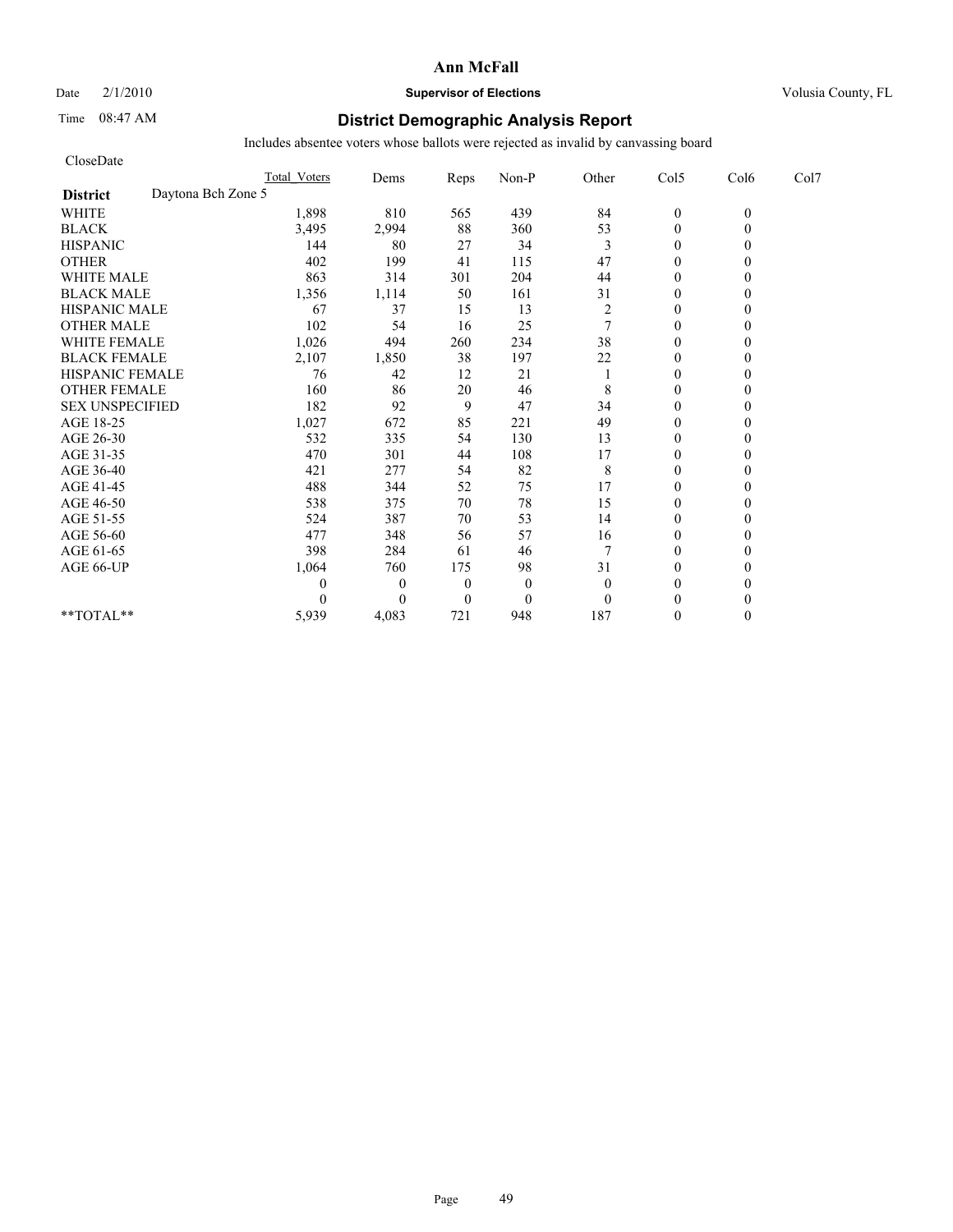## Date  $2/1/2010$  **Supervisor of Elections Supervisor of Elections** Volusia County, FL

# Time 08:47 AM **District Demographic Analysis Report**

| CloseDate                             |                     |                |          |              |                  |                  |          |      |
|---------------------------------------|---------------------|----------------|----------|--------------|------------------|------------------|----------|------|
|                                       | <b>Total Voters</b> | Dems           | Reps     | Non-P        | Other            | Col5             | Col6     | Col7 |
| Daytona Bch Zone 6<br><b>District</b> |                     |                |          |              |                  |                  |          |      |
| <b>WHITE</b>                          | 1,222               | 517            | 358      | 290          | 57               | $\boldsymbol{0}$ | $\theta$ |      |
| <b>BLACK</b>                          | 3,823               | 3,266          | 102      | 395          | 60               | $\mathbf{0}$     | 0        |      |
| <b>HISPANIC</b>                       | 128                 | 56             | 12       | 55           | 5                | $\theta$         |          |      |
| <b>OTHER</b>                          | 376                 | 196            | 22       | 118          | 40               | $\theta$         |          |      |
| <b>WHITE MALE</b>                     | 590                 | 214            | 190      | 149          | 37               | $\theta$         |          |      |
| <b>BLACK MALE</b>                     | 1,643               | 1,358          | 55       | 205          | 25               | $\mathbf{0}$     |          |      |
| <b>HISPANIC MALE</b>                  | 67                  | 28             | 6        | 31           | $\boldsymbol{2}$ | $\theta$         |          |      |
| <b>OTHER MALE</b>                     | 124                 | 69             | 13       | 35           | $\overline{7}$   | $\theta$         |          |      |
| <b>WHITE FEMALE</b>                   | 628                 | 299            | 168      | 141          | 20               | $\theta$         |          |      |
| <b>BLACK FEMALE</b>                   | 2,134               | 1,870          | 45       | 185          | 34               | $\theta$         |          |      |
| HISPANIC FEMALE                       | 59                  | 27             | 6        | 24           | $\overline{c}$   | $\theta$         |          |      |
| <b>OTHER FEMALE</b>                   | 108                 | 71             | 6        | 27           | 4                | $\theta$         |          |      |
| <b>SEX UNSPECIFIED</b>                | 196                 | 99             | 5        | 61           | 31               | $\theta$         |          |      |
| AGE 18-25                             | 1,132               | 761            | $72\,$   | 244          | 55               | $\mathbf{0}$     |          |      |
| AGE 26-30                             | 510                 | 319            | 32       | 144          | 15               | $\mathbf{0}$     |          |      |
| AGE 31-35                             | 384                 | 254            | 29       | 88           | 13               | $\mathbf{0}$     |          |      |
| AGE 36-40                             | 333                 | 235            | 35       | 52           | 11               | $\mathbf{0}$     |          |      |
| AGE 41-45                             | 451                 | 325            | 30       | 78           | 18               | $\mathbf{0}$     |          |      |
| AGE 46-50                             | 479                 | 344            | 57       | 63           | 15               | $\theta$         |          |      |
| AGE 51-55                             | 507                 | 374            | 60       | 61           | 12               | $\mathbf{0}$     |          |      |
| AGE 56-60                             | 412                 | 304            | 48       | 50           | 10               | $\overline{0}$   |          |      |
| AGE 61-65                             | 351                 | 277            | 40       | 29           | 5                | $\theta$         |          |      |
| AGE 66-UP                             | 990                 | 842            | 91       | 49           | 8                | $\theta$         |          |      |
|                                       | 0                   | $\overline{0}$ | $\theta$ | $\mathbf{0}$ | $\theta$         | $\theta$         |          |      |
|                                       | 0                   | $\Omega$       | $\theta$ | $\mathbf{0}$ | $\theta$         | $\theta$         |          |      |
| **TOTAL**                             | 5,549               | 4,035          | 494      | 858          | 162              | $\theta$         | 0        |      |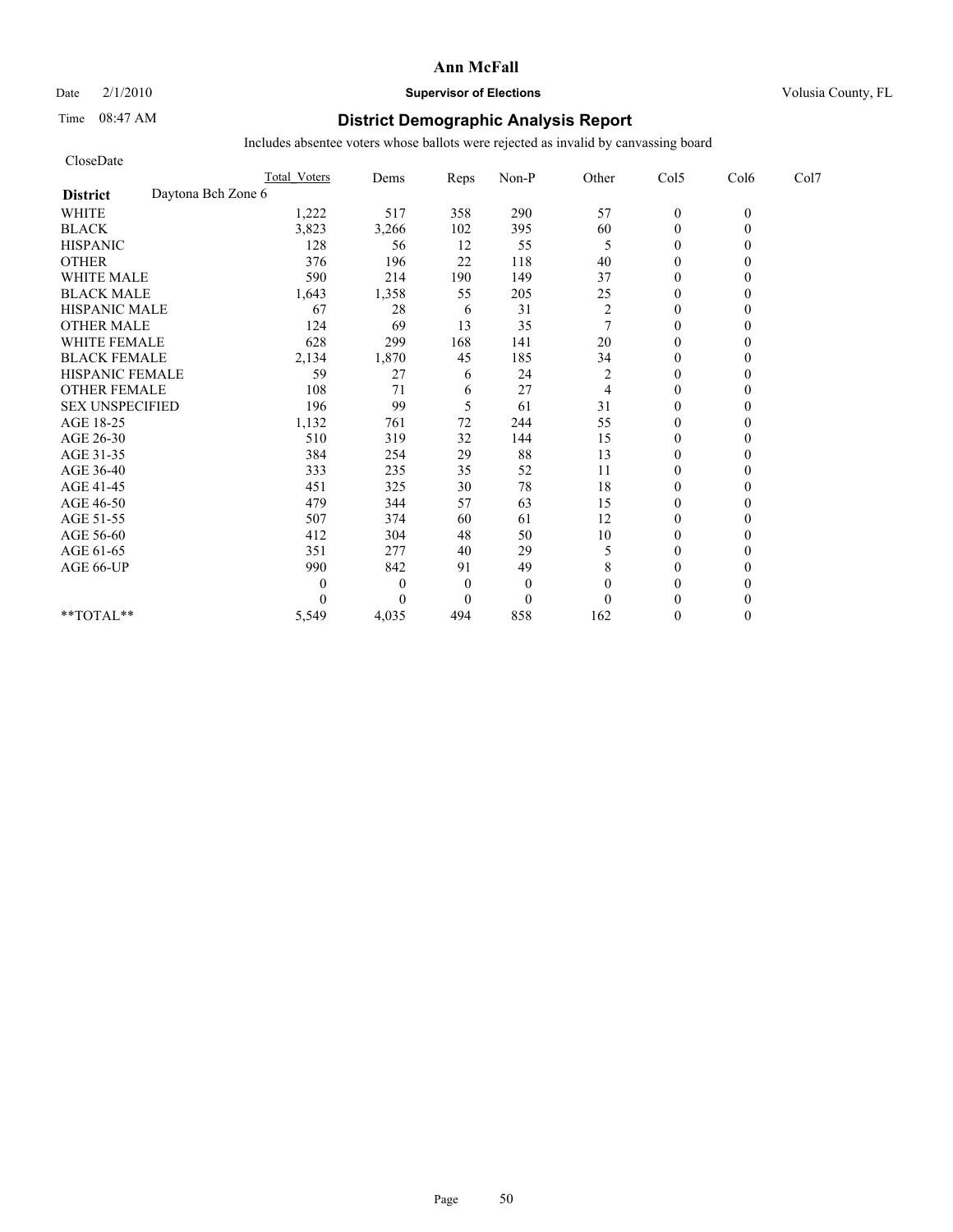# Date  $2/1/2010$  **Supervisor of Elections Supervisor of Elections** Volusia County, FL

# Time 08:47 AM **District Demographic Analysis Report**

| CloseDate              |                    |                     |              |                  |              |              |                  |          |      |
|------------------------|--------------------|---------------------|--------------|------------------|--------------|--------------|------------------|----------|------|
|                        |                    | <b>Total Voters</b> | Dems         | Reps             | Non-P        | Other        | Col5             | Col6     | Col7 |
| <b>District</b>        | Deltona District 1 |                     |              |                  |              |              |                  |          |      |
| <b>WHITE</b>           |                    | 5,076               | 1,835        | 1,816            | 1,180        | 245          | $\boldsymbol{0}$ | $\theta$ |      |
| <b>BLACK</b>           |                    | 900                 | 699          | 45               | 123          | 33           | $\theta$         | $\theta$ |      |
| <b>HISPANIC</b>        |                    | 1,915               | 958          | 284              | 614          | 59           | $\theta$         |          |      |
| <b>OTHER</b>           |                    | 524                 | 170          | 84               | 214          | 56           | $\theta$         |          |      |
| <b>WHITE MALE</b>      |                    | 2,389               | 787          | 902              | 562          | 138          | $\theta$         |          |      |
| <b>BLACK MALE</b>      |                    | 423                 | 307          | 29               | 63           | 24           | $\mathbf{0}$     |          |      |
| <b>HISPANIC MALE</b>   |                    | 906                 | 435          | 142              | 301          | $28\,$       | $\mathbf{0}$     |          |      |
| <b>OTHER MALE</b>      |                    | 152                 | 50           | 33               | 56           | 13           | $\theta$         |          |      |
| <b>WHITE FEMALE</b>    |                    | 2,659               | 1,036        | 907              | 610          | 106          | $\theta$         |          |      |
| <b>BLACK FEMALE</b>    |                    | 473                 | 390          | 16               | 58           | 9            | $\theta$         |          |      |
| <b>HISPANIC FEMALE</b> |                    | 995                 | 516          | 141              | 308          | 30           | $\mathbf{0}$     |          |      |
| <b>OTHER FEMALE</b>    |                    | 210                 | 83           | 39               | 75           | 13           | $\theta$         |          |      |
| <b>SEX UNSPECIFIED</b> |                    | 208                 | 58           | 20               | 98           | 32           | $\theta$         |          |      |
| AGE 18-25              |                    | 1,152               | 447          | 224              | 390          | 91           | $\mathbf{0}$     |          |      |
| AGE 26-30              |                    | 778                 | 295          | 168              | 272          | 43           | $\mathbf{0}$     |          |      |
| AGE 31-35              |                    | 835                 | 352          | 171              | 267          | 45           | $\mathbf{0}$     |          |      |
| AGE 36-40              |                    | 869                 | 345          | 247              | 235          | 42           | $\theta$         |          |      |
| AGE 41-45              |                    | 835                 | 333          | 258              | 206          | 38           | $\mathbf{0}$     |          |      |
| AGE 46-50              |                    | 962                 | 400          | 309              | 223          | 30           | $\theta$         |          |      |
| AGE 51-55              |                    | 816                 | 342          | 264              | 184          | 26           | $\mathbf{0}$     |          |      |
| AGE 56-60              |                    | 593                 | 285          | 164              | 112          | 32           | $\overline{0}$   |          |      |
| AGE 61-65              |                    | 514                 | 253          | 135              | 102          | 24           | $\theta$         |          |      |
| AGE 66-UP              |                    | 1,061               | 610          | 289              | 140          | 22           | $\mathbf{0}$     |          |      |
|                        |                    | 0                   | $\mathbf{0}$ | $\boldsymbol{0}$ | $\mathbf{0}$ | $\mathbf{0}$ | $\theta$         |          |      |
|                        |                    | 0                   | $\Omega$     | $\overline{0}$   | $\theta$     | $\theta$     | $\theta$         |          |      |
| $*$ $TOTAI.**$         |                    | 8,415               | 3,662        | 2,229            | 2,131        | 393          | $\mathbf{0}$     | 0        |      |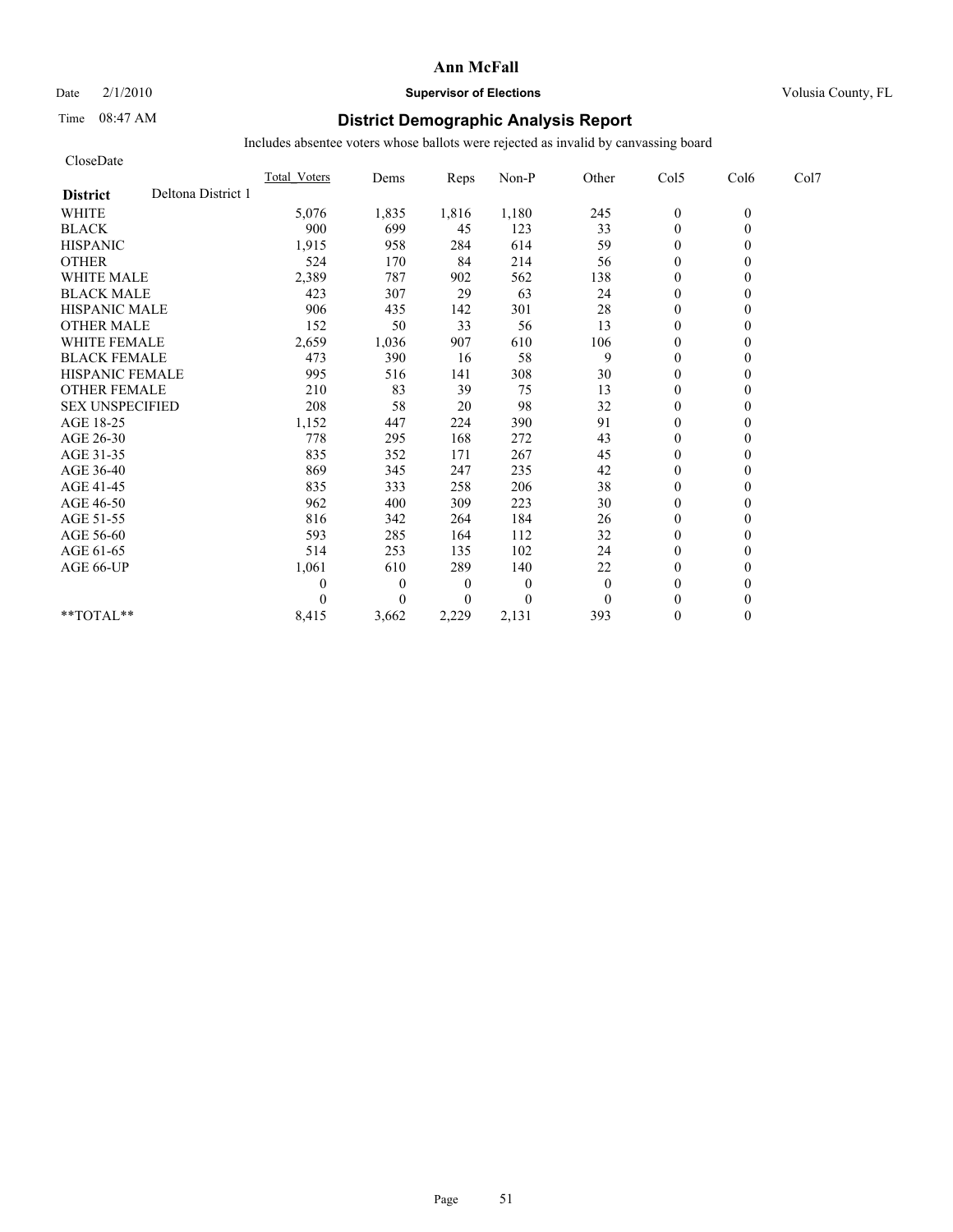## Date  $2/1/2010$  **Supervisor of Elections** Volusia County, FL

# Time 08:47 AM **District Demographic Analysis Report**

| CloseDate              |                    |                     |              |                |          |              |                  |          |      |
|------------------------|--------------------|---------------------|--------------|----------------|----------|--------------|------------------|----------|------|
|                        |                    | <b>Total Voters</b> | Dems         | Reps           | Non-P    | Other        | Col5             | Col6     | Col7 |
| <b>District</b>        | Deltona District 2 |                     |              |                |          |              |                  |          |      |
| <b>WHITE</b>           |                    | 6,283               | 2,068        | 2,551          | 1,338    | 326          | $\boldsymbol{0}$ | $\theta$ |      |
| <b>BLACK</b>           |                    | 696                 | 539          | 39             | 90       | 28           | $\overline{0}$   | $\theta$ |      |
| <b>HISPANIC</b>        |                    | 1,913               | 949          | 336            | 581      | 47           | $\theta$         |          |      |
| <b>OTHER</b>           |                    | 518                 | 179          | 91             | 185      | 63           | $\theta$         |          |      |
| <b>WHITE MALE</b>      |                    | 2,924               | 877          | 1,231          | 652      | 164          | $\mathbf{0}$     |          |      |
| <b>BLACK MALE</b>      |                    | 313                 | 217          | 30             | 47       | 19           | $\mathbf{0}$     |          |      |
| <b>HISPANIC MALE</b>   |                    | 912                 | 442          | 166            | 280      | 24           | $\Omega$         |          |      |
| <b>OTHER MALE</b>      |                    | 196                 | 79           | 36             | 68       | 13           | $\theta$         |          |      |
| <b>WHITE FEMALE</b>    |                    | 3,331               | 1,181        | 1,310          | 678      | 162          | $\theta$         |          |      |
| <b>BLACK FEMALE</b>    |                    | 375                 | 314          | 9              | 43       | 9            | $\theta$         |          |      |
| <b>HISPANIC FEMALE</b> |                    | 987                 | 499          | 169            | 299      | 20           | $\theta$         |          |      |
| <b>OTHER FEMALE</b>    |                    | 180                 | 78           | 33             | 56       | 13           | $\mathbf{0}$     |          |      |
| <b>SEX UNSPECIFIED</b> |                    | 192                 | 48           | 33             | 71       | 40           | $\mathbf{0}$     |          |      |
| AGE 18-25              |                    | 989                 | 371          | 197            | 338      | 83           | $\mathbf{0}$     |          |      |
| AGE 26-30              |                    | 662                 | 232          | 179            | 212      | 39           | $\theta$         |          |      |
| AGE 31-35              |                    | 714                 | 235          | 213            | 216      | 50           | $\theta$         |          |      |
| AGE 36-40              |                    | 775                 | 277          | 224            | 226      | 48           | $\theta$         |          |      |
| AGE 41-45              |                    | 845                 | 292          | 274            | 239      | 40           | $\overline{0}$   |          |      |
| AGE 46-50              |                    | 974                 | 376          | 333            | 227      | 38           | $\mathbf{0}$     |          |      |
| AGE 51-55              |                    | 965                 | 382          | 363            | 174      | 46           | $\theta$         |          |      |
| AGE 56-60              |                    | 810                 | 339          | 273            | 165      | 33           | $\theta$         |          |      |
| AGE 61-65              |                    | 683                 | 291          | 243            | 121      | 28           | $\theta$         |          |      |
| AGE 66-UP              |                    | 1,992               | 940          | 718            | 275      | 59           | $\mathbf{0}$     |          |      |
|                        |                    | 0                   | $\mathbf{0}$ | $\theta$       | $\theta$ | $\mathbf{0}$ | $\mathbf{0}$     |          |      |
|                        |                    |                     | $\Omega$     | $\overline{0}$ | $\Omega$ | $\Omega$     | $\theta$         |          |      |
| $**TOTAL**$            |                    | 9,410               | 3,735        | 3,017          | 2,194    | 464          | $\theta$         | 0        |      |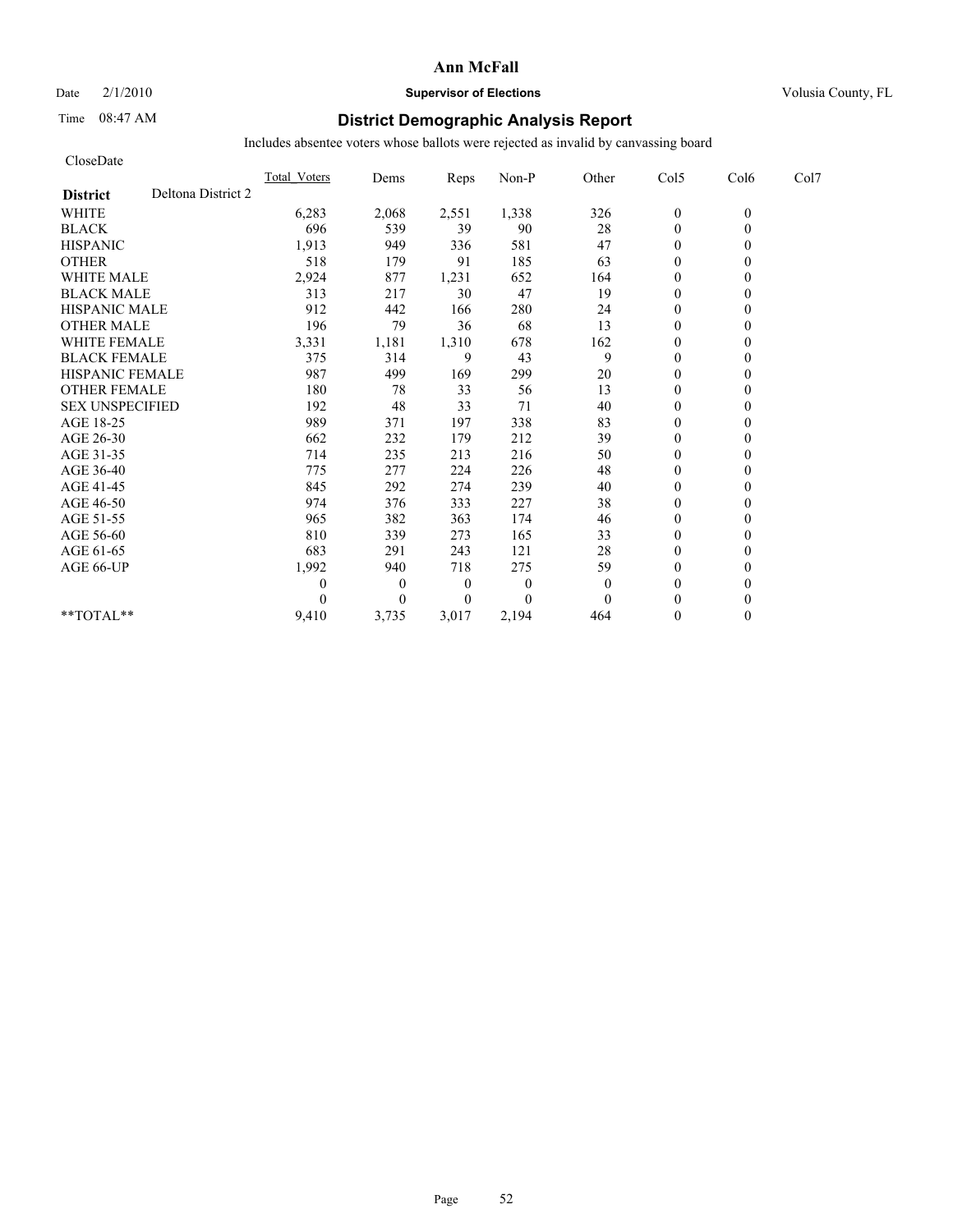## Date  $2/1/2010$  **Supervisor of Elections Supervisor of Elections** Volusia County, FL

# Time 08:47 AM **District Demographic Analysis Report**

| CloseDate              |                    |              |                  |                  |              |          |                  |          |      |
|------------------------|--------------------|--------------|------------------|------------------|--------------|----------|------------------|----------|------|
|                        |                    | Total Voters | Dems             | Reps             | Non-P        | Other    | Col5             | Col6     | Col7 |
| <b>District</b>        | Deltona District 3 |              |                  |                  |              |          |                  |          |      |
| <b>WHITE</b>           |                    | 4,948        | 1,741            | 1,853            | 1,113        | 241      | $\boldsymbol{0}$ | $\theta$ |      |
| <b>BLACK</b>           |                    | 557          | 444              | 32               | 63           | 18       | $\mathbf{0}$     | $\theta$ |      |
| <b>HISPANIC</b>        |                    | 1,913        | 966              | 310              | 587          | 50       | $\boldsymbol{0}$ |          |      |
| <b>OTHER</b>           |                    | 472          | 151              | 83               | 178          | 60       | $\Omega$         |          |      |
| <b>WHITE MALE</b>      |                    | 2,224        | 705              | 870              | 534          | 115      | $\boldsymbol{0}$ |          |      |
| <b>BLACK MALE</b>      |                    | 241          | 182              | 17               | 29           | 13       | $\theta$         |          |      |
| <b>HISPANIC MALE</b>   |                    | 888          | 445              | 146              | 267          | 30       | $\theta$         |          |      |
| <b>OTHER MALE</b>      |                    | 165          | 61               | 30               | 65           | 9        | $\mathbf{0}$     |          |      |
| <b>WHITE FEMALE</b>    |                    | 2,700        | 1,026            | 976              | 575          | 123      | $\theta$         |          |      |
| <b>BLACK FEMALE</b>    |                    | 313          | 259              | 15               | 34           | 5        | $\mathbf{0}$     |          |      |
| HISPANIC FEMALE        |                    | 1,008        | 509              | 162              | 318          | 19       | $\mathbf{0}$     | $\theta$ |      |
| <b>OTHER FEMALE</b>    |                    | 188          | 68               | 37               | 73           | 10       | $\theta$         |          |      |
| <b>SEX UNSPECIFIED</b> |                    | 163          | 47               | 25               | 46           | 45       | $\theta$         |          |      |
| AGE 18-25              |                    | 887          | 342              | 153              | 318          | 74       | $\theta$         |          |      |
| AGE 26-30              |                    | 636          | 224              | 137              | 228          | 47       | $\mathbf{0}$     |          |      |
| AGE 31-35              |                    | 687          | 256              | 170              | 226          | 35       | $\mathbf{0}$     |          |      |
| AGE 36-40              |                    | 686          | 260              | 218              | 170          | 38       | $\mathbf{0}$     |          |      |
| AGE 41-45              |                    | 697          | 302              | 199              | 170          | 26       | $\mathbf{0}$     | 0        |      |
| AGE 46-50              |                    | 742          | 265              | 269              | 187          | 21       | $\theta$         |          |      |
| AGE 51-55              |                    | 703          | 300              | 193              | 168          | 42       | $\mathbf{0}$     |          |      |
| AGE 56-60              |                    | 605          | 273              | 189              | 120          | 23       | $\boldsymbol{0}$ |          |      |
| AGE 61-65              |                    | 568          | 248              | 186              | 118          | 16       | $\Omega$         |          |      |
| AGE 66-UP              |                    | 1,679        | 832              | 564              | 236          | 47       | $\theta$         |          |      |
|                        |                    | 0            | $\boldsymbol{0}$ | $\boldsymbol{0}$ | $\mathbf{0}$ | 0        | $\mathbf{0}$     |          |      |
|                        |                    | 0            | $\overline{0}$   | $\theta$         | $\Omega$     | $\theta$ | $\Omega$         |          |      |
| **TOTAL**              |                    | 7,890        | 3,302            | 2,278            | 1,941        | 369      | $\mathbf{0}$     | $\theta$ |      |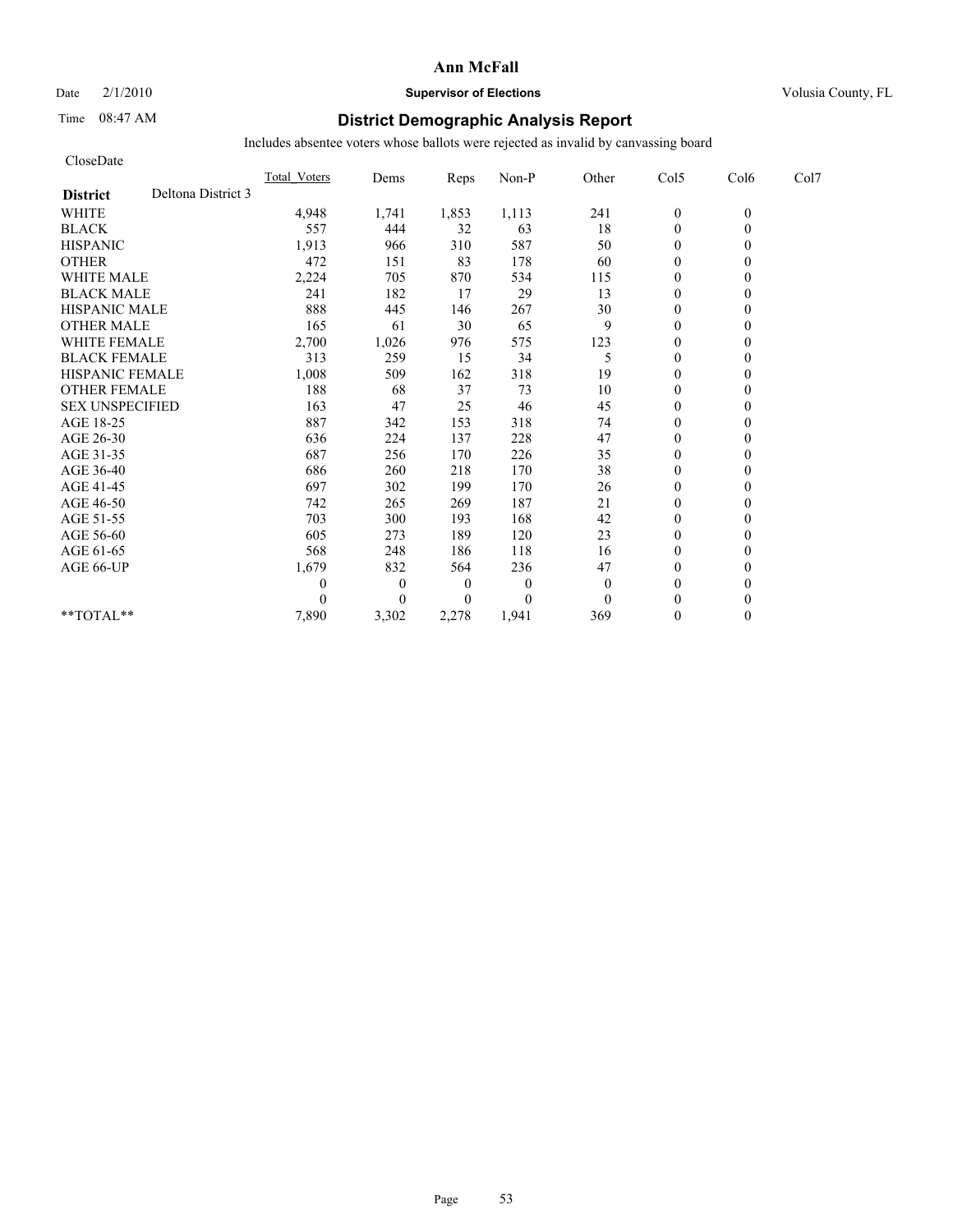# Date  $2/1/2010$  **Supervisor of Elections** Volusia County, FL

# Time 08:47 AM **District Demographic Analysis Report**

| CloseDate              |                    |                     |              |                |                |              |                  |          |      |
|------------------------|--------------------|---------------------|--------------|----------------|----------------|--------------|------------------|----------|------|
|                        |                    | <b>Total Voters</b> | Dems         | Reps           | Non-P          | Other        | Col5             | Col6     | Col7 |
| <b>District</b>        | Deltona District 4 |                     |              |                |                |              |                  |          |      |
| <b>WHITE</b>           |                    | 4,857               | 1,770        | 1,805          | 974            | 308          | $\boldsymbol{0}$ | $\theta$ |      |
| <b>BLACK</b>           |                    | 575                 | 453          | 22             | 82             | 18           | $\overline{0}$   | $\theta$ |      |
| <b>HISPANIC</b>        |                    | 1,910               | 1,014        | 293            | 540            | 63           | $\mathbf{0}$     |          |      |
| <b>OTHER</b>           |                    | 449                 | 170          | 73             | 151            | 55           | $\theta$         |          |      |
| <b>WHITE MALE</b>      |                    | 2,197               | 728          | 851            | 461            | 157          | $\theta$         |          |      |
| <b>BLACK MALE</b>      |                    | 255                 | 188          | 16             | 42             | 9            | $\mathbf{0}$     |          |      |
| <b>HISPANIC MALE</b>   |                    | 859                 | 431          | 153            | 247            | 28           | $\theta$         |          |      |
| <b>OTHER MALE</b>      |                    | 134                 | 55           | 27             | 44             | 8            | $\mathbf{0}$     |          |      |
| <b>WHITE FEMALE</b>    |                    | 2,628               | 1,030        | 940            | 509            | 149          | $\theta$         |          |      |
| <b>BLACK FEMALE</b>    |                    | 314                 | 259          | 6              | 40             | 9            | $\theta$         |          |      |
| <b>HISPANIC FEMALE</b> |                    | 1,039               | 576          | 140            | 288            | 35           | $\mathbf{0}$     |          |      |
| <b>OTHER FEMALE</b>    |                    | 173                 | 82           | 29             | 49             | 13           | $\mathbf{0}$     |          |      |
| <b>SEX UNSPECIFIED</b> |                    | 192                 | 58           | 31             | 67             | 36           | $\mathbf{0}$     |          |      |
| AGE 18-25              |                    | 880                 | 330          | 168            | 302            | 80           | $\mathbf{0}$     |          |      |
| AGE 26-30              |                    | 608                 | 235          | 126            | 196            | 51           | $\theta$         |          |      |
| AGE 31-35              |                    | 659                 | 272          | 156            | 180            | 51           | $\theta$         |          |      |
| AGE 36-40              |                    | 617                 | 220          | 192            | 165            | 40           | $\theta$         |          |      |
| AGE 41-45              |                    | 686                 | 291          | 191            | 177            | 27           | $\overline{0}$   |          |      |
| AGE 46-50              |                    | 721                 | 323          | 210            | 152            | 36           | $\mathbf{0}$     |          |      |
| AGE 51-55              |                    | 692                 | 287          | 228            | 127            | 50           | $\overline{0}$   |          |      |
| AGE 56-60              |                    | 638                 | 300          | 187            | 129            | 22           | $\theta$         |          |      |
| AGE 61-65              |                    | 586                 | 270          | 189            | 104            | 23           | $\theta$         |          |      |
| AGE 66-UP              |                    | 1,704               | 879          | 546            | 215            | 64           | $\mathbf{0}$     |          |      |
|                        |                    | 0                   | $\mathbf{0}$ | $\theta$       | $\theta$       | $\mathbf{0}$ | $\mathbf{0}$     |          |      |
|                        |                    |                     | $\theta$     | $\overline{0}$ | $\overline{0}$ | $\Omega$     | $\theta$         |          |      |
| $**TOTAL**$            |                    | 7,791               | 3,407        | 2,193          | 1,747          | 444          | $\theta$         | 0        |      |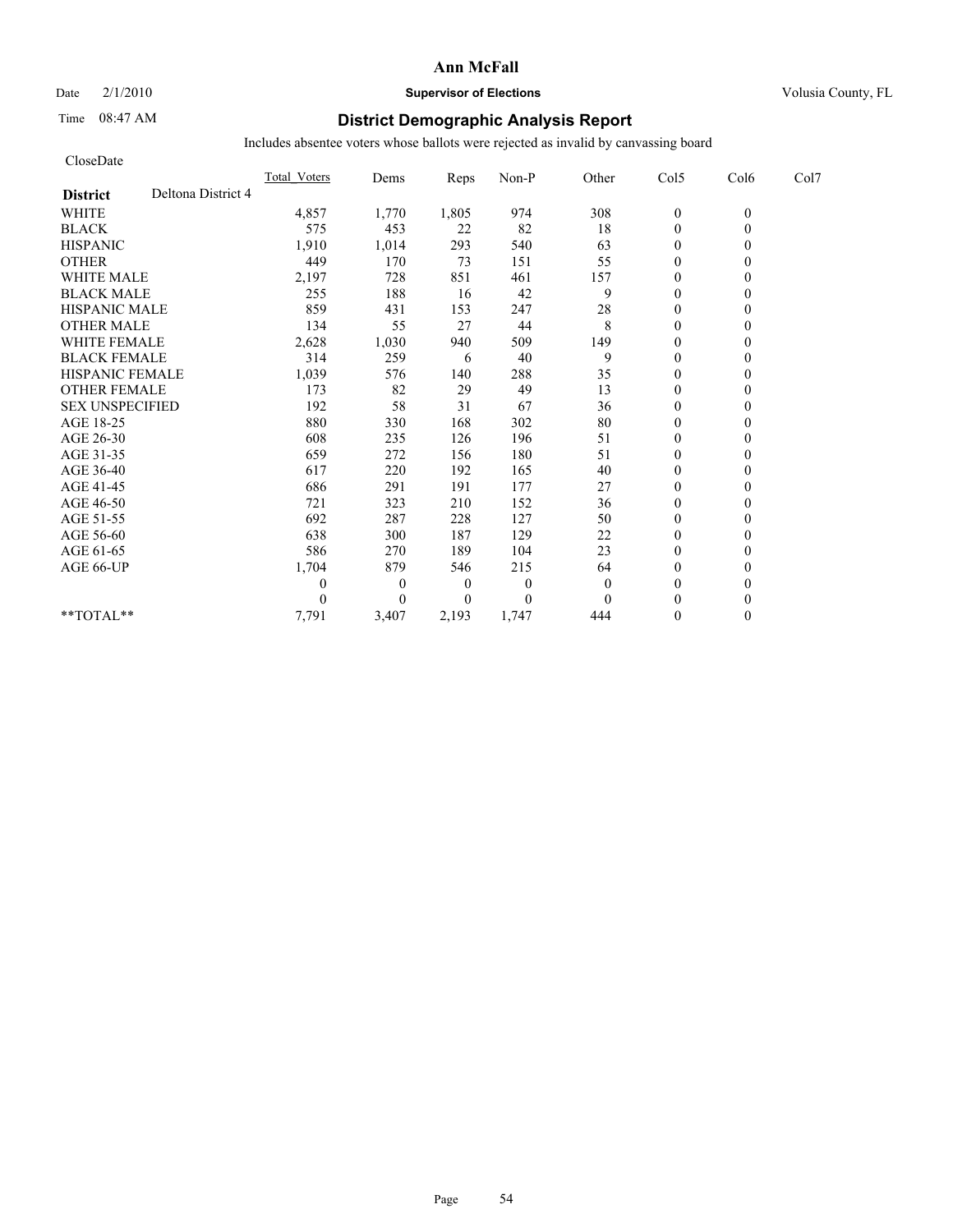CloseDate

## **Ann McFall**

## Date  $2/1/2010$  **Supervisor of Elections Supervisor of Elections** Volusia County, FL

# Time 08:47 AM **District Demographic Analysis Report**

|                                       | <b>Total Voters</b> | Dems     | Reps     | Non-P    | Other    | Col5             | Col6     | Col7 |  |
|---------------------------------------|---------------------|----------|----------|----------|----------|------------------|----------|------|--|
| Deltona District 5<br><b>District</b> |                     |          |          |          |          |                  |          |      |  |
| <b>WHITE</b>                          | 5,897               | 2,037    | 2,259    | 1,256    | 345      | $\boldsymbol{0}$ | $\theta$ |      |  |
| <b>BLACK</b>                          | 935                 | 721      | 52       | 135      | 27       | $\overline{0}$   |          |      |  |
| <b>HISPANIC</b>                       | 2,037               | 1,029    | 339      | 600      | 69       | $\theta$         |          |      |  |
| <b>OTHER</b>                          | 529                 | 174      | 97       | 191      | 67       | $\theta$         |          |      |  |
| <b>WHITE MALE</b>                     | 2,798               | 868      | 1,136    | 603      | 191      | $\mathbf{0}$     |          |      |  |
| <b>BLACK MALE</b>                     | 412                 | 311      | 25       | 63       | 13       | $\theta$         |          |      |  |
| <b>HISPANIC MALE</b>                  | 969                 | 468      | 166      | 295      | 40       | $\theta$         |          |      |  |
| <b>OTHER MALE</b>                     | 166                 | 56       | 44       | 55       | 11       | $\mathbf{0}$     |          |      |  |
| WHITE FEMALE                          | 3,069               | 1,160    | 1,110    | 645      | 154      | $\mathbf{0}$     |          |      |  |
| <b>BLACK FEMALE</b>                   | 513                 | 400      | 27       | 72       | 14       | $\mathbf{0}$     |          |      |  |
| HISPANIC FEMALE                       | 1,054               | 555      | 172      | 300      | 27       | $\mathbf{0}$     |          |      |  |
| <b>OTHER FEMALE</b>                   | 206                 | 87       | 30       | 74       | 15       | $\theta$         |          |      |  |
| <b>SEX UNSPECIFIED</b>                | 211                 | 56       | 37       | 75       | 43       | $\theta$         |          |      |  |
| AGE 18-25                             | 1,156               | 415      | 233      | 396      | 112      | $\mathbf{0}$     |          |      |  |
| AGE 26-30                             | 705                 | 258      | 159      | 245      | 43       | $\theta$         |          |      |  |
| AGE 31-35                             | 825                 | 326      | 206      | 238      | 55       | $\overline{0}$   |          |      |  |
| AGE 36-40                             | 829                 | 324      | 250      | 216      | 39       | $\mathbf{0}$     |          |      |  |
| AGE 41-45                             | 901                 | 359      | 283      | 208      | 51       | $\mathbf{0}$     |          |      |  |
| AGE 46-50                             | 974                 | 367      | 339      | 233      | 35       | $\theta$         |          |      |  |
| AGE 51-55                             | 992                 | 447      | 302      | 198      | 45       | $\theta$         |          |      |  |
| AGE 56-60                             | 766                 | 343      | 239      | 146      | 38       | $\mathbf{0}$     |          |      |  |
| AGE 61-65                             | 628                 | 273      | 209      | 112      | 34       | $\theta$         |          |      |  |
| AGE 66-UP                             | 1,622               | 849      | 527      | 190      | 56       | $\theta$         |          |      |  |
|                                       | 0                   | $\bf{0}$ | $\theta$ | $\theta$ | $\theta$ | $\theta$         |          |      |  |
|                                       |                     | $\Omega$ | $\theta$ | $\theta$ | $\Omega$ | $\theta$         |          |      |  |
| **TOTAL**                             | 9,398               | 3,961    | 2,747    | 2,182    | 508      | $\theta$         | 0        |      |  |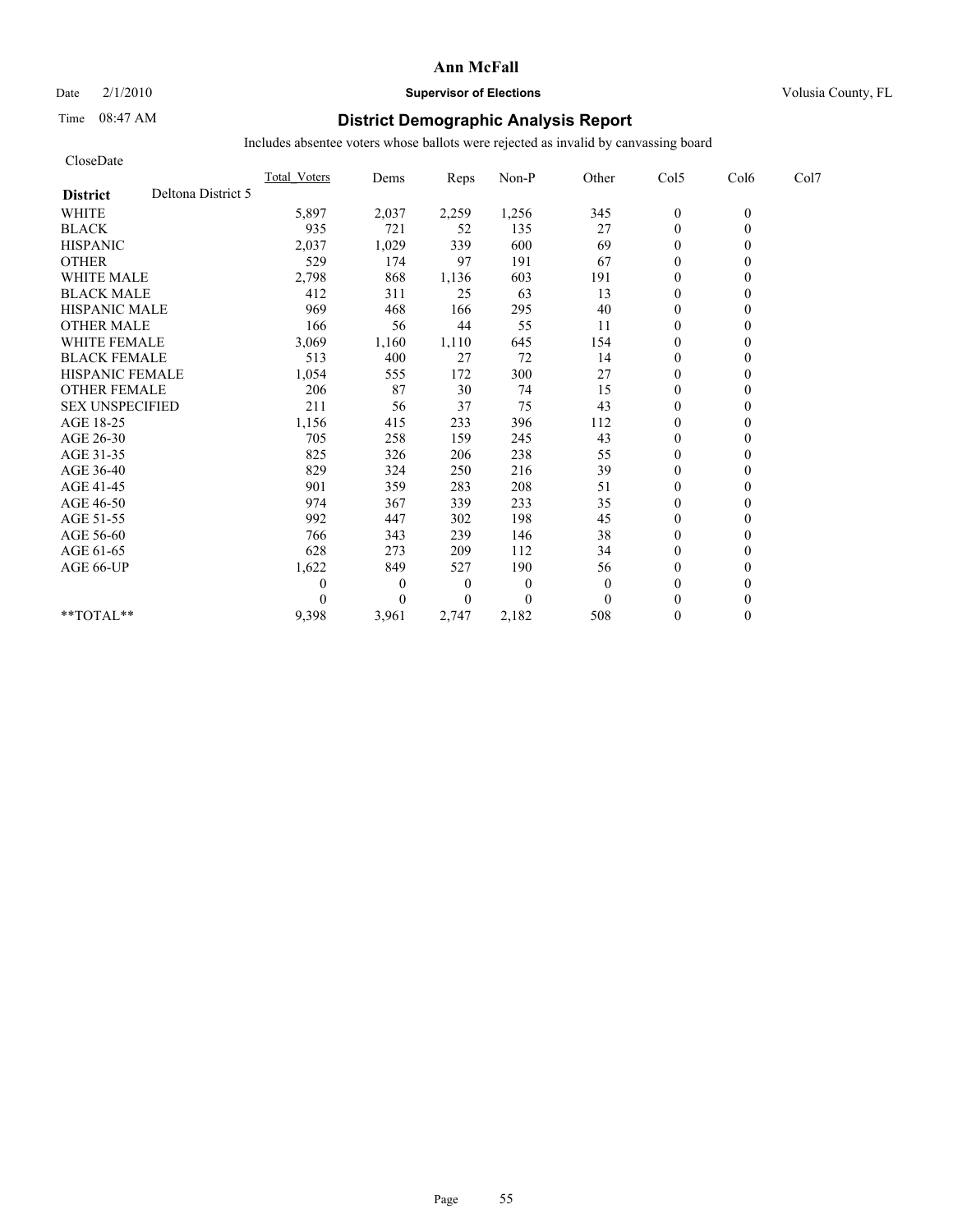## Date  $2/1/2010$  **Supervisor of Elections** Volusia County, FL

# Time 08:47 AM **District Demographic Analysis Report**

| CloseDate              |                    |                     |          |                  |          |              |                  |          |      |
|------------------------|--------------------|---------------------|----------|------------------|----------|--------------|------------------|----------|------|
|                        |                    | <b>Total Voters</b> | Dems     | Reps             | Non-P    | Other        | Col5             | Col6     | Col7 |
| <b>District</b>        | Deltona District 6 |                     |          |                  |          |              |                  |          |      |
| <b>WHITE</b>           |                    | 5,674               | 1,810    | 2,303            | 1,261    | 300          | $\boldsymbol{0}$ | $\theta$ |      |
| <b>BLACK</b>           |                    | 759                 | 587      | 36               | 114      | 22           | $\overline{0}$   | $\theta$ |      |
| <b>HISPANIC</b>        |                    | 1,642               | 804      | 262              | 513      | 63           | $\mathbf{0}$     |          |      |
| <b>OTHER</b>           |                    | 469                 | 146      | 89               | 169      | 65           | $\theta$         |          |      |
| <b>WHITE MALE</b>      |                    | 2,674               | 747      | 1,154            | 625      | 148          | $\mathbf{0}$     |          |      |
| <b>BLACK MALE</b>      |                    | 335                 | 252      | 16               | 56       | 11           | $\mathbf{0}$     |          |      |
| <b>HISPANIC MALE</b>   |                    | 768                 | 351      | 134              | 255      | 28           | $\mathbf{0}$     |          |      |
| <b>OTHER MALE</b>      |                    | 163                 | 58       | 38               | 60       | 7            | $\mathbf{0}$     |          |      |
| <b>WHITE FEMALE</b>    |                    | 2,963               | 1,053    | 1,132            | 627      | 151          | $\theta$         |          |      |
| <b>BLACK FEMALE</b>    |                    | 417                 | 329      | 20               | 57       | 11           | $\mathbf{0}$     |          |      |
| <b>HISPANIC FEMALE</b> |                    | 859                 | 445      | 127              | 252      | 35           | $\mathbf{0}$     |          |      |
| <b>OTHER FEMALE</b>    |                    | 166                 | 64       | 30               | 61       | 11           | $\mathbf{0}$     |          |      |
| <b>SEX UNSPECIFIED</b> |                    | 199                 | 48       | 39               | 64       | 48           | $\mathbf{0}$     |          |      |
| AGE 18-25              |                    | 1,125               | 394      | 256              | 377      | 98           | $\mathbf{0}$     |          |      |
| AGE 26-30              |                    | 698                 | 252      | 148              | 248      | 50           | $\theta$         |          |      |
| AGE 31-35              |                    | 752                 | 267      | 215              | 227      | 43           | $\mathbf{0}$     |          |      |
| AGE 36-40              |                    | 827                 | 301      | 260              | 223      | 43           | $\theta$         |          |      |
| AGE 41-45              |                    | 825                 | 322      | 289              | 170      | 44           | $\overline{0}$   |          |      |
| AGE 46-50              |                    | 1,014               | 360      | 379              | 227      | 48           | $\mathbf{0}$     |          |      |
| AGE 51-55              |                    | 895                 | 355      | 331              | 169      | 40           | $\mathbf{0}$     |          |      |
| AGE 56-60              |                    | 685                 | 307      | 227              | 128      | 23           | $\theta$         |          |      |
| AGE 61-65              |                    | 590                 | 256      | 191              | 119      | 24           | $\theta$         |          |      |
| AGE 66-UP              |                    | 1,133               | 533      | 394              | 169      | 37           | $\mathbf{0}$     |          |      |
|                        |                    | 0                   | $\theta$ | $\boldsymbol{0}$ | $\theta$ | $\mathbf{0}$ | $\mathbf{0}$     |          |      |
|                        |                    |                     | $\theta$ | $\overline{0}$   | $\Omega$ | $\theta$     | $\theta$         |          |      |
| $**TOTAL**$            |                    | 8,544               | 3,347    | 2,690            | 2,057    | 450          | $\mathbf{0}$     | 0        |      |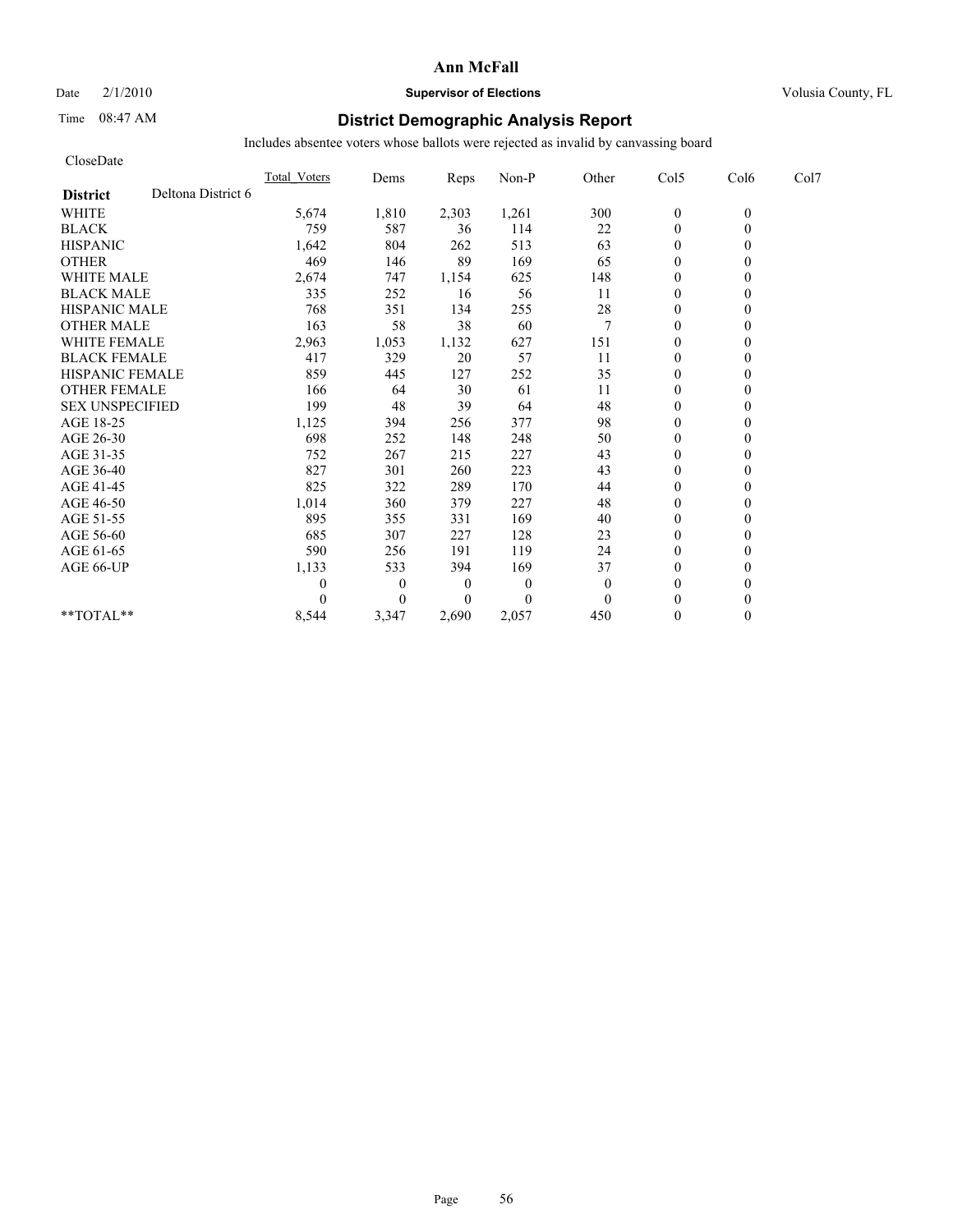# Date  $2/1/2010$  **Supervisor of Elections Supervisor of Elections** Volusia County, FL

# Time 08:47 AM **District Demographic Analysis Report**

| CloseDate              |                  |                     |                |                |                |                |                |          |      |
|------------------------|------------------|---------------------|----------------|----------------|----------------|----------------|----------------|----------|------|
|                        |                  | <b>Total Voters</b> | Dems           | Reps           | Non-P          | Other          | Col5           | Col6     | Col7 |
| <b>District</b>        | Edgewater Ward 1 |                     |                |                |                |                |                |          |      |
| <b>WHITE</b>           |                  | 2,660               | 1,086          | 869            | 612            | 93             | $\mathbf{0}$   | $\theta$ |      |
| <b>BLACK</b>           |                  | 53                  | 34             | 3              | 11             | 5              | $\mathbf{0}$   |          |      |
| <b>HISPANIC</b>        |                  | 31                  | 16             |                | 6              | 2              | $\theta$       |          |      |
| <b>OTHER</b>           |                  | 98                  | 32             | 15             | 40             | 11             | $\theta$       |          |      |
| <b>WHITE MALE</b>      |                  | 1,161               | 423            | 414            | 273            | 51             | $\theta$       |          |      |
| <b>BLACK MALE</b>      |                  | 29                  | 16             | $\overline{c}$ | 8              | 3              | $\theta$       |          |      |
| <b>HISPANIC MALE</b>   |                  | 11                  | 6              |                | 3              |                | $\theta$       |          |      |
| <b>OTHER MALE</b>      |                  | 28                  | 9              | $\tau$         | 11             |                | $\theta$       |          |      |
| <b>WHITE FEMALE</b>    |                  | 1,482               | 652            | 450            | 338            | 42             | $\theta$       |          |      |
| <b>BLACK FEMALE</b>    |                  | 22                  | 17             |                | $\overline{2}$ | $\overline{2}$ | $\theta$       |          |      |
| HISPANIC FEMALE        |                  | 20                  | 10             | 6              | 3              |                | $\theta$       |          |      |
| <b>OTHER FEMALE</b>    |                  | 38                  | 17             | 5              | 15             |                | $\theta$       |          |      |
| <b>SEX UNSPECIFIED</b> |                  | 51                  | 18             | 8              | 16             | 9              | $\theta$       |          |      |
| AGE 18-25              |                  | 258                 | 71             | 64             | 108            | 15             | $\theta$       |          |      |
| AGE 26-30              |                  | 171                 | 68             | 33             | 60             | 10             | $\overline{0}$ |          |      |
| AGE 31-35              |                  | 155                 | 62             | 43             | 41             | 9              | $\theta$       |          |      |
| AGE 36-40              |                  | 169                 | 55             | 43             | 61             | 10             | $\theta$       |          |      |
| AGE 41-45              |                  | 180                 | 63             | 64             | 46             |                | $\mathbf{0}$   |          |      |
| AGE 46-50              |                  | 271                 | 98             | 100            | 62             | 11             | $\theta$       |          |      |
| AGE 51-55              |                  | 297                 | 114            | 87             | 86             | 10             | $\theta$       |          |      |
| AGE 56-60              |                  | 284                 | 130            | 89             | 54             | 11             | $\overline{0}$ |          |      |
| AGE 61-65              |                  | 257                 | 109            | 86             | 51             | 11             | $\theta$       |          |      |
| AGE 66-UP              |                  | 800                 | 398            | 285            | 100            | 17             | $\theta$       |          |      |
|                        |                  | 0                   | $\overline{0}$ | $\overline{0}$ | $\mathbf{0}$   | $\theta$       | $\theta$       |          |      |
|                        |                  | 0                   | $\Omega$       | $\overline{0}$ | $\mathbf{0}$   | $\Omega$       | $\theta$       |          |      |
| **TOTAL**              |                  | 2,842               | 1,168          | 894            | 669            | 111            | $\theta$       |          |      |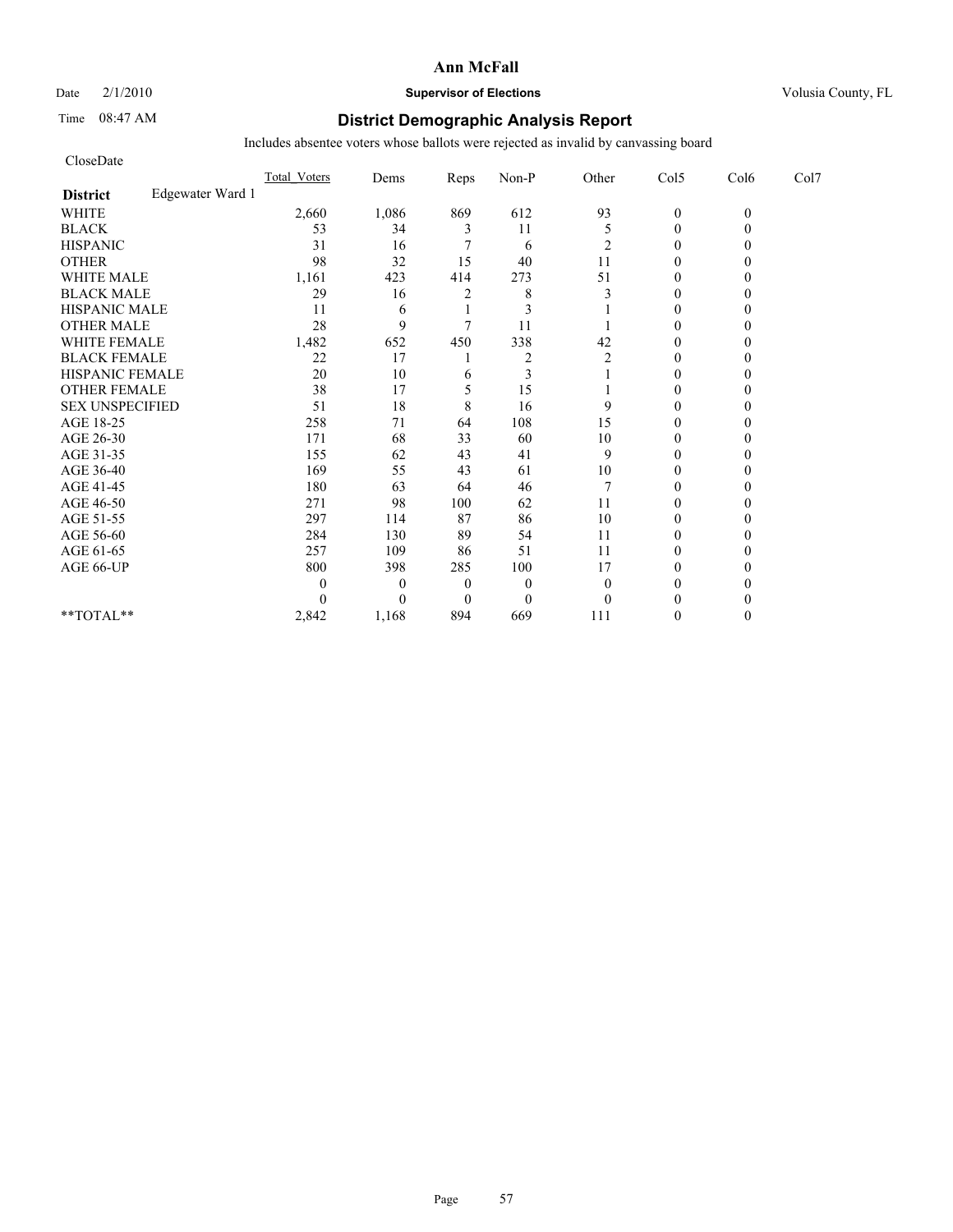# Date  $2/1/2010$  **Supervisor of Elections Supervisor of Elections** Volusia County, FL

# Time 08:47 AM **District Demographic Analysis Report**

| CloseDate              |                  |              |          |          |                |                |                  |          |      |
|------------------------|------------------|--------------|----------|----------|----------------|----------------|------------------|----------|------|
|                        |                  | Total Voters | Dems     | Reps     | Non-P          | Other          | Col5             | Col6     | Col7 |
| <b>District</b>        | Edgewater Ward 2 |              |          |          |                |                |                  |          |      |
| <b>WHITE</b>           |                  | 3,372        | 1,285    | 1,128    | 838            | 121            | $\boldsymbol{0}$ | $\theta$ |      |
| <b>BLACK</b>           |                  | 67           | 59       |          | 7              | $\theta$       | $\overline{0}$   |          |      |
| <b>HISPANIC</b>        |                  | 54           | 23       | 11       | 19             |                | $\mathbf{0}$     |          |      |
| <b>OTHER</b>           |                  | 114          | 34       | 26       | 36             | 18             | $\theta$         |          |      |
| <b>WHITE MALE</b>      |                  | 1,565        | 544      | 564      | 396            | 61             | $\mathbf{0}$     |          |      |
| <b>BLACK MALE</b>      |                  | 31           | 28       | $\theta$ | 3              | $\theta$       | $\theta$         |          |      |
| <b>HISPANIC MALE</b>   |                  | 25           | 10       | 6        | 8              |                | $\theta$         |          |      |
| <b>OTHER MALE</b>      |                  | 41           | 14       | 12       | 12             | 3              | $\mathbf{0}$     |          |      |
| <b>WHITE FEMALE</b>    |                  | 1,791        | 736      | 557      | 439            | 59             | $\theta$         |          |      |
| <b>BLACK FEMALE</b>    |                  | 36           | 31       |          | 4              | $\theta$       | $\theta$         |          |      |
| HISPANIC FEMALE        |                  | 27           | 13       | 5        | 9              | $\mathbf{0}$   | $\theta$         |          |      |
| <b>OTHER FEMALE</b>    |                  | 39           | 13       | 11       | 12             | 3              | $\mathbf{0}$     |          |      |
| <b>SEX UNSPECIFIED</b> |                  | 52           | 12       | 10       | 17             | 13             | $\mathbf{0}$     |          |      |
| AGE 18-25              |                  | 335          | 110      | 71       | 124            | 30             | $\mathbf{0}$     |          |      |
| AGE 26-30              |                  | 226          | 76       | 61       | 78             | 11             | $\theta$         |          |      |
| AGE 31-35              |                  | 246          | 80       | 71       | 85             | 10             | $\theta$         |          |      |
| AGE 36-40              |                  | 260          | 96       | 71       | 85             | 8              | $\theta$         |          |      |
| AGE 41-45              |                  | 264          | 89       | 90       | 73             | 12             | $\overline{0}$   |          |      |
| AGE 46-50              |                  | 340          | 128      | 112      | 85             | 15             | $\mathbf{0}$     |          |      |
| AGE 51-55              |                  | 372          | 137      | 144      | 84             | $\overline{7}$ | $\mathbf{0}$     |          |      |
| AGE 56-60              |                  | 346          | 144      | 107      | 83             | 12             | $\theta$         |          |      |
| AGE 61-65              |                  | 340          | 131      | 127      | 71             | 11             | $\theta$         |          |      |
| AGE 66-UP              |                  | 878          | 410      | 312      | 132            | 24             | $\theta$         |          |      |
|                        |                  | 0            | $\theta$ | $\theta$ | $\overline{0}$ | $\mathbf{0}$   | $\mathbf{0}$     |          |      |
|                        |                  |              | $\theta$ | $\theta$ | $\theta$       | $\theta$       | $\theta$         |          |      |
| $**TOTAL**$            |                  | 3,607        | 1,401    | 1,166    | 900            | 140            | $\theta$         | 0        |      |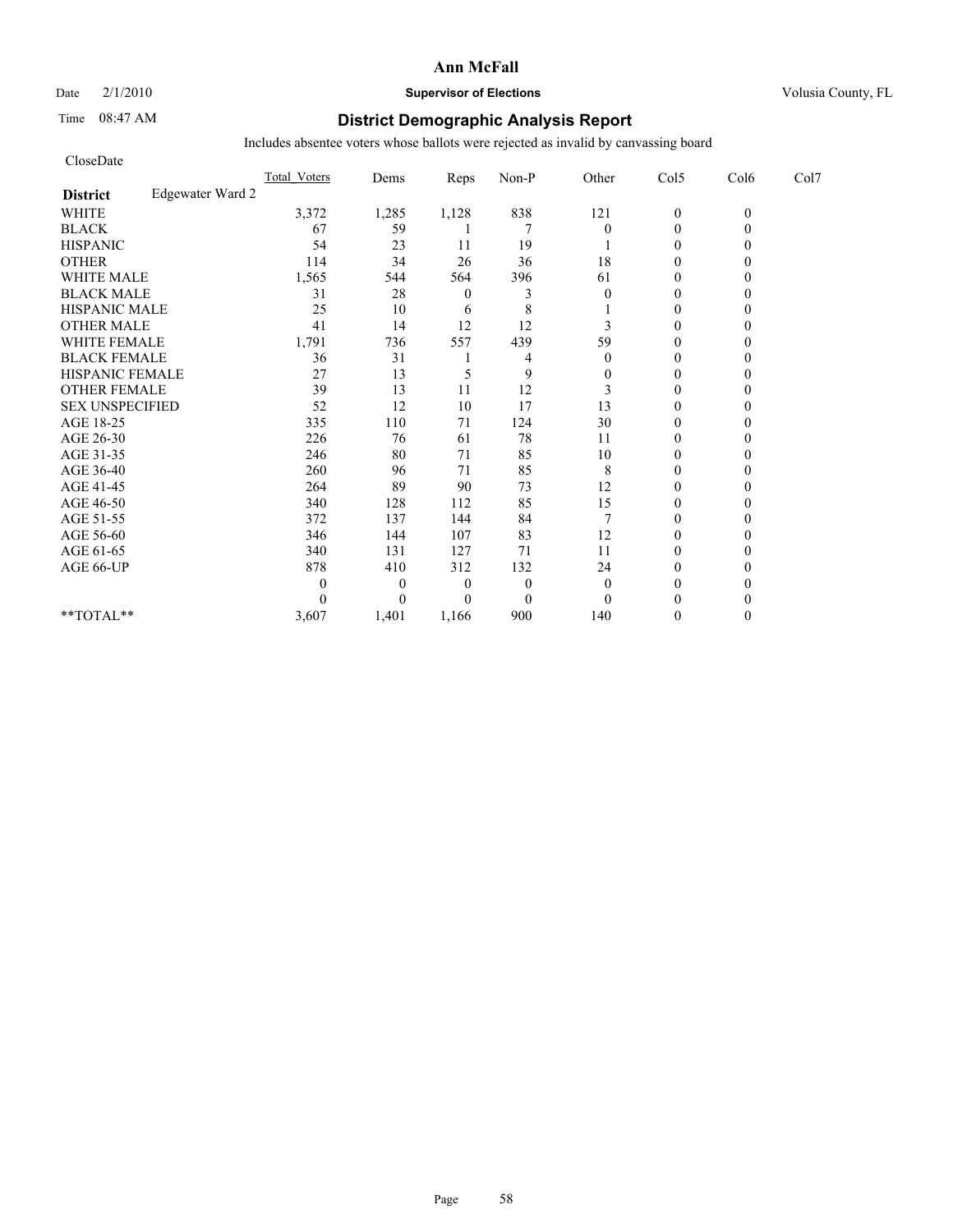## Date  $2/1/2010$  **Supervisor of Elections Supervisor of Elections** Volusia County, FL

# Time 08:47 AM **District Demographic Analysis Report**

| CloseDate              |                  |              |              |                  |              |                |                  |          |      |
|------------------------|------------------|--------------|--------------|------------------|--------------|----------------|------------------|----------|------|
|                        |                  | Total Voters | Dems         | Reps             | Non-P        | Other          | Col5             | Col6     | Col7 |
| <b>District</b>        | Edgewater Ward 3 |              |              |                  |              |                |                  |          |      |
| <b>WHITE</b>           |                  | 3,301        | 1,273        | 1,107            | 794          | 127            | $\boldsymbol{0}$ | $\theta$ |      |
| <b>BLACK</b>           |                  | 77           | 61           |                  | 13           | $\overline{2}$ | $\theta$         | 0        |      |
| <b>HISPANIC</b>        |                  | 43           | 17           | 9                | 12           | 5              | $\theta$         |          |      |
| <b>OTHER</b>           |                  | 136          | 40           | 29               | 50           | 17             | $\theta$         |          |      |
| <b>WHITE MALE</b>      |                  | 1,486        | 506          | 541              | 371          | 68             | $\theta$         |          |      |
| <b>BLACK MALE</b>      |                  | 40           | 31           |                  |              |                | $\mathbf{0}$     |          |      |
| <b>HISPANIC MALE</b>   |                  | 19           | 5            | 4                |              | 3              | $\theta$         |          |      |
| <b>OTHER MALE</b>      |                  | 42           | 16           | 11               | 14           |                | $\theta$         |          |      |
| <b>WHITE FEMALE</b>    |                  | 1,800        | 763          | 560              | 419          | 58             | $\theta$         |          |      |
| <b>BLACK FEMALE</b>    |                  | 35           | 29           | $\boldsymbol{0}$ | 6            | $\theta$       | $\theta$         |          |      |
| HISPANIC FEMALE        |                  | 23           | 11           | 5                | 5            | 2              | $\theta$         |          |      |
| <b>OTHER FEMALE</b>    |                  | 54           | 18           | 14               | 18           | 4              | $\theta$         |          |      |
| <b>SEX UNSPECIFIED</b> |                  | 58           | 12           | 10               | 22           | 14             | $\theta$         |          |      |
| AGE 18-25              |                  | 314          | 105          | $72\,$           | 112          | 25             | $\theta$         |          |      |
| AGE 26-30              |                  | 219          | 61           | 59               | 84           | 15             | $\overline{0}$   |          |      |
| AGE 31-35              |                  | 243          | 71           | 69               | 93           | 10             | $\mathbf{0}$     |          |      |
| AGE 36-40              |                  | 280          | 85           | 92               | 88           | 15             | $\theta$         |          |      |
| AGE 41-45              |                  | 246          | 89           | 89               | 61           |                | $\mathbf{0}$     |          |      |
| AGE 46-50              |                  | 313          | 126          | 93               | 80           | 14             | $\theta$         |          |      |
| AGE 51-55              |                  | 335          | 131          | 125              | 69           | 10             | $\mathbf{0}$     |          |      |
| AGE 56-60              |                  | 325          | 133          | 116              | 65           | 11             | $\overline{0}$   |          |      |
| AGE 61-65              |                  | 342          | 138          | 119              | 71           | 14             | $\theta$         |          |      |
| AGE 66-UP              |                  | 940          | 452          | 312              | 146          | 30             | $\theta$         |          |      |
|                        |                  | 0            | $\mathbf{0}$ | $\overline{0}$   | $\mathbf{0}$ | $\theta$       | $\theta$         |          |      |
|                        |                  | 0            | $\Omega$     | $\Omega$         | $\mathbf{0}$ | $\theta$       | $\theta$         |          |      |
| **TOTAL**              |                  | 3,557        | 1,391        | 1.146            | 869          | 151            | $\theta$         | 0        |      |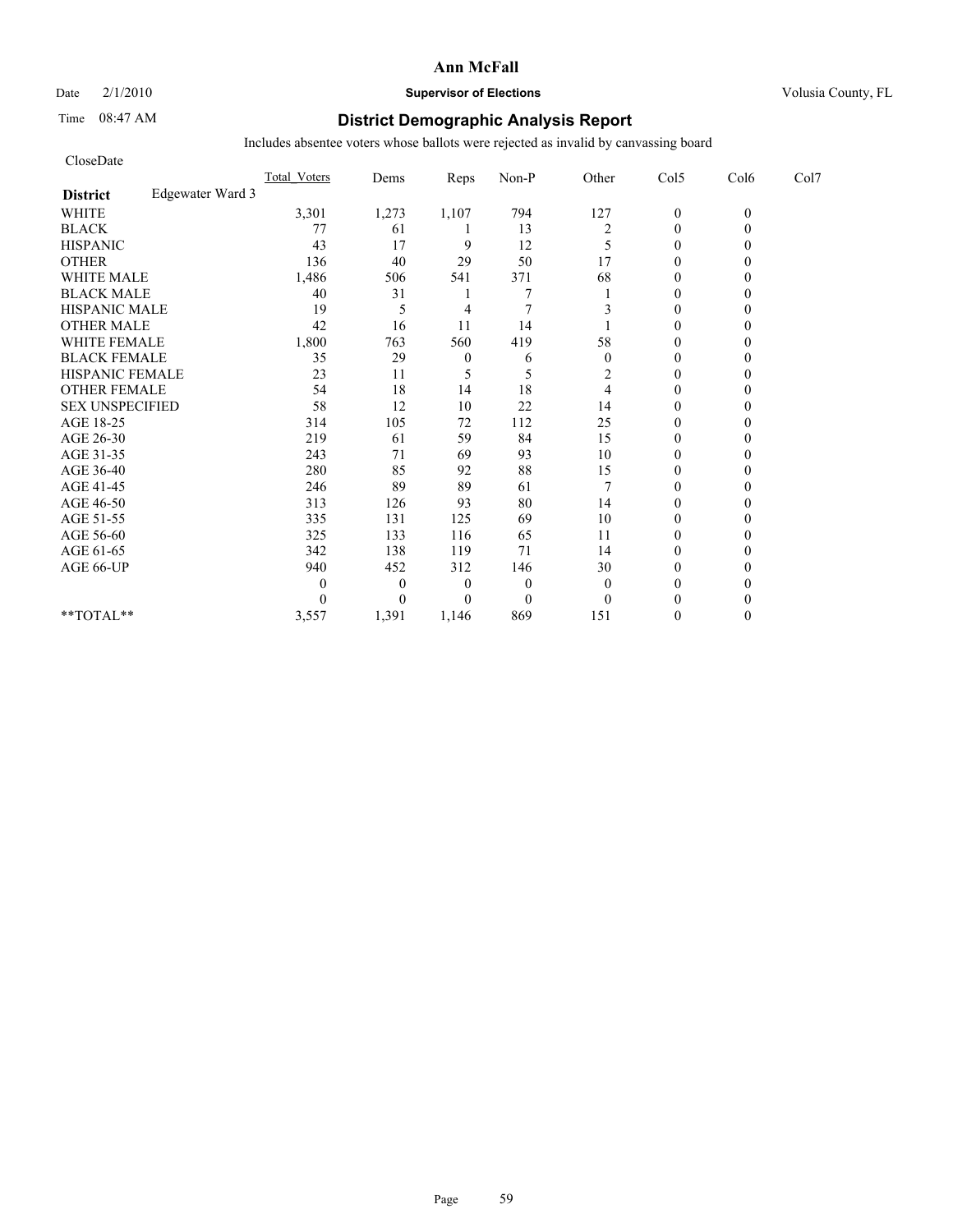## Date  $2/1/2010$  **Supervisor of Elections Supervisor of Elections** Volusia County, FL

# Time 08:47 AM **District Demographic Analysis Report**

| CloseDate              |                  |                     |                |                |              |              |                |          |      |
|------------------------|------------------|---------------------|----------------|----------------|--------------|--------------|----------------|----------|------|
|                        |                  | <b>Total Voters</b> | Dems           | Reps           | Non-P        | Other        | Col5           | Col6     | Col7 |
| <b>District</b>        | Edgewater Ward 4 |                     |                |                |              |              |                |          |      |
| <b>WHITE</b>           |                  | 3,406               | 1,288          | 1,166          | 791          | 161          | $\mathbf{0}$   | $\theta$ |      |
| <b>BLACK</b>           |                  | 63                  | 46             | 6              | 10           |              | $\mathbf{0}$   |          |      |
| <b>HISPANIC</b>        |                  | 33                  | 18             | 5              | 9            |              | $\theta$       |          |      |
| <b>OTHER</b>           |                  | 109                 | 30             | 17             | 47           | 15           | $\theta$       |          |      |
| <b>WHITE MALE</b>      |                  | 1,552               | 522            | 573            | 380          | 77           | $\theta$       |          |      |
| <b>BLACK MALE</b>      |                  | 26                  | 19             | 3              | 4            | $\theta$     | $\theta$       |          |      |
| <b>HISPANIC MALE</b>   |                  | 15                  | 9              | $\overline{2}$ | 3            |              | $\theta$       |          |      |
| <b>OTHER MALE</b>      |                  | 35                  | 12             | 8              | 12           | 3            | $\theta$       |          |      |
| <b>WHITE FEMALE</b>    |                  | 1,831               | 760            | 583            | 404          | 84           | $\theta$       |          |      |
| <b>BLACK FEMALE</b>    |                  | 36                  | 26             | 3              | 6            |              | $\overline{0}$ |          |      |
| HISPANIC FEMALE        |                  | 18                  | 9              | 3              | 6            | 0            | $\theta$       |          |      |
| <b>OTHER FEMALE</b>    |                  | 34                  | 13             | 6              | 14           |              | $\theta$       |          |      |
| <b>SEX UNSPECIFIED</b> |                  | 64                  | 12             | 13             | 28           | 11           | $\theta$       |          |      |
| AGE 18-25              |                  | 294                 | 93             | 59             | 119          | 23           | $\theta$       |          |      |
| AGE 26-30              |                  | 200                 | 65             | 57             | 67           | 11           | $\overline{0}$ |          |      |
| AGE 31-35              |                  | 239                 | 77             | 63             | 84           | 15           | $\theta$       |          |      |
| AGE 36-40              |                  | 247                 | 78             | 75             | 84           | 10           | $\theta$       |          |      |
| AGE 41-45              |                  | 262                 | 97             | 86             | 70           | 9            | $\mathbf{0}$   |          |      |
| AGE 46-50              |                  | 345                 | 136            | 120            | 77           | 12           | $\theta$       |          |      |
| AGE 51-55              |                  | 321                 | 127            | 116            | 66           | 12           | $\overline{0}$ |          |      |
| AGE 56-60              |                  | 296                 | 127            | 92             | 65           | 12           | $\overline{0}$ |          |      |
| AGE 61-65              |                  | 295                 | 135            | 85             | 53           | 22           | $\theta$       |          |      |
| AGE 66-UP              |                  | 1,112               | 447            | 441            | 172          | 52           | $\theta$       |          |      |
|                        |                  | 0                   | $\overline{0}$ | $\overline{0}$ | $\theta$     | $\mathbf{0}$ | $\theta$       |          |      |
|                        |                  | $\Omega$            | $\Omega$       | $\Omega$       | $\mathbf{0}$ | $\theta$     | $\theta$       |          |      |
| **TOTAL**              |                  | 3,611               | 1,382          | 1,194          | 857          | 178          | $\theta$       |          |      |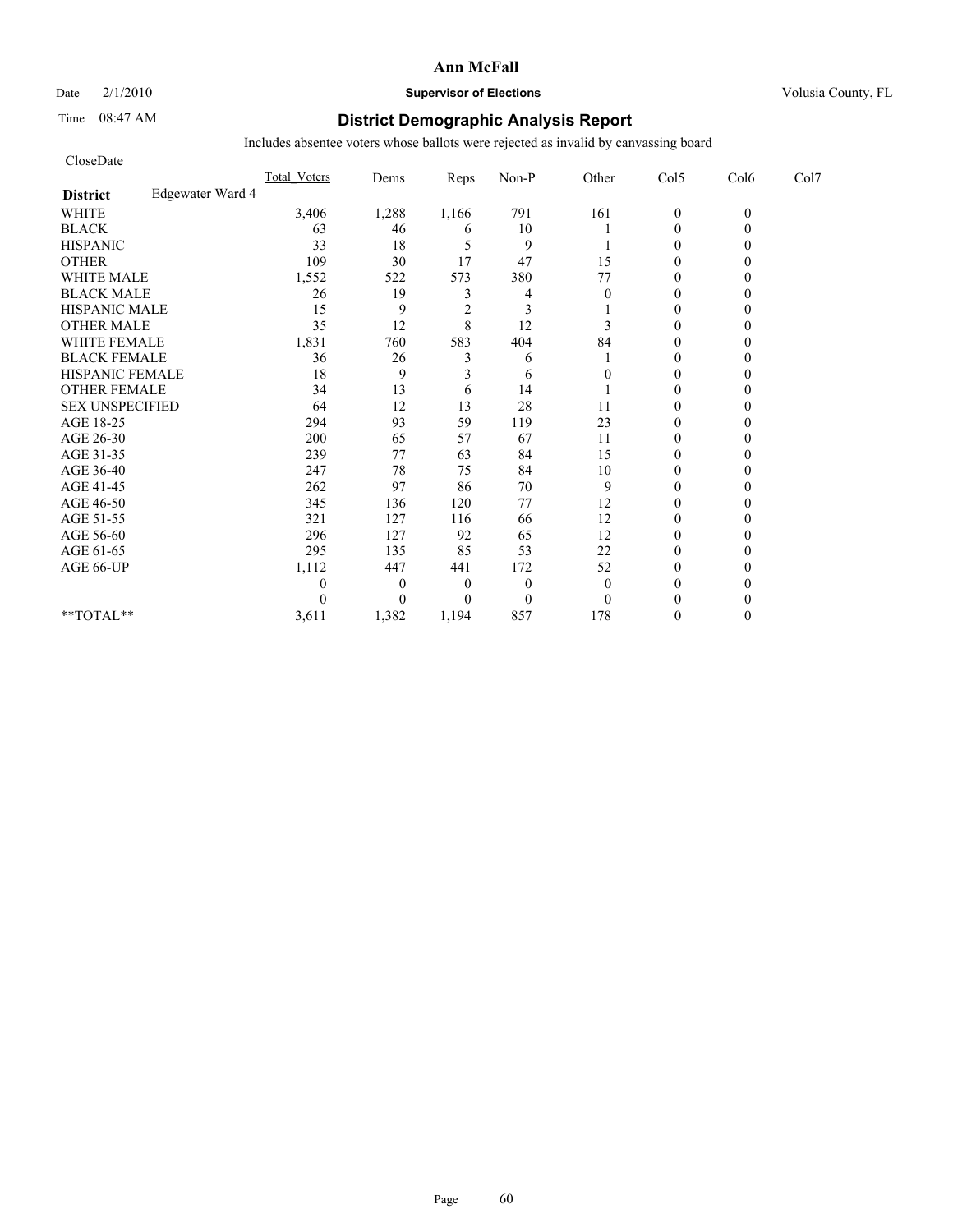# Date  $2/1/2010$  **Supervisor of Elections Supervisor of Elections** Volusia County, FL

# Time 08:47 AM **District Demographic Analysis Report**

| CloseDate              |                   |                     |              |                |              |          |                |          |      |
|------------------------|-------------------|---------------------|--------------|----------------|--------------|----------|----------------|----------|------|
|                        |                   | <b>Total Voters</b> | Dems         | Reps           | Non-P        | Other    | Col5           | Col6     | Col7 |
| <b>District</b>        | Holly Hill Zone 1 |                     |              |                |              |          |                |          |      |
| <b>WHITE</b>           |                   | 1,172               | 500          | 328            | 291          | 53       | $\mathbf{0}$   | $\theta$ |      |
| <b>BLACK</b>           |                   | 102                 | 84           | 6              | 11           |          | $\theta$       |          |      |
| <b>HISPANIC</b>        |                   | 34                  | 15           | 3              | 12           | 4        | $\theta$       |          |      |
| <b>OTHER</b>           |                   | 64                  | 21           | 19             | 18           | 6        | $\theta$       |          |      |
| <b>WHITE MALE</b>      |                   | 569                 | 214          | 178            | 156          | 21       | $\theta$       |          |      |
| <b>BLACK MALE</b>      |                   | 41                  | 32           | 2              | 6            |          | $\theta$       |          |      |
| <b>HISPANIC MALE</b>   |                   | 16                  | 3            | $\overline{2}$ | 9            | 2        | $\theta$       |          |      |
| <b>OTHER MALE</b>      |                   | 18                  | 3            | 6              | 6            | 3        | $\theta$       |          |      |
| <b>WHITE FEMALE</b>    |                   | 595                 | 284          | 148            | 134          | 29       | $\theta$       |          |      |
| <b>BLACK FEMALE</b>    |                   | 61                  | 52           | 4              | 5            | $\theta$ | $\overline{0}$ |          |      |
| HISPANIC FEMALE        |                   | 18                  | 12           |                | 3            | 2        | $\theta$       |          |      |
| <b>OTHER FEMALE</b>    |                   | 29                  | 11           | 12             |              |          | $\theta$       |          |      |
| <b>SEX UNSPECIFIED</b> |                   | 25                  | 9            | 3              | 8            | 5        | $\theta$       |          |      |
| AGE 18-25              |                   | 114                 | 50           | 24             | 32           | 8        | $\theta$       |          |      |
| AGE 26-30              |                   | 101                 | 43           | 14             | 40           | 4        | $\Omega$       |          |      |
| AGE 31-35              |                   | 97                  | 32           | 20             | 36           | 9        | $\theta$       |          |      |
| AGE 36-40              |                   | 83                  | 31           | 30             | 19           | 3        | $\theta$       |          |      |
| AGE 41-45              |                   | 128                 | 55           | 32             | 36           | 5        | $\mathbf{0}$   |          |      |
| AGE 46-50              |                   | 146                 | 59           | 43             | 34           | 10       | $\theta$       |          |      |
| AGE 51-55              |                   | 151                 | 63           | 37             | 41           | 10       | $\theta$       |          |      |
| AGE 56-60              |                   | 163                 | 86           | 40             | 34           | 3        | $\overline{0}$ |          |      |
| AGE 61-65              |                   | 125                 | 47           | 44             | 27           |          | $\theta$       |          |      |
| AGE 66-UP              |                   | 264                 | 154          | 72             | 33           | 5        | $\theta$       |          |      |
|                        |                   | 0                   | $\mathbf{0}$ | $\mathbf{0}$   | $\mathbf{0}$ | $\theta$ | 0              |          |      |
|                        |                   | 0                   | $\Omega$     | $\theta$       | $\mathbf{0}$ | $\theta$ | $\Omega$       |          |      |
| **TOTAL**              |                   | 1,372               | 620          | 356            | 332          | 64       | $\Omega$       |          |      |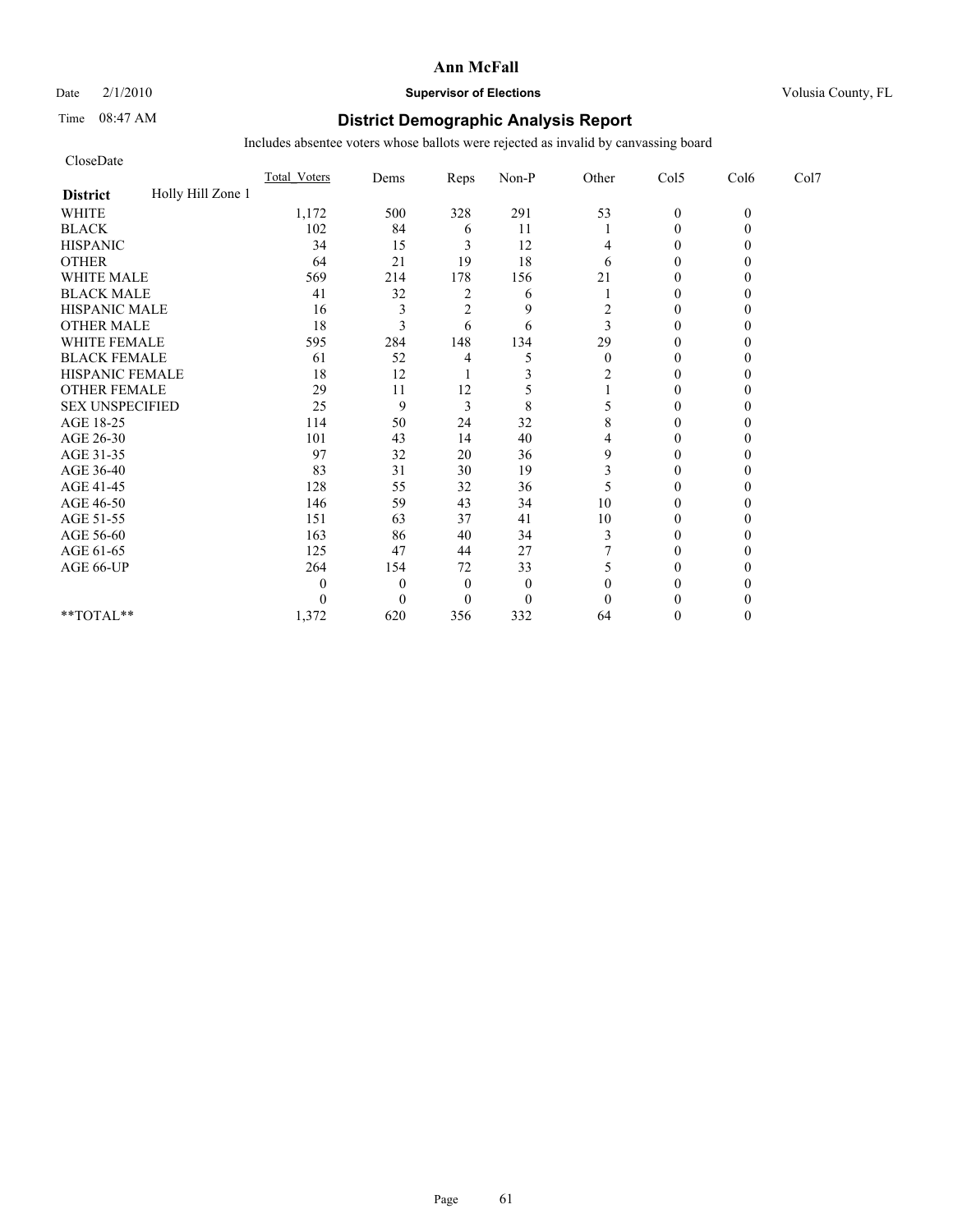## Date  $2/1/2010$  **Supervisor of Elections** Volusia County, FL

# Time 08:47 AM **District Demographic Analysis Report**

| CloseDate              |                   |                     |              |                |                |                |                |              |      |
|------------------------|-------------------|---------------------|--------------|----------------|----------------|----------------|----------------|--------------|------|
|                        |                   | <b>Total Voters</b> | Dems         | Reps           | Non-P          | Other          | Col5           | Col6         | Col7 |
| <b>District</b>        | Holly Hill Zone 2 |                     |              |                |                |                |                |              |      |
| <b>WHITE</b>           |                   | 1,484               | 665          | 393            | 351            | 75             | $\overline{0}$ | $\mathbf{0}$ |      |
| <b>BLACK</b>           |                   | 190                 | 158          | 6              | 22             | $\overline{4}$ | $\mathbf{0}$   | 0            |      |
| <b>HISPANIC</b>        |                   | 33                  | 17           | 9              | 6              |                | $\mathbf{0}$   |              |      |
| <b>OTHER</b>           |                   | 94                  | 35           | 16             | 32             | 11             | $\theta$       |              |      |
| <b>WHITE MALE</b>      |                   | 680                 | 269          | 200            | 176            | 35             | $\mathbf{0}$   |              |      |
| <b>BLACK MALE</b>      |                   | 84                  | 68           | 2              | 11             | 3              | $\theta$       |              |      |
| <b>HISPANIC MALE</b>   |                   | 17                  | 5            | 8              | 4              | $\overline{0}$ | $\theta$       |              |      |
| <b>OTHER MALE</b>      |                   | 24                  | $\tau$       | 6              | 8              | 3              | $\theta$       |              |      |
| <b>WHITE FEMALE</b>    |                   | 794                 | 393          | 192            | 172            | 37             | $\theta$       |              |      |
| <b>BLACK FEMALE</b>    |                   | 106                 | 90           | 4              | 11             |                | $\theta$       |              |      |
| HISPANIC FEMALE        |                   | 16                  | 12           |                | $\overline{2}$ |                | $\theta$       |              |      |
| <b>OTHER FEMALE</b>    |                   | 37                  | 18           | 9              | 10             | $\theta$       | $\theta$       |              |      |
| <b>SEX UNSPECIFIED</b> |                   | 43                  | 13           | $\overline{2}$ | 17             | 11             | $\theta$       |              |      |
| AGE 18-25              |                   | 194                 | 80           | 37             | 60             | 17             | $\theta$       |              |      |
| AGE 26-30              |                   | 136                 | 63           | 27             | 40             | 6              | $\theta$       |              |      |
| AGE 31-35              |                   | 120                 | 50           | 21             | 40             | 9              | $\theta$       |              |      |
| AGE 36-40              |                   | 159                 | 73           | 30             | 50             | 6              | $\theta$       |              |      |
| AGE 41-45              |                   | 171                 | 70           | 52             | 38             | 11             | $\mathbf{0}$   |              |      |
| AGE 46-50              |                   | 230                 | 111          | 54             | 51             | 14             | $\theta$       |              |      |
| AGE 51-55              |                   | 190                 | 102          | 37             | 46             | 5              | $\theta$       |              |      |
| AGE 56-60              |                   | 166                 | 76           | 45             | 36             | 9              | $\theta$       |              |      |
| AGE 61-65              |                   | 124                 | 67           | 26             | 24             | 7              | $\theta$       |              |      |
| AGE 66-UP              |                   | 311                 | 183          | 95             | 26             |                | $\theta$       |              |      |
|                        |                   | $\boldsymbol{0}$    | $\mathbf{0}$ | $\overline{0}$ | $\overline{0}$ | $\theta$       | $\theta$       |              |      |
|                        |                   | $\boldsymbol{0}$    | $\mathbf{0}$ | $\theta$       | $\theta$       | $\theta$       | $\theta$       |              |      |
| **TOTAL**              |                   | 1,801               | 875          | 424            | 411            | 91             | $\theta$       | 0            |      |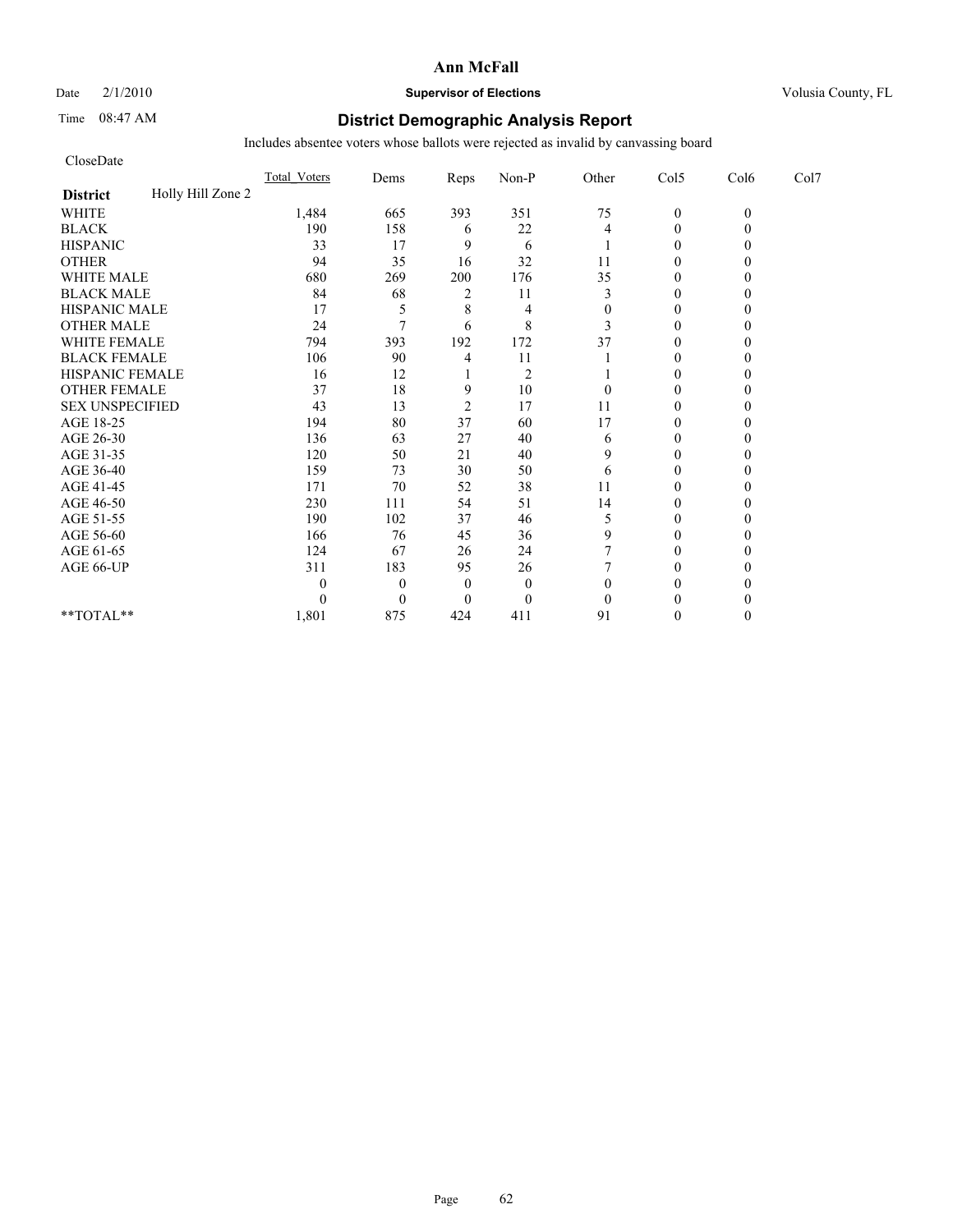# Date  $2/1/2010$  **Supervisor of Elections Supervisor of Elections** Volusia County, FL

# Time 08:47 AM **District Demographic Analysis Report**

| CloseDate              |                   |                     |              |                |              |          |                |          |      |
|------------------------|-------------------|---------------------|--------------|----------------|--------------|----------|----------------|----------|------|
|                        |                   | <b>Total Voters</b> | Dems         | Reps           | Non-P        | Other    | Col5           | Col6     | Col7 |
| <b>District</b>        | Holly Hill Zone 3 |                     |              |                |              |          |                |          |      |
| <b>WHITE</b>           |                   | 1,497               | 614          | 512            | 300          | 71       | $\mathbf{0}$   | $\theta$ |      |
| <b>BLACK</b>           |                   | 137                 | 116          | 4              | 17           | $\theta$ | $\theta$       |          |      |
| <b>HISPANIC</b>        |                   | 25                  | 11           | 4              | 9            |          | $\overline{0}$ |          |      |
| <b>OTHER</b>           |                   | 89                  | 36           | 13             | 32           | 8        | $\theta$       |          |      |
| <b>WHITE MALE</b>      |                   | 626                 | 234          | 224            | 135          | 33       | $\theta$       |          |      |
| <b>BLACK MALE</b>      |                   | 55                  | 42           | 2              | 11           | $\theta$ | $\theta$       |          |      |
| <b>HISPANIC MALE</b>   |                   | 11                  | 4            | $\overline{2}$ | 4            |          | $\theta$       |          |      |
| <b>OTHER MALE</b>      |                   | 27                  | 13           | 4              | 9            |          | $\theta$       |          |      |
| <b>WHITE FEMALE</b>    |                   | 864                 | 376          | 287            | 164          | 37       | $\theta$       |          |      |
| <b>BLACK FEMALE</b>    |                   | 82                  | 74           | $\overline{c}$ | 6            | $\theta$ | $\overline{0}$ |          |      |
| HISPANIC FEMALE        |                   | 14                  |              | $\overline{2}$ | 5            | 0        | $\theta$       |          |      |
| <b>OTHER FEMALE</b>    |                   | 37                  | 14           |                | 15           |          | $\theta$       |          |      |
| <b>SEX UNSPECIFIED</b> |                   | 32                  | 13           | 3              | 9            |          | $\theta$       |          |      |
| AGE 18-25              |                   | 116                 | 47           | 24             | 34           | 11       | $\theta$       |          |      |
| AGE 26-30              |                   | 95                  | 32           | 20             | 39           | 4        | $\Omega$       |          |      |
| AGE 31-35              |                   | 74                  | 35           | 14             | 24           |          | $\theta$       |          |      |
| AGE 36-40              |                   | 96                  | 35           | 20             | 35           | 6        | $\Omega$       |          |      |
| AGE 41-45              |                   | 109                 | 32           | 37             | 37           | 3        | $\mathbf{0}$   |          |      |
| AGE 46-50              |                   | 127                 | 53           | 38             | 28           | 8        | $\theta$       |          |      |
| AGE 51-55              |                   | 116                 | 55           | 33             | 20           | 8        | $\Omega$       |          |      |
| AGE 56-60              |                   | 140                 | 73           | 38             | 24           | 5        | $\overline{0}$ |          |      |
| AGE 61-65              |                   | 146                 | 76           | 34             | 31           | 5        | $\theta$       |          |      |
| AGE 66-UP              |                   | 729                 | 339          | 275            | 86           | 29       | $\Omega$       |          |      |
|                        |                   | 0                   | $\mathbf{0}$ | $\overline{0}$ | $\mathbf{0}$ | $\theta$ | 0              |          |      |
|                        |                   | 0                   | $\theta$     | $\overline{0}$ | $\mathbf{0}$ | $\theta$ | $\Omega$       |          |      |
| **TOTAL**              |                   | 1,748               | 777          | 533            | 358          | 80       | $\Omega$       |          |      |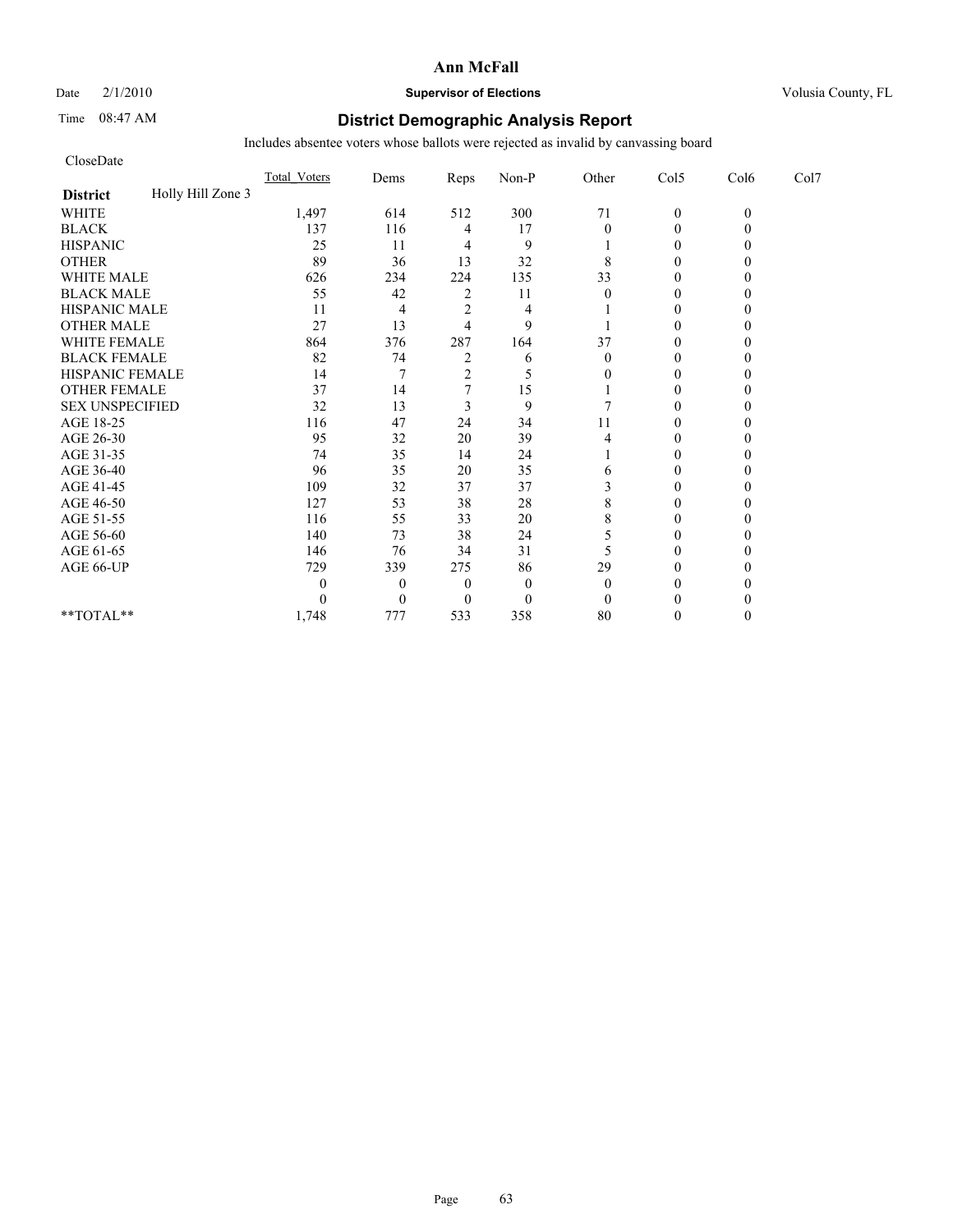## Date  $2/1/2010$  **Supervisor of Elections** Volusia County, FL

# Time 08:47 AM **District Demographic Analysis Report**

| CloseDate              |                   |                     |                |                |              |                |                |          |      |
|------------------------|-------------------|---------------------|----------------|----------------|--------------|----------------|----------------|----------|------|
|                        |                   | <b>Total Voters</b> | Dems           | Reps           | Non-P        | Other          | Col5           | Col6     | Col7 |
| <b>District</b>        | Holly Hill Zone 4 |                     |                |                |              |                |                |          |      |
| <b>WHITE</b>           |                   | 1,367               | 580            | 434            | 288          | 65             | $\mathbf{0}$   | $\theta$ |      |
| <b>BLACK</b>           |                   | 283                 | 230            | 8              | 42           | 3              | $\mathbf{0}$   |          |      |
| <b>HISPANIC</b>        |                   | 42                  | 27             | 5              | 10           | $\mathbf{0}$   | $\theta$       |          |      |
| <b>OTHER</b>           |                   | 83                  | 30             | 10             | 33           | 10             | $\theta$       |          |      |
| <b>WHITE MALE</b>      |                   | 602                 | 211            | 215            | 143          | 33             | $\theta$       |          |      |
| <b>BLACK MALE</b>      |                   | 78                  | 60             | 3              | 14           |                | $\theta$       |          |      |
| <b>HISPANIC MALE</b>   |                   | 17                  | 13             |                | 3            | $\Omega$       | $\theta$       |          |      |
| <b>OTHER MALE</b>      |                   | 28                  | 10             | 6              | 11           |                | $\theta$       |          |      |
| <b>WHITE FEMALE</b>    |                   | 757                 | 365            | 217            | 143          | 32             | $\theta$       |          |      |
| <b>BLACK FEMALE</b>    |                   | 202                 | 168            | 5              | 27           | $\overline{c}$ | $\overline{0}$ |          |      |
| HISPANIC FEMALE        |                   | 25                  | 14             | 4              |              | $\mathbf{0}$   | $\theta$       |          |      |
| <b>OTHER FEMALE</b>    |                   | 30                  | 16             | $\mathbf{0}$   | 12           | $\overline{c}$ | $\theta$       |          |      |
| <b>SEX UNSPECIFIED</b> |                   | 36                  | 10             | 6              | 13           | $\overline{7}$ | $\theta$       |          |      |
| AGE 18-25              |                   | 270                 | 127            | 46             | 81           | 16             | $\theta$       |          |      |
| AGE 26-30              |                   | 146                 | 63             | 34             | 42           |                | $\Omega$       |          |      |
| AGE 31-35              |                   | 132                 | 66             | 27             | 34           | 5              | $\theta$       |          |      |
| AGE 36-40              |                   | 122                 | 55             | 27             | 31           | 9              | $\theta$       |          |      |
| AGE 41-45              |                   | 140                 | 68             | 33             | 35           | $\overline{4}$ | $\mathbf{0}$   |          |      |
| AGE 46-50              |                   | 161                 | 61             | 50             | 35           | 15             | $\theta$       |          |      |
| AGE 51-55              |                   | 161                 | 83             | 44             | 30           | 4              | $\theta$       |          |      |
| AGE 56-60              |                   | 146                 | 72             | 39             | 32           | 3              | $\overline{0}$ |          |      |
| AGE 61-65              |                   | 107                 | 58             | 27             | 17           | 5              | $\theta$       |          |      |
| AGE 66-UP              |                   | 390                 | 214            | 130            | 36           | 10             | $\theta$       |          |      |
|                        |                   | 0                   | $\overline{0}$ | $\overline{0}$ | $\mathbf{0}$ | $\theta$       | $\Omega$       |          |      |
|                        |                   | 0                   | $\theta$       | $\overline{0}$ | $\mathbf{0}$ | $\mathbf{0}$   | $\Omega$       |          |      |
| **TOTAL**              |                   | 1,775               | 867            | 457            | 373          | 78             | $\theta$       |          |      |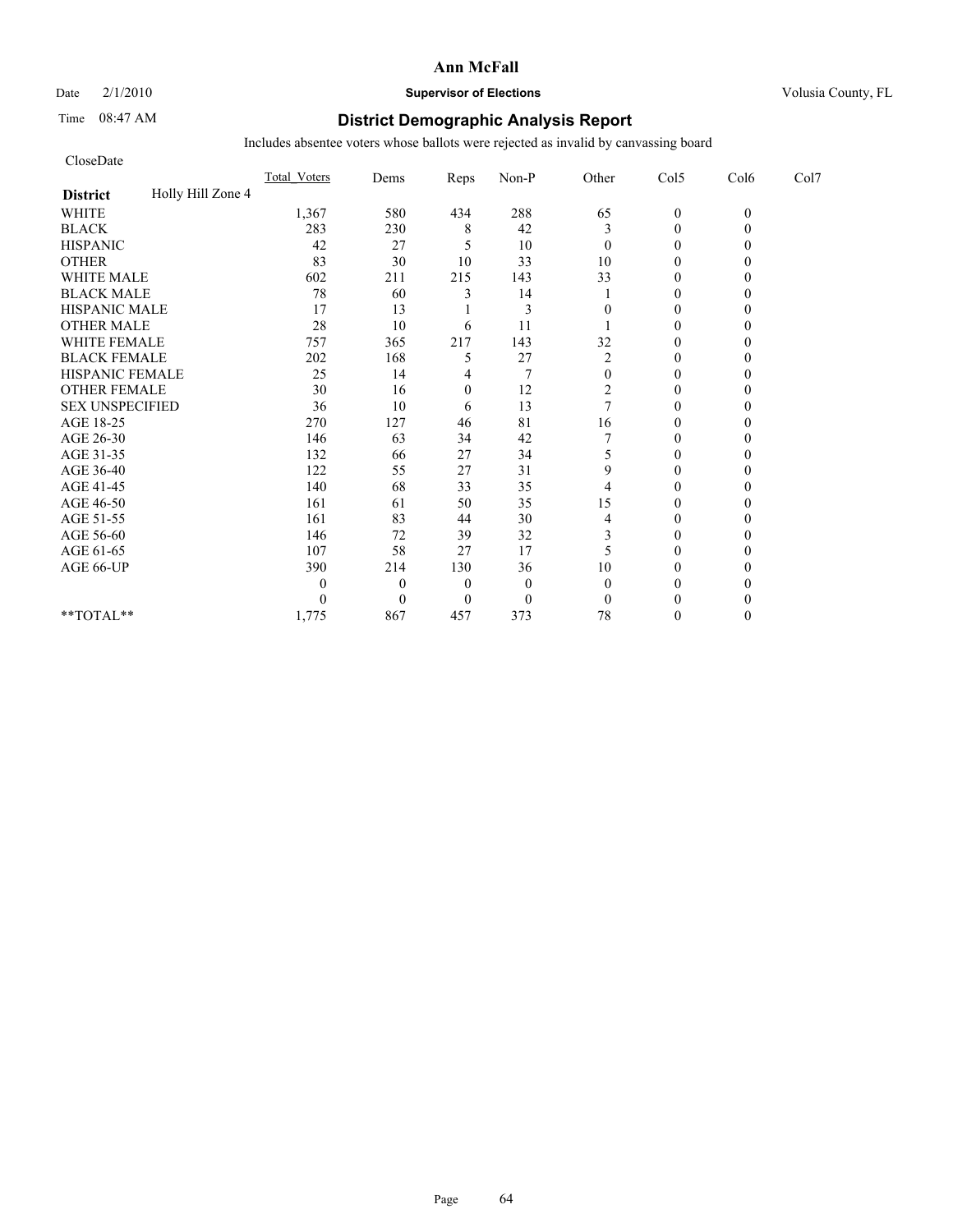# Date  $2/1/2010$  **Supervisor of Elections Supervisor of Elections** Volusia County, FL

# Time 08:47 AM **District Demographic Analysis Report**

| CloseDate                            |                     |                  |                |                |                |                |          |      |
|--------------------------------------|---------------------|------------------|----------------|----------------|----------------|----------------|----------|------|
|                                      | <b>Total Voters</b> | Dems             | Reps           | Non-P          | Other          | Col5           | Col6     | Col7 |
| New Smyrna Zone 1<br><b>District</b> |                     |                  |                |                |                |                |          |      |
| <b>WHITE</b>                         | 3,636               | 1,224            | 1,574          | 704            | 134            | $\mathbf{0}$   | $\theta$ |      |
| <b>BLACK</b>                         | 8                   | 2                | 2              | $\overline{4}$ | $\Omega$       | $\overline{0}$ |          |      |
| <b>HISPANIC</b>                      | 36                  | 12               | 9              | 14             |                | $\theta$       |          |      |
| <b>OTHER</b>                         | 120                 | 27               | 36             | 36             | 21             | $\theta$       |          |      |
| <b>WHITE MALE</b>                    | 1,693               | 471              | 771            | 373            | 78             | $\theta$       |          |      |
| <b>BLACK MALE</b>                    | 3                   | $\boldsymbol{0}$ | $\theta$       | 3              | $\mathbf{0}$   | $\theta$       |          |      |
| <b>HISPANIC MALE</b>                 | 15                  | 3                |                | 11             | $\theta$       | $\theta$       |          |      |
| <b>OTHER MALE</b>                    | 33                  | 6                | 16             | 10             |                | $\theta$       |          |      |
| WHITE FEMALE                         | 1,917               | 743              | 794            | 325            | 55             | $\theta$       |          |      |
| <b>BLACK FEMALE</b>                  | 5                   | $\overline{c}$   | $\overline{c}$ |                | $\theta$       | $\theta$       |          |      |
| HISPANIC FEMALE                      | 21                  | 9                | 8              | 3              |                | $\theta$       |          |      |
| <b>OTHER FEMALE</b>                  | 43                  | 13               | 16             | 10             |                | $\theta$       |          |      |
| <b>SEX UNSPECIFIED</b>               | 70                  | 18               | 13             | 22             | 17             | $\theta$       |          |      |
| AGE 18-25                            | 205                 | 55               | 46             | 87             | 17             | $\mathbf{0}$   |          |      |
| AGE 26-30                            | 158                 | 59               | 46             | 45             | 8              | $\theta$       |          |      |
| AGE 31-35                            | 144                 | 35               | 47             | 53             | 9              | $\theta$       |          |      |
| AGE 36-40                            | 153                 | 42               | 52             | 50             | 9              | $\theta$       |          |      |
| AGE 41-45                            | 205                 | 62               | 86             | 46             | 11             | $\overline{0}$ |          |      |
| AGE 46-50                            | 275                 | 88               | 122            | 51             | 14             | $\mathbf{0}$   |          |      |
| AGE 51-55                            | 365                 | 130              | 140            | 77             | 18             | $\theta$       |          |      |
| AGE 56-60                            | 452                 | 174              | 191            | 70             | 17             | $\theta$       |          |      |
| AGE 61-65                            | 466                 | 154              | 211            | 88             | 13             | $\theta$       |          |      |
| AGE 66-UP                            | 1,377               | 466              | 680            | 191            | 40             | $\theta$       |          |      |
|                                      |                     | $\theta$         | $\theta$       | $\theta$       | $\overline{0}$ | $\theta$       |          |      |
|                                      |                     | $\theta$         | $\theta$       | $\overline{0}$ | $\theta$       | $\theta$       |          |      |
| $**TOTAL**$                          | 3,800               | 1,265            | 1,621          | 758            | 156            | $\theta$       |          |      |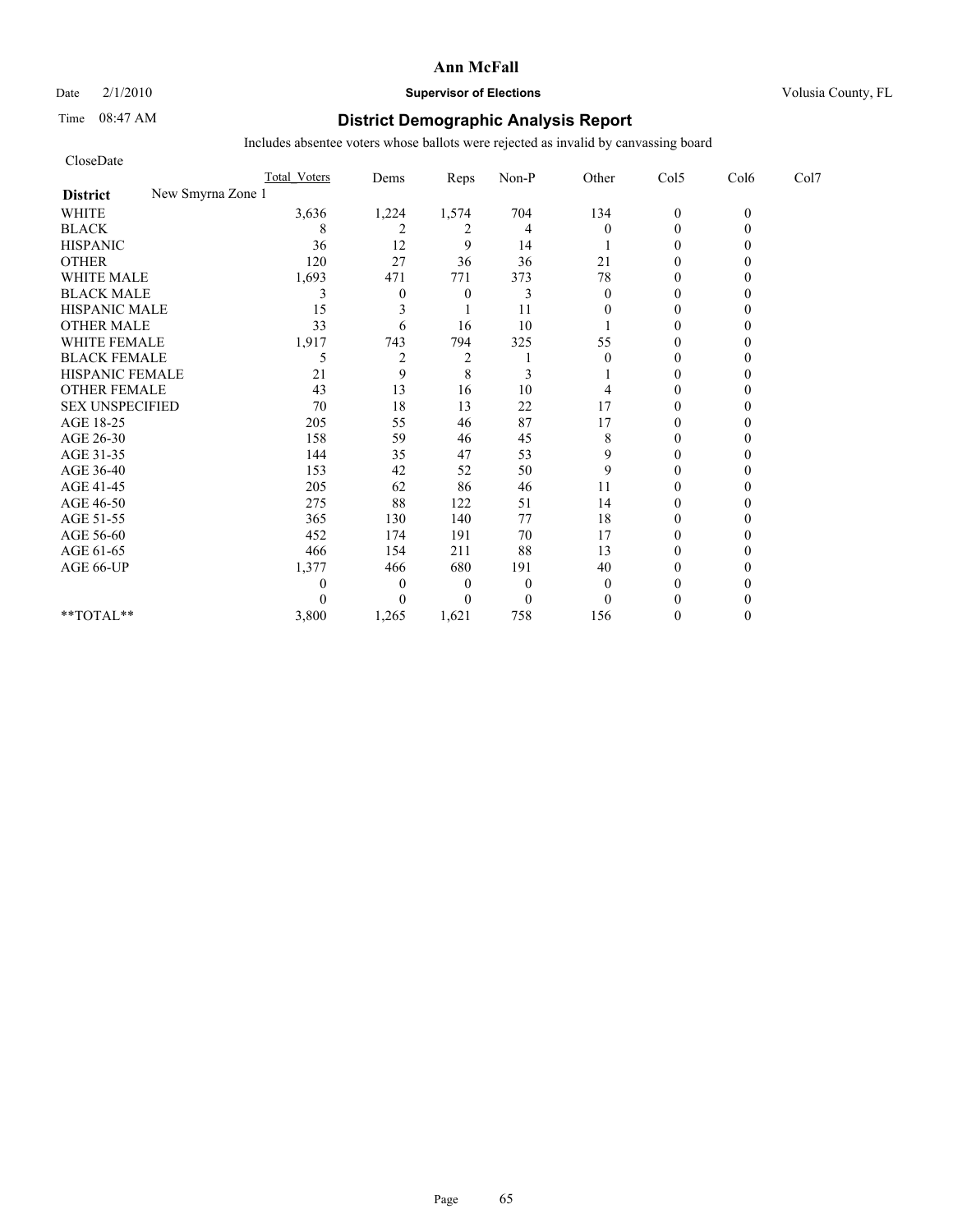# Date  $2/1/2010$  **Supervisor of Elections Supervisor of Elections** Volusia County, FL

# Time 08:47 AM **District Demographic Analysis Report**

| CloseDate              |                     |          |                  |                |                  |                |          |      |
|------------------------|---------------------|----------|------------------|----------------|------------------|----------------|----------|------|
|                        | <b>Total Voters</b> | Dems     | Reps             | Non-P          | Other            | Col5           | Col6     | Col7 |
| <b>District</b>        | New Smyrna Zone 2   |          |                  |                |                  |                |          |      |
| <b>WHITE</b>           | 3,152               | 1,191    | 1,182            | 639            | 140              | $\mathbf{0}$   | $\theta$ |      |
| <b>BLACK</b>           | 17                  | 12       |                  | $\overline{4}$ | $\boldsymbol{0}$ | $\overline{0}$ |          |      |
| <b>HISPANIC</b>        | 40                  | 8        | 12               | 18             | 2                | $\mathbf{0}$   |          |      |
| <b>OTHER</b>           | 100                 | 24       | 23               | 32             | 21               | $\theta$       |          |      |
| <b>WHITE MALE</b>      | 1,428               | 482      | 537              | 331            | 78               | $\theta$       |          |      |
| <b>BLACK MALE</b>      | 9                   | 6        |                  | $\overline{2}$ | $\mathbf{0}$     | $\theta$       |          |      |
| <b>HISPANIC MALE</b>   | 21                  | 4        | 5                | 12             | $\mathbf{0}$     | $\theta$       |          |      |
| <b>OTHER MALE</b>      | 28                  | 6        | 8                | 11             | 3                | $\theta$       |          |      |
| WHITE FEMALE           | 1,695               | 699      | 630              | 304            | 62               | $\theta$       |          |      |
| <b>BLACK FEMALE</b>    | 8                   | 6        | $\boldsymbol{0}$ | $\overline{2}$ | $\theta$         | $\theta$       |          |      |
| HISPANIC FEMALE        | 19                  | 4        |                  | 6              | 2                | $\theta$       |          |      |
| <b>OTHER FEMALE</b>    | 38                  | 13       | 11               | 12             | $\overline{c}$   | $\mathbf{0}$   |          |      |
| <b>SEX UNSPECIFIED</b> | 63                  | 15       | 19               | 13             | 16               | $\theta$       |          |      |
| AGE 18-25              | 178                 | 55       | 52               | 57             | 14               | $\mathbf{0}$   |          |      |
| AGE 26-30              | 160                 | 53       | 40               | 54             | 13               | $\theta$       |          |      |
| AGE 31-35              | 131                 | 43       | 42               | 38             | 8                | $\theta$       |          |      |
| AGE 36-40              | 169                 | 51       | 51               | 56             | 11               | $\theta$       |          |      |
| AGE 41-45              | 156                 | 46       | 63               | 37             | 10               | $\overline{0}$ |          |      |
| AGE 46-50              | 271                 | 83       | 107              | 67             | 14               | $\mathbf{0}$   |          |      |
| AGE 51-55              | 285                 | 119      | 96               | 55             | 15               | $\theta$       |          |      |
| AGE 56-60              | 326                 | 123      | 108              | 82             | 13               | $\theta$       |          |      |
| AGE 61-65              | 337                 | 120      | 143              | 61             | 13               | $\theta$       |          |      |
| AGE 66-UP              | 1,296               | 542      | 516              | 186            | 52               | $\theta$       |          |      |
|                        | 0                   | $\theta$ | $\theta$         | $\theta$       | $\mathbf{0}$     | $\theta$       |          |      |
|                        |                     | $\theta$ | $\theta$         | $\mathbf{0}$   | $\theta$         | $\theta$       |          |      |
| $**TOTAL**$            | 3,309               | 1,235    | 1,218            | 693            | 163              | $\theta$       |          |      |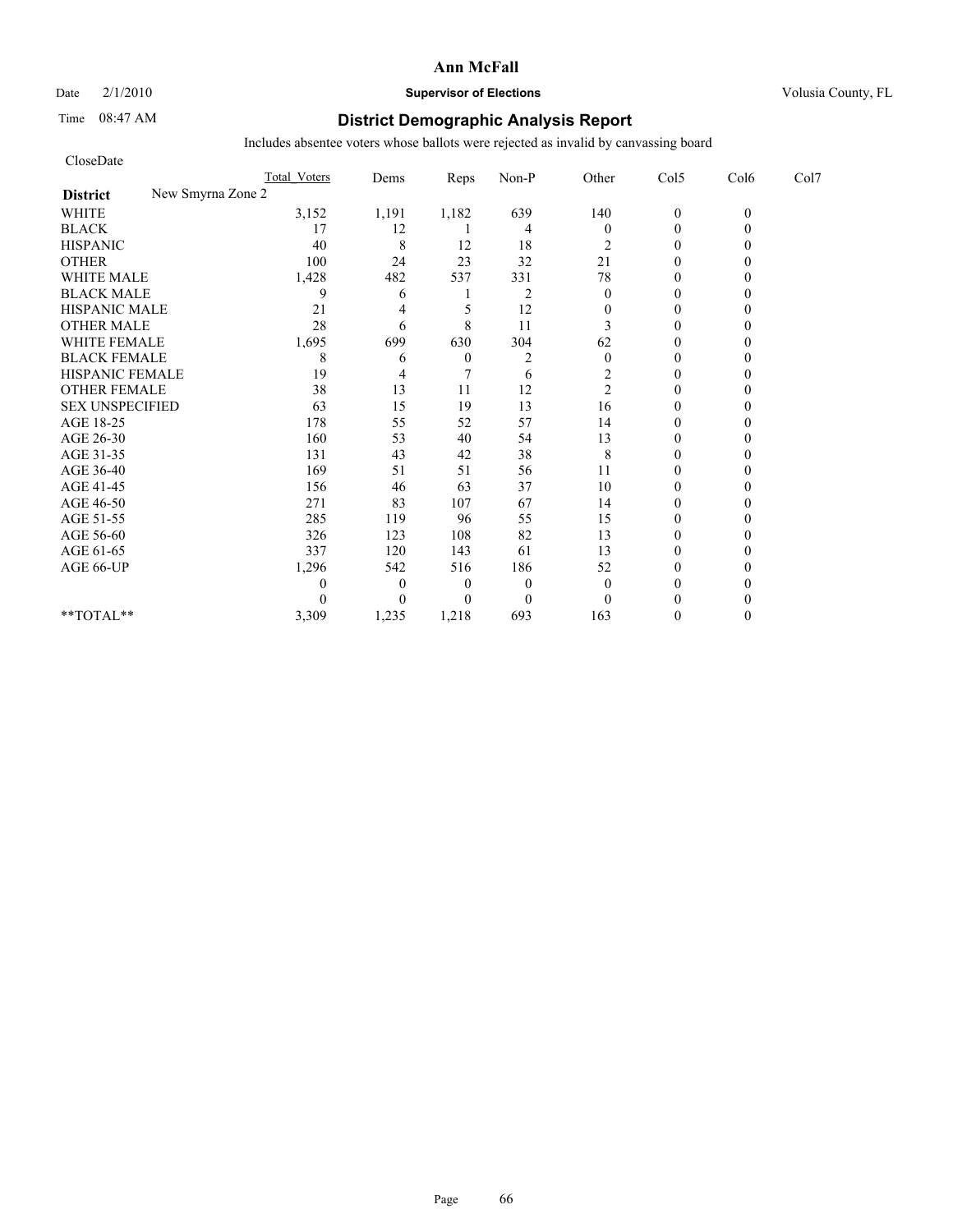# Date  $2/1/2010$  **Supervisor of Elections Supervisor of Elections** Volusia County, FL

# Time 08:47 AM **District Demographic Analysis Report**

| CloseDate                            |                     |                |          |                |              |                |          |      |
|--------------------------------------|---------------------|----------------|----------|----------------|--------------|----------------|----------|------|
|                                      | <b>Total Voters</b> | Dems           | Reps     | Non-P          | Other        | Col5           | Col6     | Col7 |
| New Smyrna Zone 3<br><b>District</b> |                     |                |          |                |              |                |          |      |
| <b>WHITE</b>                         | 3,995               | 1,344          | 1,608    | 878            | 165          | $\mathbf{0}$   | $\theta$ |      |
| <b>BLACK</b>                         | 29                  | 20             | 2        | 6              |              | $\overline{0}$ |          |      |
| <b>HISPANIC</b>                      | 38                  | 16             | 10       | 10             | 2            | $\mathbf{0}$   |          |      |
| <b>OTHER</b>                         | 156                 | 38             | 27       | 60             | 31           | $\theta$       |          |      |
| <b>WHITE MALE</b>                    | 1,853               | 540            | 780      | 447            | 86           | $\theta$       |          |      |
| <b>BLACK MALE</b>                    | 17                  | 11             |          | 4              |              | $\theta$       |          |      |
| <b>HISPANIC MALE</b>                 | 17                  | $\overline{7}$ | 3        | 5              | 2            | $\theta$       |          |      |
| <b>OTHER MALE</b>                    | 48                  | 18             | 9        | 20             |              | $\theta$       |          |      |
| WHITE FEMALE                         | 2,120               | 795            | 821      | 425            | 79           | $\theta$       |          |      |
| <b>BLACK FEMALE</b>                  | 12                  | 9              |          | $\overline{2}$ | $\mathbf{0}$ | $\theta$       |          |      |
| HISPANIC FEMALE                      | 21                  | 9              |          | 5              | $\Omega$     | $\theta$       |          |      |
| <b>OTHER FEMALE</b>                  | 45                  | 14             | 12       | 13             | 6            | $\mathbf{0}$   |          |      |
| <b>SEX UNSPECIFIED</b>               | 85                  | 15             | 13       | 33             | 24           | $\theta$       |          |      |
| AGE 18-25                            | 276                 | 73             | 60       | 109            | 34           | $\mathbf{0}$   |          |      |
| AGE 26-30                            | 222                 | 64             | 75       | 73             | 10           | $\theta$       |          |      |
| AGE 31-35                            | 212                 | 79             | 46       | 71             | 16           | $\theta$       |          |      |
| AGE 36-40                            | 218                 | 73             | 63       | 74             | 8            | $\theta$       |          |      |
| AGE 41-45                            | 242                 | 79             | 82       | 74             |              | $\theta$       |          |      |
| AGE 46-50                            | 339                 | 110            | 133      | 83             | 13           | $\mathbf{0}$   |          |      |
| AGE 51-55                            | 406                 | 169            | 142      | 82             | 13           | $\mathbf{0}$   |          |      |
| AGE 56-60                            | 391                 | 152            | 149      | 69             | 21           | $\theta$       |          |      |
| AGE 61-65                            | 422                 | 162            | 160      | 85             | 15           | $\theta$       |          |      |
| AGE 66-UP                            | 1,490               | 457            | 737      | 234            | 62           | $\theta$       |          |      |
|                                      | 0                   | $\theta$       | $\theta$ | $\overline{0}$ | $\mathbf{0}$ | $\mathbf{0}$   |          |      |
|                                      |                     | $\theta$       | $\theta$ | $\mathbf{0}$   | $\theta$     | $\theta$       |          |      |
| $**TOTAL**$                          | 4,218               | 1,418          | 1,647    | 954            | 199          | $\theta$       |          |      |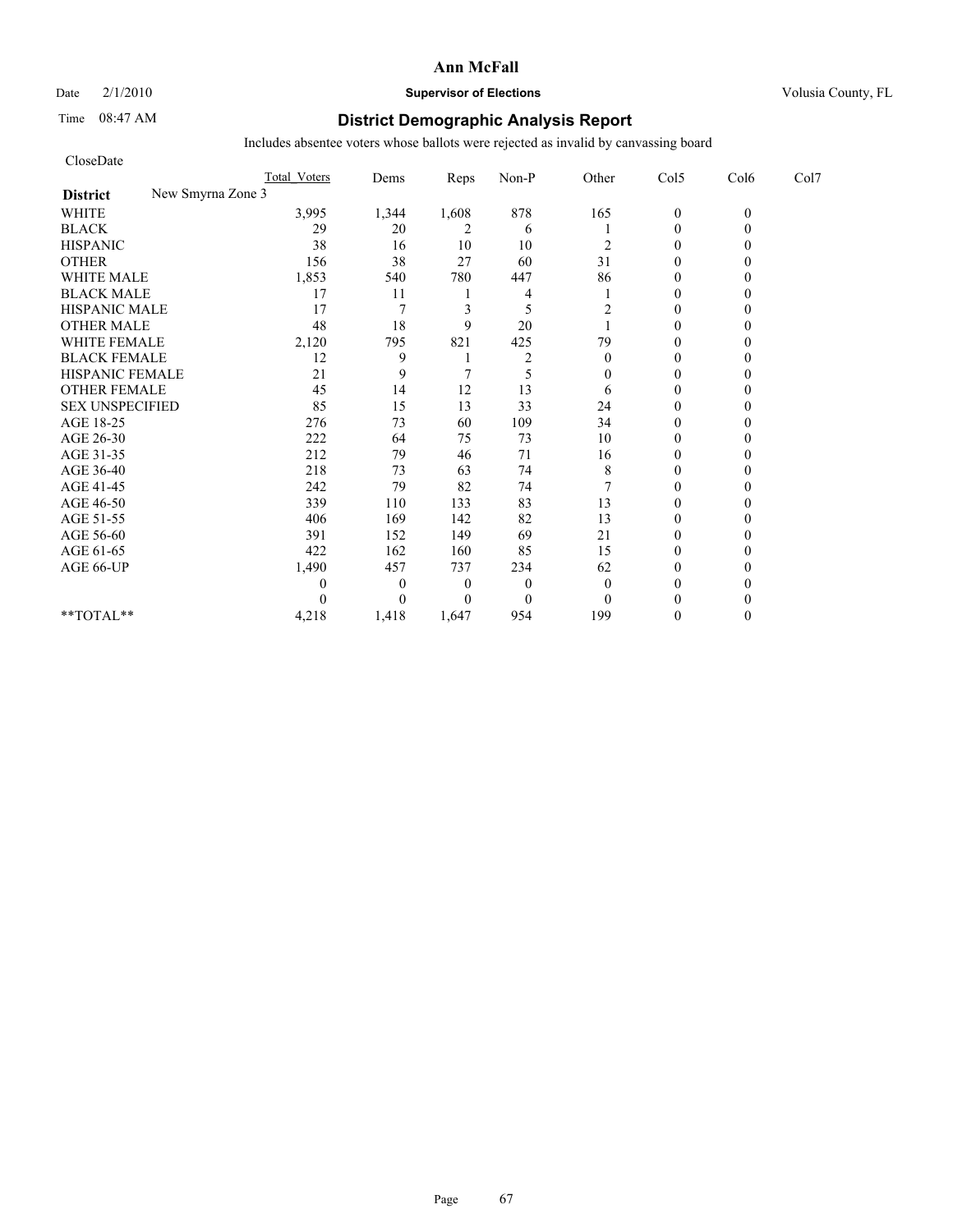## Date  $2/1/2010$  **Supervisor of Elections Supervisor of Elections** Volusia County, FL

# Time 08:47 AM **District Demographic Analysis Report**

| CloseDate                            |                     |              |                |              |                |                  |          |      |
|--------------------------------------|---------------------|--------------|----------------|--------------|----------------|------------------|----------|------|
|                                      | <b>Total Voters</b> | Dems         | Reps           | Non-P        | Other          | Col5             | Col6     | Col7 |
| New Smyrna Zone 4<br><b>District</b> |                     |              |                |              |                |                  |          |      |
| <b>WHITE</b>                         | 4,014               | 1,443        | 1,562          | 845          | 164            | $\boldsymbol{0}$ | $\theta$ |      |
| <b>BLACK</b>                         | 688                 | 592          | 19             | 65           | 12             | $\mathbf{0}$     | 0        |      |
| <b>HISPANIC</b>                      | 62                  | 25           | 14             | 19           | 4              | $\theta$         |          |      |
| <b>OTHER</b>                         | 193                 | 51           | 29             | 71           | 42             | $\theta$         |          |      |
| <b>WHITE MALE</b>                    | 1,786               | 586          | 714            | 407          | 79             | $\theta$         |          |      |
| <b>BLACK MALE</b>                    | 289                 | 231          | 8              | 42           | $\,$ 8 $\,$    | $\mathbf{0}$     |          |      |
| <b>HISPANIC MALE</b>                 | 33                  | 10           | 10             | 9            | 4              | $\theta$         |          |      |
| <b>OTHER MALE</b>                    | 52                  | 13           | 12             | 23           | 4              | $\theta$         |          |      |
| <b>WHITE FEMALE</b>                  | 2,204               | 847          | 843            | 429          | 85             | $\theta$         |          |      |
| <b>BLACK FEMALE</b>                  | 394                 | 356          | 11             | 23           | 4              | $\theta$         |          |      |
| HISPANIC FEMALE                      | 29                  | 15           | 4              | 10           | $\overline{0}$ | $\mathbf{0}$     |          |      |
| <b>OTHER FEMALE</b>                  | 76                  | 28           | 14             | 29           | 5              | $\theta$         |          |      |
| <b>SEX UNSPECIFIED</b>               | 94                  | 25           | $\,$ 8 $\,$    | 28           | 33             | $\theta$         |          |      |
| AGE 18-25                            | 421                 | 183          | 73             | 130          | 35             | $\mathbf{0}$     |          |      |
| AGE 26-30                            | 246                 | 94           | 60             | 76           | 16             | $\overline{0}$   |          |      |
| AGE 31-35                            | 300                 | 100          | 103            | 83           | 14             | $\mathbf{0}$     |          |      |
| AGE 36-40                            | 318                 | 142          | 92             | 57           | 27             | $\mathbf{0}$     |          |      |
| AGE 41-45                            | 285                 | 108          | 95             | 70           | 12             | $\mathbf{0}$     |          |      |
| AGE 46-50                            | 352                 | 149          | 122            | 67           | 14             | $\theta$         |          |      |
| AGE 51-55                            | 423                 | 190          | 132            | 87           | 14             | $\mathbf{0}$     |          |      |
| AGE 56-60                            | 460                 | 197          | 140            | 101          | 22             | $\overline{0}$   |          |      |
| AGE 61-65                            | 436                 | 192          | 137            | 93           | 14             | $\theta$         |          |      |
| AGE 66-UP                            | 1,716               | 756          | 670            | 236          | 54             | $\mathbf{0}$     |          |      |
|                                      | 0                   | $\mathbf{0}$ | $\overline{0}$ | $\mathbf{0}$ | $\mathbf{0}$   | $\mathbf{0}$     |          |      |
|                                      | 0                   | $\Omega$     | $\overline{0}$ | $\theta$     | $\Omega$       | $\theta$         |          |      |
| **TOTAL**                            | 4,957               | 2,111        | 1,624          | 1,000        | 222            | $\theta$         | 0        |      |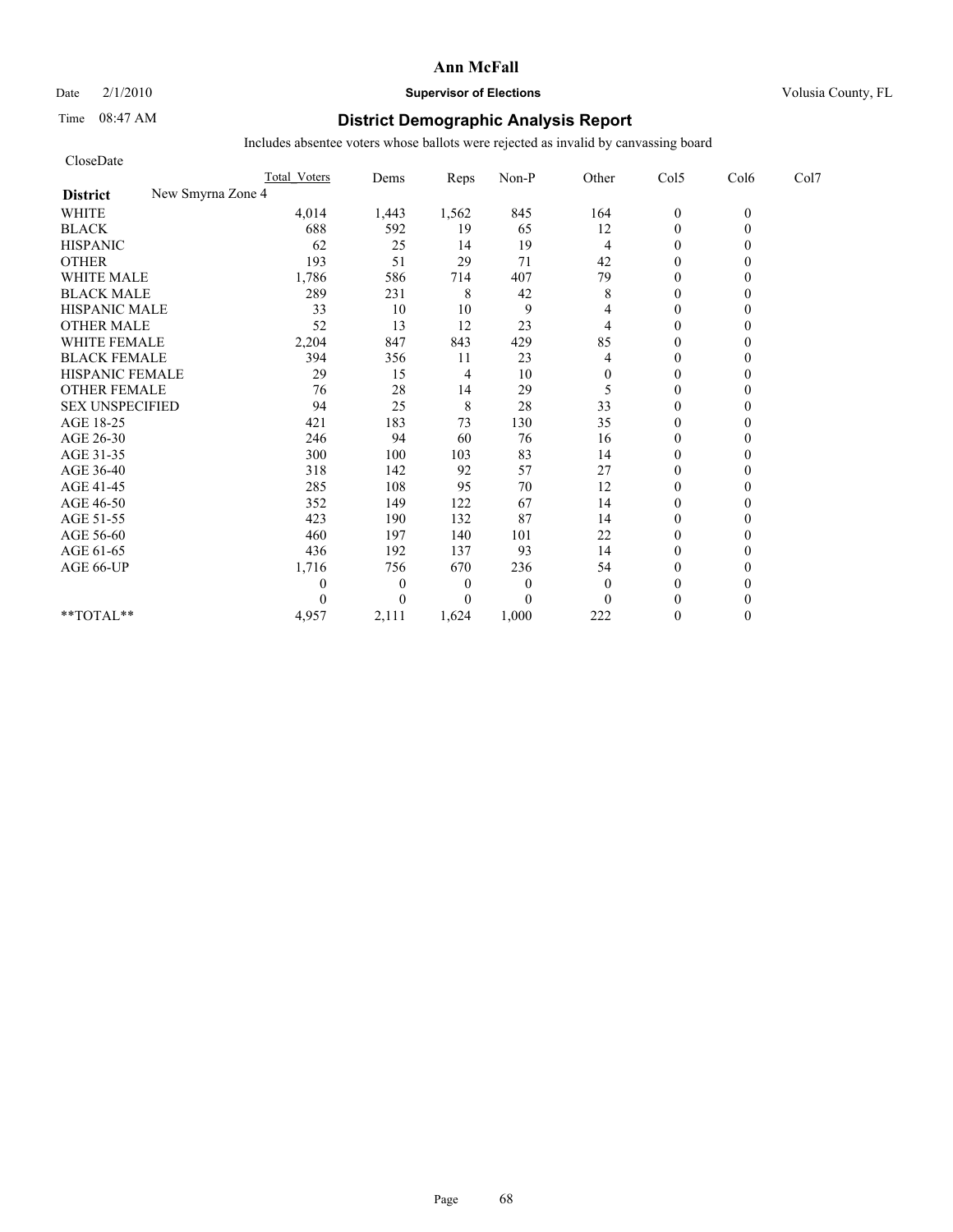Date  $2/1/2010$  **Supervisor of Elections Supervisor of Elections** Volusia County, FL

# Time 08:47 AM **District Demographic Analysis Report**

| CloseDate              |                    |                     |                |                |                |                |                |          |      |
|------------------------|--------------------|---------------------|----------------|----------------|----------------|----------------|----------------|----------|------|
|                        |                    | <b>Total Voters</b> | Dems           | Reps           | Non-P          | Other          | Col5           | Col6     | Col7 |
| <b>District</b>        | Orange City Zone 1 |                     |                |                |                |                |                |          |      |
| <b>WHITE</b>           |                    | 522                 | 195            | 202            | 101            | 24             | $\mathbf{0}$   | $\theta$ |      |
| <b>BLACK</b>           |                    | 85                  | 70             | $\overline{c}$ | 9              | 4              | $\theta$       |          |      |
| <b>HISPANIC</b>        |                    | 229                 | 105            | 32             | 81             | 11             | $\overline{0}$ |          |      |
| <b>OTHER</b>           |                    | 48                  | 20             | 14             | 10             | 4              | $\theta$       |          |      |
| <b>WHITE MALE</b>      |                    | 211                 | 75             | 81             | 43             | 12             | $\theta$       |          |      |
| <b>BLACK MALE</b>      |                    | 27                  | 21             | $\mathbf{0}$   | 3              | 3              | $\theta$       |          |      |
| <b>HISPANIC MALE</b>   |                    | 92                  | 39             | 15             | 34             | 4              | $\theta$       |          |      |
| <b>OTHER MALE</b>      |                    | 17                  | 9              | 6              | $\overline{2}$ | $\theta$       | $\theta$       |          |      |
| <b>WHITE FEMALE</b>    |                    | 310                 | 120            | 120            | 58             | 12             | $\theta$       |          |      |
| <b>BLACK FEMALE</b>    |                    | 58                  | 49             | $\overline{c}$ | 6              |                | $\overline{0}$ |          |      |
| HISPANIC FEMALE        |                    | 136                 | 66             | 16             | 47             |                | $\theta$       |          |      |
| <b>OTHER FEMALE</b>    |                    | 21                  |                | 5              | 6              |                | $\theta$       |          |      |
| <b>SEX UNSPECIFIED</b> |                    | 12                  | 4              | 5              | $\overline{2}$ |                | $\theta$       |          |      |
| AGE 18-25              |                    | 117                 | 45             | 25             | 40             |                | $\theta$       |          |      |
| AGE 26-30              |                    | 102                 | 29             | 34             | 32             |                | $\Omega$       |          |      |
| AGE 31-35              |                    | 85                  | 33             | 23             | 23             | 6              | $\theta$       |          |      |
| AGE 36-40              |                    | 69                  | 34             | 20             | 14             |                | $\overline{0}$ |          |      |
| AGE 41-45              |                    | 64                  | 26             | 13             | 23             | 2              | $\mathbf{0}$   |          |      |
| AGE 46-50              |                    | 53                  | 22             | 13             | 16             | $\overline{c}$ | $\theta$       |          |      |
| AGE 51-55              |                    | 47                  | 21             | 12             | 11             | 3              | $\theta$       |          |      |
| AGE 56-60              |                    | 57                  | 32             | 10             | 13             | 2              | $\overline{0}$ |          |      |
| AGE 61-65              |                    | 56                  | 28             | 18             | $\overline{7}$ | 3              | $\theta$       |          |      |
| AGE 66-UP              |                    | 234                 | 120            | 82             | $22\,$         | 10             | $\theta$       |          |      |
|                        |                    | 0                   | $\overline{0}$ | $\mathbf{0}$   | $\mathbf{0}$   | $\theta$       | 0              |          |      |
|                        |                    | $\theta$            | $\theta$       | $\theta$       | $\mathbf{0}$   | $\Omega$       | $\Omega$       |          |      |
| **TOTAL**              |                    | 884                 | 390            | 250            | 201            | 43             | $\theta$       |          |      |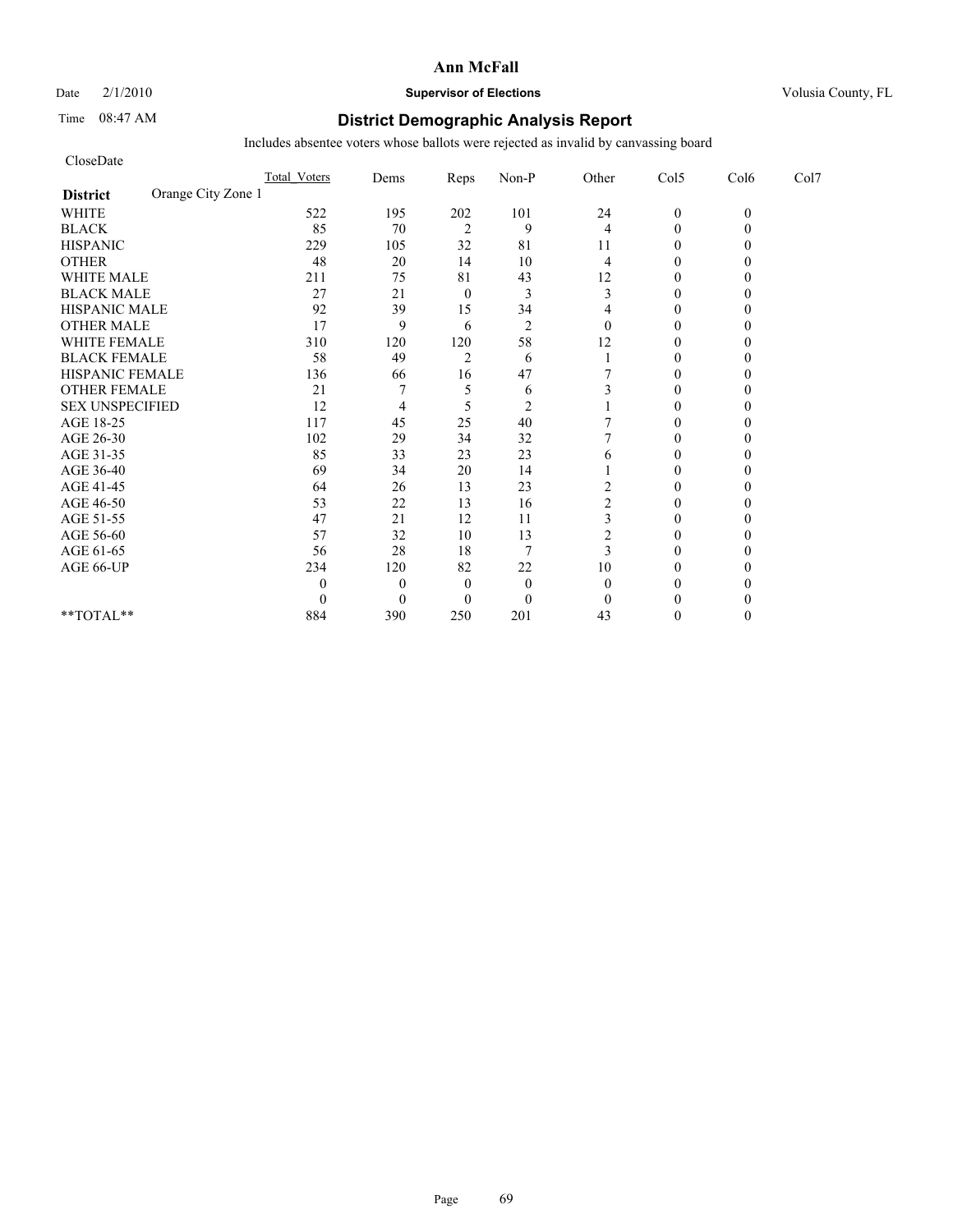# Date  $2/1/2010$  **Supervisor of Elections Supervisor of Elections** Volusia County, FL

# Time 08:47 AM **District Demographic Analysis Report**

| CloseDate                             |                     |                |                |                |                  |                |          |      |
|---------------------------------------|---------------------|----------------|----------------|----------------|------------------|----------------|----------|------|
|                                       | <b>Total Voters</b> | Dems           | Reps           | Non-P          | Other            | Col5           | Col6     | Col7 |
| Orange City Zone 2<br><b>District</b> |                     |                |                |                |                  |                |          |      |
| <b>WHITE</b>                          | 712                 | 246            | 287            | 135            | 44               | $\mathbf{0}$   | $\theta$ |      |
| <b>BLACK</b>                          | 37                  | 29             | 3              | 5              | $\boldsymbol{0}$ | $\theta$       |          |      |
| <b>HISPANIC</b>                       | 101                 | 55             | 14             | 29             | 3                | $\overline{0}$ |          |      |
| <b>OTHER</b>                          | 44                  | 12             | 9              | 21             | $\overline{2}$   | $\theta$       |          |      |
| <b>WHITE MALE</b>                     | 321                 | 103            | 133            | 60             | 25               | $\theta$       |          |      |
| <b>BLACK MALE</b>                     | 12                  | 7              | $\overline{2}$ | 3              | $\theta$         | $\theta$       |          |      |
| <b>HISPANIC MALE</b>                  | 49                  | 24             | 8              | 16             |                  | $\theta$       |          |      |
| <b>OTHER MALE</b>                     | 15                  | $\overline{4}$ | 4              | 6              |                  | $\theta$       |          |      |
| <b>WHITE FEMALE</b>                   | 391                 | 143            | 154            | 75             | 19               | $\theta$       |          |      |
| <b>BLACK FEMALE</b>                   | 24                  | 21             |                | $\overline{2}$ | $\mathbf{0}$     | $\overline{0}$ |          |      |
| HISPANIC FEMALE                       | 52                  | 31             | 6              | 13             | 2                | $\theta$       |          |      |
| <b>OTHER FEMALE</b>                   | 12                  | 5              |                | 5              |                  | $\Omega$       |          |      |
| <b>SEX UNSPECIFIED</b>                | 18                  | 4              | 4              | 10             | 0                | $\theta$       |          |      |
| AGE 18-25                             | 92                  | 36             | 21             | 27             | 8                | $\theta$       |          |      |
| AGE 26-30                             | 84                  | 26             | 29             | 23             | 6                | $\Omega$       |          |      |
| AGE 31-35                             | 74                  | 23             | 22             | 22             |                  | $\theta$       |          |      |
| AGE 36-40                             | 69                  | 29             | 21             | 15             | 4                | $\Omega$       |          |      |
| AGE 41-45                             | 95                  | 42             | 32             | 19             | 2                | $\mathbf{0}$   |          |      |
| AGE 46-50                             | 73                  | 26             | 27             | 15             | 5                | $\theta$       |          |      |
| AGE 51-55                             | 82                  | 27             | 36             | 19             | 0                | $\Omega$       |          |      |
| AGE 56-60                             | 87                  | 27             | 35             | $22\,$         | 3                | $\overline{0}$ |          |      |
| AGE 61-65                             | 66                  | 31             | 22             | 9              | 4                | 0              |          |      |
| AGE 66-UP                             | 172                 | 75             | 68             | 19             | 10               | $\Omega$       |          |      |
|                                       | 0                   | $\overline{0}$ | $\theta$       | $\mathbf{0}$   | $\theta$         | 0              |          |      |
|                                       | 0                   | $\Omega$       | $\Omega$       | $\mathbf{0}$   | $\Omega$         | $\Omega$       |          |      |
| **TOTAL**                             | 894                 | 342            | 313            | 190            | 49               | $\Omega$       |          |      |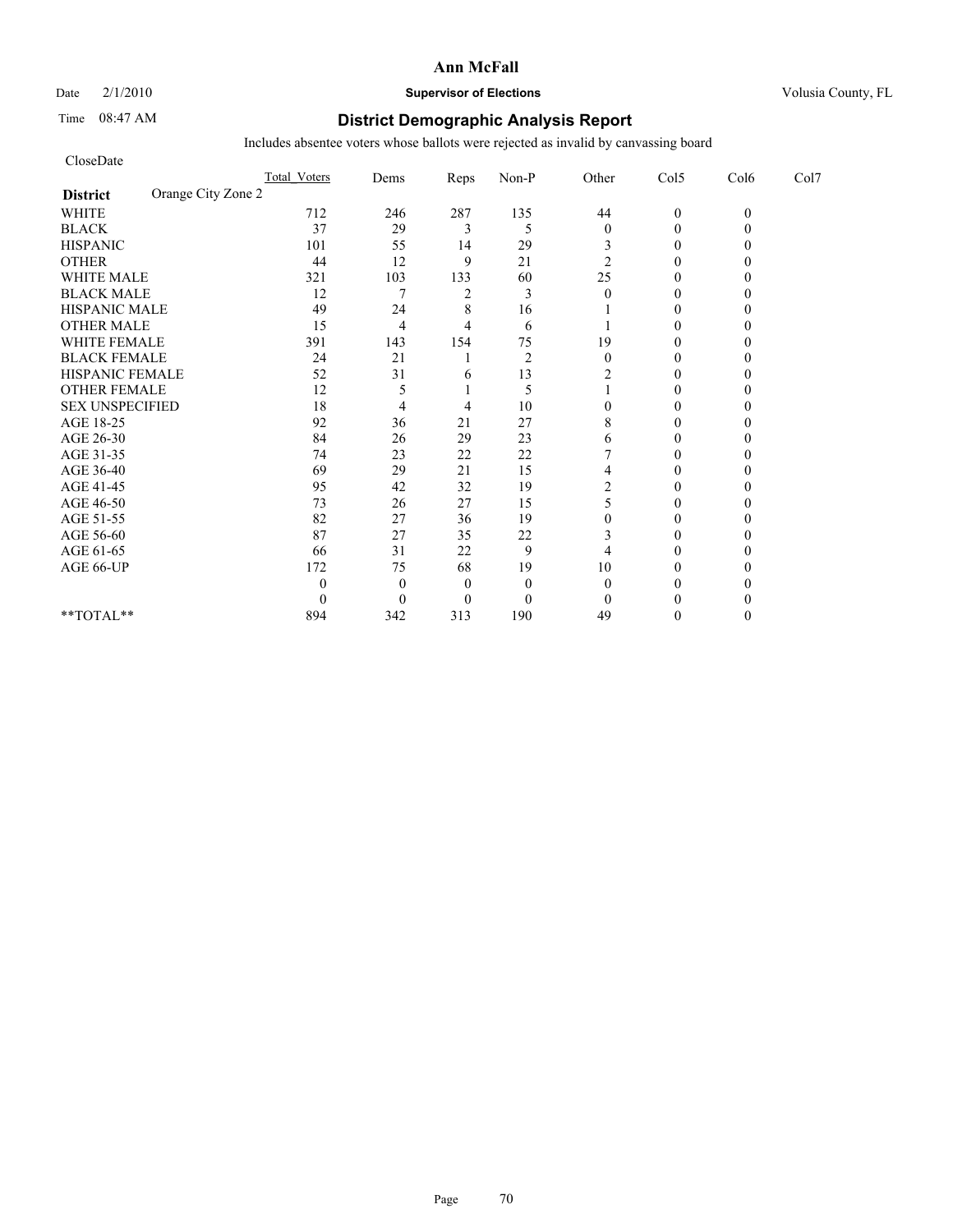# Date  $2/1/2010$  **Supervisor of Elections Supervisor of Elections** Volusia County, FL

# Time 08:47 AM **District Demographic Analysis Report**

| CloseDate                             |                     |          |                |              |                |                |          |      |
|---------------------------------------|---------------------|----------|----------------|--------------|----------------|----------------|----------|------|
|                                       | <b>Total Voters</b> | Dems     | Reps           | Non-P        | Other          | Col5           | Col6     | Col7 |
| Orange City Zone 3<br><b>District</b> |                     |          |                |              |                |                |          |      |
| <b>WHITE</b>                          | 923                 | 341      | 349            | 174          | 59             | $\mathbf{0}$   | $\theta$ |      |
| <b>BLACK</b>                          | 42                  | 31       | ı              | 8            | $\overline{c}$ | $\theta$       |          |      |
| <b>HISPANIC</b>                       | 101                 | 51       | 23             | 25           | 2              | $\overline{0}$ |          |      |
| <b>OTHER</b>                          | 54                  | 18       | 8              | 23           | 5              | $\theta$       |          |      |
| <b>WHITE MALE</b>                     | 406                 | 130      | 172            | 73           | 31             | $\theta$       |          |      |
| <b>BLACK MALE</b>                     | 17                  | 13       | $\mathbf{0}$   | 3            |                | $\theta$       |          |      |
| <b>HISPANIC MALE</b>                  | 41                  | 23       | 9              | 8            |                | $\theta$       |          |      |
| <b>OTHER MALE</b>                     | 22                  | 7        | 3              | 11           |                | $\overline{0}$ |          |      |
| <b>WHITE FEMALE</b>                   | 510                 | 207      | 176            | 99           | 28             | $\theta$       |          |      |
| <b>BLACK FEMALE</b>                   | 25                  | 18       |                | 5            |                | $\overline{0}$ |          |      |
| HISPANIC FEMALE                       | 60                  | 28       | 14             | 17           |                | $\theta$       |          |      |
| <b>OTHER FEMALE</b>                   | 17                  | 6        | 3              |              |                | $\theta$       |          |      |
| <b>SEX UNSPECIFIED</b>                | 22                  | 9        | 3              |              |                | $\theta$       |          |      |
| AGE 18-25                             | 63                  | 20       | 17             | 22           |                | $\theta$       |          |      |
| AGE 26-30                             | 57                  | 23       | 8              | 18           | 8              | 0              |          |      |
| AGE 31-35                             | 46                  | 15       | 12             | 15           |                | $\theta$       |          |      |
| AGE 36-40                             | 60                  | 16       | 24             | 15           |                | $\Omega$       |          |      |
| AGE 41-45                             | 58                  | 18       | 20             | 19           |                | $\mathbf{0}$   |          |      |
| AGE 46-50                             | 78                  | 26       | 30             | 16           | 6              | $\theta$       |          |      |
| AGE 51-55                             | 65                  | 28       | 21             | 12           | 4              | $\Omega$       |          |      |
| AGE 56-60                             | 91                  | 39       | 23             | 22           |                | $\overline{0}$ |          |      |
| AGE 61-65                             | 111                 | 42       | 47             | 16           | 6              | $\theta$       |          |      |
| AGE 66-UP                             | 491                 | 214      | 179            | 75           | 23             | $\Omega$       |          |      |
|                                       | 0                   | $\theta$ | $\theta$       | $\mathbf{0}$ | $\theta$       | 0              |          |      |
|                                       | 0                   | $\theta$ | $\overline{0}$ | $\mathbf{0}$ | $\theta$       | $\Omega$       |          |      |
| **TOTAL**                             | 1,120               | 441      | 381            | 230          | 68             | $\Omega$       |          |      |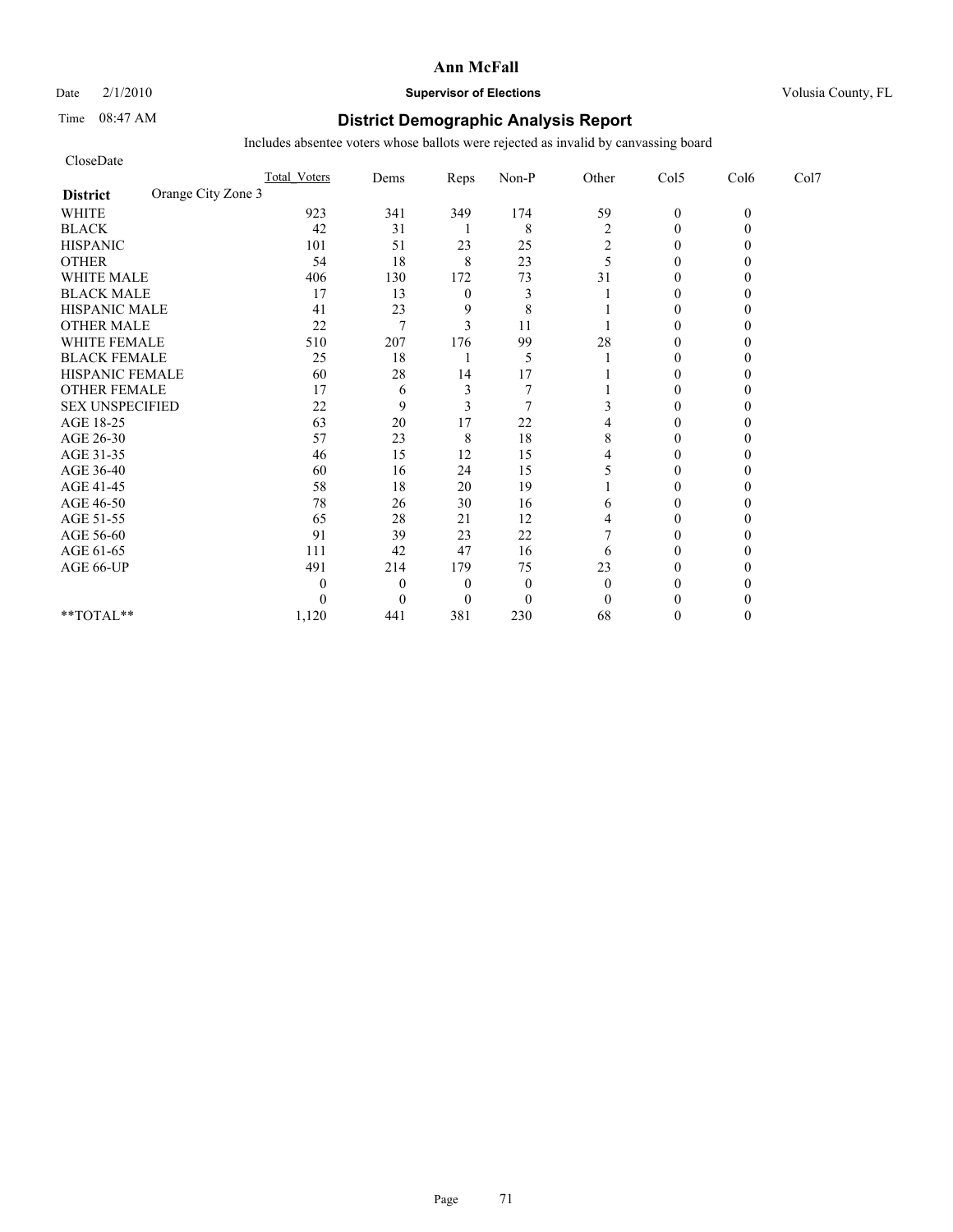# Date  $2/1/2010$  **Supervisor of Elections** Volusia County, FL

# Time 08:47 AM **District Demographic Analysis Report**

| CloseDate                             |                     |                |                |                |              |                |          |      |
|---------------------------------------|---------------------|----------------|----------------|----------------|--------------|----------------|----------|------|
|                                       | <b>Total Voters</b> | Dems           | Reps           | Non-P          | Other        | Col5           | Col6     | Col7 |
| Orange City Zone 4<br><b>District</b> |                     |                |                |                |              |                |          |      |
| <b>WHITE</b>                          | 1,296               | 471            | 515            | 250            | 60           | $\mathbf{0}$   | $\theta$ |      |
| <b>BLACK</b>                          | 15                  | 8              | $\overline{c}$ | 3              | 2            | $\theta$       |          |      |
| <b>HISPANIC</b>                       | 49                  | 22             | 9              | 17             |              | $\overline{0}$ |          |      |
| <b>OTHER</b>                          | 40                  | 13             | 13             | 10             | 4            | $\theta$       |          |      |
| <b>WHITE MALE</b>                     | 578                 | 182            | 241            | 122            | 33           | $\theta$       |          |      |
| <b>BLACK MALE</b>                     | 7                   | 3              | $\overline{c}$ | $\overline{2}$ | $\theta$     | $\theta$       |          |      |
| <b>HISPANIC MALE</b>                  | 25                  | 13             | 5              |                | $\mathbf{0}$ | $\theta$       |          |      |
| <b>OTHER MALE</b>                     | 10                  | $\overline{2}$ | $\overline{4}$ | $\overline{4}$ | $\theta$     | $\theta$       |          |      |
| <b>WHITE FEMALE</b>                   | 710                 | 286            | 271            | 126            | 27           | $\theta$       |          |      |
| <b>BLACK FEMALE</b>                   | 8                   | 5              | $\overline{0}$ |                | 2            | $\overline{0}$ |          |      |
| HISPANIC FEMALE                       | 24                  | 9              | 4              | 10             |              | $\theta$       |          |      |
| <b>OTHER FEMALE</b>                   | 18                  | 9              | 6              | $\overline{2}$ |              | $\theta$       |          |      |
| <b>SEX UNSPECIFIED</b>                | 20                  | 5              | 6              | 6              | 3            | $\theta$       |          |      |
| AGE 18-25                             | 157                 | 40             | 50             | 50             | 17           | $\theta$       |          |      |
| AGE 26-30                             | 101                 | 32             | 40             | 24             | 5            | $\Omega$       |          |      |
| AGE 31-35                             | 95                  | 27             | 30             | 32             | 6            | $\theta$       |          |      |
| AGE 36-40                             | 88                  | 30             | 27             | 27             | 4            | $\Omega$       |          |      |
| AGE 41-45                             | 118                 | 38             | 41             | 32             |              | $\theta$       |          |      |
| AGE 46-50                             | 148                 | 45             | 63             | 32             | 8            | $\theta$       |          |      |
| AGE 51-55                             | 152                 | 60             | 67             | 20             | 5            | $\Omega$       |          |      |
| AGE 56-60                             | 128                 | 54             | 45             | 24             | 5            | $\overline{0}$ |          |      |
| AGE 61-65                             | 131                 | 58             | 49             | 18             | 6            | 0              |          |      |
| AGE 66-UP                             | 282                 | 130            | 127            | 21             | 4            | $\Omega$       |          |      |
|                                       | 0                   | $\overline{0}$ | $\overline{0}$ | $\mathbf{0}$   | $\theta$     | 0              |          |      |
|                                       | 0                   | $\Omega$       | $\Omega$       | $\mathbf{0}$   | $\theta$     | $\Omega$       |          |      |
| **TOTAL**                             | 1,400               | 514            | 539            | 280            | 67           | $\Omega$       |          |      |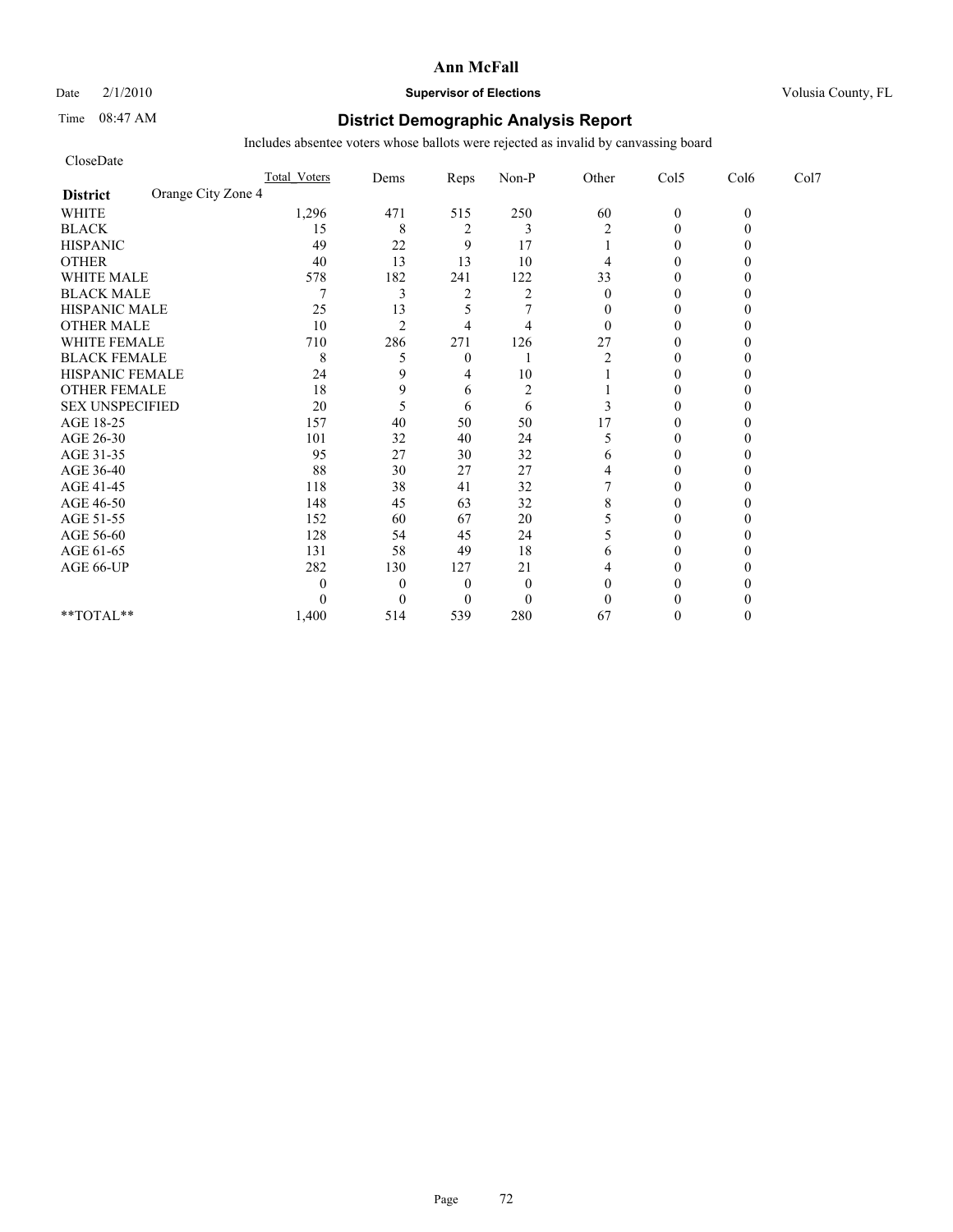### Date  $2/1/2010$  **Supervisor of Elections Supervisor of Elections** Volusia County, FL

## Time 08:47 AM **District Demographic Analysis Report**

| CloseDate                             |              |                |                |                |                  |                |          |      |
|---------------------------------------|--------------|----------------|----------------|----------------|------------------|----------------|----------|------|
|                                       | Total Voters | Dems           | Reps           | Non-P          | Other            | Col5           | Col6     | Col7 |
| Orange City Zone 5<br><b>District</b> |              |                |                |                |                  |                |          |      |
| <b>WHITE</b>                          | 1,314        | 446            | 610            | 211            | 47               | $\mathbf{0}$   | $\theta$ |      |
| <b>BLACK</b>                          | 113          | 95             | $\overline{c}$ | 14             | $\overline{2}$   | $\theta$       |          |      |
| <b>HISPANIC</b>                       | 73           | 35             | 13             | 24             |                  | $\overline{0}$ |          |      |
| <b>OTHER</b>                          | 80           | 36             | 17             | 19             | 8                | $\theta$       |          |      |
| <b>WHITE MALE</b>                     | 523          | 161            | 245            | 93             | 24               | $\theta$       |          |      |
| <b>BLACK MALE</b>                     | 46           | 32             | $\overline{c}$ | 10             | $\overline{c}$   | $\theta$       |          |      |
| <b>HISPANIC MALE</b>                  | 34           | 16             |                | 10             |                  | $\theta$       |          |      |
| <b>OTHER MALE</b>                     | 24           | 12             | 7              | $\overline{4}$ |                  | $\theta$       |          |      |
| <b>WHITE FEMALE</b>                   | 782          | 283            | 362            | 115            | 22               | $\theta$       |          |      |
| <b>BLACK FEMALE</b>                   | 66           | 62             | $\mathbf{0}$   | 4              | $\mathbf{0}$     | $\overline{0}$ |          |      |
| HISPANIC FEMALE                       | 39           | 19             | 6              | 14             | $\overline{0}$   | $\theta$       |          |      |
| <b>OTHER FEMALE</b>                   | 36           | 18             | 8              | 8              | $\overline{c}$   | $\theta$       |          |      |
| <b>SEX UNSPECIFIED</b>                | 30           | 9              | 5              | 10             | 6                | $\theta$       |          |      |
| AGE 18-25                             | 51           | 26             | 10             | 12             | 3                | $\theta$       |          |      |
| AGE 26-30                             | 57           | 21             | 19             | 15             | $\overline{c}$   | $\Omega$       |          |      |
| AGE 31-35                             | 61           | 28             | 14             | 18             |                  | $\theta$       |          |      |
| AGE 36-40                             | 55           | 23             | 17             | 14             |                  | $\overline{0}$ |          |      |
| AGE 41-45                             | 38           | 15             | 13             | 10             | $\boldsymbol{0}$ | $\mathbf{0}$   |          |      |
| AGE 46-50                             | $70\,$       | 36             | 12             | 19             | 3                | $\theta$       |          |      |
| AGE 51-55                             | 79           | 40             | 19             | 16             | 4                | $\theta$       |          |      |
| AGE 56-60                             | 68           | 33             | 17             | 13             | 5                | $\overline{0}$ |          |      |
| AGE 61-65                             | 87           | 37             | 28             | 19             | 3                | $\theta$       |          |      |
| AGE 66-UP                             | 1,014        | 353            | 493            | 132            | 36               | $\theta$       |          |      |
|                                       | 0            | $\overline{0}$ | $\overline{0}$ | $\mathbf{0}$   | $\theta$         | 0              |          |      |
|                                       | 0            | $\theta$       | $\Omega$       | $\mathbf{0}$   | $\theta$         | $\Omega$       |          |      |
| **TOTAL**                             | 1,580        | 612            | 642            | 268            | 58               | $\theta$       |          |      |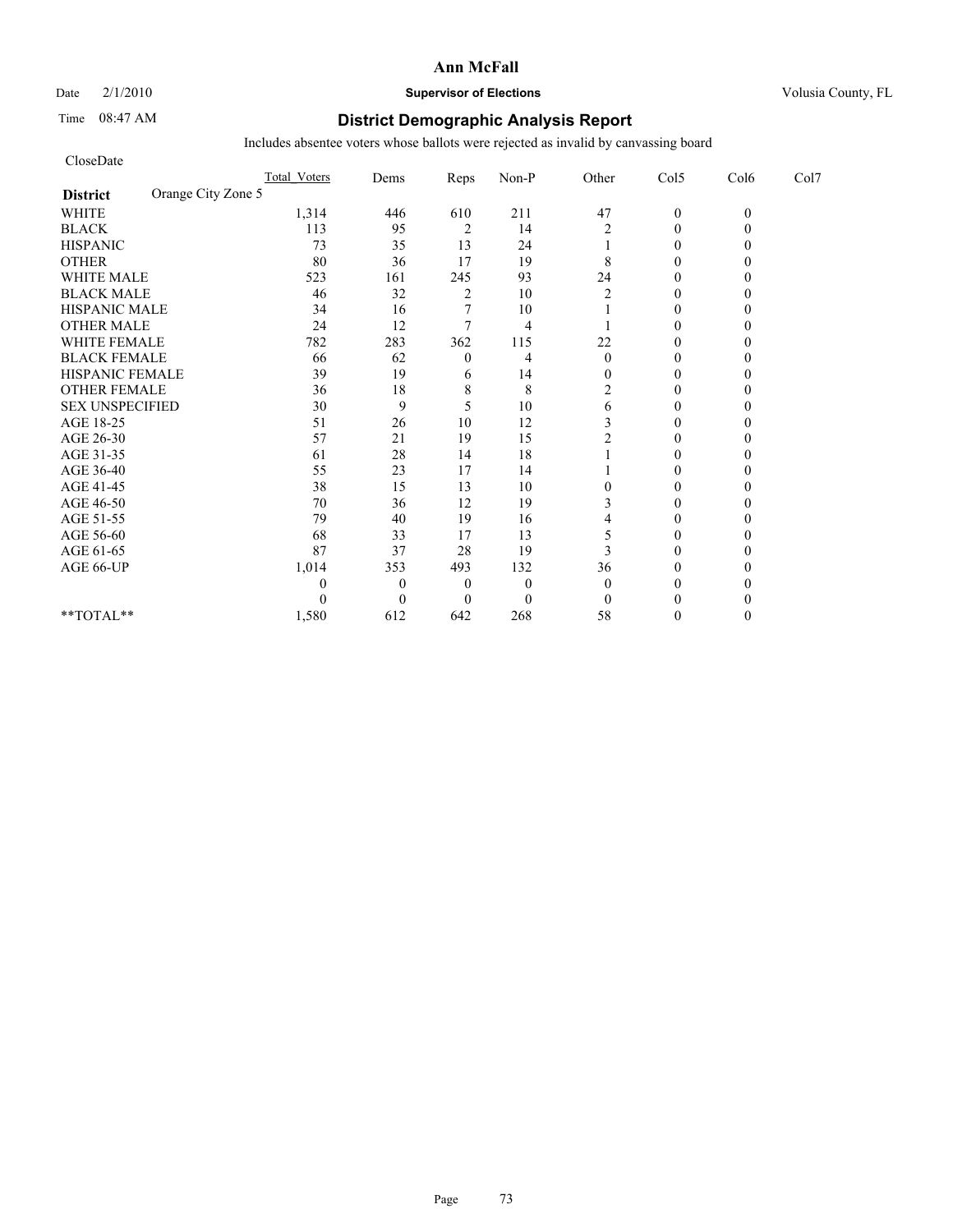# Date  $2/1/2010$  **Supervisor of Elections** Volusia County, FL

# Time 08:47 AM **District Demographic Analysis Report**

| CloseDate                            |                     |              |                |              |                |                |          |      |
|--------------------------------------|---------------------|--------------|----------------|--------------|----------------|----------------|----------|------|
|                                      | <b>Total Voters</b> | Dems         | Reps           | Non-P        | Other          | Col5           | Col6     | Col7 |
| Ormond Bch Zone 1<br><b>District</b> |                     |              |                |              |                |                |          |      |
| <b>WHITE</b>                         | 6,637               | 2,442        | 2,829          | 1,174        | 192            | $\mathbf{0}$   | $\theta$ |      |
| <b>BLACK</b>                         | 82                  | 64           | 6              | 10           | $\overline{c}$ | $\mathbf{0}$   | 0        |      |
| <b>HISPANIC</b>                      | 108                 | 42           | 32             | 30           | 4              | $\theta$       |          |      |
| <b>OTHER</b>                         | 318                 | 106          | 91             | 95           | 26             | $\theta$       |          |      |
| <b>WHITE MALE</b>                    | 3,063               | 1,023        | 1,361          | 572          | 107            | $\theta$       |          |      |
| <b>BLACK MALE</b>                    | 38                  | 30           | 3              | 4            |                | $\theta$       |          |      |
| <b>HISPANIC MALE</b>                 | 46                  | 12           | 17             | 16           |                | $\theta$       |          |      |
| <b>OTHER MALE</b>                    | 137                 | 44           | 46             | 43           | 4              | $\theta$       |          |      |
| <b>WHITE FEMALE</b>                  | 3,547               | 1,413        | 1,458          | 592          | 84             | $\theta$       |          |      |
| <b>BLACK FEMALE</b>                  | 43                  | 34           | 3              | 6            | $\mathbf{0}$   | $\overline{0}$ |          |      |
| HISPANIC FEMALE                      | 58                  | 28           | 13             | 14           | 3              | $\theta$       |          |      |
| <b>OTHER FEMALE</b>                  | 110                 | 45           | 32             | 28           | 5              | $\theta$       |          |      |
| <b>SEX UNSPECIFIED</b>               | 103                 | 25           | 25             | 34           | 19             | $\theta$       |          |      |
| AGE 18-25                            | 568                 | 194          | 174            | 162          | 38             | $\theta$       |          |      |
| AGE 26-30                            | 269                 | 94           | 86             | 79           | 10             | $\overline{0}$ |          |      |
| AGE 31-35                            | 341                 | 110          | 108            | 105          | 18             | $\mathbf{0}$   |          |      |
| AGE 36-40                            | 438                 | 146          | 178            | 97           | 17             | $\overline{0}$ |          |      |
| AGE 41-45                            | 553                 | 173          | 239            | 122          | 19             | $\mathbf{0}$   |          |      |
| AGE 46-50                            | 627                 | 216          | 279            | 115          | 17             | $\theta$       |          |      |
| AGE 51-55                            | 721                 | 261          | 316            | 126          | 18             | $\mathbf{0}$   |          |      |
| AGE 56-60                            | 748                 | 302          | 307            | 127          | 12             | $\overline{0}$ |          |      |
| AGE 61-65                            | 662                 | 262          | 275            | 104          | 21             | $\Omega$       |          |      |
| AGE 66-UP                            | 2,218               | 896          | 996            | 272          | 54             | $\Omega$       |          |      |
|                                      | 0                   | $\mathbf{0}$ | $\overline{0}$ | $\mathbf{0}$ | $\theta$       | $\Omega$       |          |      |
|                                      | $\Omega$            | $\Omega$     | $\Omega$       | $\theta$     | $\Omega$       | $\Omega$       |          |      |
| **TOTAL**                            | 7,145               | 2,654        | 2,958          | 1,309        | 224            | $\Omega$       |          |      |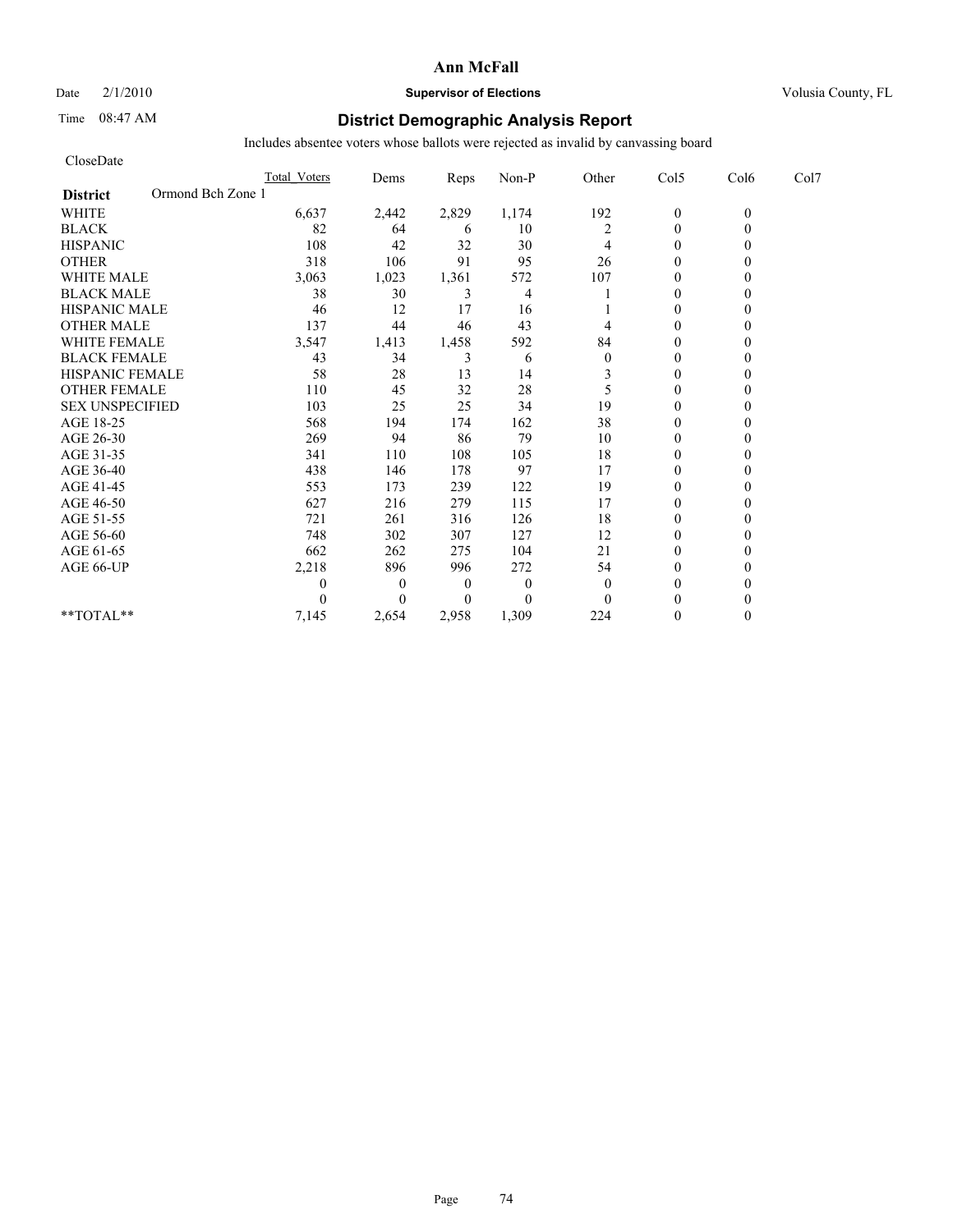# Date  $2/1/2010$  **Supervisor of Elections** Volusia County, FL

# Time 08:47 AM **District Demographic Analysis Report**

| CloseDate                            |                     |              |                |          |                |                  |          |      |
|--------------------------------------|---------------------|--------------|----------------|----------|----------------|------------------|----------|------|
|                                      | <b>Total Voters</b> | Dems         | Reps           | Non-P    | Other          | Col5             | Col6     | Col7 |
| Ormond Bch Zone 2<br><b>District</b> |                     |              |                |          |                |                  |          |      |
| <b>WHITE</b>                         | 4,423               | 1,817        | 1,580          | 870      | 156            | $\boldsymbol{0}$ | $\theta$ |      |
| <b>BLACK</b>                         | 343                 | 267          | 26             | 43       |                | $\theta$         | 0        |      |
| <b>HISPANIC</b>                      | 98                  | 46           | 24             | 25       | 3              | $\theta$         |          |      |
| <b>OTHER</b>                         | 336                 | 130          | 76             | 95       | 35             | $\theta$         |          |      |
| <b>WHITE MALE</b>                    | 1,913               | 691          | 730            | 407      | 85             | $\theta$         |          |      |
| <b>BLACK MALE</b>                    | 154                 | 110          | 13             | 26       | 5              | $\mathbf{0}$     |          |      |
| <b>HISPANIC MALE</b>                 | 36                  | 15           | 8              | 11       | 2              | $\theta$         |          |      |
| <b>OTHER MALE</b>                    | 98                  | 32           | 28             | 37       |                | $\theta$         |          |      |
| <b>WHITE FEMALE</b>                  | 2,487               | 1,116        | 845            | 456      | 70             | $\theta$         |          |      |
| <b>BLACK FEMALE</b>                  | 185                 | 153          | 13             | 17       | $\overline{2}$ | $\theta$         |          |      |
| HISPANIC FEMALE                      | 61                  | 31           | 15             | 14       |                | $\theta$         |          |      |
| <b>OTHER FEMALE</b>                  | 137                 | 67           | 33             | 31       | 6              | $\theta$         |          |      |
| <b>SEX UNSPECIFIED</b>               | 129                 | 45           | 21             | 34       | 29             | $\theta$         |          |      |
| AGE 18-25                            | 426                 | 176          | 98             | 121      | 31             | $\mathbf{0}$     |          |      |
| AGE 26-30                            | 297                 | 117          | 72             | 93       | 15             | $\overline{0}$   |          |      |
| AGE 31-35                            | 299                 | 120          | 69             | 97       | 13             | $\mathbf{0}$     |          |      |
| AGE 36-40                            | 325                 | 122          | 112            | 79       | 12             | $\theta$         |          |      |
| AGE 41-45                            | 398                 | 138          | 140            | 99       | 21             | $\mathbf{0}$     |          |      |
| AGE 46-50                            | 482                 | 196          | 165            | 100      | 21             | $\theta$         |          |      |
| AGE 51-55                            | 506                 | 220          | 170            | 97       | 19             | $\mathbf{0}$     |          |      |
| AGE 56-60                            | 492                 | 230          | 139            | 106      | 17             | $\overline{0}$   |          |      |
| AGE 61-65                            | 487                 | 207          | 187            | 80       | 13             | $\theta$         |          |      |
| AGE 66-UP                            | 1,488               | 734          | 554            | 161      | 39             | $\theta$         |          |      |
|                                      | 0                   | $\mathbf{0}$ | $\overline{0}$ | $\theta$ | $\mathbf{0}$   | $\theta$         |          |      |
|                                      | 0                   | $\Omega$     | $\overline{0}$ | $\theta$ | $\Omega$       | $\theta$         |          |      |
| $*$ $TOTAI.**$                       | 5,200               | 2,260        | 1.706          | 1,033    | 201            | $\theta$         | 0        |      |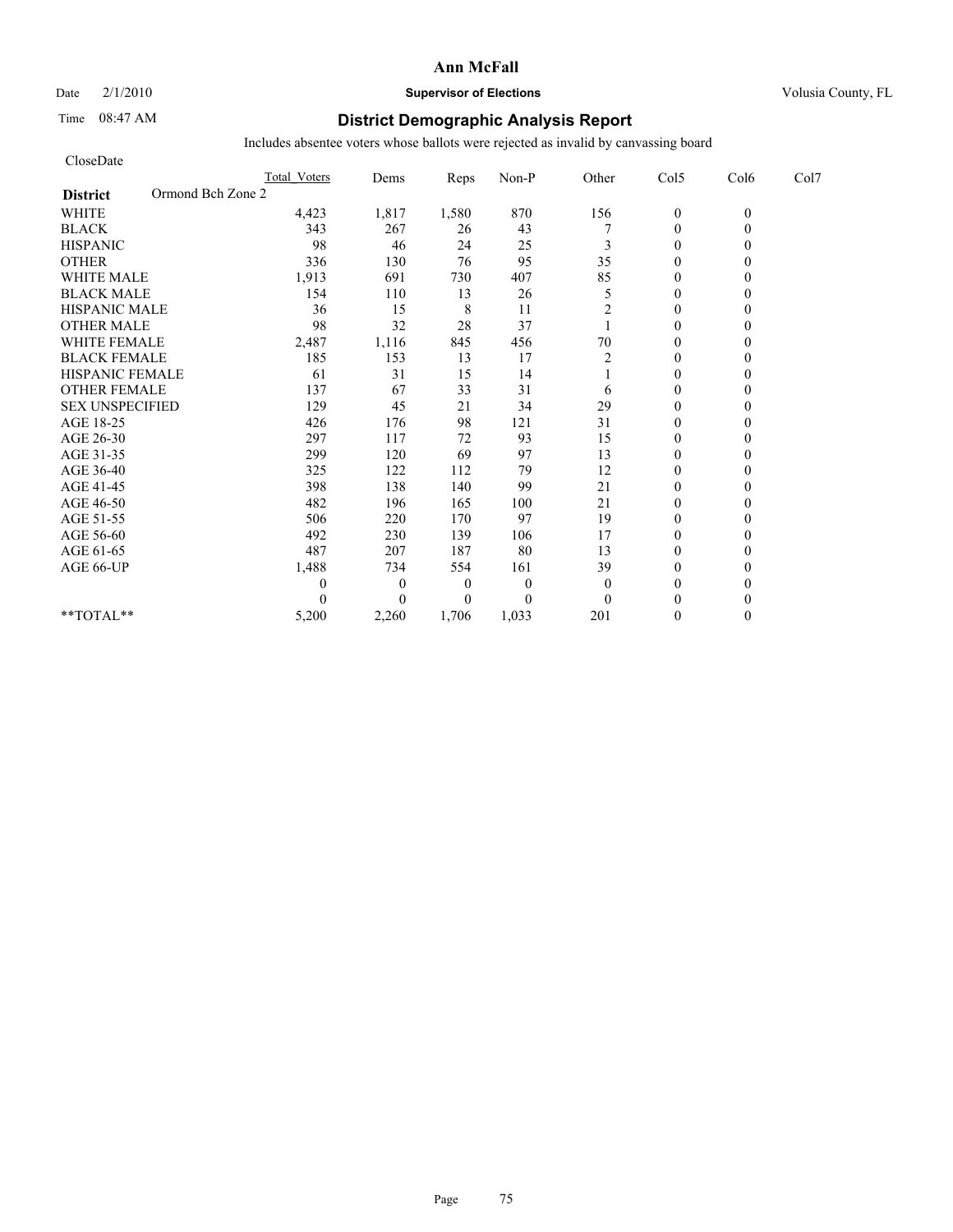# Date  $2/1/2010$  **Supervisor of Elections** Volusia County, FL

# Time 08:47 AM **District Demographic Analysis Report**

| CloseDate                            |                     |                |                |                  |              |                |          |      |
|--------------------------------------|---------------------|----------------|----------------|------------------|--------------|----------------|----------|------|
|                                      | <b>Total Voters</b> | Dems           | Reps           | Non-P            | Other        | Col5           | Col6     | Col7 |
| Ormond Bch Zone 3<br><b>District</b> |                     |                |                |                  |              |                |          |      |
| <b>WHITE</b>                         | 7,739               | 2,476          | 3,684          | 1,330            | 249          | $\mathbf{0}$   | $\theta$ |      |
| <b>BLACK</b>                         | 176                 | 131            | 11             | 25               | 9            | $\mathbf{0}$   | 0        |      |
| <b>HISPANIC</b>                      | 130                 | 46             | 46             | 35               | 3            | $\theta$       |          |      |
| <b>OTHER</b>                         | 436                 | 138            | 122            | 141              | 35           | $\theta$       |          |      |
| <b>WHITE MALE</b>                    | 3,592               | 1,038          | 1,782          | 652              | 120          | $\overline{0}$ |          |      |
| <b>BLACK MALE</b>                    | 80                  | 60             | 7              | 9                | 4            | $\mathbf{0}$   |          |      |
| <b>HISPANIC MALE</b>                 | 68                  | 19             | 27             | 19               | 3            | $\theta$       |          |      |
| <b>OTHER MALE</b>                    | 155                 | 45             | 47             | 56               | 7            | $\theta$       |          |      |
| <b>WHITE FEMALE</b>                  | 4,101               | 1,424          | 1,883          | 668              | 126          | $\theta$       |          |      |
| <b>BLACK FEMALE</b>                  | 95                  | 70             | 4              | 16               | 5            | $\overline{0}$ |          |      |
| <b>HISPANIC FEMALE</b>               | 61                  | 27             | 18             | 16               | $\mathbf{0}$ | $\theta$       |          |      |
| <b>OTHER FEMALE</b>                  | 191                 | 69             | 57             | 60               | 5            | $\theta$       |          |      |
| <b>SEX UNSPECIFIED</b>               | 138                 | 39             | 38             | 35               | 26           | $\theta$       |          |      |
| AGE 18-25                            | 751                 | 233            | 287            | 186              | 45           | $\theta$       |          |      |
| AGE 26-30                            | 378                 | 116            | 135            | 114              | 13           | $\overline{0}$ |          |      |
| AGE 31-35                            | 367                 | 95             | 143            | 100              | 29           | $\theta$       |          |      |
| AGE 36-40                            | 510                 | 130            | 247            | 110              | 23           | $\overline{0}$ |          |      |
| AGE 41-45                            | 711                 | 187            | 373            | 128              | 23           | $\mathbf{0}$   |          |      |
| AGE 46-50                            | 788                 | 219            | 398            | 152              | 19           | $\theta$       |          |      |
| AGE 51-55                            | 914                 | 301            | 442            | 155              | 16           | $\mathbf{0}$   |          |      |
| AGE 56-60                            | 838                 | 304            | 368            | 144              | 22           | $\overline{0}$ |          |      |
| AGE 61-65                            | 870                 | 323            | 391            | 132              | 24           | $\Omega$       |          |      |
| AGE 66-UP                            | 2,354               | 883            | 1,079          | 310              | 82           | $\theta$       |          |      |
|                                      | 0                   | $\overline{0}$ | $\overline{0}$ | $\theta$         | $\mathbf{0}$ | $\theta$       |          |      |
|                                      | $\Omega$            | $\Omega$       | $\Omega$       | $\boldsymbol{0}$ | $\theta$     | $\theta$       |          |      |
| $*$ $TOTAI.**$                       | 8,481               | 2,791          | 3,863          | 1,531            | 296          | $\theta$       | 0        |      |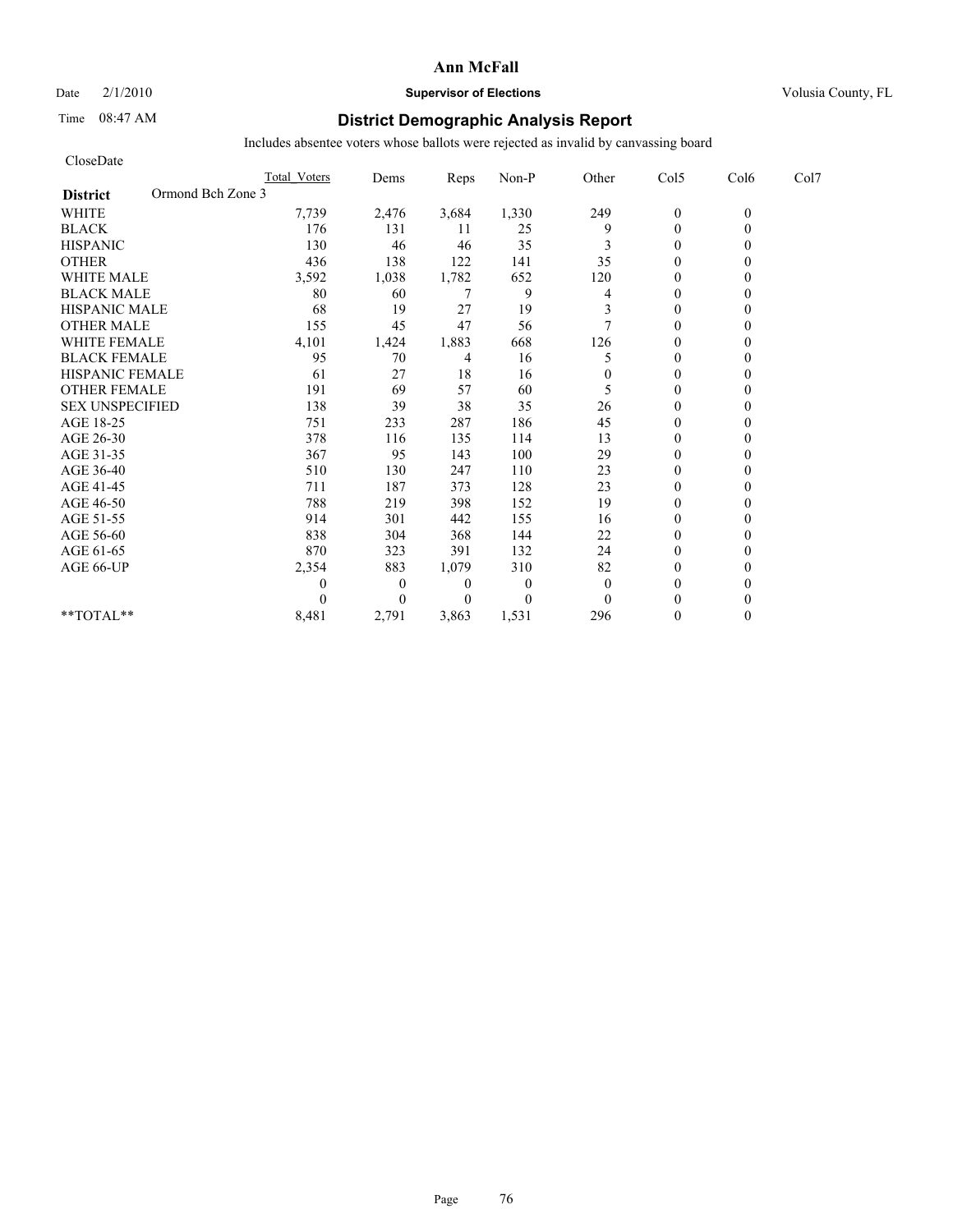# Date  $2/1/2010$  **Supervisor of Elections** Volusia County, FL

# Time 08:47 AM **District Demographic Analysis Report**

| CloseDate                            |                     |          |          |                |                |                |          |      |
|--------------------------------------|---------------------|----------|----------|----------------|----------------|----------------|----------|------|
|                                      | <b>Total Voters</b> | Dems     | Reps     | Non-P          | Other          | Col5           | Col6     | Col7 |
| Ormond Bch Zone 4<br><b>District</b> |                     |          |          |                |                |                |          |      |
| <b>WHITE</b>                         | 5,938               | 2,249    | 2,309    | 1,116          | 264            | $\mathbf{0}$   | $\theta$ |      |
| <b>BLACK</b>                         | 146                 | 111      | 9        | 22             | 4              | $\overline{0}$ |          |      |
| <b>HISPANIC</b>                      | 95                  | 48       | 17       | 28             | 2              | $\overline{0}$ |          |      |
| <b>OTHER</b>                         | 281                 | 99       | 69       | 89             | 24             | $\theta$       |          |      |
| <b>WHITE MALE</b>                    | 2,575               | 878      | 1,041    | 522            | 134            | $\theta$       |          |      |
| <b>BLACK MALE</b>                    | 66                  | 52       | 3        | 9              | 2              | $\mathbf{0}$   |          |      |
| <b>HISPANIC MALE</b>                 | 32                  | 16       | 6        | 8              | 2              | $\theta$       |          |      |
| <b>OTHER MALE</b>                    | 103                 | 36       | 24       | 36             | $\overline{7}$ | $\theta$       |          |      |
| <b>WHITE FEMALE</b>                  | 3,326               | 1,362    | 1,258    | 579            | 127            | $\theta$       |          |      |
| <b>BLACK FEMALE</b>                  | 80                  | 59       | 6        | 13             | 2              | $\theta$       |          |      |
| HISPANIC FEMALE                      | 63                  | 32       | 11       | 20             | $\Omega$       | $\theta$       |          |      |
| <b>OTHER FEMALE</b>                  | 123                 | 48       | 41       | 30             | 4              | $\mathbf{0}$   |          |      |
| <b>SEX UNSPECIFIED</b>               | 92                  | 24       | 14       | 38             | 16             | $\theta$       |          |      |
| AGE 18-25                            | 451                 | 186      | 118      | 119            | 28             | $\mathbf{0}$   |          |      |
| AGE 26-30                            | 243                 | 78       | 77       | 74             | 14             | $\theta$       |          |      |
| AGE 31-35                            | 246                 | 72       | 93       | 65             | 16             | $\theta$       |          |      |
| AGE 36-40                            | 308                 | 99       | 99       | 87             | 23             | $\theta$       |          |      |
| AGE 41-45                            | 376                 | 118      | 157      | 89             | 12             | $\overline{0}$ |          |      |
| AGE 46-50                            | 532                 | 196      | 221      | 106            | 9              | $\mathbf{0}$   |          |      |
| AGE 51-55                            | 536                 | 217      | 206      | 90             | 23             | $\theta$       |          |      |
| AGE 56-60                            | 539                 | 227      | 182      | 101            | 29             | $\theta$       |          |      |
| AGE 61-65                            | 595                 | 248      | 207      | 106            | 34             | $\theta$       |          |      |
| AGE 66-UP                            | 2,634               | 1,066    | 1,044    | 418            | 106            | $\theta$       |          |      |
|                                      | 0                   | $\theta$ | $\theta$ | $\overline{0}$ | $\theta$       | $\theta$       |          |      |
|                                      |                     | $\theta$ | $\theta$ | $\Omega$       | $\Omega$       | $\theta$       |          |      |
| $**TOTAL**$                          | 6,460               | 2,507    | 2.404    | 1,255          | 294            | $\theta$       |          |      |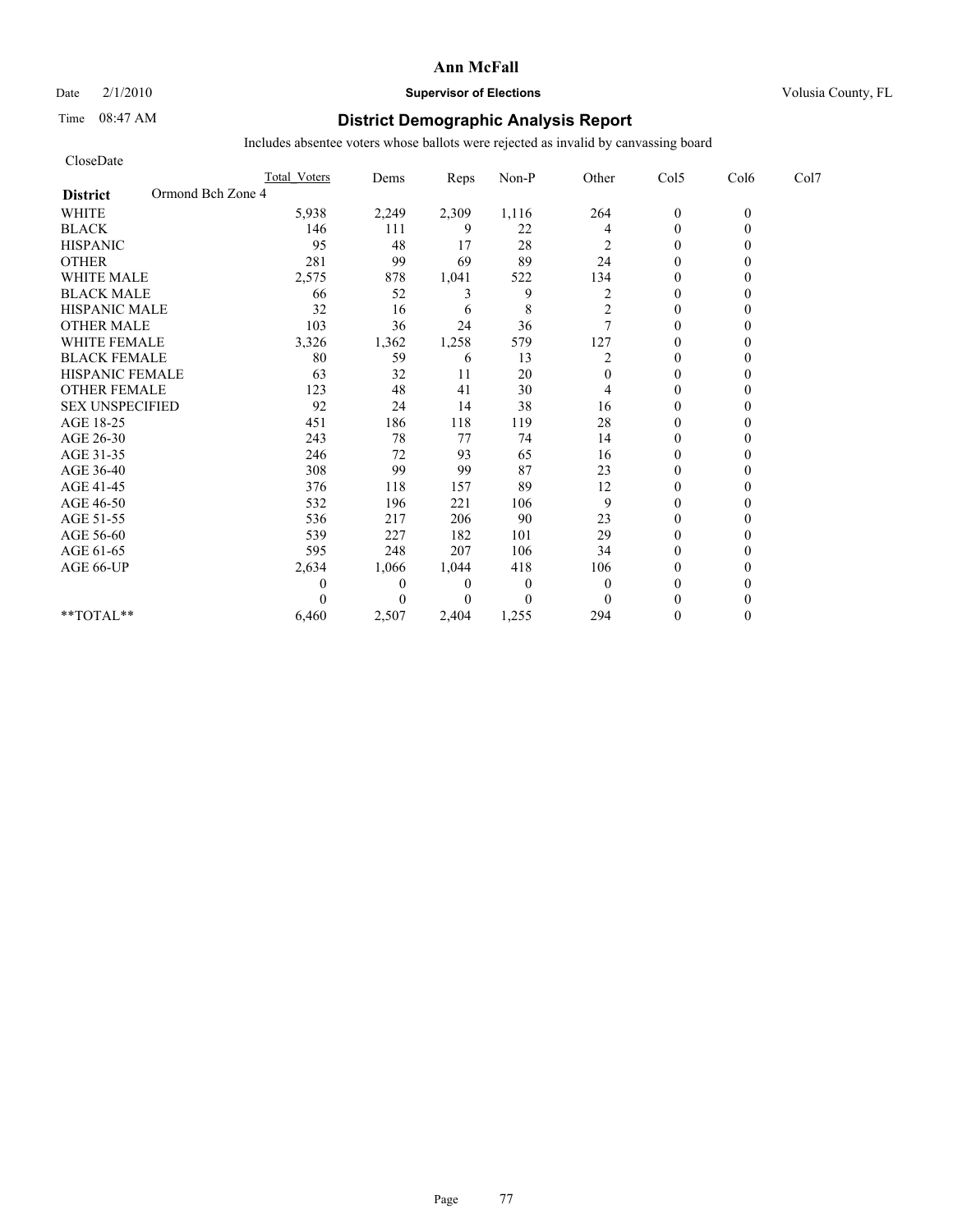Date  $2/1/2010$  **Supervisor of Elections Supervisor of Elections** Volusia County, FL

# Time 08:47 AM **District Demographic Analysis Report**

| CloseDate                                 |                     |              |                  |                |              |                |          |      |
|-------------------------------------------|---------------------|--------------|------------------|----------------|--------------|----------------|----------|------|
|                                           | <b>Total Voters</b> | Dems         | Reps             | Non-P          | Other        | Col5           | Col6     | Col7 |
| Port Orange District 1<br><b>District</b> |                     |              |                  |                |              |                |          |      |
| <b>WHITE</b>                              | 6,392               | 2,693        | 2,007            | 1,429          | 263          | $\mathbf{0}$   | $\theta$ |      |
| <b>BLACK</b>                              | 88                  | 72           | 4                | 9              | 3            | $\mathbf{0}$   | 0        |      |
| <b>HISPANIC</b>                           | 136                 | 69           | 21               | 44             | 2            | $\theta$       |          |      |
| <b>OTHER</b>                              | 273                 | 94           | 53               | 98             | 28           | $\theta$       |          |      |
| <b>WHITE MALE</b>                         | 2,858               | 1,072        | 980              | 673            | 133          | $\theta$       |          |      |
| <b>BLACK MALE</b>                         | 37                  | 26           | 3                | 7              |              | $\theta$       |          |      |
| <b>HISPANIC MALE</b>                      | 52                  | 27           | 9                | 14             | 2            | $\theta$       |          |      |
| <b>OTHER MALE</b>                         | 81                  | 24           | 13               | 39             | 5            | $\theta$       |          |      |
| <b>WHITE FEMALE</b>                       | 3,481               | 1,602        | 1,009            | 745            | 125          | $\theta$       |          |      |
| <b>BLACK FEMALE</b>                       | 50                  | 45           |                  | $\overline{c}$ | 2            | $\overline{0}$ |          |      |
| HISPANIC FEMALE                           | 81                  | 42           | 11               | 28             | $\mathbf{0}$ | $\theta$       |          |      |
| <b>OTHER FEMALE</b>                       | 103                 | 44           | 24               | 28             |              | $\theta$       |          |      |
| <b>SEX UNSPECIFIED</b>                    | 146                 | 46           | 35               | 44             | 21           | $\theta$       |          |      |
| AGE 18-25                                 | 527                 | 225          | 85               | 181            | 36           | $\mathbf{0}$   |          |      |
| AGE 26-30                                 | 404                 | 134          | 106              | 142            | 22           | $\overline{0}$ |          |      |
| AGE 31-35                                 | 368                 | 139          | 89               | 118            | 22           | $\theta$       |          |      |
| AGE 36-40                                 | 390                 | 156          | 105              | 107            | 22           | $\theta$       |          |      |
| AGE 41-45                                 | 444                 | 165          | 127              | 129            | 23           | $\mathbf{0}$   |          |      |
| AGE 46-50                                 | 592                 | 224          | 197              | 147            | 24           | $\theta$       |          |      |
| AGE 51-55                                 | 652                 | 270          | 235              | 119            | 28           | $\theta$       |          |      |
| AGE 56-60                                 | 593                 | 259          | 182              | 125            | 27           | $\overline{0}$ |          |      |
| AGE 61-65                                 | 704                 | 307          | 232              | 143            | 22           | $\theta$       |          |      |
| AGE 66-UP                                 | 2,215               | 1,049        | 727              | 369            | 70           | $\theta$       |          |      |
|                                           | 0                   | $\mathbf{0}$ | $\boldsymbol{0}$ | $\theta$       | $\mathbf{0}$ | $\mathbf{0}$   |          |      |
|                                           | 0                   | $\Omega$     | $\Omega$         | $\theta$       | $\theta$     | $\theta$       |          |      |
| **TOTAL**                                 | 6,889               | 2,928        | 2,085            | 1,580          | 296          | $\theta$       | 0        |      |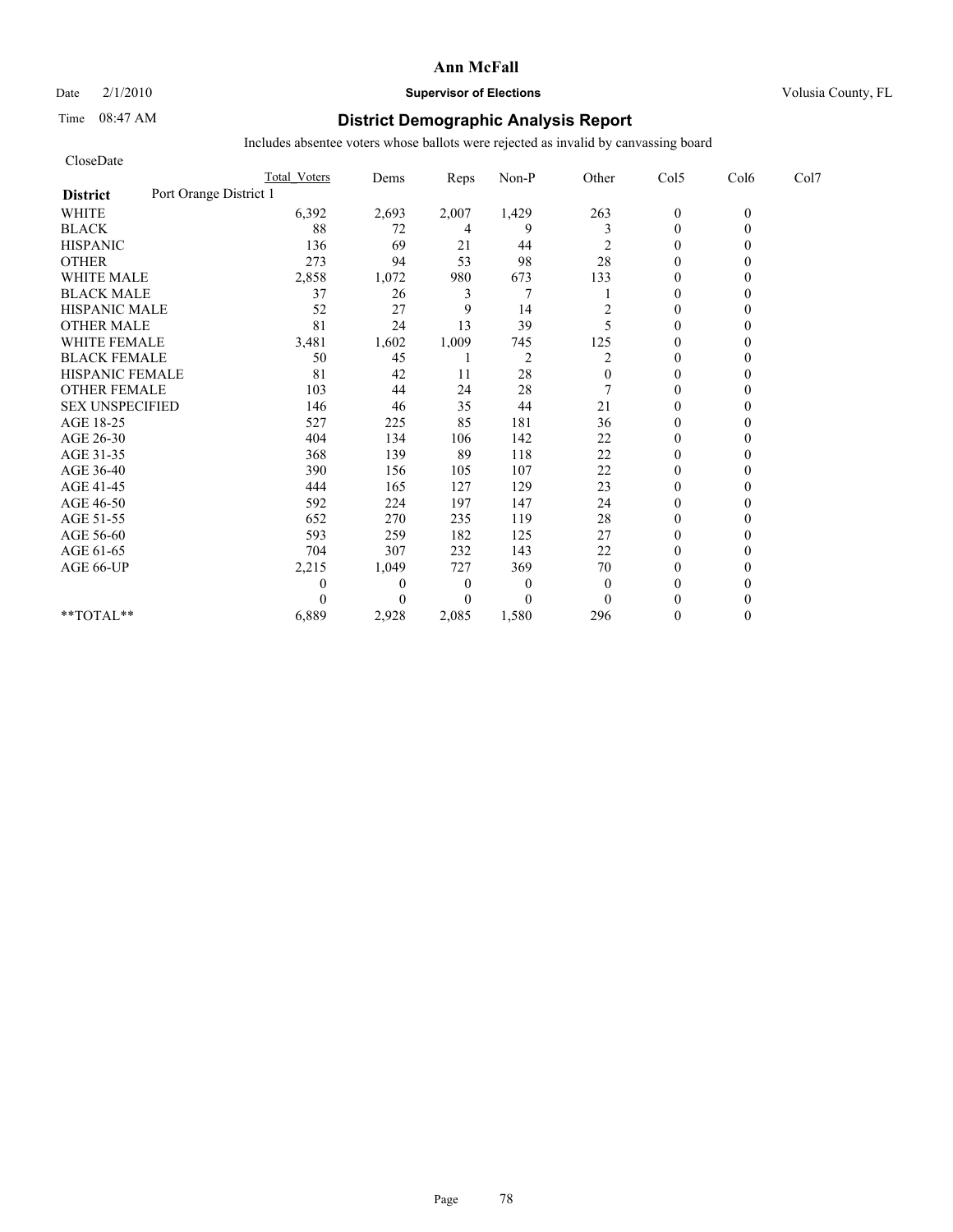Date  $2/1/2010$  **Supervisor of Elections Supervisor of Elections** Volusia County, FL

# Time 08:47 AM **District Demographic Analysis Report**

| CloseDate                                 |                     |              |                  |          |              |                  |          |      |
|-------------------------------------------|---------------------|--------------|------------------|----------|--------------|------------------|----------|------|
|                                           | <b>Total Voters</b> | Dems         | Reps             | Non-P    | Other        | Col5             | Col6     | Col7 |
| Port Orange District 2<br><b>District</b> |                     |              |                  |          |              |                  |          |      |
| <b>WHITE</b>                              | 7,193               | 2,737        | 2,605            | 1,540    | 311          | $\boldsymbol{0}$ | $\theta$ |      |
| <b>BLACK</b>                              | 305                 | 241          | 15               | 41       | 8            | $\mathbf{0}$     | 0        |      |
| <b>HISPANIC</b>                           | 191                 | 86           | 38               | 64       | 3            | $\theta$         |          |      |
| <b>OTHER</b>                              | 393                 | 138          | 77               | 143      | 35           | $\theta$         |          |      |
| <b>WHITE MALE</b>                         | 3,229               | 1,098        | 1,248            | 728      | 155          | $\theta$         |          |      |
| <b>BLACK MALE</b>                         | 124                 | 92           | 6                | 22       | 4            | $\mathbf{0}$     |          |      |
| <b>HISPANIC MALE</b>                      | 80                  | 31           | 18               | 30       |              | $\theta$         |          |      |
| <b>OTHER MALE</b>                         | 141                 | 49           | 29               | 57       | 6            | $\theta$         |          |      |
| <b>WHITE FEMALE</b>                       | 3,909               | 1,621        | 1,334            | 804      | 150          | $\theta$         |          |      |
| <b>BLACK FEMALE</b>                       | 180                 | 148          | 9                | 19       | 4            | $\overline{0}$   |          |      |
| HISPANIC FEMALE                           | 110                 | 55           | 20               | 33       | 2            | $\mathbf{0}$     |          |      |
| <b>OTHER FEMALE</b>                       | 155                 | 67           | 29               | 54       | 5            | $\theta$         |          |      |
| <b>SEX UNSPECIFIED</b>                    | 154                 | 41           | 42               | 41       | 30           | $\theta$         |          |      |
| AGE 18-25                                 | 847                 | 322          | 240              | 233      | 52           | $\mathbf{0}$     |          |      |
| AGE 26-30                                 | 602                 | 203          | 164              | 207      | 28           | $\mathbf{0}$     |          |      |
| AGE 31-35                                 | 473                 | 171          | 135              | 148      | 19           | $\mathbf{0}$     |          |      |
| AGE 36-40                                 | 488                 | 174          | 178              | 115      | 21           | $\mathbf{0}$     |          |      |
| AGE 41-45                                 | 595                 | 216          | 207              | 150      | 22           | $\mathbf{0}$     |          |      |
| AGE 46-50                                 | 689                 | 259          | 238              | 166      | 26           | $\theta$         |          |      |
| AGE 51-55                                 | 667                 | 245          | 259              | 131      | 32           | $\mathbf{0}$     |          |      |
| AGE 56-60                                 | 725                 | 293          | 251              | 155      | 26           | $\mathbf{0}$     |          |      |
| AGE 61-65                                 | 755                 | 319          | 252              | 150      | 34           | $\theta$         |          |      |
| AGE 66-UP                                 | 2,241               | 1,000        | 811              | 333      | 97           | $\theta$         |          |      |
|                                           | 0                   | $\mathbf{0}$ | $\boldsymbol{0}$ | $\theta$ | $\mathbf{0}$ | $\mathbf{0}$     |          |      |
|                                           | 0                   | $\theta$     | $\Omega$         | $\theta$ | $\mathbf{0}$ | $\theta$         |          |      |
| **TOTAL**                                 | 8,082               | 3,202        | 2,735            | 1,788    | 357          | $\theta$         | 0        |      |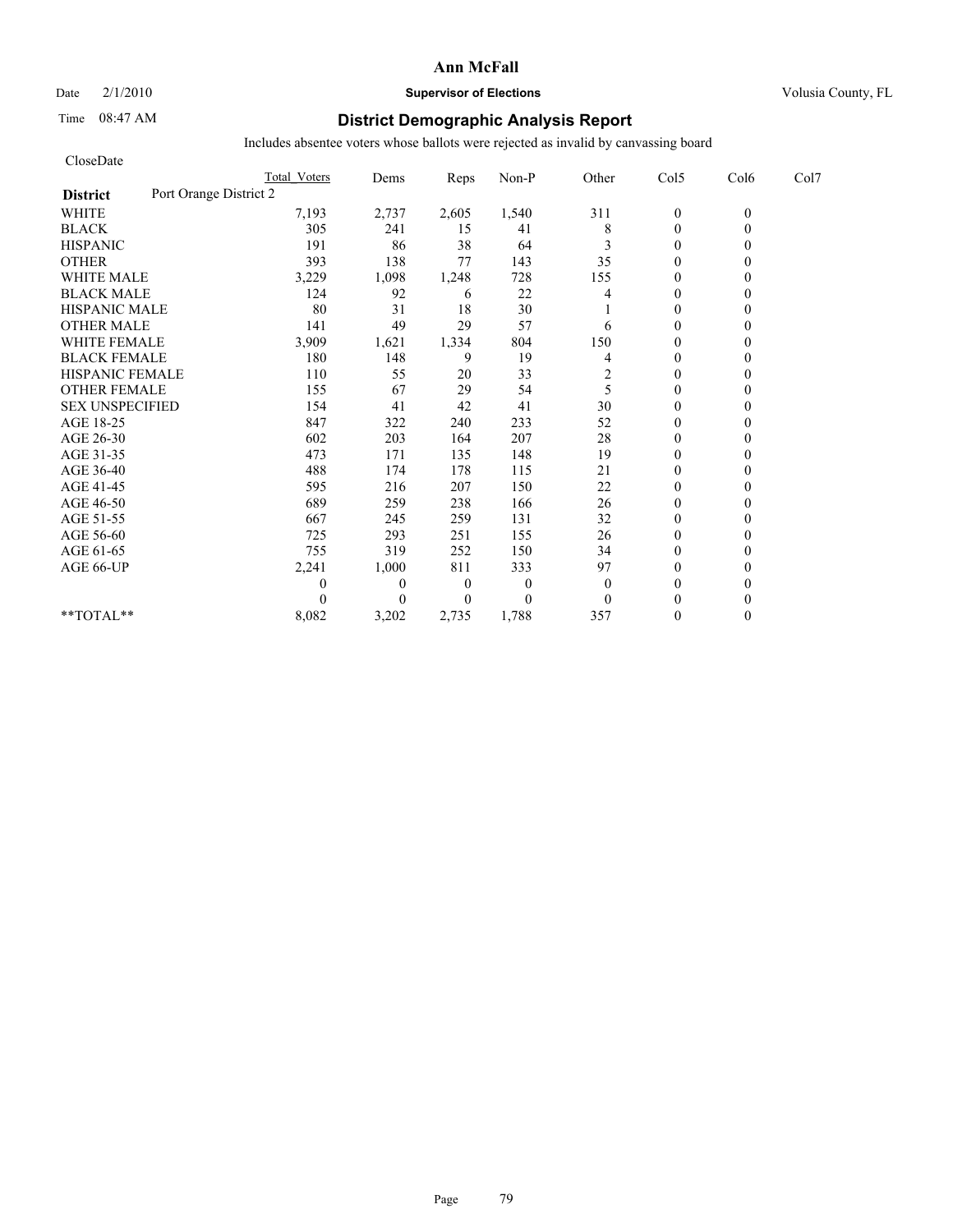Date  $2/1/2010$  **Supervisor of Elections Supervisor of Elections** Volusia County, FL

# Time 08:47 AM **District Demographic Analysis Report**

| CloseDate                                 |                     |              |                |              |          |                |          |      |
|-------------------------------------------|---------------------|--------------|----------------|--------------|----------|----------------|----------|------|
|                                           | <b>Total Voters</b> | Dems         | Reps           | Non-P        | Other    | Col5           | Col6     | Col7 |
| Port Orange Distrcit 3<br><b>District</b> |                     |              |                |              |          |                |          |      |
| <b>WHITE</b>                              | 9,750               | 3,340        | 3,867          | 2,149        | 394      | $\mathbf{0}$   | $\theta$ |      |
| <b>BLACK</b>                              | 234                 | 202          |                | 20           | 5        | $\mathbf{0}$   | 0        |      |
| <b>HISPANIC</b>                           | 227                 | 84           | 44             | 87           | 12       | $\theta$       |          |      |
| <b>OTHER</b>                              | 515                 | 158          | 126            | 175          | 56       | $\theta$       |          |      |
| <b>WHITE MALE</b>                         | 4,393               | 1,309        | 1,825          | 1,052        | 207      | $\theta$       |          |      |
| <b>BLACK MALE</b>                         | 110                 | 93           | 6              | 9            | 2        | $\mathbf{0}$   |          |      |
| <b>HISPANIC MALE</b>                      | 103                 | 44           | 19             | 36           | 4        | $\theta$       |          |      |
| <b>OTHER MALE</b>                         | 175                 | 57           | 47             | 62           | 9        | $\mathbf{0}$   |          |      |
| <b>WHITE FEMALE</b>                       | 5,291               | 2,013        | 2,019          | 1,079        | 180      | $\theta$       |          |      |
| <b>BLACK FEMALE</b>                       | 124                 | 109          |                | 11           | 3        | $\overline{0}$ |          |      |
| HISPANIC FEMALE                           | 124                 | 40           | 25             | 51           | 8        | $\theta$       |          |      |
| <b>OTHER FEMALE</b>                       | 208                 | 73           | 48             | 71           | 16       | $\theta$       |          |      |
| <b>SEX UNSPECIFIED</b>                    | 198                 | 46           | 54             | 60           | 38       | $\theta$       |          |      |
| AGE 18-25                                 | 1,002               | 334          | 285            | 308          | 75       | $\mathbf{0}$   |          |      |
| AGE 26-30                                 | 706                 | 243          | 216            | 209          | 38       | $\mathbf{0}$   |          |      |
| AGE 31-35                                 | 580                 | 188          | 185            | 180          | 27       | $\mathbf{0}$   |          |      |
| AGE 36-40                                 | 687                 | 218          | 250            | 194          | 25       | $\mathbf{0}$   |          |      |
| AGE 41-45                                 | 715                 | 225          | 277            | 186          | 27       | $\mathbf{0}$   |          |      |
| AGE 46-50                                 | 863                 | 276          | 369            | 193          | 25       | $\theta$       |          |      |
| AGE 51-55                                 | 942                 | 360          | 357            | 195          | 30       | $\mathbf{0}$   |          |      |
| AGE 56-60                                 | 876                 | 346          | 320            | 183          | 27       | $\overline{0}$ |          |      |
| AGE 61-65                                 | 935                 | 345          | 346            | 191          | 53       | $\theta$       |          |      |
| AGE 66-UP                                 | 3,419               | 1,249        | 1,438          | 592          | 140      | $\theta$       |          |      |
|                                           | 0                   | $\mathbf{0}$ | $\overline{0}$ | $\mathbf{0}$ | $\theta$ | $\mathbf{0}$   |          |      |
|                                           | $\Omega$            | $\Omega$     | $\Omega$       | $\theta$     | $\Omega$ | $\theta$       |          |      |
| **TOTAL**                                 | 10,726              | 3,784        | 4.044          | 2,431        | 467      | $\theta$       | 0        |      |